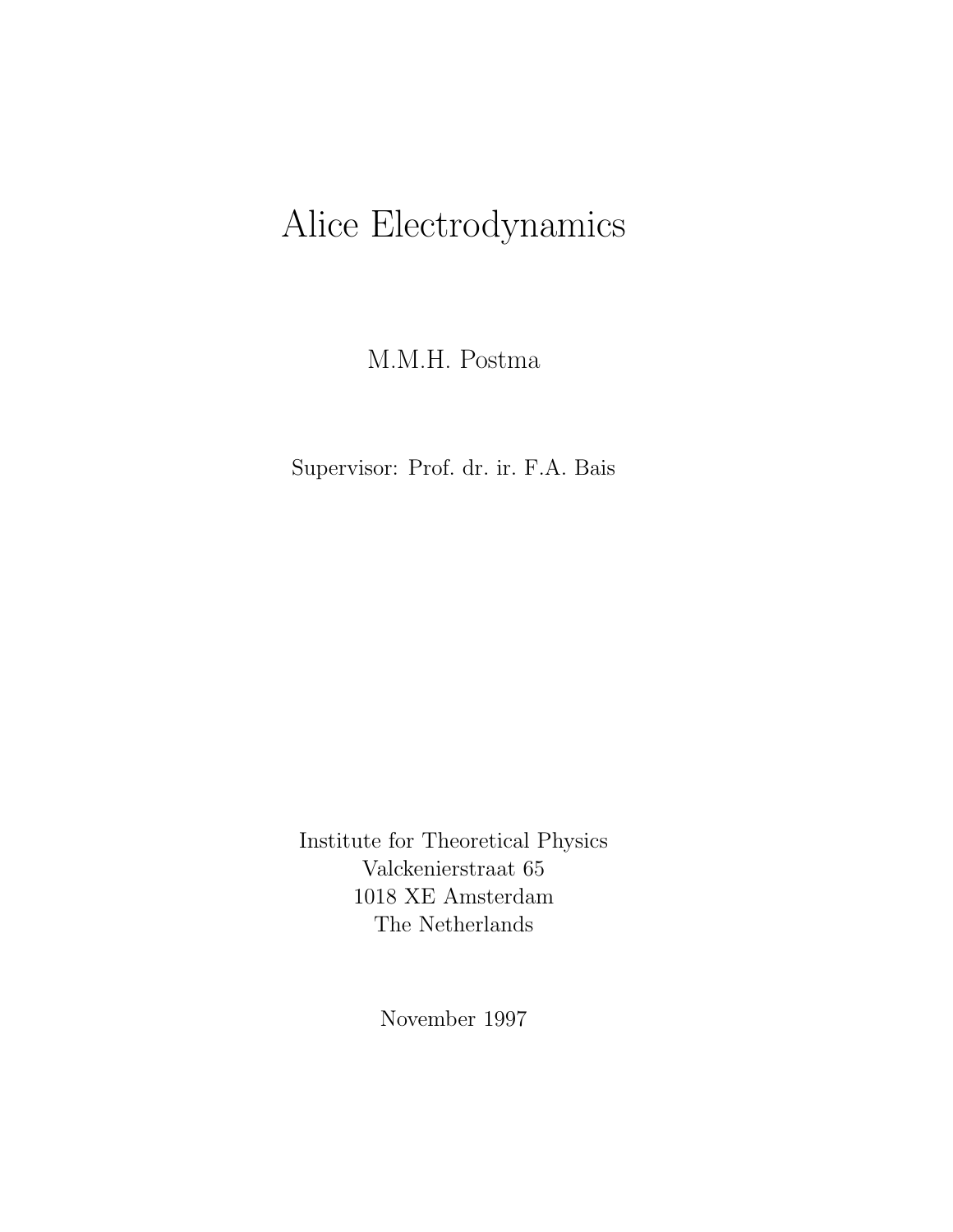$Ah!$  ne jamais sortir des Nombres et des Êtres! — Baudelaire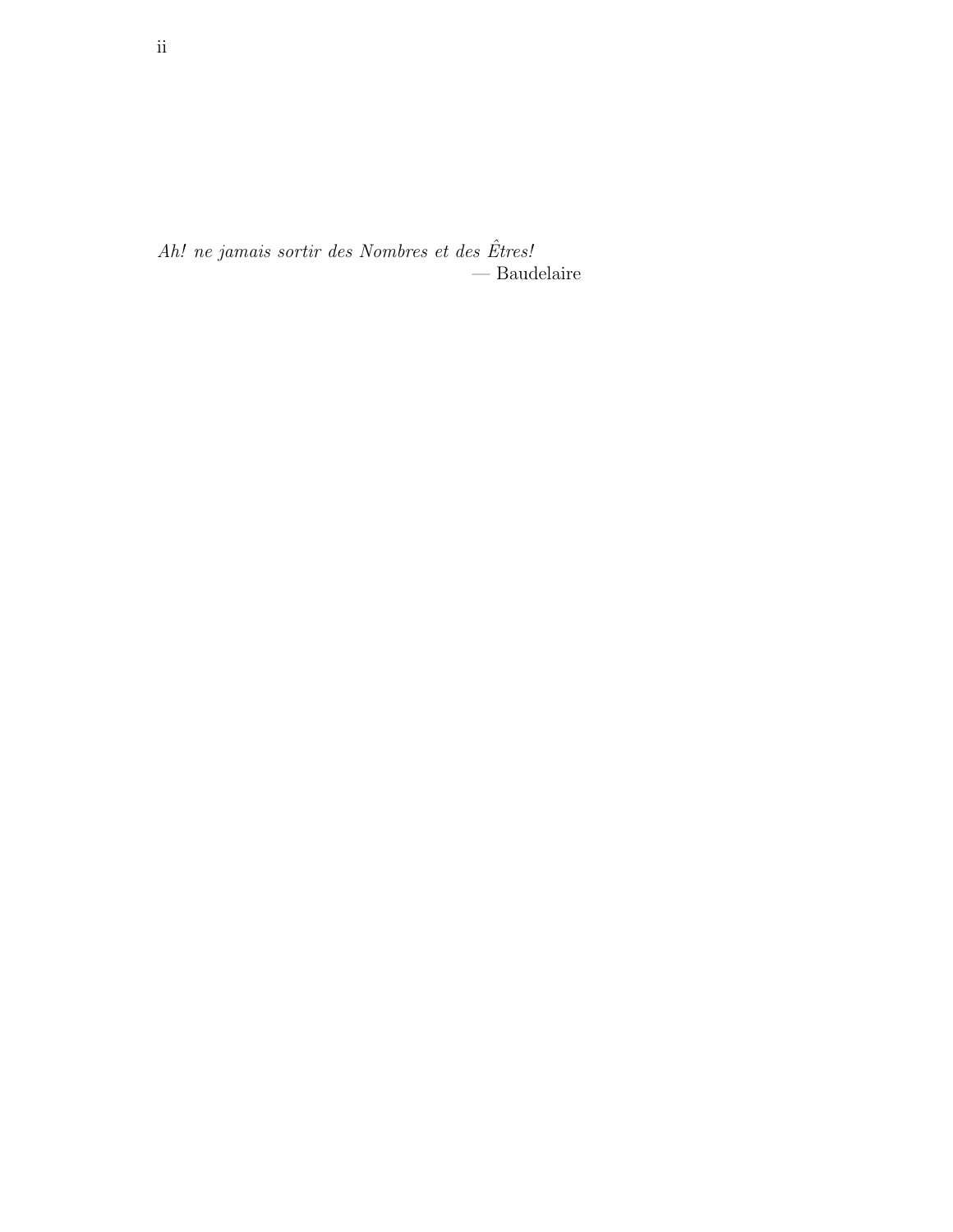#### Abstract

This thesis studies Alice electrodynamics. Alice electrodynamics is similar to ordinary electrodynamics except that it features topological defects like magnetic monopoles and so-called "Alice strings". The interaction between Alice strings and electric and magnetic charges is of a topological nature and highly unusual. In this thesis we make a detailed study of these unusual properties, in particular the occurence of non-localized "Cheshire charge". We construct exact (though numerical) solutions of the pure Alice string and of a new electrically charged Alice string, which challenges the standard interpretation of "Cheshire charge".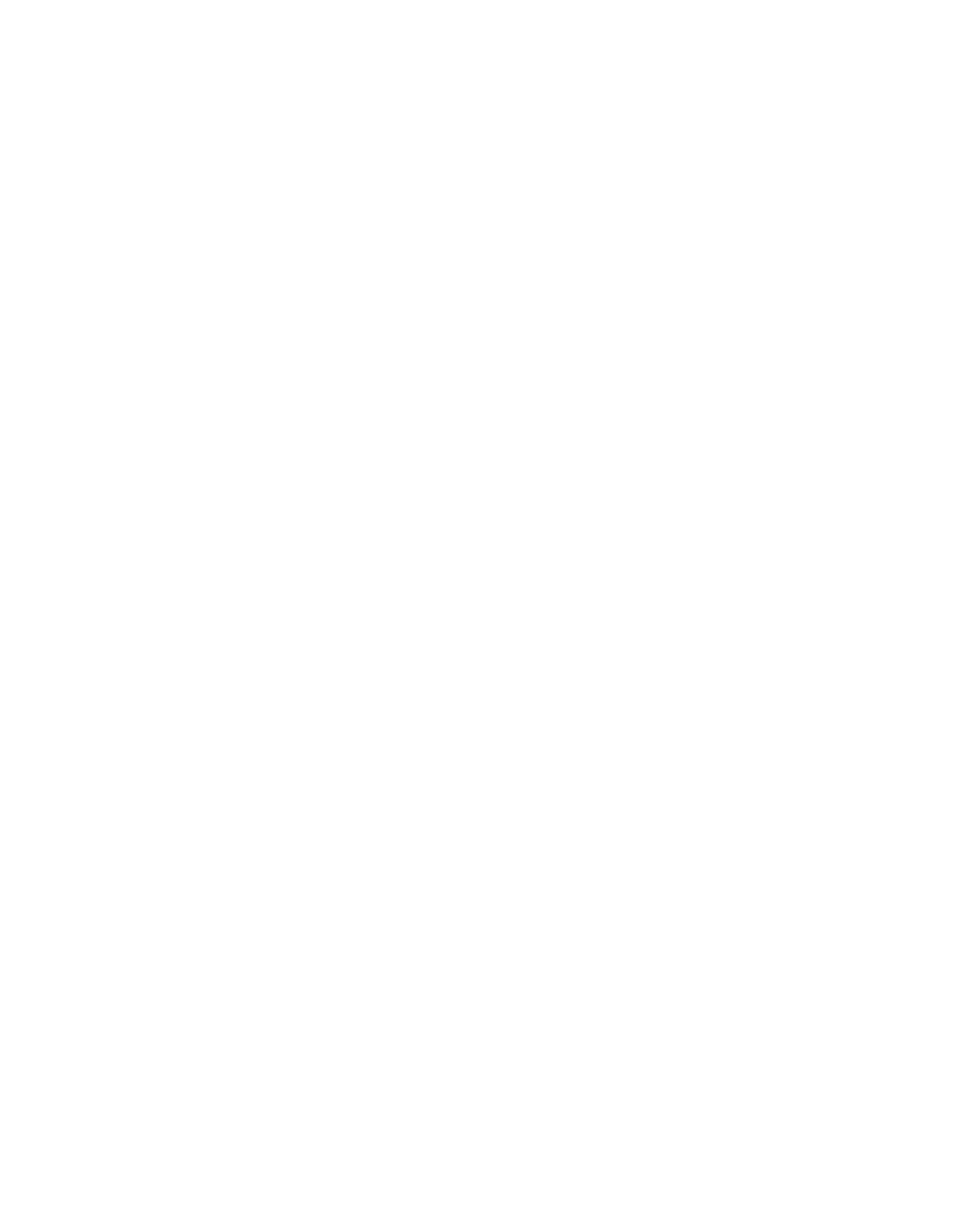## **Contents**

| $\mathbf{1}$   |                                              | Introduction                                                                          | $\mathbf{1}$   |  |  |
|----------------|----------------------------------------------|---------------------------------------------------------------------------------------|----------------|--|--|
|                | $1.1\,$                                      |                                                                                       | $\mathbf{1}$   |  |  |
|                | 1.2                                          |                                                                                       | $\overline{2}$ |  |  |
|                | 1.3                                          |                                                                                       | 3              |  |  |
|                | 1.4                                          |                                                                                       | 3              |  |  |
| $\bf{2}$       |                                              | Topological defects in gauge field theories                                           | $\mathbf{5}$   |  |  |
|                | 2.1                                          |                                                                                       | $\,6\,$        |  |  |
|                | 2.2                                          |                                                                                       | 8              |  |  |
|                | 2.3                                          | Topological defects and homotopy theory $\ldots \ldots \ldots \ldots \ldots$          | 9              |  |  |
|                | 2.4                                          | Nielsen-Olesen vortex lines $\ldots \ldots \ldots \ldots \ldots \ldots \ldots \ldots$ | 12             |  |  |
|                | 2.5                                          | The 't Hooft-Polyakov monopole                                                        | 15             |  |  |
| 3              |                                              | An introduction to Alice electrodynamics                                              | 19             |  |  |
|                | 3.1                                          |                                                                                       | 20             |  |  |
|                | 3.2                                          |                                                                                       | 22             |  |  |
|                | 3.3                                          |                                                                                       | 25             |  |  |
| $\overline{4}$ | <b>Explicit Alice string solutions</b><br>29 |                                                                                       |                |  |  |
|                | 4.1                                          | The fields at infinity $\dots \dots \dots \dots \dots \dots \dots \dots \dots \dots$  | 29             |  |  |
|                | 4.2                                          |                                                                                       | 33             |  |  |
|                | 4.3                                          | The asymptotic behaviour of the fields $\ldots \ldots \ldots \ldots \ldots$           | 36             |  |  |
|                | 4.4                                          |                                                                                       | 38             |  |  |
| $\overline{5}$ | Alice strings and non-localized charge<br>43 |                                                                                       |                |  |  |
|                | 5.1                                          |                                                                                       | 43             |  |  |
|                | 5.2                                          |                                                                                       | 45             |  |  |
| 6              | Alice strings carrying electric charge       |                                                                                       |                |  |  |
|                | 6.1                                          |                                                                                       | 52             |  |  |
|                | 6.2                                          |                                                                                       | 54             |  |  |
|                | 6.3                                          | The asymptotic behaviour of the fields $\ldots \ldots \ldots \ldots \ldots$           | 57             |  |  |
|                | 6.4                                          |                                                                                       | 59             |  |  |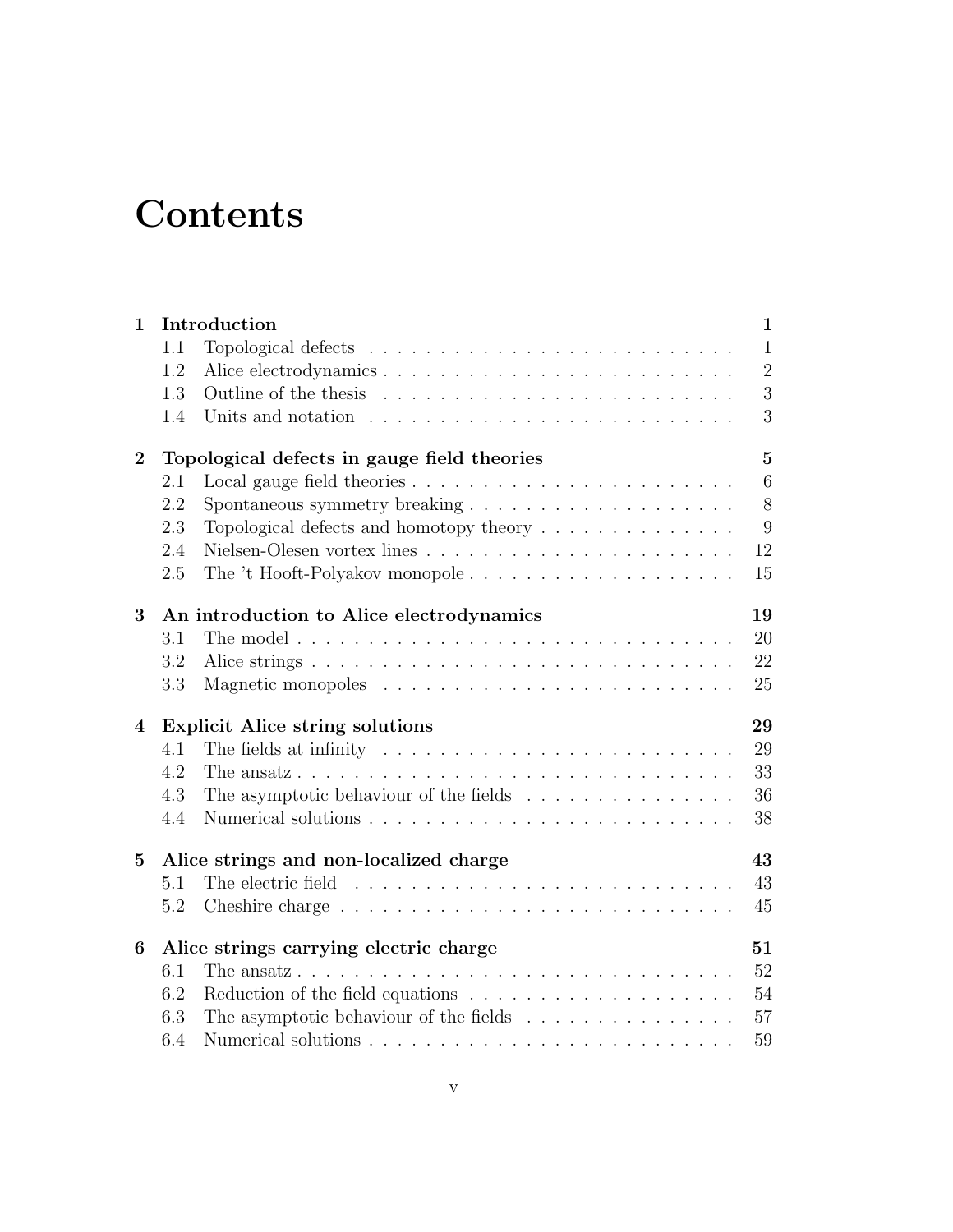|  | 6.5 The gauge-invariant characteristics $\ldots \ldots \ldots \ldots \ldots \ldots$ 60 |     |
|--|----------------------------------------------------------------------------------------|-----|
|  | Magnetically charged Alice strings                                                     | 65. |
|  | 7.1 A topological definition of magnetic charge 65                                     |     |
|  |                                                                                        |     |
|  | 7.3 An ansatz for a magnetically charged string 73                                     |     |
|  | 8 Conclusion                                                                           | 75. |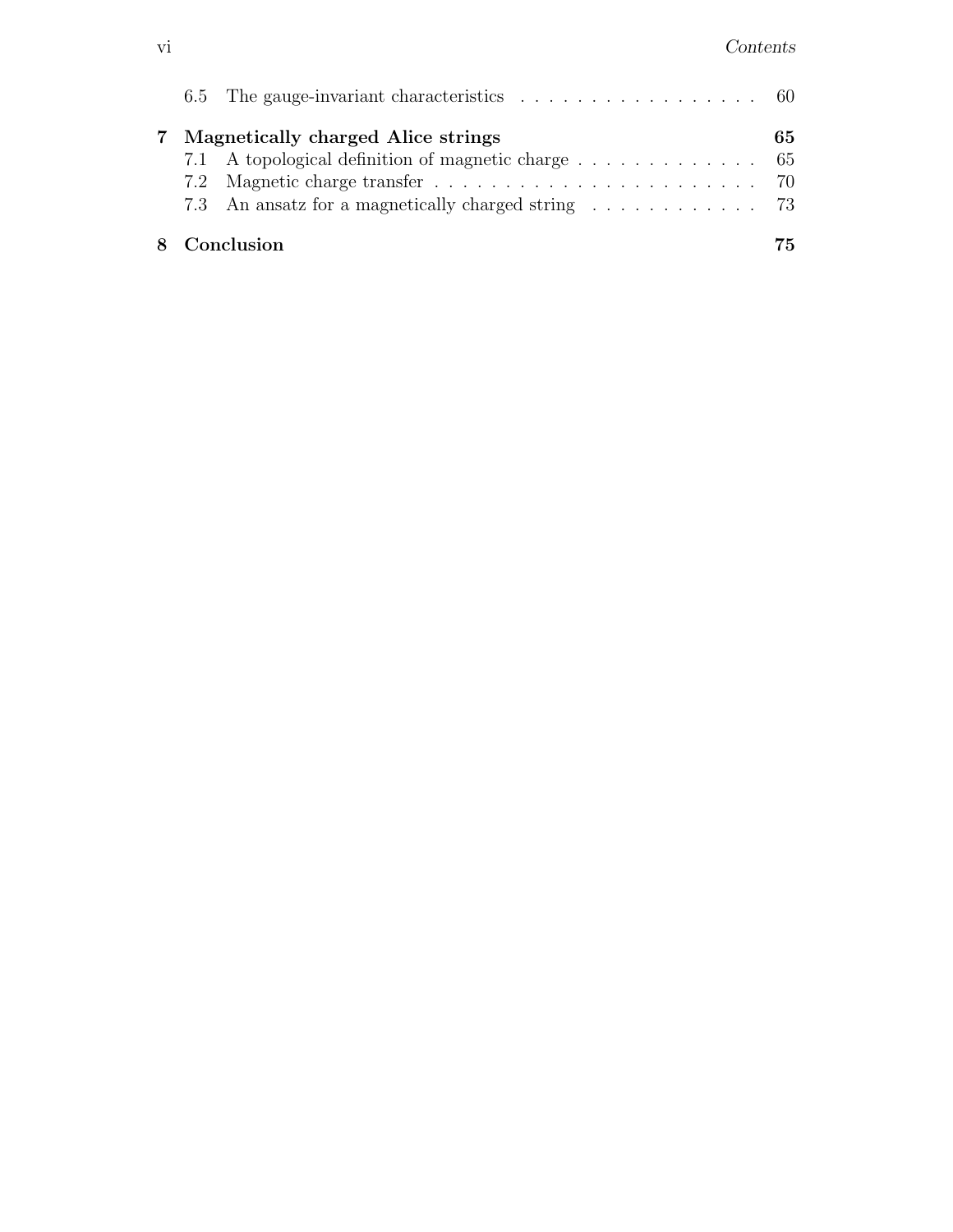## Chapter 1

## Introduction

#### 1.1 Topological defects

Topological defects are closely related to the phenomenon of spontaneous symmetry breaking. They arise as stable, non-perturbative, collective excitations in the medium and they carry a "charge" that is conserved for topological reasons. Defects can occur as localized particle-like, string-like or planar-like objects, or — when localized in both space and time — they can be understood as quantum mechanical tunneling processes.

Topological defects have been extensively studied both in condensed matter physics and in particle physics. Examples of defects in condensed matter systems are: the domain walls of a ferromagnet; the magnetic flux lines in a type II superconductor; and the quantized vortex lines in superfluid <sup>4</sup>He. The defects can be produced in systems in thermal equilibrium or in systems out of equilibrium, i.e., during phase transitions (through "pair creation").

Research on topological defects in particle physics started in the early seventies when defect solutions were discovered in spontaneously broken Yang-Mills theories, notably the Nielsen-Olesen vortex-line in 1973 and the 't Hooft-Polyakov monopole in 1974. Since then, much has become known about the properties of defects, their physical interactions with ordinary particles and with other defects, and the formation and evolution of defects.

It turns out that all Grand Unified Theories of elementary particles necessarily contain defect solutions, in particular magnetic monopoles. If GUTs correctly describe nature, these defects must somehow exist. But topological defects of GUTs are very heavy and so it is unlikely that they can be made by accelerators or supernovas. However, a key notion of grand unification is that the known symmetries of elementary particles resulted from a larger symmetry group G after a series of spontaneous symmetry breakings,

$$
G \to H \to SU(3) \times SU(2) \times U(1) \to SU(3) \times U(1)_{\text{em}}.\tag{1.1.1}
$$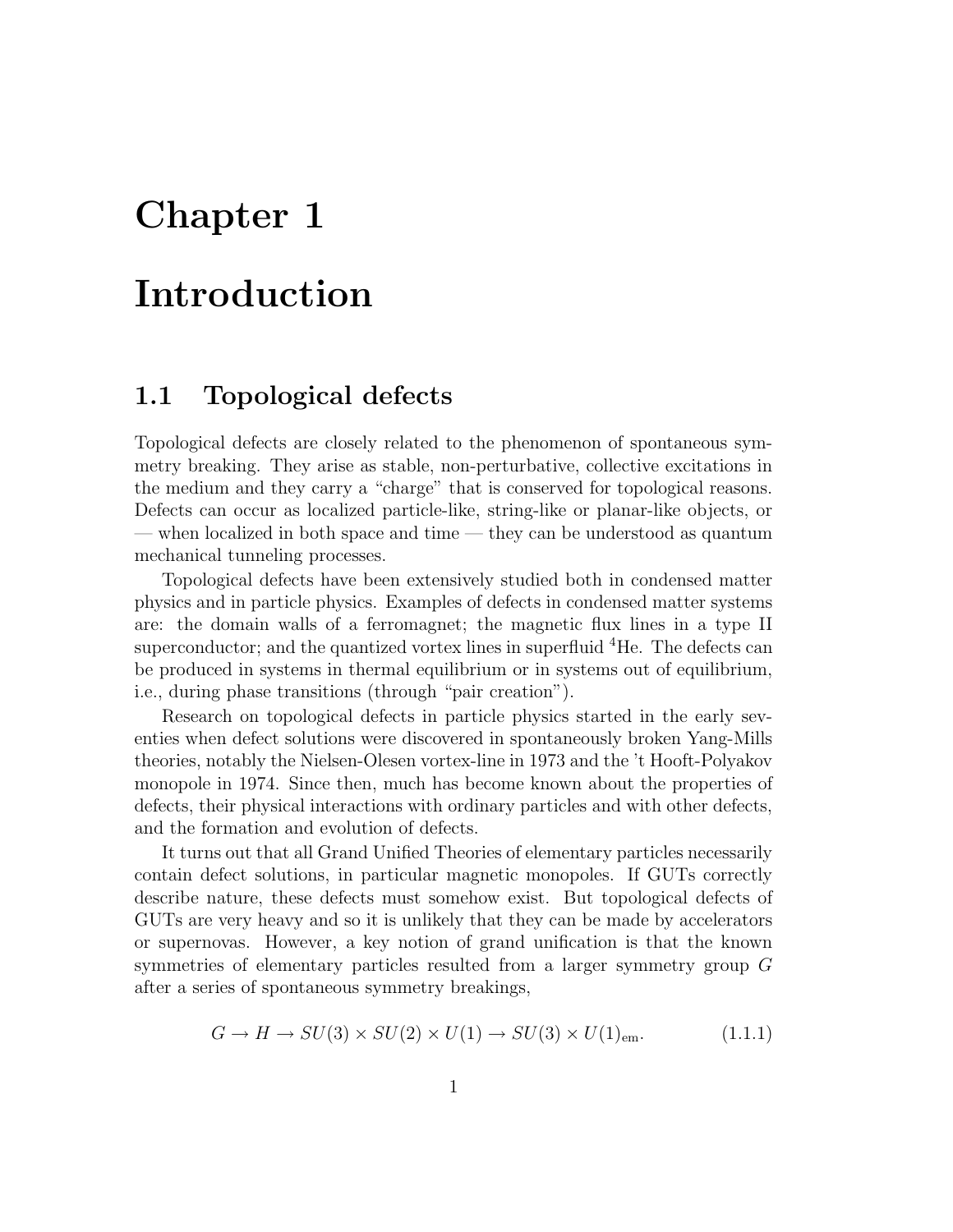In a cosmological context, this implies that the early universe has gone through a number of phase transitions. During such a cosmological phase transition, topological defects could have been formed. Furthermore, it is possible that the evolution and structure of the universe has been significantly influenced by these defects. For example, it has been suggested that cosmic strings may have acted as seeds for the formation of galaxies and other large scale structures in the present day universe.

Therefore, the study of topological defects is essential to gain more insight into GUTs and the early history of the universe. Apart from this, topological defect are interesting objects in their own right. They are very different from more familiar physical objects and they give rise to a rich variety of unusual physical phenomena.

#### 1.2 Alice electrodynamics

In this thesis we focus on a particular type of defect, the so-called Alice strings. Alice strings are solutions to a minimal nonabelian extension of electrodynamics. Locally, Alice electrodynamics appears to be indistinguishable from standard electrodynamics, but Alice electrodynamics exhibits global and topological properties that are highly nontrivial.

For instance, if a charged particle is transported around an Alice string, the sign of the charge flips. Similarly, a magnetic monopole that goes around an Alice string, is turned into an anti-monopole. These interactions between charges and an Alice string are of a topological nature as they only depend on the number of times the charge goes around the string and are independent of the distance between the charge and the string.

Closed loops of Alice string can have charged excitations, and a charged particle that goes through an Alice loop transfers charge to the loop. The charged excitations of an Alice loop can be peculiar: the loop can have a long-range electric field from which its charge can be inferred, but the source of the charge cannot be localized, neither on the string nor in its vicinity. Such non-localizable charge has been called "Cheshire charge".

In this thesis we focus on the simplest model which exhibits Alice electrodynamics. It is not a "real world" model, but it should be noted that Alice strings could also occur in Grand Unified Theories. For example, it has been shown that some  $SO(10)$  cosmic strings are Alice strings that can carry non-localizable  $SU(3)_{color}$  Cheshire charge.

In this thesis we propose a new interpretation of charged Alice strings. Briefly put, we think that the electric-magnetic dual symmetry is a priori not broken by the Alice string, but may be broken by either an electric or magnetic charge excitation of the string core. These excitations may be obtained by imposing suitable boundary conditions. We can paraphrase this view in the following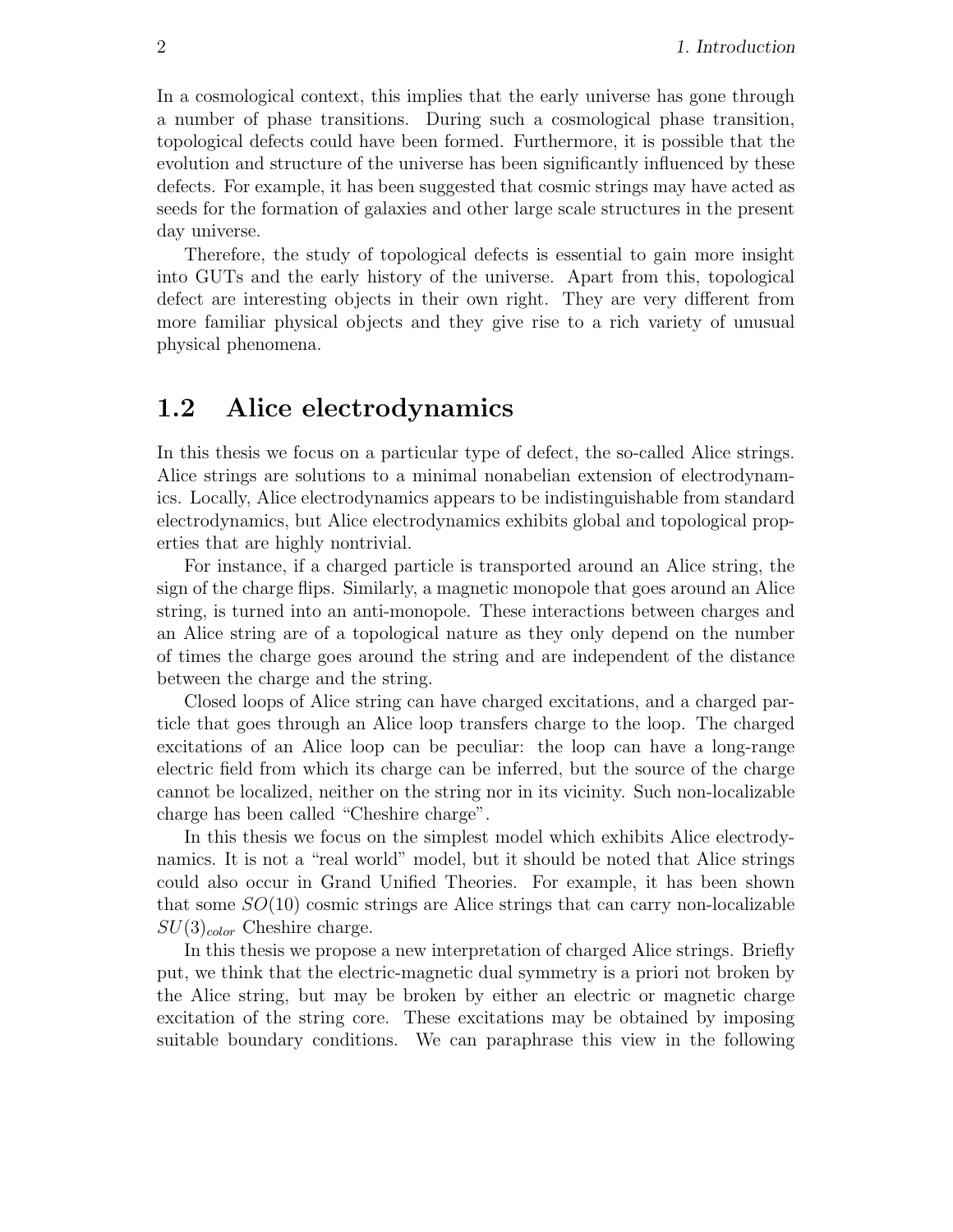three questions: 1) Can Alice strings have excitations where the electric/magnetic charge is localized in the string core? 2) Can Cheshire charge be understood as electric/magnetic flux confined by a magnetic/electric supercurrent? 3) Are the electric and magnetic excitations each other's dual image? In the last chapters we try to verify this view.

### 1.3 Outline of the thesis

In chapter two we set the stage and briefly summarize the essential ingredients of gauge field theories, spontaneous symmetry breaking and topological defects. Two classic defect solutions are discussed in more detail: the Nielsen-Olesen vortex-lines and the 't Hooft-Polyakov magnetic monopole.

In chapter three we introduce the minimal Alice model and analyse the basic properties of the model's defect solutions: Alice strings and magnetic monopoles.

In chapter four we construct an explicit solution for an Alice string. We derive the exact field equations for this solution, determine its asymptotics in great detail and present numerical solutions.

In chapter five we describe how electric charge can be transferred to an Alice string and we discuss the elusive concept of Cheshire charge.

In chapter six we argue that an Alice string can carry electric charge localized at its core. We construct an ansatz for a charged Alice string, derive the exact field equations, determine the asymptotic behaviour of a charged string and present numerical solutions. We show that the gauge invariant characteristics of the solution are consistent. The results in this chapter are new and provide a sensible alternative to the esoteric option of Cheshire charge.

In chapter seven we give a topological definition of the magnetic charge carried by an Alice loop. We show that if a magnetic monopole is carried through a loop, magnetic charge is transferred to the loop. Finally, we construct an ansatz for a string with magnetic charge and magnetic current.

#### 1.4 Units and notation

The units employed in this thesis are the fundamental units  $(\hbar = c = 1)$ . Spacetime indices are denoted by Greek letters and run through the four values 0, 1, 2, 3. Spatial indices are denoted by Latin letters from the middle of the alphabet with values 1, 2, 3. Implicit summation over repeated indices is assumed, unless stated otherwise. The metric signature is taken to be  $(+, -, -, -)$ .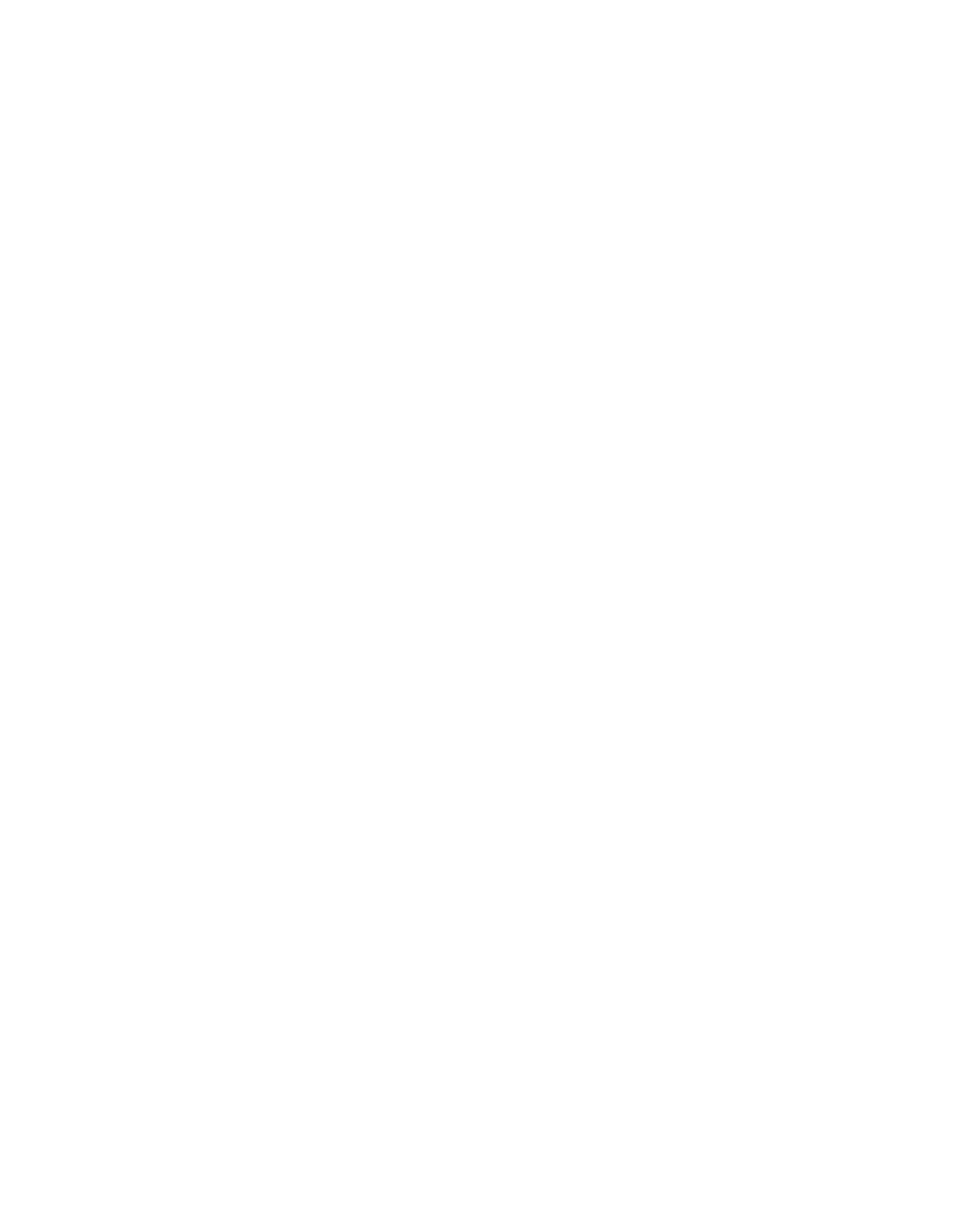## Chapter 2

## Topological defects in gauge field theories

In this chapter we present a concise review of the main features of topological defects in gauge field theories. We enumerate the essentials of gauge field theories and spontaneous symmetry breaking; we discuss the main ideas of topological defects, touching lightly on homotopy theory; and finally, we tackle two simple defect solutions: the Nielsen-Olesen vortex and the 't Hooft-Polyakov magnetic monopole.

This review provides the background material necessary to render this thesis more or less self-contained. It is summarily and tailored to suit our needs. This chapter should therefore not be taken for an introduction to gauge field theory and topological defects. To this end, many excellent textbooks and review articles exist.

The literature on gauge field theory is large and ever-growing. The present writer happened to benefit much from Ryder (1985), a clear introductory text.

On topological defects in particular, see: Coleman (1985), one of the first review articles, a pleasant reading and very rewarding; Preskill (1987), short but wide-ranging, and especially of interest since it contains an elementary account of the  $\mathbb{Z}_2$  vortex and of superconducting strings, two topics which we will treat in later chapters; Vilenkin and Shellard (1994), mainly on (cosmic) strings, its convenient bibliography runs to twenty-five pages; Rajaraman (1982), focuses on the quantisation of topological defects, but the first three chapters on classical defects contain much information; van der Meer (1997), on magnetic monopoles, has an eye for little details that are often unheeded: glancing through its pages can save one from tiring hours of tracking down a faulty sign.

Most of these texts also treat the basics of homotopy theory. A more detailed exposition of homotopy theory can be found in Mermin (1979) and, for those who are not daunted by abstract mathematics, Nash and Sen (1983).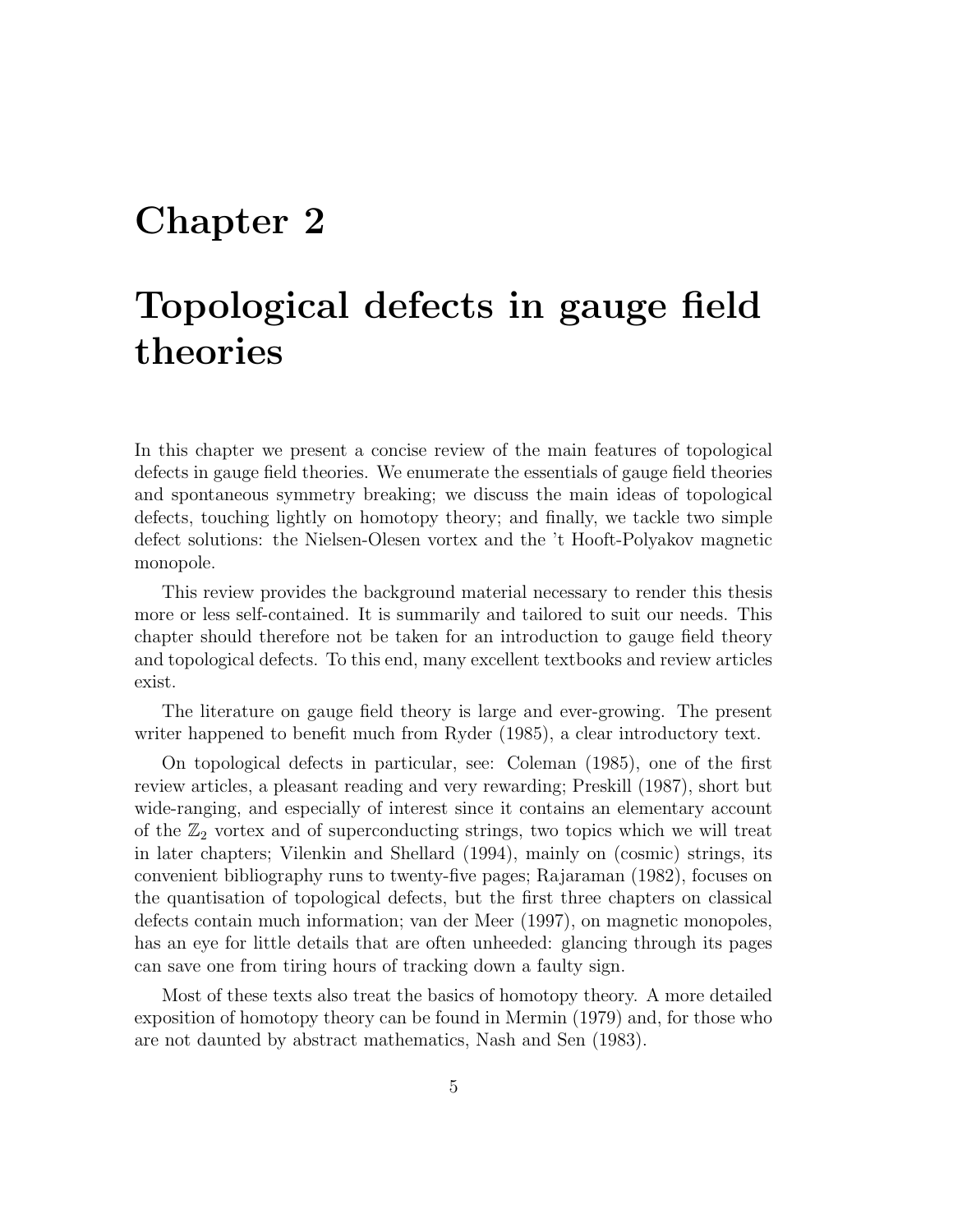#### 2.1 Local gauge field theories

We consider field theories which are invariant under an N-dimensional Lie group G of local gauge transformations, and which contain an n-component scalar field  $\phi_i$ . We assume that G is simple, compact and connected. The elements of the group can then be written as

$$
g = \exp(-i\omega_a L^a),\tag{2.1.1}
$$

where the  $\omega_a$  are arbitrary real numbers and the  $L^a$  are the N group generators. The generators  $L^a$  generate the Lie algebra of G and satisfy the commutation relations

$$
[L^a, L^b] = -i f_{abc} L^c \tag{2.1.2}
$$

where the constants  $f_{abc}$  are the structure constants of G. An n-dimensional matrix representation of  $G$  is a mapping from  $G$  onto a group of matrix operators acting on an n-dimensional vector space, such that group multiplication is preserved. We can generate a matrix representation by picking  $N$  hermitian matrices  $T^a$  that satisfy the commutation relations (2.1.2). The N-dimensional representation generated by the structure constants themselves,  $(T^a)_{bc} = -i f_{abc}$ , is known as the adjoint representation.

A function  $g(x)$  from coordinate space to G, defines a local gauge transformation. The scalar fields transform through the action of an *n*-dimensional matrix representation of  $G$ ,

$$
\phi_i(x) \to \phi'_i(x) = S_{ij}(g(x))\phi_j(x). \tag{2.1.3}
$$

The transformation matrix S can be written as

$$
S(x) = \exp(-i\theta_a(x)T^a),\tag{2.1.4}
$$

where  $T^a$  are  $n \times n$  matrix representations of the group generators, and  $\theta_i(x)$  are functions of space time. For notational convenience, we identify the group  $G$  with the representation  $S(g)$ . Thus the abstract objects  $g(x)$  and  $L^a$  are interpreted as  $S(x)$  and  $T^a$ , respectively.

To construct a lagrangian which is invariant under local gauge transformations we introduce N vector fields  $A^a_\mu$ , one for each group generator,

$$
A_{\mu} = A_{\mu}^{a} T^{a}.
$$
\n
$$
(2.1.5)
$$

These are the gauge fields. They transform according to

$$
A_{\mu}(x) \to S(x)A_{\mu}(x)S(x) + ie^{-1}S(x)^{-1}\partial_{\mu}S(x), \tag{2.1.6}
$$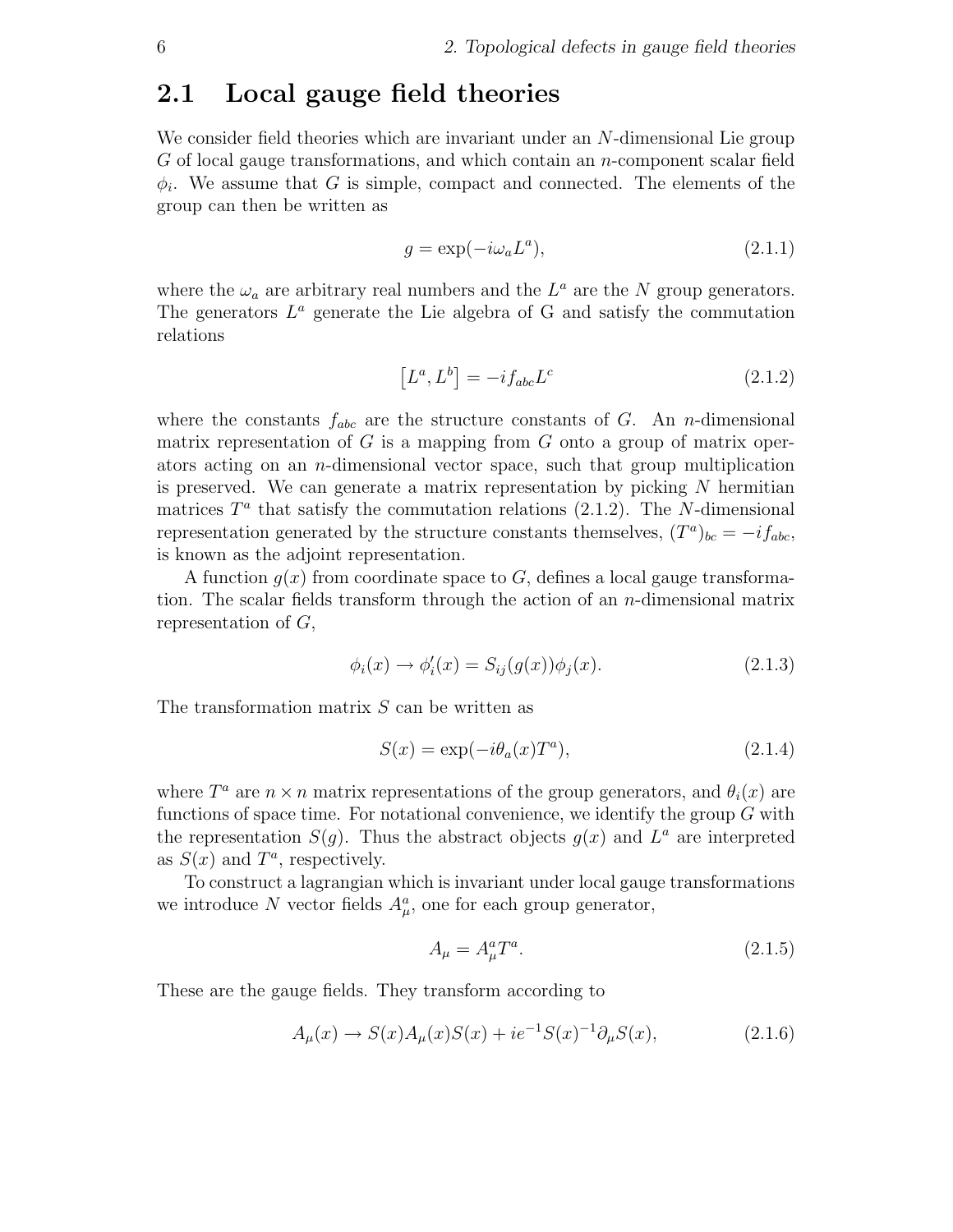where  $e$  is the gauge coupling constant. Further, we define the field strength  $F_{\mu\nu} = F^a_{\mu\nu} T_a$  as

$$
F^{a}_{\mu\nu} = \partial_{\mu}A^{a}_{\nu} - \partial_{\nu}A^{a}_{\mu} + e f_{abc}A^{b}_{\mu}A^{c}_{\nu},
$$
\n(2.1.7)

and the gauge-covariant derivative

$$
D_{\mu}\phi = (\partial_{\mu} - ieA_{\mu}^{a}T^{a})\phi.
$$
 (2.1.8)

These objects transform as

$$
D_{\mu}\phi \to SD_{\mu}\phi, \tag{2.1.9}
$$

$$
F_{\mu\nu} \to SF_{\mu\nu}S^{-1}.\tag{2.1.10}
$$

Now we can construct the gauge-invariant lagrangian density

$$
\mathcal{L} = -\frac{1}{4} F^{a}_{\mu\nu} F^{a\mu\nu} + \frac{1}{2} D_{\mu} \phi D^{\mu} \phi - V(\phi), \qquad (2.1.11)
$$

where the potential function  $V(\phi)$  must be invariant under gauge transformations, i.e.  $V(S\phi) = V(\phi)$ . The Euler-Lagrange equations of motion are

$$
D^{\mu}D_{\mu}\phi^{a} = -\frac{\partial V}{\partial \phi^{a}},\tag{2.1.12}
$$

$$
D^{\mu}F^{a}_{\mu\nu} = e\varepsilon^{a}{}_{bc}(D_{\nu}\phi^{b})\phi^{c}.
$$
 (2.1.13)

The hamiltonian is obtained by a Legendre transformation of the lagrangian,

$$
\mathcal{H} = \frac{\partial \mathcal{L}}{\partial \dot{\phi}} \phi - \mathcal{L},\tag{2.1.14}
$$

yielding the generic energy of a non-abelian field theory

$$
E = \int \mathcal{H} dx^3
$$
  
= 
$$
\int \left( \frac{1}{2} (\vec{E^a} \cdot \vec{E^a} + \vec{B^a} \cdot \vec{B^a}) + \frac{1}{2} D_\mu \phi D_\mu \phi + V(\phi) + W \right) dx^3
$$
 (2.1.15)

with

$$
W = -F_{i0}^a(\partial_i A_0^a + e\varepsilon_{abc} A_i^b A_0^c) + e[A_0, \phi] D_0 \phi.
$$

The ground state of the theory is a field configuration for which, up to a gauge transformation, the scalar field  $\phi$  is a constant and a minimum of V and the gauge fields  $A_\mu$  are zero. Since we can always add a constant to V, we will assume that V is normalized such that it is always greater than or equal to zero. Then the energy of the ground states is zero.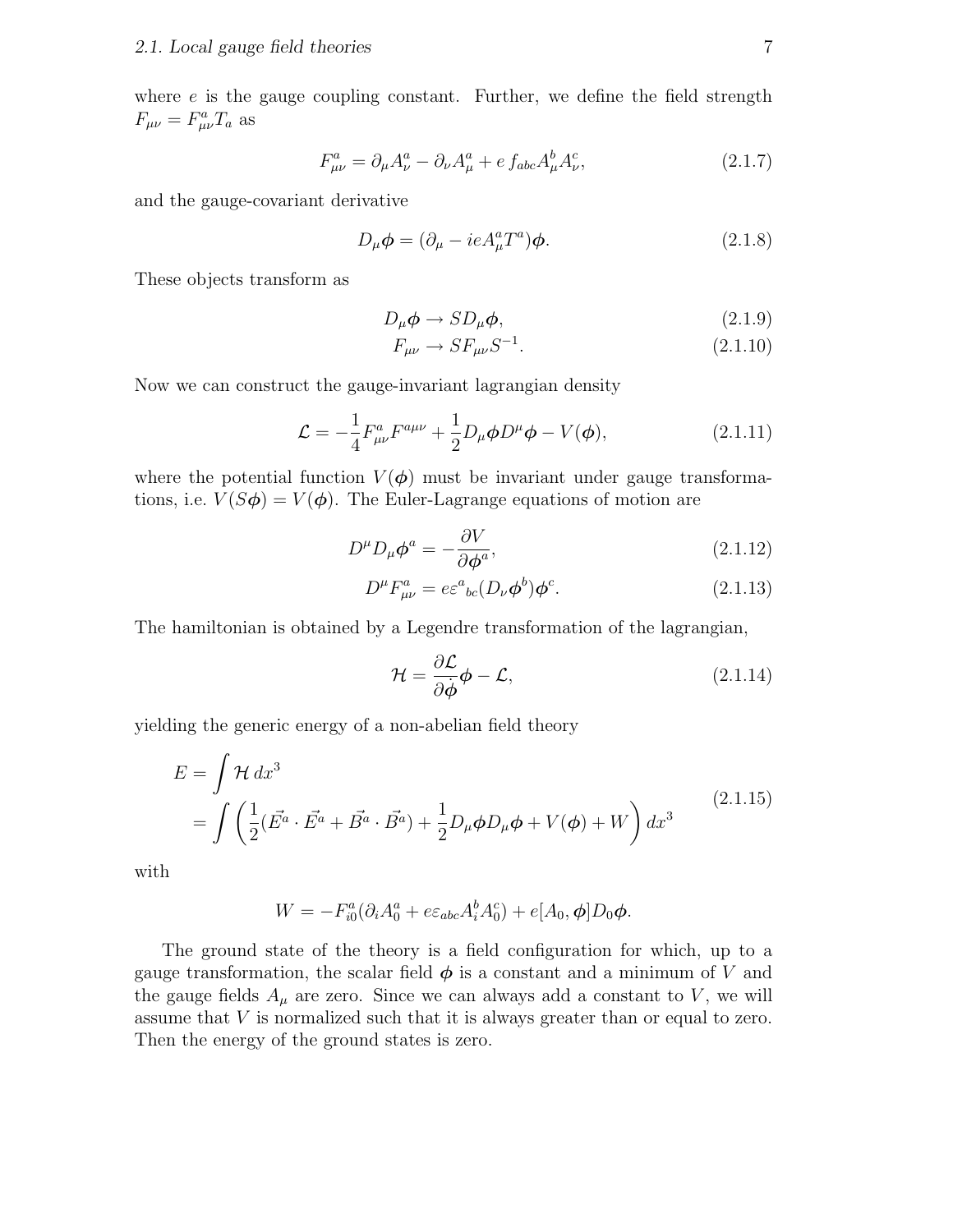#### 2.2 Spontaneous symmetry breaking

The gauge symmetry  $G$  is said to be spontaneously broken if the ground state of the theory is not invariant under all gauge transformations. For such a ground state  $\phi_0 \neq 0$ , we can define a subgroup H of G which consists of all the elements of G that leave  $\phi_0$  unchanged,

$$
H = \{ g \in G \, | \, S(g)\phi_0 = \phi_0 \}. \tag{2.2.1}
$$

The group H is called the unbroken subgroup of G with respect to  $\phi_0$ , or the residual symmetry group, or the stabilizer of  $\phi_0$ ). The generators  $t^{\alpha}$  of H all annihilate  $\phi_0$ 

$$
t^{\alpha}\phi_0 = 0. \tag{2.2.2}
$$

We can choose the generators  $T^a$  such that the  $t^{\alpha}$  are a subset of the  $T^a$ . The  $t^{\alpha}$ s are referred to as the unbroken generators of G, while the remainder of the  $T^a$ s are referred to as the broken generators.

Since V is invariant under G, every state  $S(g)\phi_0$  with  $g \in G$  is also a ground state of the theory. We will assume that all ground states are of the form  $S\phi_0$ (i.e. we exclude accidental degeneracy and non-gauge internal symmetries). As a consequence, we can identify the set of ground states with the coset space  $\frac{1}{2} G/H$ .

The physical fields are the oscillations about the ground state. Representing  $\phi$  as  $\phi = \phi_0 + \phi'$ , we obtain the lagrangian

$$
\mathcal{L} = \frac{1}{2} (\partial_{\mu} \phi')^2 - \frac{1}{2} \mu_{ij}^2 \phi'_i \phi'_j - \frac{1}{4} M_{ab}^2 A_{\mu}^a A^{b\mu} + \mathcal{L}_{int},
$$
 (2.2.3)

where

$$
\mu_{ij}^2 = \left. \frac{\partial^2 V}{\partial \phi_i \partial \phi_j} \right|_{\phi = \phi_0},\tag{2.2.4}
$$

is the scalar field mass matrix,

$$
M_{ab}^2 = e^2 (T^a T^b)_{ij} \phi_{0i} \phi_{0j}, \qquad (2.2.5)
$$

is the vector field mass matrix, and  $\mathcal{L}_{int}$  includes the cubic and higher order terms in  $\phi'$  and  $A_\mu$ .

Since  $\phi_0$  is a minimum of V,

$$
\left. \frac{\partial V}{\partial \phi_i} \right|_{\phi = \phi_0} = 0 \tag{2.2.6}
$$

<sup>&</sup>lt;sup>1</sup>Also known as the quotient space. Here, it is the set of all equivalence classes  $[g]$  =  ${gh | h \in H}$  with  $g \in G$ .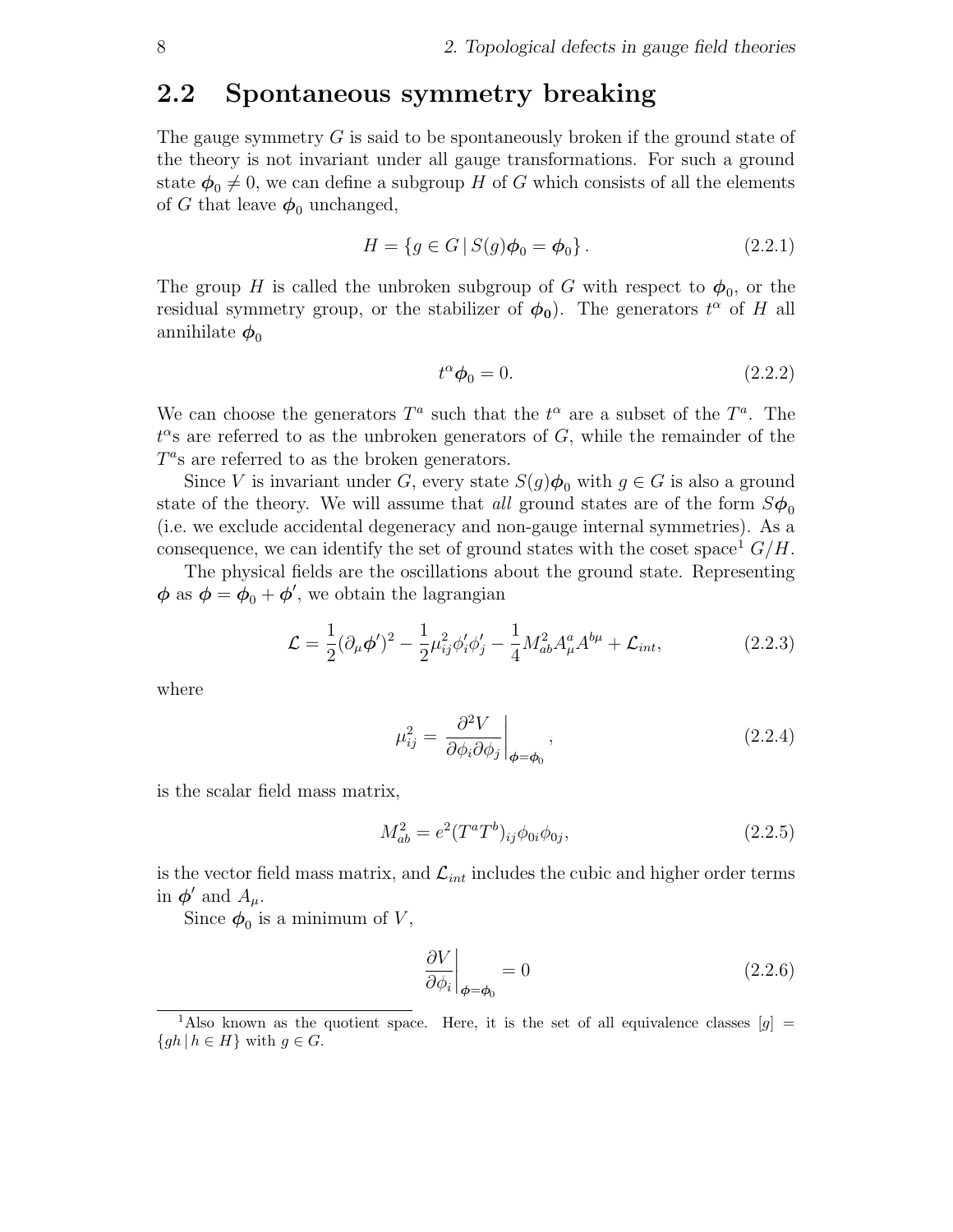and the eigenvalues of the mass matrix  $\mu_{ij}^2$  are non-negative. The potential is invariant under gauge transformations, so

$$
\frac{\partial V}{\partial \phi_i} T_{ij}^a \phi_j = 0. \tag{2.2.7}
$$

Differentiating this and using (2.2.6), we obtain

$$
\mu_{ij}^2 T_{jk}^a \phi_{0k} = 0. \tag{2.2.8}
$$

All vectors  $T^a \phi$  formed from the broken generators  $(T^a \phi \neq 0)$  are linearly independent, so  $u_{ij}^2$  must have a zero eigenvalue for each broken generator. If the gauge symmetry were global, these zero eigenvalues would have corresponded to massless Goldstone bosons. In a local gauge theory however, the Goldstone bosons disappear. The components of the vector  $\phi_i'$  in the subspace defined by the vectors  $T^a \phi_0$ , are unphysical; this becomes manifest in the unitary gauge, the gauge in which these components vanish. The remaining scalar fields are, in general, massive.

Inspecting (2.2.5), we see that the gauge fields associated with the broken generators have acquired non-zero masses, while the gauge fields of the unbroken group  $H$  remain massless. The massive gauge fields have, so to speak, absorbed the would-be Goldstone bosons. This is the famous Higgs mechanism. In this context, the scalar fields are often called Higgs fields.

#### 2.3 Topological defects and homotopy theory

Some field theories possess striking classical solutions: solutions that are nondissipative and have a finite, localized energy. These solutions are called solitary waves or — shortly and loosely — solitons.<sup>1</sup>

Here we will only be concerned with time-independent, topological soliton solutions of gauge field theories. Topological solitons are non-dissipative due to the topology of the phase space of the system.<sup>2</sup> If the phase space is made up of connected components separated by infinitely high potential barriers, then a field configuration that starts in a given component can never reach another component without an infinite cost of energy. Hence, corresponding with the component of phase space in which they lie, topological solitons can be assigned a conserved index or charge. This charge conservation does not arise out of a symmetry of the theory — as for example ordinary charge conservation does — but it is a consequence of the connectedness of the phase space. Hence the adjective "topological": the topological charge of a soliton is conserved owing to a topological conservation law.

<sup>&</sup>lt;sup>1</sup>A detailed discussion of the meaning of these two terms can be found in Rajaraman (1982). <sup>2</sup>By phase space, we mean the space consisting of all pairs  $(\pi(\bm{x}), \phi(\bm{x}))$  for which the energy is finite.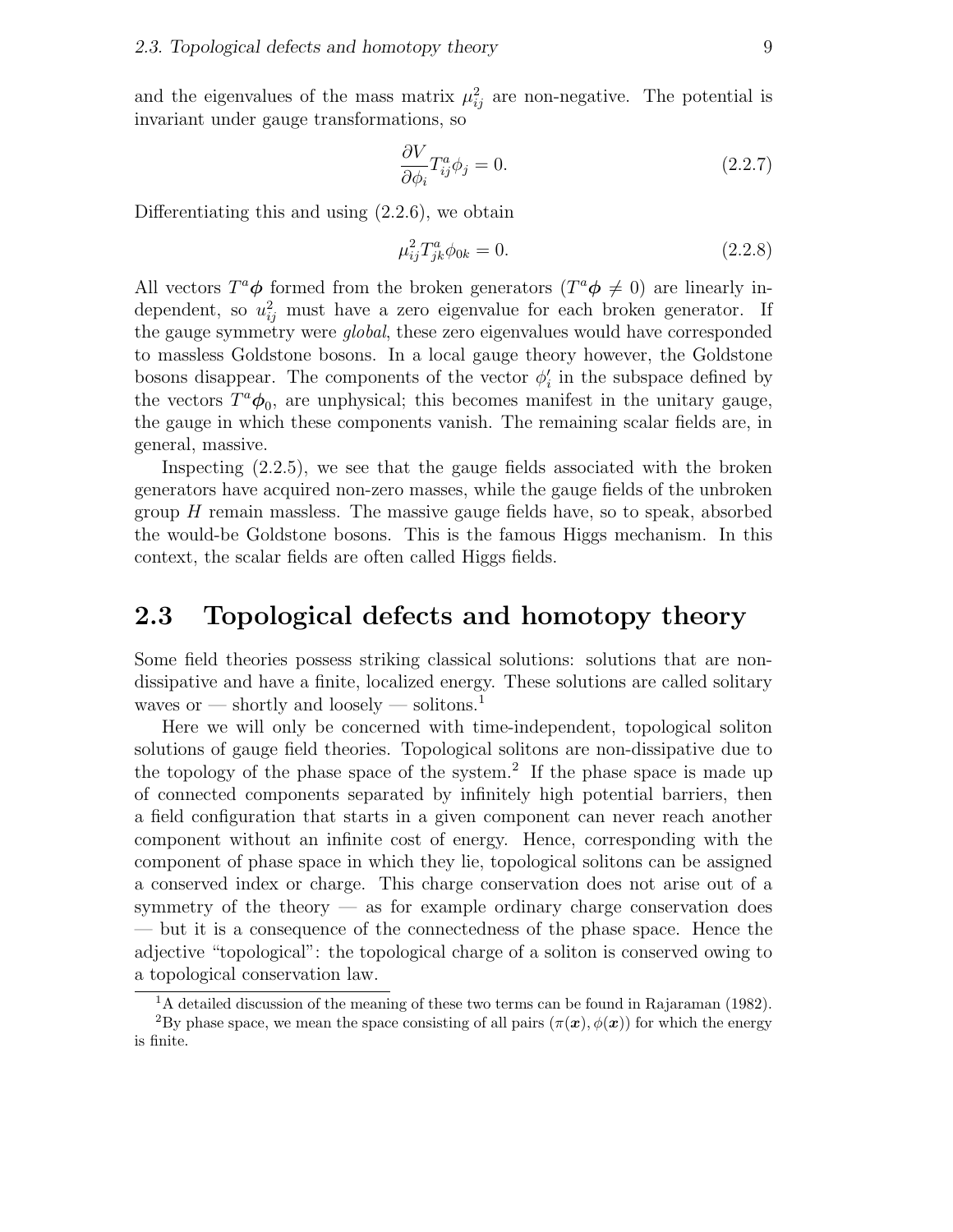The connectedness of the phase space of a gauge theory is directly related to the topology of its ground state space  $G/H$ . To understand this, consider the energy functional (2.1.15). In a gauge where the time components of the gauge potentials,  $A_0^a$ , vanish, the energy of a field configuration is the sum of five non-negative terms

$$
E = \int \left[ \frac{1}{2} (\vec{E^a} \cdot \vec{E^a} + \vec{B^a} \cdot \vec{B^a}) + \frac{1}{2} \partial_0 \phi \partial_0 \phi + \frac{1}{2} D_i \phi D_i \phi + V(\phi) \right]. \tag{2.3.1}
$$

Each of these terms must be finite if the total energy is to be finite. In particular, the Higgs field must approach a zero of the potential at spatial infinity. For example, in  $(2+1)$  dimensions we must have

$$
\lim_{r \to \infty} \phi(t, r, \theta) = \phi_{\infty}(t, \theta), \tag{2.3.2}
$$

with

$$
V(\phi_{\infty}) = 0. \tag{2.3.3}
$$

The function  $\phi_{\infty}(t,\theta)$  need not be constant, but may depend non-trivially on  $\theta$ provided that  $D_{\theta} \phi$  vanishes sufficiently fast at infinity. Thus, in  $(2+1)$  dimensions every field configuration, at any time  $t$ , is associated with a mapping of a circle into the ground state space  $G/H$ 

$$
\phi_{\infty}: S^1 \to G/H. \tag{2.3.4}
$$

Since time evolution is continuous, two field configurations lie in the same connected component of phase space if they can be continuously deformed into each other without an infinite cost of energy. Two field configurations that have the same mapping  $\phi_{\infty}$  associated with them can be continuously deformed into one another, since a deformation in the finite part of space only takes a finite amount of energy. On the other hand, two field configurations that have different mappings associated with them, can be continuously deformed into one another if and only if their mappings can be continuously deformed into one another. From this it follows that to determine whether two field configurations lie in the same component of phase space, we need only determine whether their associated mappings can be continuously deformed into each other.

A similar argument applies to  $(1+1)$  and  $(3+1)$  dimensions. So, in general, we can classify the components of phase space and thus the possible soliton solutions by classifying the distinct mappings

$$
\phi_{\infty}: S^n \to G/H. \tag{2.3.5}
$$

(The symbol  $S<sup>n</sup>$  denotes the *n*-dimensional sphere.)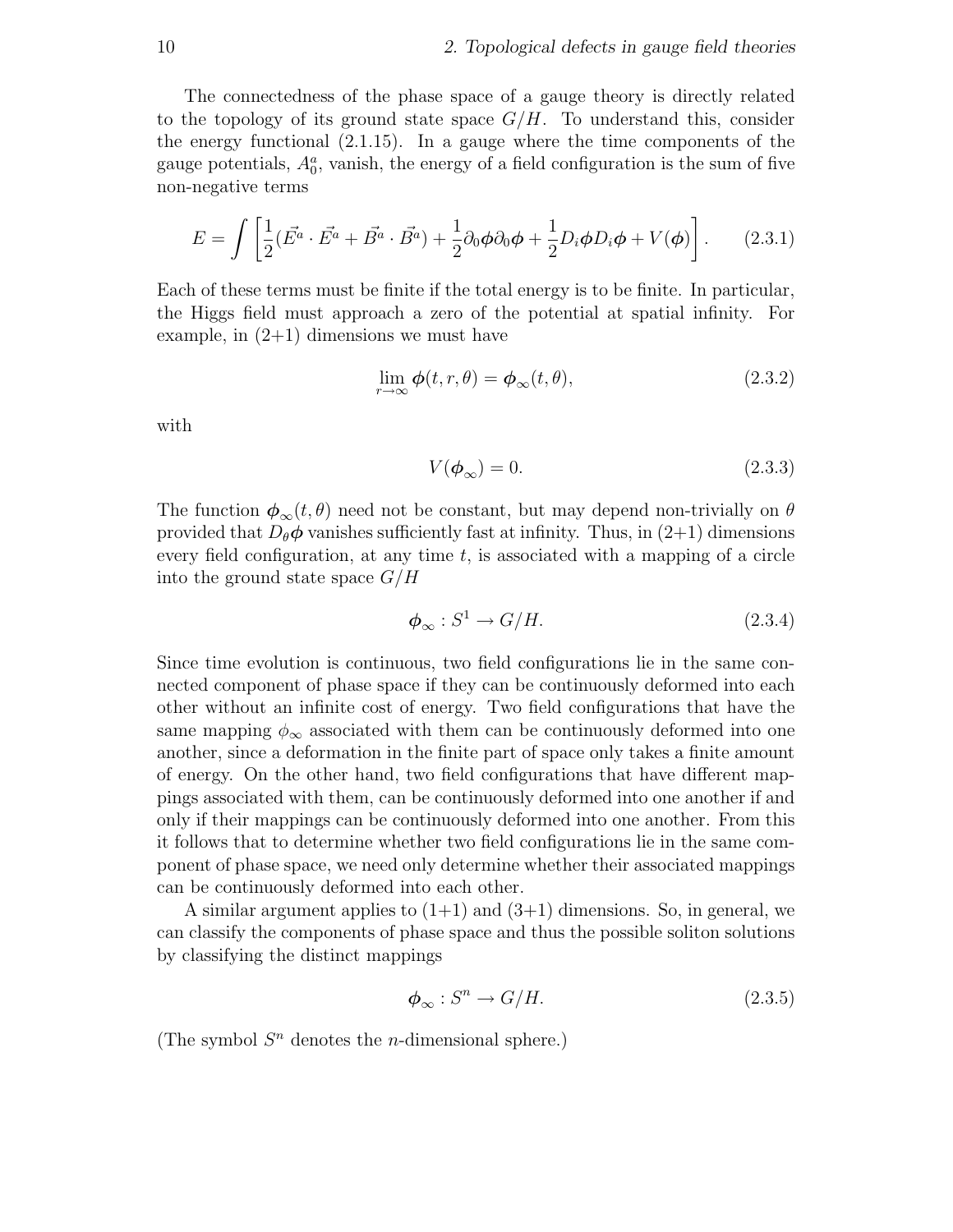A branch of mathematics is concerned with just this kind of topological classification: homotopy theory. We briefly consider a few of its terms and theorems pertinent to our concerns.

All non-singular mappings from  $S_n$  into a space M can be classified into homotopy classes. Two mappings are in the same class if they can be continuously deformed into one another. The classes are endowed with a group structure by appropriately defining the composition of two mappings. For two closed paths in  $\mathcal M$  (i.e. two mappings from  $S_1$  into  $\mathcal M$ ), their composition may be defined as the path that traverses the two paths in succession.

The group that classifies mappings from  $S_1$  into M is called the fundamental group of the manifold  $\mathcal{M}$ ; it is denoted by  $\pi_1(\mathcal{M})$ . The second homotopy group  $\pi_2(\mathcal{M})$  is the set of homotopically equivalent classes of maps from  $S^2$  into the manifold  $\mathcal{M}$ <sup>1</sup>

Topological soliton solutions are solutions to the field equations that cannot be continuously deformed to the ground state. The homotopy groups  $\pi_n(G/H)$ classify the possible soliton solutions.<sup>2</sup> A soliton with a non-trivial mapping of  $S<sup>1</sup>$  into  $G/H$  is called a vortex in two spatial dimensions and a string in three spatial dimensions. A soliton which maps  $S^2$  non-trivially into  $G/H$  is called a monopole. These soliton solutions can be seen as topological defects in the Higgs field. In their core, the scalar field deviates from the ground state and thus respects symmetries different from those respected by the ground state.

The determination of the first and second homotopy group can often be simplified by employing the first fundamental theorem

$$
\pi_1(G/H) \cong \pi_0(H),\tag{2.3.6}
$$

or the second fundamental theorem

$$
\pi_2(G/H) \cong \pi_1(H_0),\tag{2.3.7}
$$

where  $H_0$  is the component of the unbroken group H that is connected to the identity. These reductions are only valid if G is connected and simply connected (i.e.  $\pi_1(G) \cong I$ ). It is however possible to embed any compact Lie group G in a larger group  $G$ , the universal covering group of  $G$ , which is simply-connected. If we have enlarged G to  $\tilde{G}$ , the unbroken group H must also be appropriately enlarged to  $\hat{H}$  by including any additional elements in  $\hat{G}$  that leave the ground state  $\phi_0$  invariant. These additions factor out of the ground state space  $G/H$ .

Elegant and revealing a topological analysis may be, it is always incomplete. It provides little information about the detailed structure of a particular soliton.

<sup>&</sup>lt;sup>1</sup>In fact, these two homotopy groups are defined with reference to a base point  $x_0$  in M. But if  $M$  is connected, homotopy groups based at different points are identical, and we can omit the base point.

<sup>2</sup>However, in general there is no one-to-one correspondence between the elements of the homotopy group and the types of solitons. This is only so, for  $\pi_1(G/H)$  if  $\pi_1(G/H)$  is abelian; and for  $\pi_2(G/H)$  if  $\pi_1(G/H) \cong I$ . See for example ?) or Vilenkin and Shellard (1994).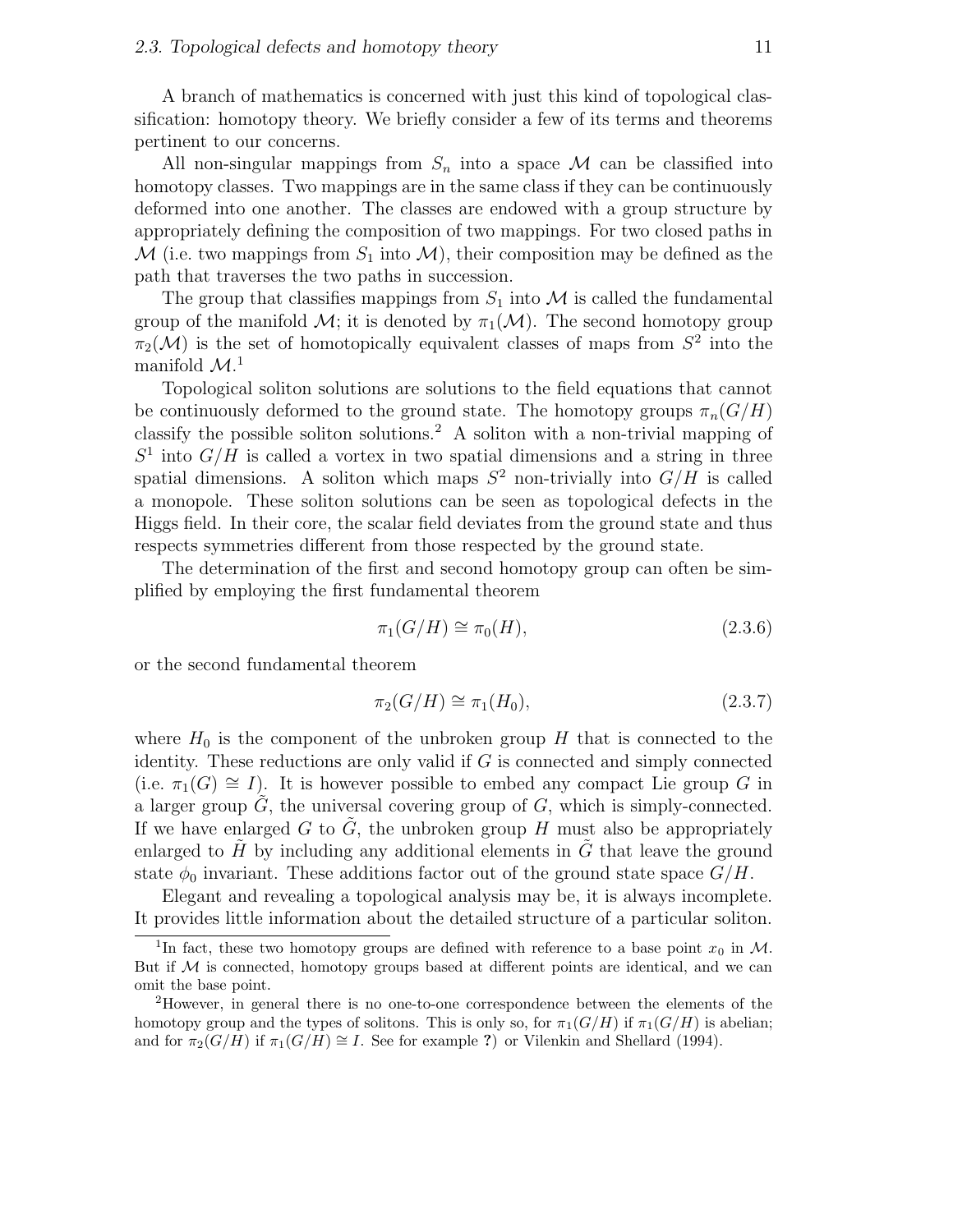Furthermore, topological analysis may establish the existence of non-dissipative solutions, but it cannot prove that these solutions are time-independent and stable. A field configuration must of course remain in the topological sector in which it starts, but it does not follow that for every sector there will be a *time*independent solution; nor, that if a time-independent solution exists, it will be stable.

In the next two sections we will briefly consider two classical examples of topological defects: the Nielsen-Olesen vortex and the 't Hooft-Polyakov monopole. These defect solutions may serve as a prelude to the more complicated vortex and monopole solutions of the Alice model discussed in the following chapters.

#### 2.4 Nielsen-Olesen vortex lines

A simple example of a vortex occurs in the abelian-Higgs model: the Nielsen-Olesen (1973) vortex lines. The model has a complex scalar field  $\phi$  and a  $U(1)$ gauge symmetry. The lagrangian is

$$
\mathcal{L} = -\frac{1}{4}F_{\mu\nu}F^{\mu\nu} + \overline{D_{\mu}\phi}D^{\mu}\phi - V(\phi), \qquad (2.4.1)
$$

We will suppose that the potential has the form

$$
V(\phi) = \frac{1}{4}\lambda(\overline{\phi}\phi - \eta^2)^2,
$$
\n(2.4.2)

with positive constants  $\lambda$  and  $\eta$ . The minima of the potential make up a circle  $\|\phi\| = \eta$ , and the ground state of the theory can be expressed as  $\phi = \eta e^{i\theta}$  with  $\theta$ an arbitrary phase. Thus, the  $U(1)$  symmetry is spontaneously broken and the Higgs mechanism has occurred. The vector boson has acquired a mass  $m_v = e\eta$ , there is no Goldstone boson and the remaining scalar field has a mass  $m_s = \sqrt{\lambda} \eta$ .

The model contains vortex solutions. To see this, consider the properties of finite-energy field configurations. The energy of a field configuration is comprised of three nonnegative terms

$$
E = \int \left[ \frac{1}{2} (\vec{E} \cdot \vec{E} + \vec{B} \cdot \vec{B}) + \frac{1}{2} D_i \phi D_i \phi + V(\phi) \right].
$$
 (2.4.3)

In order that the total energy is finite, each of these terms must be finite. The third term is finite if the potential approaches zero at spatial infinity. Therefore any finite energy solution must have

$$
\phi_{\infty}(\theta) = \eta e^{i\vartheta(\theta)}.
$$
\n(2.4.4)

where the phase angle  $\vartheta$  may depend on  $\theta$  since finiteness of the third term places no restriction on the phase of  $\phi_{\infty}$ . Thus, every finite-energy field configuration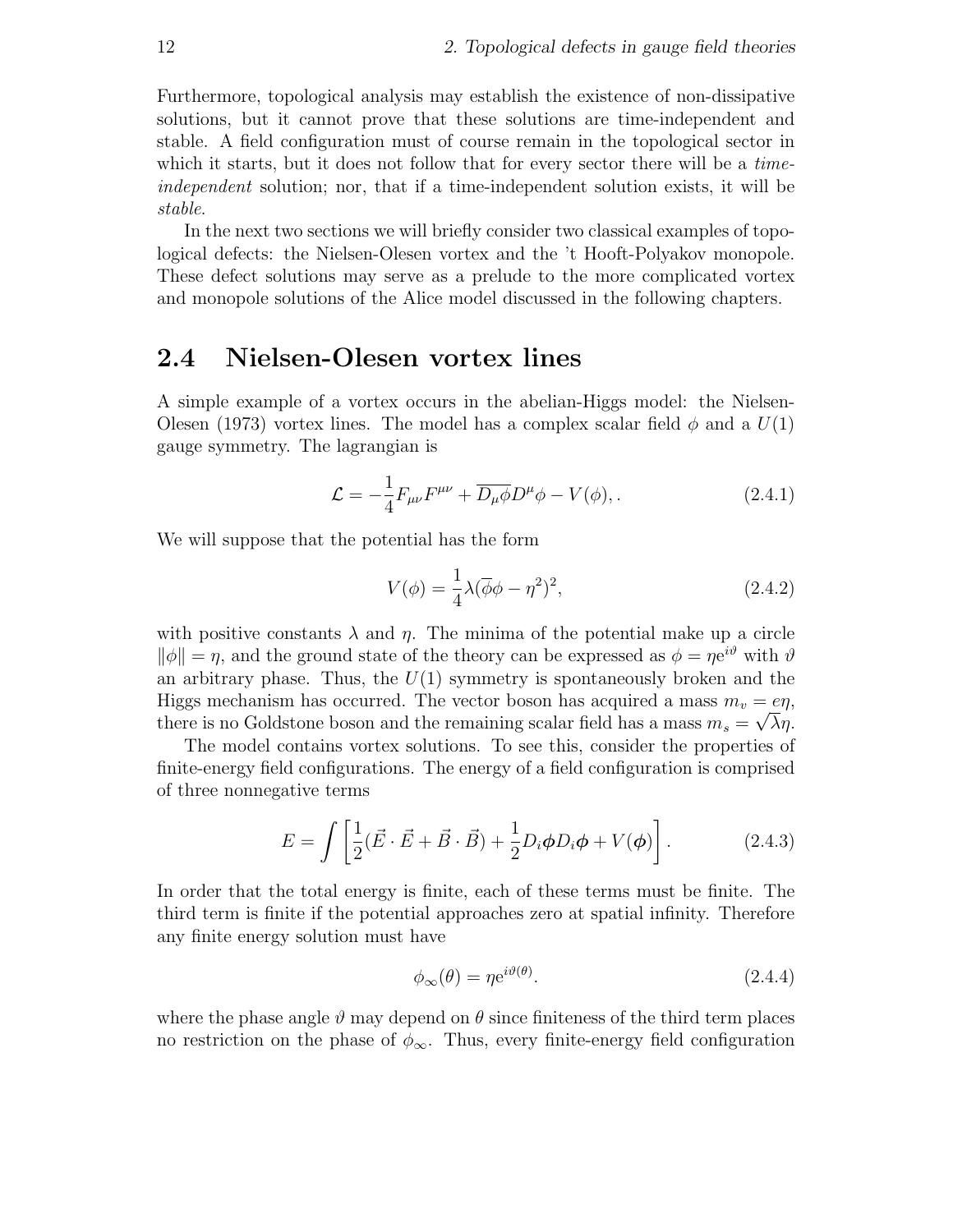is associated with a mapping from the circle at spatial infinity to the circle of minima. In going along the circle at spatial infinity, the field  $\phi$  can wrap a number of times around the circle of minima, i.e. the phase  $\vartheta$  of  $\phi$  can develop a winding

$$
n = \frac{1}{2\pi} \int_0^{2\pi} \frac{d\vartheta}{d\theta} d\theta, \qquad (2.4.5)
$$

where the winding number  $n$  is an integer. Since the winding number is an integer, field configurations with different winding numbers cannot be continuously deformed into one another. Thus, the abelian-Higgs model can possess vortex solutions and these vortex solutions are classified by their non-zero winding number (the vacuum has zero winding number). This result is succinctly expressed in the formula

$$
\pi_1(G/H) \cong \pi_1(S_1) = \mathbb{Z}.\tag{2.4.6}
$$

Since the covariant derivative,  $D_{\theta} \phi = (\partial_{\theta} - ieA_{\theta})\phi$ , must also vanish at infinity, the gauge fields must be

$$
A_{\theta} = \frac{1}{er} \frac{d\vartheta}{d\theta}.
$$
\n(2.4.7)

The gauge field has a "pure gauge"-form. This permits the field  $F_{\mu\nu}$  to decay sufficiently fast at large r for the first term in (2.4.3) to be finite. If  $n \neq 0$ , the gauge field cannot be pure gauge everywhere. Using Stokes' theorem

$$
\Phi_B = \int \boldsymbol{B} \cdot d\boldsymbol{S} = \oint \boldsymbol{A} \cdot d\boldsymbol{l} = \frac{2\pi n}{e} \tag{2.4.8}
$$

we find from the asymptotics of the gauge field  $(2.4.7)$ , that a vortex has a quantised magnetic flux through the plane,  $\Phi_B$ .

Nielsen and Olesen studied the lagrangian (2.4.1) within the context of highenergy physics, but it is interesting to note that this lagrangian is in fact the relativistic generalization of the Landau-Ginsburg theory of type-II superconductors in a magnetic field. Thus, (2.4.8) expresses the well known fact that magnetic flux can only penetrate a superconductor in quantised (Abrikosov) flux lines.

Let us now turn to the construction of explicit solutions for the vortex lines. To this end, we can try a cylindrically-symmetric ansatz of the form

$$
\phi(r,\theta) = f(r)e^{in\theta},\tag{2.4.9}
$$

$$
A_{\theta}(r,\theta) = n \frac{\alpha(r)}{er},\tag{2.4.10}
$$

$$
A_r = A_0 = 0. \t\t(2.4.11)
$$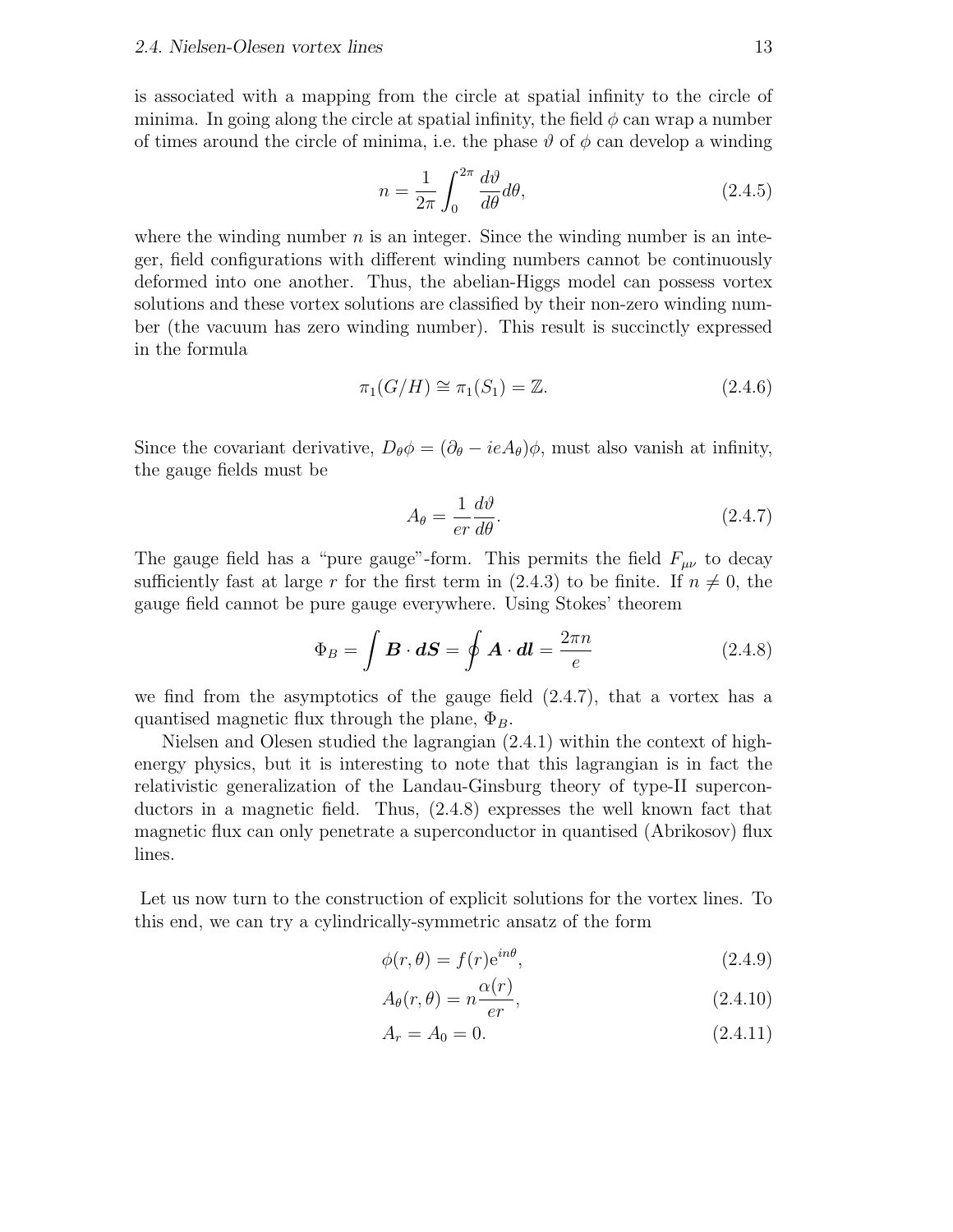

Figure 2.1: Functions  $\alpha(r)$  and  $f(r)$  for the Nielsen-Olesen vortex solution with  $n = 1$  and  $\beta = 1.$ 

The boundary conditions (2.4.4) and (2.4.7) imply

$$
f(r) \to \eta
$$
, and  $\alpha(r) \to 1$ , (2.4.12)

as  $r \to \infty$ . To ensure regularity at the origin,

$$
f(r) \to 0
$$
, and  $\alpha(r) \to 0$ , (2.4.13)

as  $r \to 0$ . Substituting the ansatz in the Euler-Lagrange equations yields

$$
\frac{d^2\alpha}{dr^2} - \frac{1}{r}\frac{d\alpha}{dr} = 2f^2(\alpha - 1),\tag{2.4.14a}
$$

$$
\frac{d^2f}{dr^2} + \frac{1}{r}\frac{df}{dr} = \frac{n^2f}{r^2}(\alpha - 1)^2 - \beta f(f^2 - 1),\tag{2.4.14b}
$$

where we have rescaled to dimensionless variables

$$
\phi \to \eta^{-1}\phi, \qquad A^{\mu} \to \eta^{-1}A^{\mu}, \qquad r \to e\eta r, \tag{2.4.15}
$$

leaving the ratio of the Higgs and vector masses,

$$
\beta \equiv m_s^2/m_v^2 = \lambda/2e^2 \tag{2.4.16}
$$

as the only significant parameter in the model.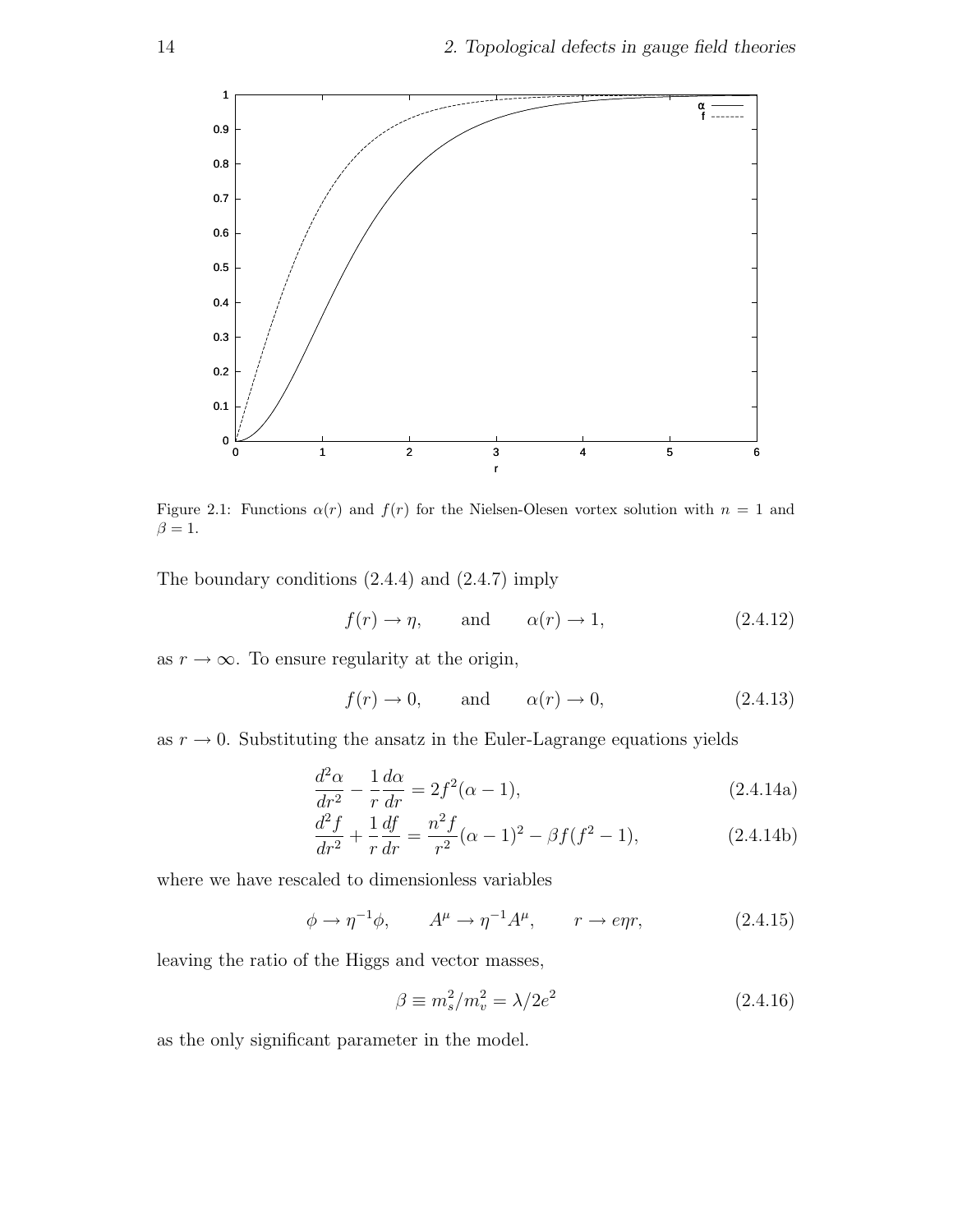No analytic solution is known to these equations for any  $\beta$ , but it can be shown that solutions, if they exist, will approach the boundary values (2.4.12) exponentially fast (Perivolaropoulos, 1993),

$$
f(r) \to 1 + c_f r^{-1/2} e^{-\sqrt{2\beta}r} \qquad \beta < 4,\tag{2.4.17a}
$$

$$
f(r) \to 1 - \frac{c_{\alpha}^2 e^{-2\sqrt{2}r}}{2(\beta - 4)r} \qquad \beta > 4,
$$
 (2.4.17b)

and

$$
\alpha(r) \to 1 + c_{\alpha} r^{1/2} e^{-\sqrt{2}r}.
$$
 (2.4.17c)

This shows that the energy of a vortex is confined within a finite-sized core.

Numerical work has supported the existence of vortex solutions with these asymptotic properties, where at least the  $n = 1$  solution seems to be stable. Figure 2.1 shows the numerically calculated solution for  $n = 1$  and  $\beta = 1$ .

In three spatial dimensions, the vortex solution may be thought of as a cross section of an infinite string. Equation (2.4.3) is then interpreted as the energy per unit length of the string.

### 2.5 The 't Hooft-Polyakov monopole

A three dimensional topological defect solution was first discovered by 't Hooft (1974) and, independently, by Polyakov (1974). This solution is characterized by a long-range magnetic monopole field, which prompted 't Hooft to call it a magnetic monopole.

't Hooft and Polyakov considered the Georgi-Glashow model, which possesses gauge symmetry  $G = SU(2)$  with a Higgs field  $\phi$  in a triplet representation. The  $SU(2)$  symmetry is spontaneously broken to  $U(1)$  due to the potential

$$
V(\phi) = \frac{1}{4}\lambda(\phi^a \phi^a - \eta^2)^2,
$$
\n(2.5.1)

which is zero for  $\phi^a \phi^a = \eta^2$ . Hence, the ground state space is

$$
G/H = SU(2)/U(1) \cong S^2. \tag{2.5.2}
$$

Since the group  $SU(2)$  is simply-connected, we may use the second fundamental theorem (2.3.7) to find

$$
\pi_2(SU(2)/U(1)) \cong \pi_1(U(1)) \cong \mathbb{Z}.
$$
\n(2.5.3)

The monopole solutions of the model can classified by a topological index  $q \in \mathbb{Z}$ .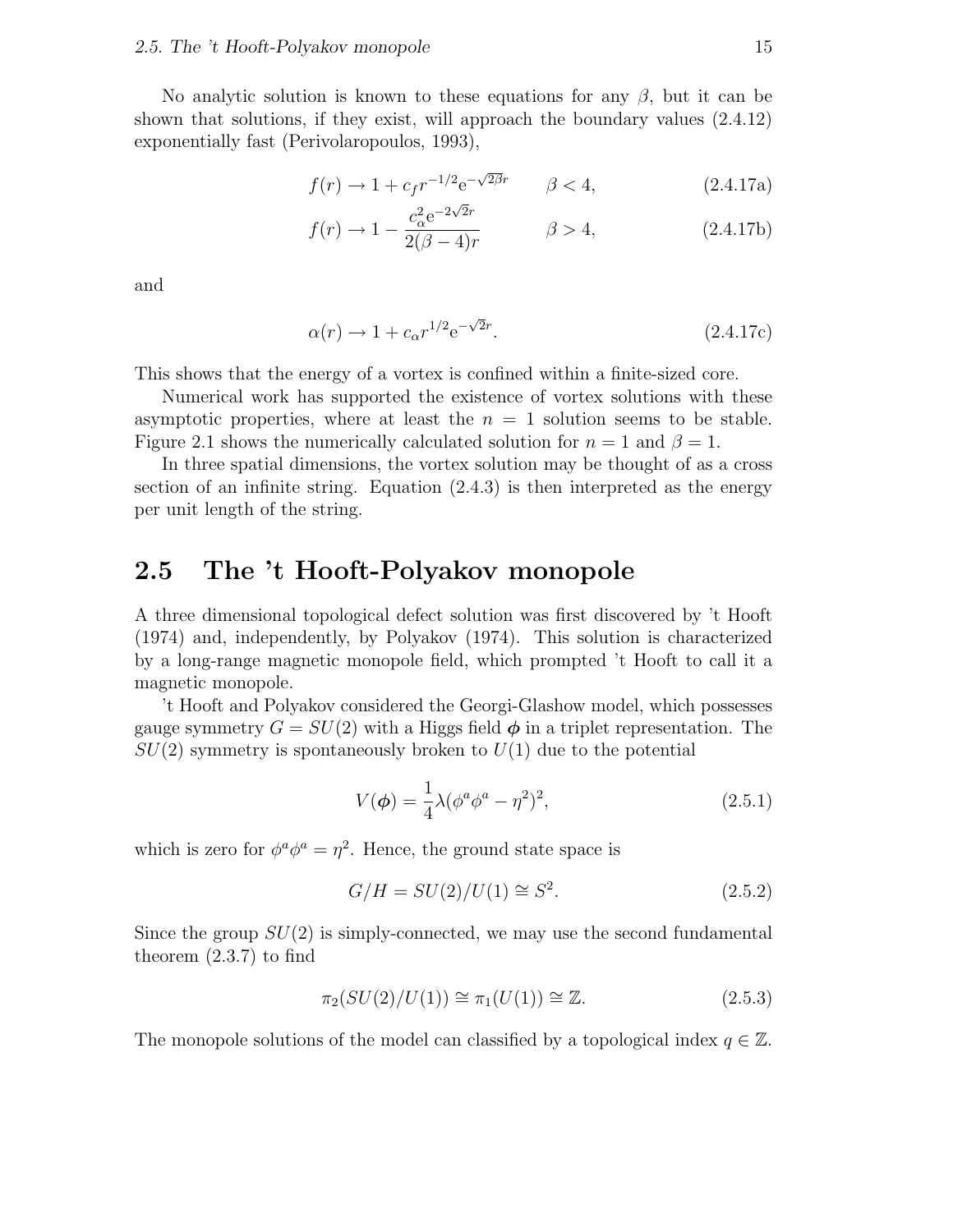The 't Hooft-Polyakov monopole has  $q = 1$ . In a particular gauge, this field configuration will at spatial infinity take the form

$$
\phi^a_{\infty} = \eta \frac{x^a}{r}.\tag{2.5.4}
$$

The direction of  $\phi^a(x)$  in internal space is aligned with the spatial direction  $\hat{\mathbf{x}} = \mathbf{x}/x$ , so the Higgs field points "radially outwards", which prompted Polyakov to call the configuration a hedgehog.

In order that the field configuration has finite energy, the covariant derivative  $D_i\phi$  must approach zero at large r sufficiently fast. Therefore, the gauge fields are

$$
A_{i,\infty}^a = -\varepsilon_{aij} \frac{x^j}{er^2},
$$
  
\n
$$
A_{0,\infty}^a = 0.
$$
\n(2.5.5)

The interpretation of the gauge fields requires special attention. The unbroken group  $U(1)$  can be regarded as the gauge group of electromagnetism. For example, consider the vacuum configuration. For this configuration, there is a gauge such that the Higgs field points in the same direction everywhere, say  $\phi(\mathbf{x}) = (0, 0, a)$ . The massless particle corresponding to the field  $A^3_\mu$  must now be identified with the photon, and the field  $F_{\mu\nu} = \partial_{\mu}A_{\nu}^3 - \partial_{\nu}A_{\mu}^3$  with the electromagnetic field.

For the monopole configuration there is no gauge where the Higgs field points in the same direction everywhere. We therefore need an expression of the electromagnetic field that is  $SU(2)$ -gauge invariant. 't Hooft suggested

$$
\mathcal{F}_{\mu\nu} = \frac{\phi^a}{\|\phi\|} F^a_{\mu\nu} + \frac{1}{e\|\phi\|^3} \varepsilon_{abc} \phi^a (D_\mu \phi^b) (D_\nu \phi^c). \tag{2.5.6}
$$

This expression reduces to the standard expression in the gauge where  $\phi$  points in the same direction everywhere. It can be verified that  $\mathcal{F}_{\mu\nu}$  satisfies the ordinary Maxwell equations at all points where  $\phi \neq 0$ .

Now, substituting (2.5.5) in (2.5.6), we find the monopole to have a long range magnetic field,

$$
B = \frac{gr}{r^3},\tag{2.5.7}
$$

with a magnetic charge,

$$
g = \frac{1}{e}.\tag{2.5.8}
$$

We can conclude that the field configuration with asymptotic form  $(2.5.4-2.5.5)$ carries quantized magnetic charge. This magnetic charge appears as a topological charge, and elements of the homotopy group  $\pi_2(G/H)$  can be identified with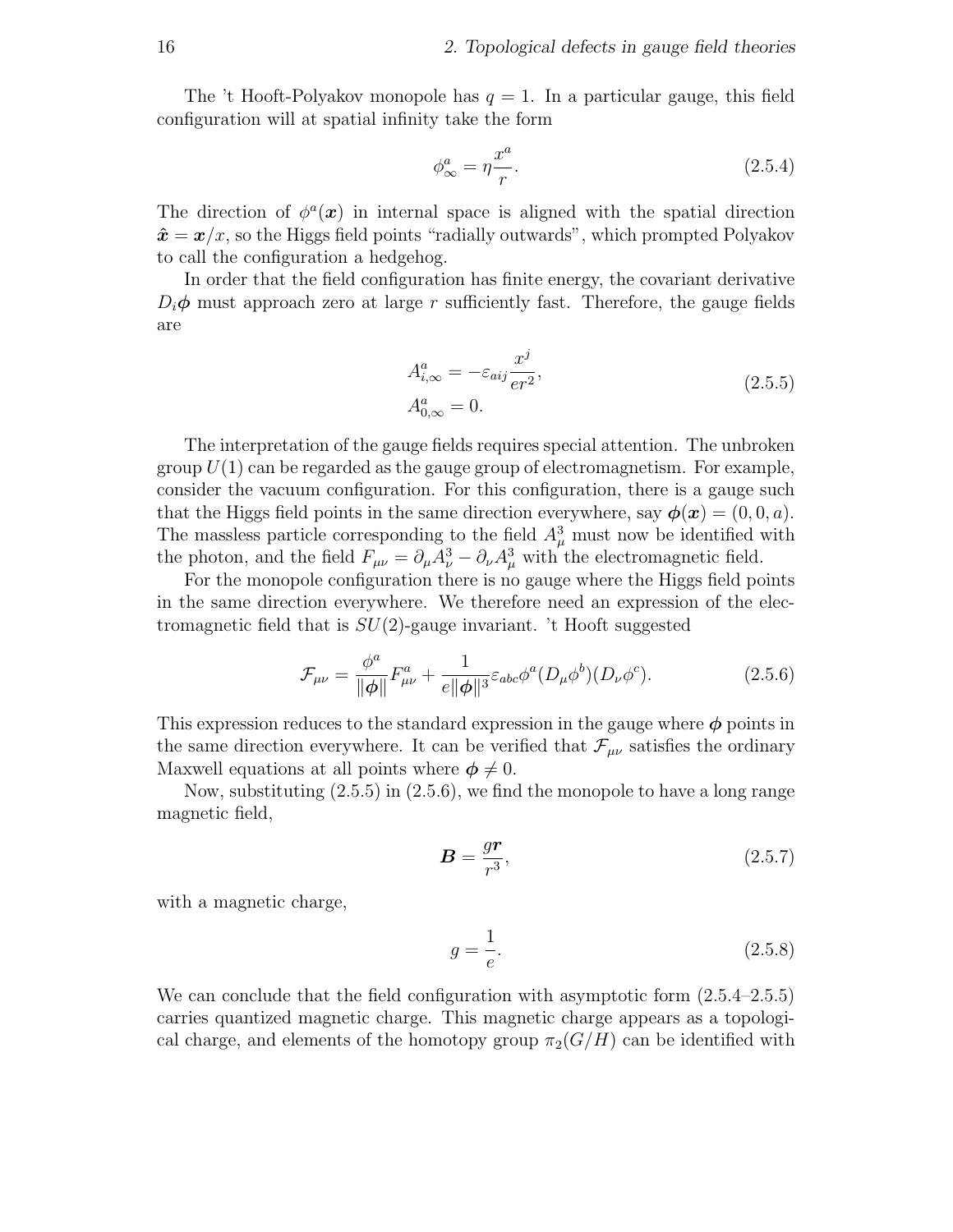the particular values the magnetic charge can take. Thus, the topological conservation law expressed by (2.5.3) is equivalent to the conservation of magnetic charge.

We can obtain an ansatz for a static solution by multiplying  $(2.5.4)$  and  $(2.5.5)$ with functions of  $r$ ,

$$
\phi^a_{\infty} = \eta h(r) \frac{x^a}{r},\tag{2.5.9}
$$

$$
A^{a}_{i,\infty} = -[1 - K(r)] \varepsilon_{aij} \frac{x^{j}}{er^{2}}, \qquad A^{a}_{0,\infty} = 0.
$$
 (2.5.10)

The functions  $h(r)$  and  $K(r)$  are subject to the boundary conditions

$$
h(r) \to 1, \qquad K(r) \to 0,\tag{2.5.11}
$$

as  $r \to \infty$ . Substituting this ansatz in the field equations for this model, we can obtain regular solutions. We will not pursue this matter here.

With these two examples we have come to the end of this preliminary survey of topological defects in gauge theories. In the next chapter we introduce Alice strings, which exhibit a more intricate topological structure.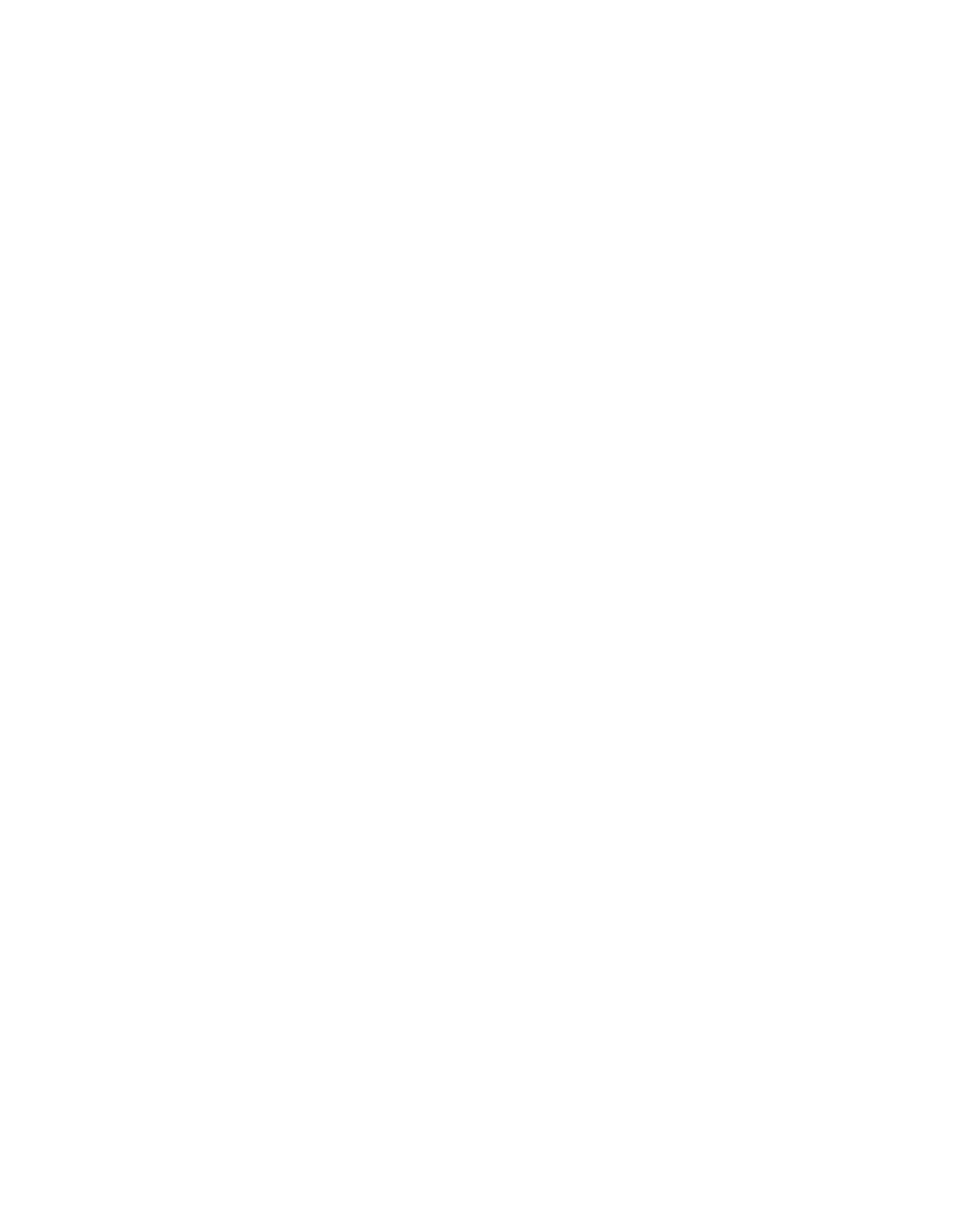## Chapter 3

## An introduction to Alice electrodynamics

There exist gauge field theories where charge conjugation is a *local* symmetry. In these theories, the unbroken gauge group  $H$  contains both a electromagnetic  $U(1)$ group generated by a charge operator  $Q$ , and an element  $X$  of a disconnected component of H, such that  $XQX^{-1} = -Q$ . The discrete symmetry X "flips" the electromagnetic subgroup  $U(1)$ . As a consequence, the absolute sign of the charges and the electromagnetic fields is undetermined.

In addition, such theories contain topological string-like solutions which have the puzzling property that if a charged particle is taken around the string, its charge changes sign. These strings were first studied by Schwarz (1982). Schwarz dubbed them "Alice strings", as they appear to act as a charge-conjugating looking-glass (Carroll, 1871).

Models that possess Alice strings, also possess magnetic monopoles. A magnetic monopole that goes once around an Alice string is turned into an antimonopole.

In this chapter we introduce the simplest model that contains an Alice string: a SO(3) gauge theory with the Higgs field belonging to the 5-dimensional representation of  $SO(3)$ . In the first section we discuss the model, the symmetry breaking and the electrodynamics it gives rise to. In the second section we consider the Alice string and in the final section we look at the magnetic monopoles of the model.

A considerable number of articles have been devoted to Alice strings. Particularly useful articles include: Bucher et al. (1992), Preskill and Krauss (1990) and Alford et al. (1991).

The type of Alice string we study in this thesis is not expected to exist in nature since it is known that charge conjugation is not an exact symmetry. Still, Alice strings could conceivably play a role in Grand Unified Theories. For example, there might be an exact discrete symmetry in nature that interchanges ordinary particles with "mirror particles". In addition, Bucher and Goldhaber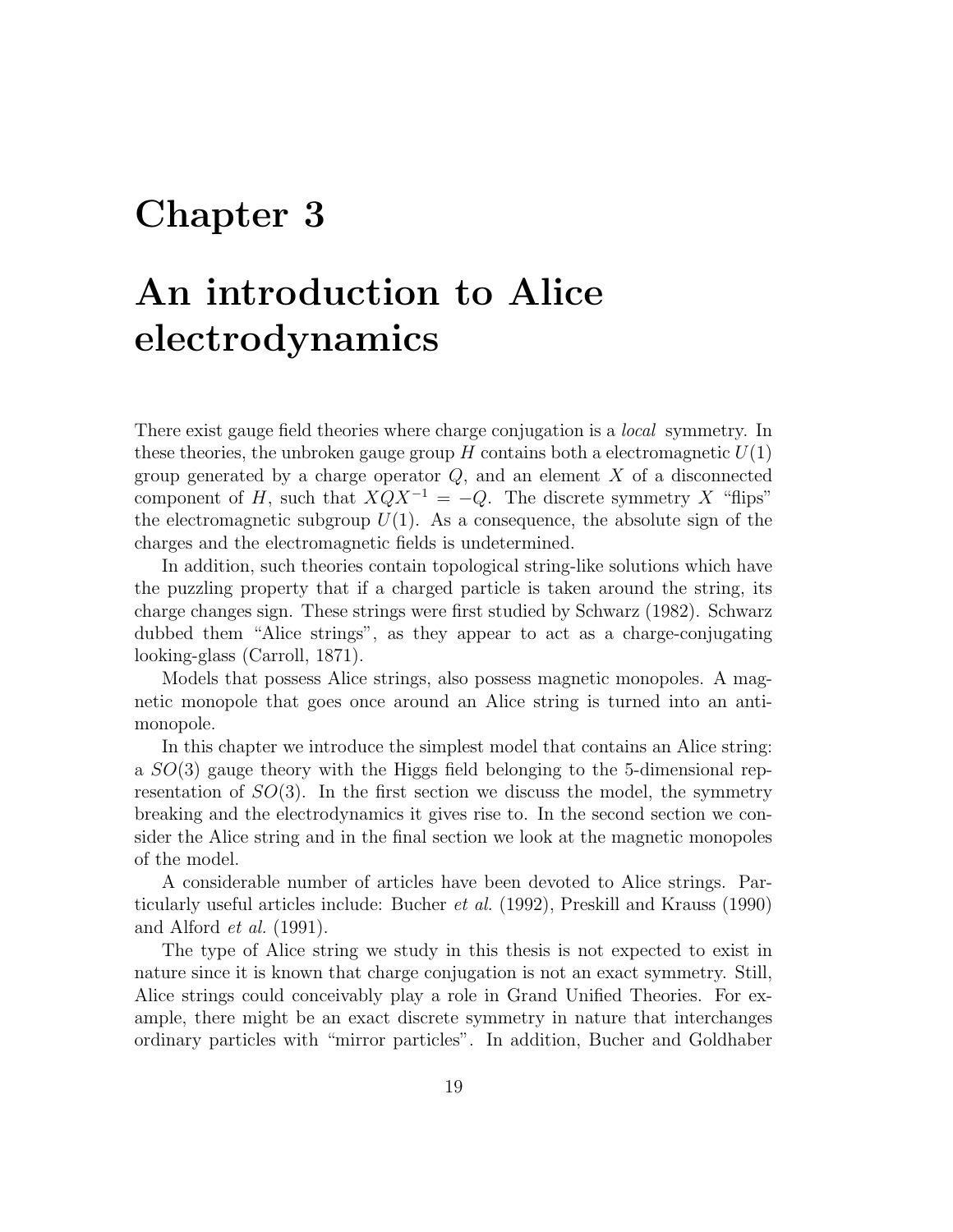(1994) have shown that, without the need to introduce new discrete symmetries, some SO(10) cosmic strings are non-abelian Alice strings carrying non-localizable  $SU(3)_{color}$  Cheshire charge.

### 3.1 The model

The model we consider has a gauge group  $SO(3)$ , like the Georgi-Glashow model, but its Higgs field transforms as the 5-dimensional irreducible representation of  $SO(3)$ . We describe the Higgs field as a real symmetric traceless  $3 \times 3$  matrix,  $\Phi^{ab}$ , which transforms as

$$
\Phi \to S\Phi S^{-1},\tag{3.1.1}
$$

where the S's are the rotation matrices in the adjoint representation of  $SO(3)$ .

We can construct a potential function  $V(\Phi)$  such that the zeros of V take the form

$$
\Phi^{ab} = \beta \left( 3\hat{\phi}^a \hat{\phi}^b - \delta^{ab} \right),\tag{3.1.2}
$$

with  $\hat{\phi}$  a unit vector. The ground states break the  $SO(3)$  symmetry. To determine the unbroken symmetry group, let us consider the ground state for which  $\ddot{\phi}$  lies along the z-axis,

$$
\Phi_0 = \beta \operatorname{diag}(1, 1, -2). \tag{3.1.3}
$$

The Higgs field  $\Phi_0$  leaves unbroken a subgroup of  $SO(3)$  which is locally isomorphic to  $SO(2)$ ; it consists of rotations about the *z*-axis, generated by

$$
Q = T_3 = \begin{pmatrix} 0 & -1 & 0 \\ 1 & 0 & 0 \\ 0 & 0 & 0 \end{pmatrix}, \tag{3.1.4}
$$

and can be parametrized as

$$
H_c = \{ \exp(\theta T_3) \, | \, 0 \le \theta < 2\pi \}. \tag{3.1.5}
$$

But in addition, the unbroken group contains a disconnected component generated by

$$
X = diag(1, -1, -1).
$$
 (3.1.6)

This component consists of rotations by  $180^\circ$  about axes that lie in the xy-plane,

$$
H_d = \{ X \exp(\theta T_3) | 0 \le \theta < 2\pi \}.
$$
 (3.1.7)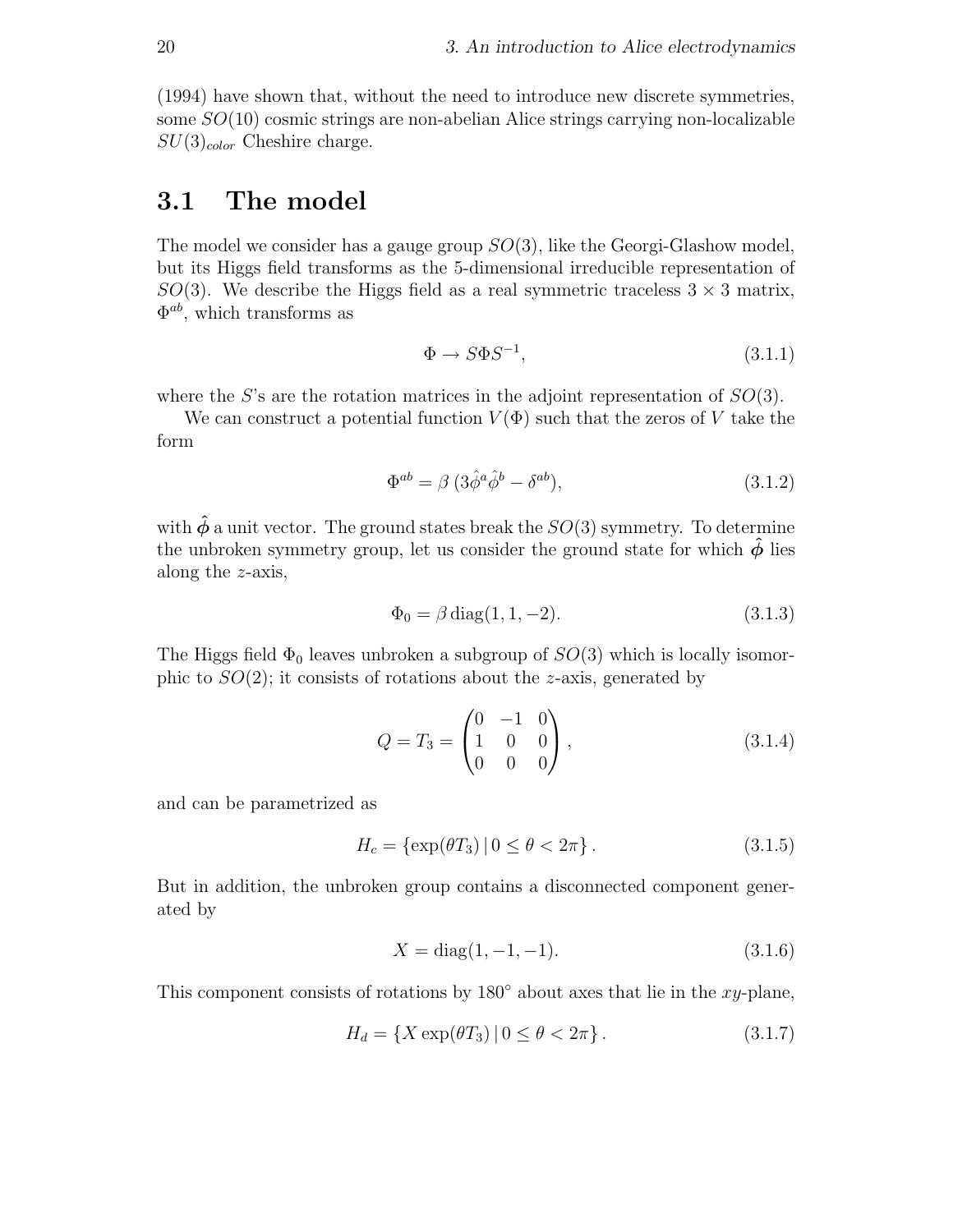

Figure 3.1: The two components  $H_c$  and  $H_d$  embedded in  $G$ .

So the full unbroken group H is isomorphic to  $O(2)$ . Figure 3.1 represents the group space schematically. We can express the symmetry breaking as

$$
SO(3) \to U(1) \rtimes \mathbb{Z}_2. \tag{3.1.8}
$$

where  $\infty$  denotes a semi-direct product, since the  $U(1)$  generator  $T_3$  does not commute with the rotation X.

The unbroken  $U(1)$  symmetry may be identified with the gauge group of electromagnetism. If the system is in the ground state (3.1.3), then the electromagnetic fields are given by the  $T_3$ -component of the field tensor,

$$
F_{\mu\nu} = F_{\mu\nu}^a T^a, \tag{3.1.9}
$$

But since the unbroken group in addition contains a *local*  $\mathbb{Z}_2$  symmetry, the model globally deviates from ordinary electrodynamics. The X operator anti-commutes with the charge operator Q,

$$
XQX^{-1} = -Q,\t\t(3.1.10)
$$

implying that a gauge transformation generated by  $X$  will flip the sign of the electromagnetic fields. The  $X$  operator acts, so to speak, as a charge-conjugation operator.

To illustrate this, consider the following example. Suppose there is a linear electrical field, as sketched in figure 3.2a. If we perform a local transformation  $X$  in a region  $R$ , the field lines in this region will turn into the opposite direction (figure 3.2b). At first sight, this might seem to lead to an inconsistency: how can the electric field ever act on a charge if its direction can be reversed at will? But of course, the matter fields also transform under  $X$ . Suppose we add charged particles to the theory, described by fields  $\psi^a$ . The fields are locally transformed by

$$
\psi(x) \to X\psi(x) \qquad (x \in R). \tag{3.1.11}
$$

Since the charge operator anti-commutes with  $X$  (3.1.10),

$$
e^{iQ}X\psi(x) = Xe^{-iQ}\psi(x) \qquad (x \in R), \tag{3.1.12}
$$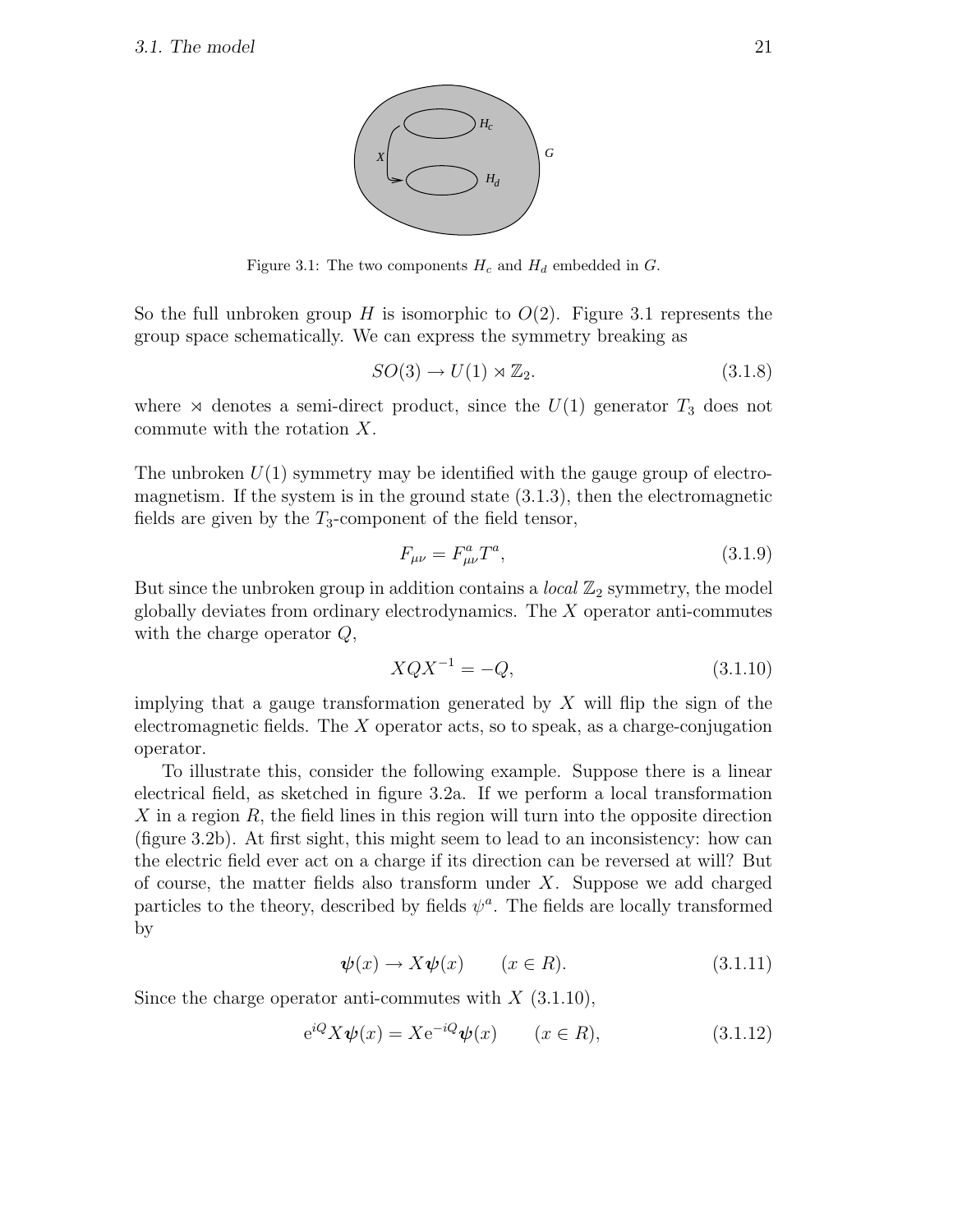

Figure 3.2: The local gauge transformation  $X$  in region  $R$  flips the sign of the electric field lines in R.

we see that a particle entering the region  $R$  will have the sign of its charge flipped. So the sign change of the electric fields and the sign change of the charges cancel out. The second description then is consistent, and completely equivalent to the first one — naturally, as the second description is obtained from the first one by a gauge transformation.

Thus, in this model, the sign of the charges and of the electromagnetic fields is gauge-dependent. We can flip the sign of any charge by making a local gauge transformation. But although the absolute sign of charges is undetermined, the relative sign is still well-defined: it can simply be inferred from the long-range electromagnetic force between the charges, because this force is gauge-invariant. But as we will see, even this observation has to be qualified if Alice strings are present.

#### 3.2 Alice strings

We now turn to the topological classification of the possible defect solutions in this model. We need to establish whether there are loops or spheres in the ground state manifold that cannot be contracted to a point. The ground states in this model can be represented by three dimensional vectors of unit length:  $\hat{\phi}$ . The space of these unit vectors is isomorphic to a two dimensional sphere, but since the vectors  $\hat{\phi}$  and  $-\hat{\phi}$  define the same ground state, as follows from (3.1.2), antipodal points on the sphere are identified. Thus the ground state space  $G/H$ is a two-sphere with antipodal points identified. It is isomorphic to  $\mathbb{R}P^2$ , the real projective space in three dimensions.

Non-contractible loops in  $G/H$  correspond to possible vortex solutions (or, in three space dimensions, string solutions). On a two-sphere, any closed path is contractible to a point. On  $\mathbb{R}P^2$  however, there are two possibilities: either the path is manifestly closed, or it connects two antipodal points. A manifestly closed path can obviously be contracted to a point, but a path connecting two antipodal points can not. Hence the mappings from  $S^1$  into  $G/H$  fall into two homotopy classes,

$$
\pi_1(G/H) = \pi_1(SU(2)/U(1) \times_{S.D.} \mathbb{Z}_2) \cong \mathbb{Z}_2. \tag{3.2.1}
$$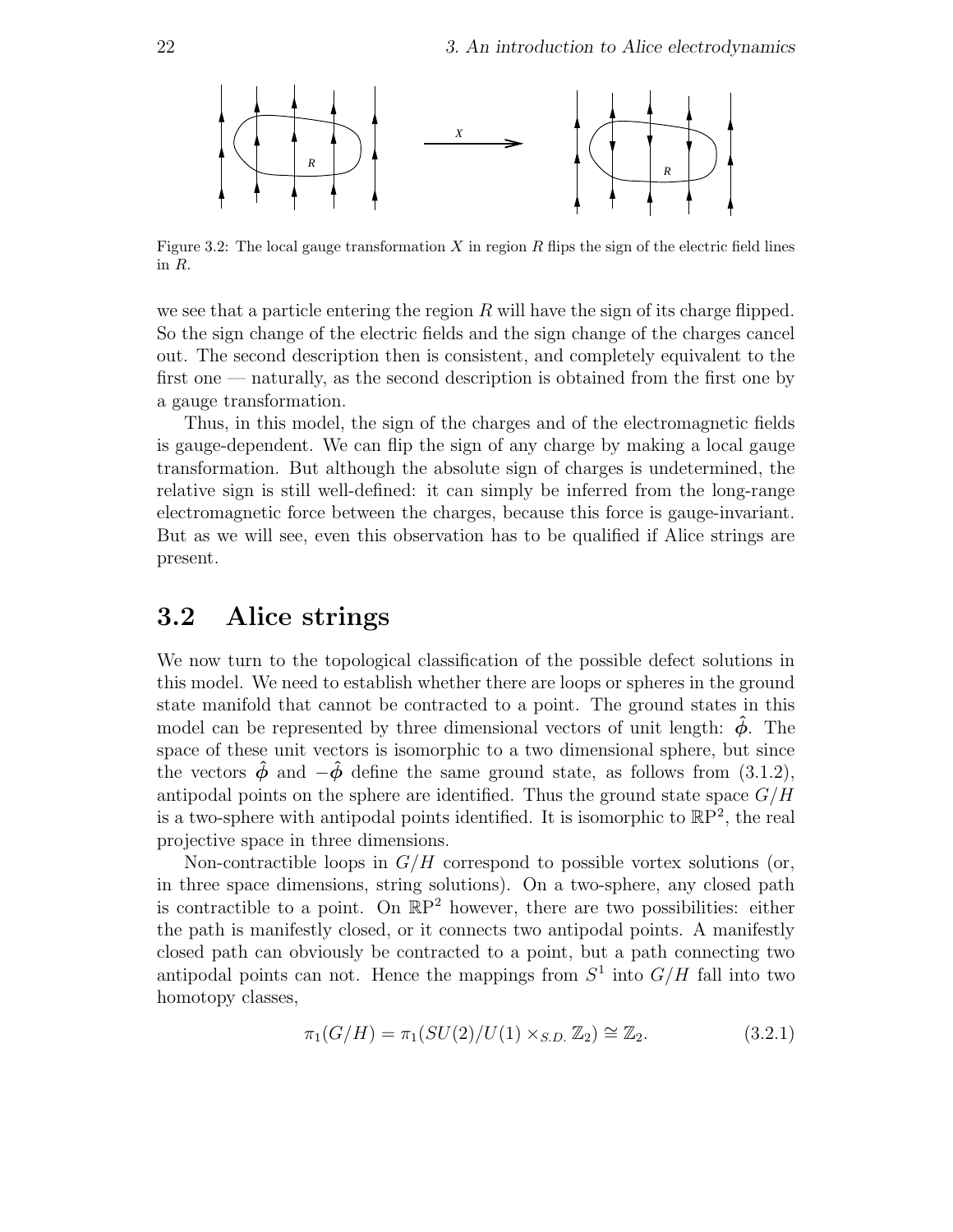With the non-trivial element of  $\pi_1$ , there may correspond a string solution. In the next chapter, we will show that indeed such a string solution can be constructed. This string is a  $\mathbb{Z}_2$  string. The difference between a  $\mathbb{Z}_2$  and a  $\mathbb{Z}$  string (such as the Nielsen-Olesen string) becomes manifest when we look at the composition of two closed paths in  $G/H$ . The composition of two paths can be defined as the path that traverses the two paths in succession. In the Nielsen-Olesen model, if we compose two paths, one having winding number  $n$  and the other having winding number m, the resulting path will have winding number  $n + m$ . But in the present model, if we compose two non-contractible paths, the resulting path is contractible to a point and consequently we have  $1 + 1 = 0$ , i.e. the fluxes add modulo two. Thus a configuration of two  $\mathbb{Z}_2$  strings can be continuously deformed to a ground state configuration. As a consequence, the combined string can decay, since there is no topological constraint that forces the energy to remain localized in the strings.

For a string solution, the field  $\phi$  rotates along a circle at spatial infinity and on its return points in a direction opposite to its starting direction. The Higgs field must return to its original value and this condition is fulfilled since  $\ddot{\phi}$  and  $-\phi$  represent the same Higgs field. A possible string configuration is shown in figure 3.3, where the orientation of the Higgs field is represented by bidirectional arrows.

The rotation of the Higgs field can be described by a transformation  $U(\theta)$ ,

$$
\Phi_{\infty}(\theta) = U(\theta)\Phi_{\infty}(0)U(\theta)^{-1}.
$$
\n(3.2.2)

In order for the energy of the string to be finite, the covariant derivative of the Higgs field must be zero at infinity,

$$
D_{\mu}\Phi = 0.\t\t(3.2.3)
$$

Solving this equation, we find that

$$
U(\theta) = P \exp\left(e \int_0^{\theta} A_{\theta} r d\theta\right), \qquad (3.2.4)
$$



Figure 3.3: An Alice string configuration. The orientation of the Higgs field is represented by the bidirectional arrows.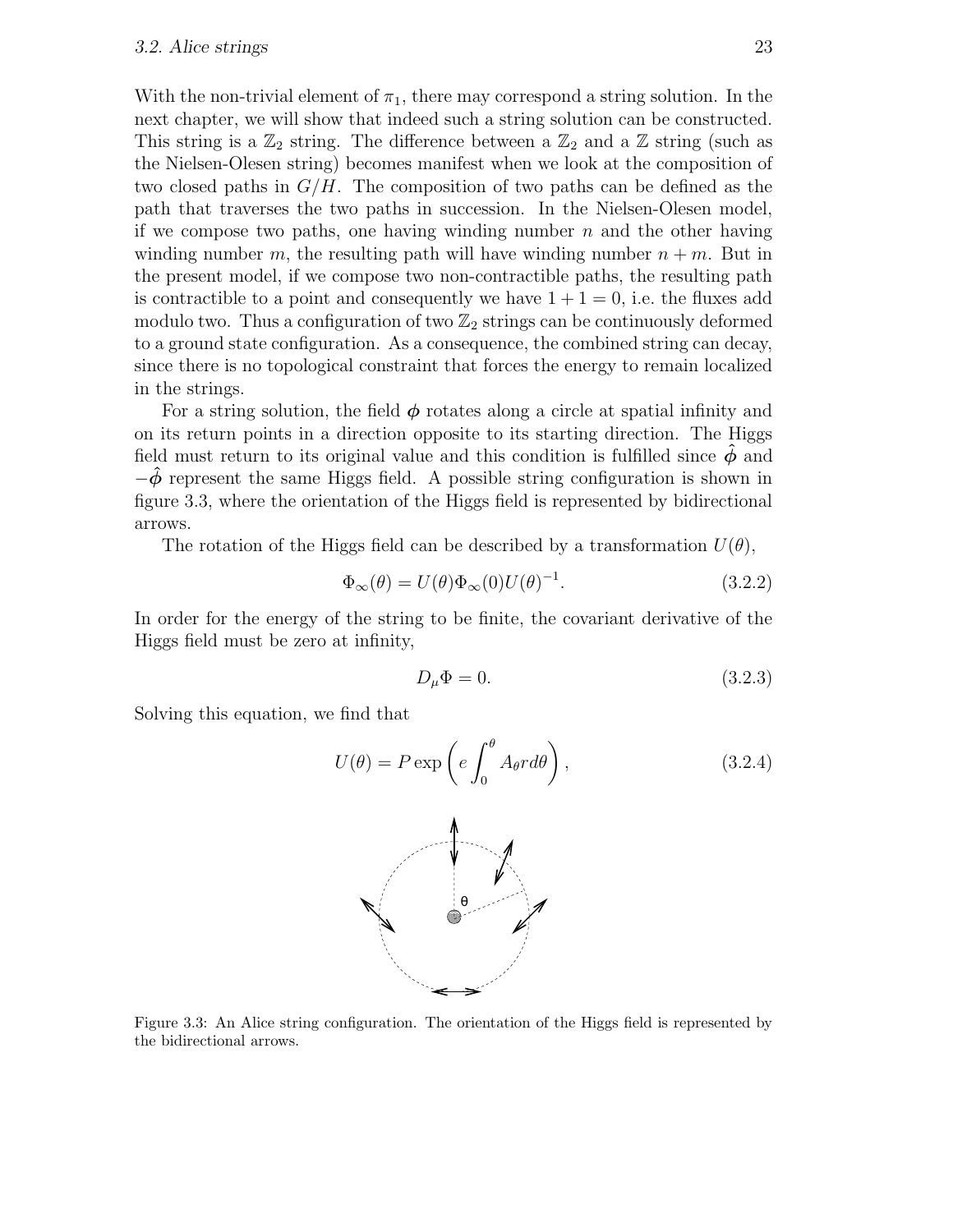where P denotes path ordering.

The Higgs field is parallel transported by  $U(\theta)$ . For  $\theta = 2\pi$ , the field must return to its original value and therefore  $U(2\pi)$  must be an element of  $H(\theta = 0)$ . If  $\Phi$  is a string configuration, then  $U(2\pi)$  is an element of  $H_d$  and  $U(\theta)$  is a path in SO(3) from the connected component to the disconnected component of the unbroken group  $O(2)$  (see figure 3.1). Thus we find that the string carries a  $\mathbb{Z}_2$ "magnetic" flux, taking values in  $H_d$ .

A particle that is transported around an Alice string experiences a gauge transformation by  $U(2\pi)$ . Because  $U(2\pi)$ , being an element of  $H_d$ , anti-commutes with the charge operator  $Q(3.1.10)$ , the particle returns with its charge reversed. This statement may be elucidated by considering the behaviour of the unbroken group  $H$  as it is parallel transported around the string. At each point on the circle at spatial infinity, there is a subgroup  $H(\theta)$  embedded in G that consists of the elements of G that leave  $\Phi(\theta)$  unchanged (see figure 3.4). These subgroups are all isomorph to  $H(0)$  and are related by the rotation U,

$$
H(\theta) = U(\theta)H(0)U(\theta)^{-1}.
$$
\n(3.2.5)

While it is of course true for the whole group that

$$
H(2\pi) = U(2\pi)H(0)U(2\pi)^{-1} = H(0),\tag{3.2.6}
$$

the analogous relation does *not* hold for the individual generators of  $H$ . In particular, the charge operator rotates as

$$
S_3(\theta) = U(\theta) T_3 U(\theta)^{-1}.
$$
\n(3.2.7)

and hence is double-valued in the background of a string. Specifically, for  $\theta = 2\pi$ we obtain

$$
S_3(2\pi) = -T_3 \equiv -Q,\t\t(3.2.8)
$$

and so the generator  $Q$  is rotated into  $-Q$  upon parallel transport around the string.



Figure 3.4: At each point of the circle there is an unbroken group  $H(\theta)$  that leaves the field  $\Phi(\theta)$  at that point unchanged.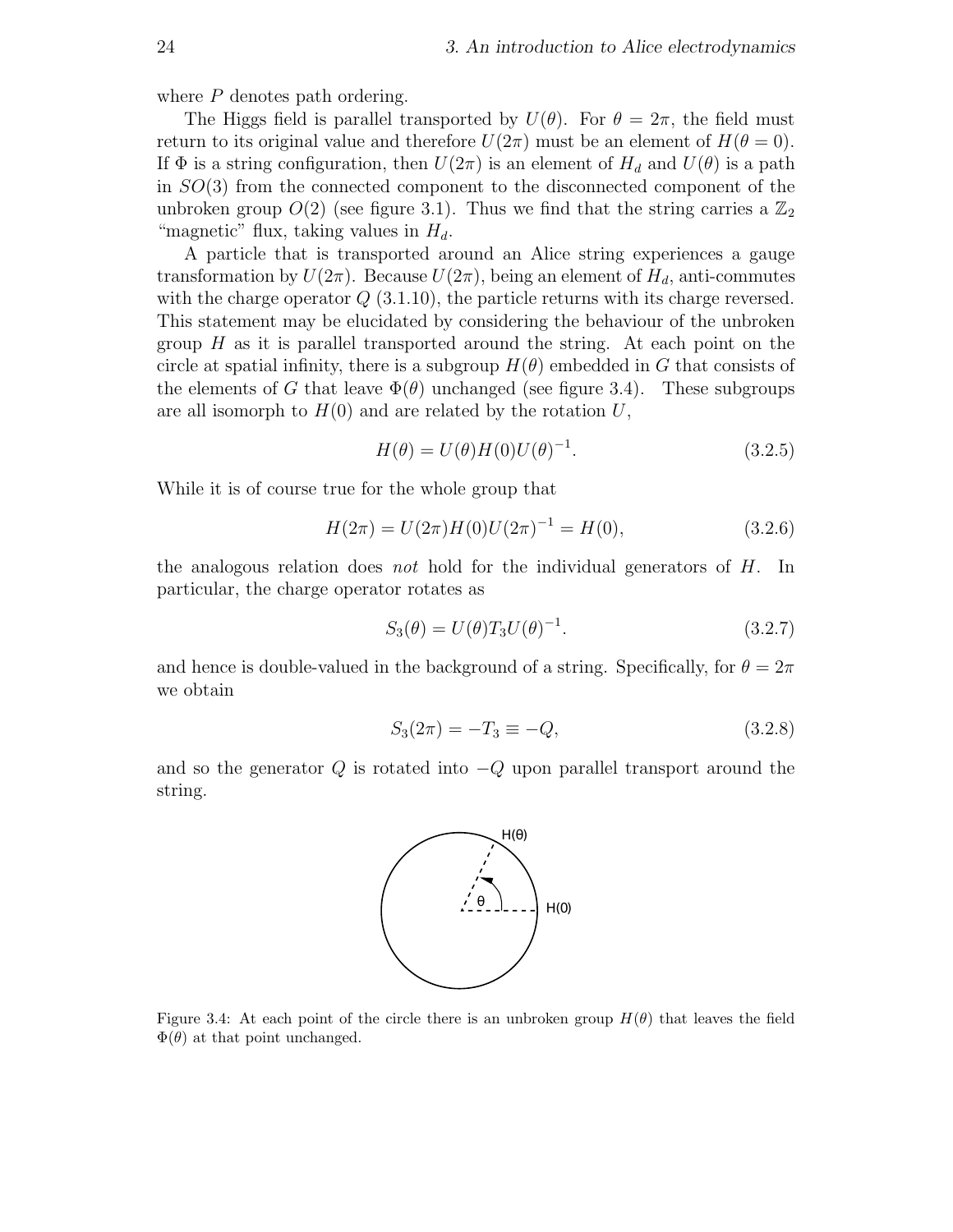The embedding of  $H$  in  $G$  around the string is analogous to a Möbius strip. The  $U(1)$  subgroups  $H(\theta)$  can be represented as undirected lines in  $\mathbb{R}^3$  that coincide with the axes of the rotation of the  $U(1)$  subgroups. Choosing a generator  $Q(\theta)$  for  $H(\theta)$  at each  $\theta$  is equivalent to choosing a direction for each of these lines. As  $\theta$  varies from 0 to  $2\pi$ , the lines are twisted into a Möbius strip. There is no continuous way to choose a direction on each of them.

Actually, this fact implies that the local  $U(1)$  symmetry cannot be globally extended: there are no global  $U(1)$  symmetries in the background of a string. It is easy to see this. Global transformations are singled out as those transformations that transform the fields at each point in the same way. The qualification "in the same way" is understood as: "being the same after parallel transport". Suppose we start with a local transformation  $S(x_0)$  at a particular point  $x_0$ . Extending this transformation globally, the transformation  $S(x_1)$  at any point  $x_1$  would be obtained by parallel transporting  $S(x_0)$  from  $x_0$  to  $x_1$ . But this will succeed only if parallel transport is path independent and, as we know, in this model parallel transport is not path independent: transport around the string inevitably induces a rotation of Q.

It might be thought that since the sign of a charge is not a gauge invariant notion, the sign flipping of a charge will not yield a physical effect. Remarkably enough, this appears not to be the case. Consider the following *gedanken experiment.* Suppose we have two charges of equal charge  $q$  and an Alice string. We can bring the charges together and establish whether they attract or repel each other. Suppose they attract. Then, let us take the particle with charge  $+q$ around the string while leaving the other behind. When reunited, the charges will repel!

The gedanken experiment raises an intriguing question: assuming that total charge is conserved, what happened to the  $2q$  units of charge we seem to have lost? Some charge appears to be left behind while the particle passed "behind" the string. How can that be? We will return to this puzzle in chapter 5.

The experiment reveals another important fact: in the background of a string, it is meaningless to speak of two charges having the same or opposite sign globally; we can only determine the relative sign of two charges locally, when we bring them together and the outcome clearly depends on the path that we choose in uniting them.

#### 3.3 Magnetic monopoles

Magnetic monopoles are associated with non-contractible two-surfaces in  $G/H$ . In the present model where  $G/H = \mathbb{R}P^2$ , magnetic monopoles exist. We can easily classify them by using the second fundamental theorem (2.3.7)

$$
\pi_2(G/H) \cong \pi_2(SU(2)/U(1) \rtimes \mathbb{Z}_2) \cong \pi_1(U(1)) \cong \mathbb{Z}.
$$
 (3.3.1)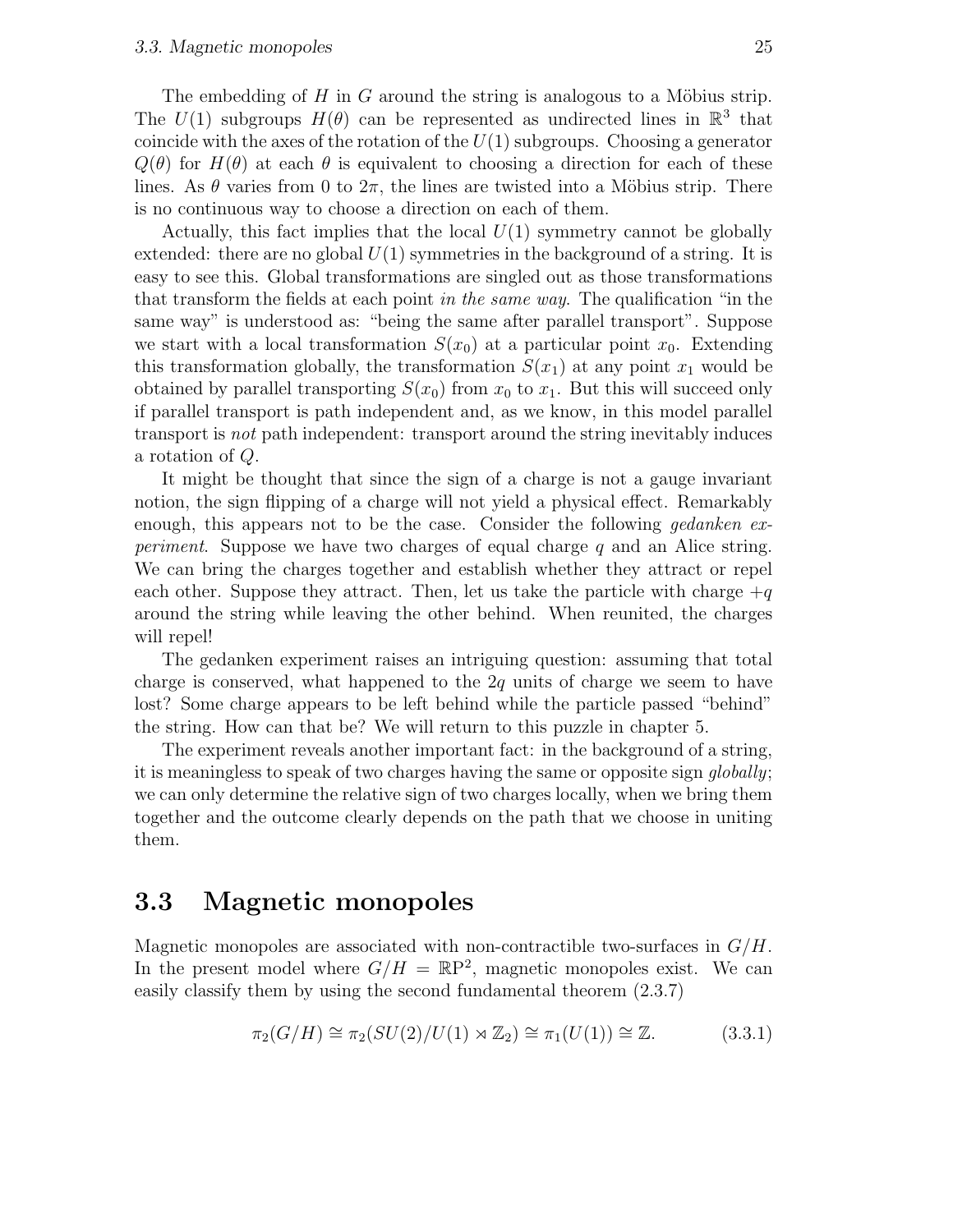Thus a monopole is characterized by an integer winding number  $n$ . However, since the unbroken group contains the charge conjugation operator  $X$ , monopoles with opposite winding, a monopole and an anti-monopole, are gauge equivalent. It follows that the absolute sign of the magnetic charge of a monopole is undetermined. We can simply use positive integers to classify the monopoles.

Yet, we can determine the relative sign of two monopoles because of the Coulomb force between them. For example, if we bring two monopoles  $m$  and n together, we obtain either the  $m + n$  or  $|m - n|$  element. If Alice strings are present, the result of this process depends on the path taken by the monopoles relative to the Alice strings. It appears that a monopole which goes once around an Alice string, is turned into an anti-monopole. In chapter 7 we give a topological analysis of this process.

It appears that a magnetic monopole can be deformed to a closed loop of Alice string. To see this, consider figure 3.5a which schematically represents a monopole configuration. As before, the orientation of the Higgs field is represented by bidirectional arrows. Continuity requires that the Higgs field is zero at the core of the monopole.

We can "punch a hole" in the monopole core and deform it to a small loop. In the core of the string the Higgs field must still be zero, but the field can assume a non-zero value in the space "surrounded" by the loop (see 3.5b). This deformation is allowed because the Higgs field is represented by a bidirectional arrow. It is not possible to deform a 't Hooft-Polyakov monopole to a loop, since here the Higgs field has a direction and so continuity requires that the field is zero within a sphere-like core.

Following a closed path  $C$  that goes around the loop, the Higgs field is rotated by 180◦ (see 3.5b). This implies that the loop constitutes a closed Alice string. Furthermore, since the long range fields have not been changed, the loop carries magnetic charge as well.

This argument suggests that a closed Alice string can carry magnetic charge.



Figure 3.5: A magnetic monopole configuration (a) can be deformed to a magnetically charged loop of Alice string (b). The orientation of the Higgs field is represented by bidirectional arrows.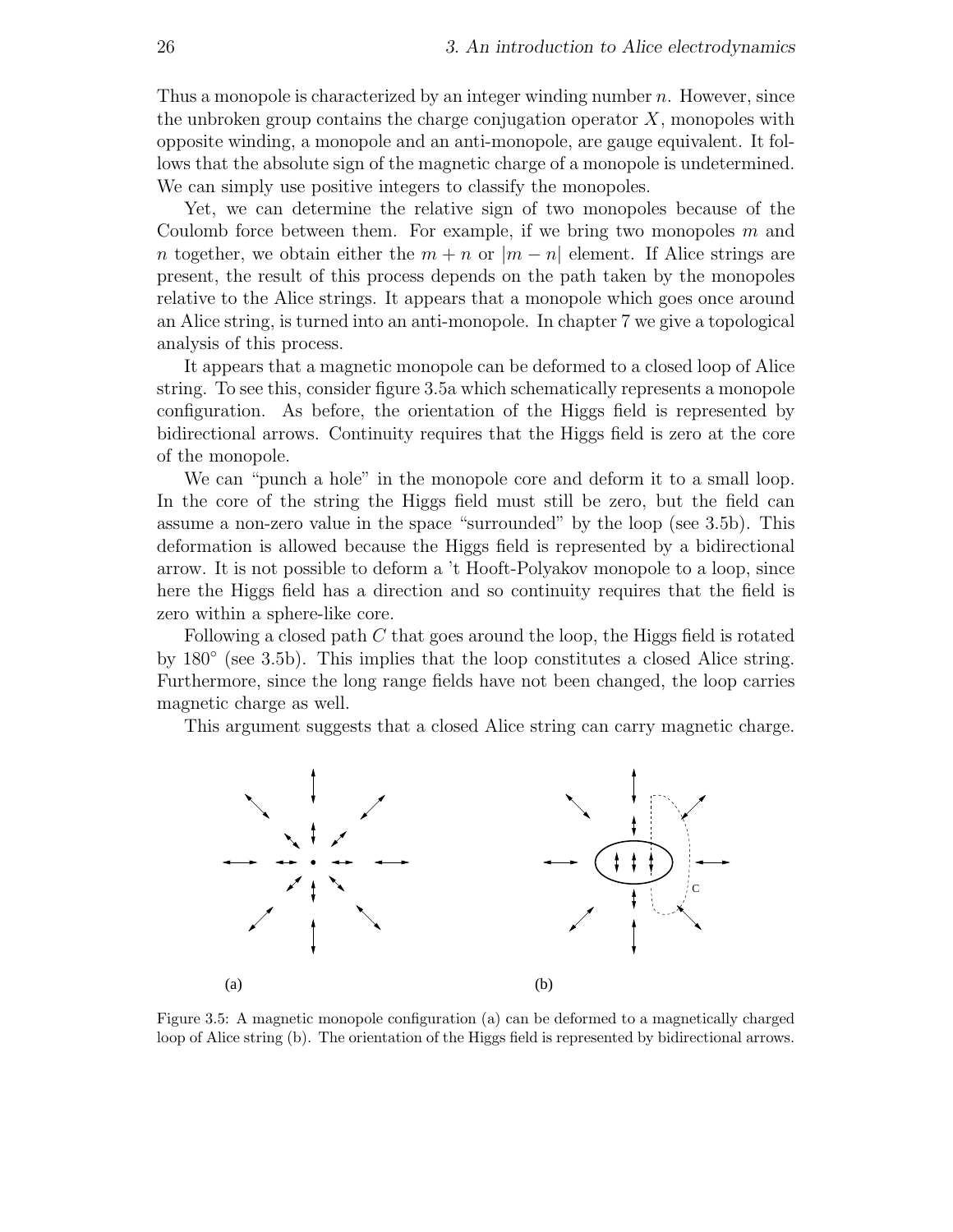Of course, it remains to be shown whether such an object really corresponds to a solution of the field equations. We return to this question in chapter 7.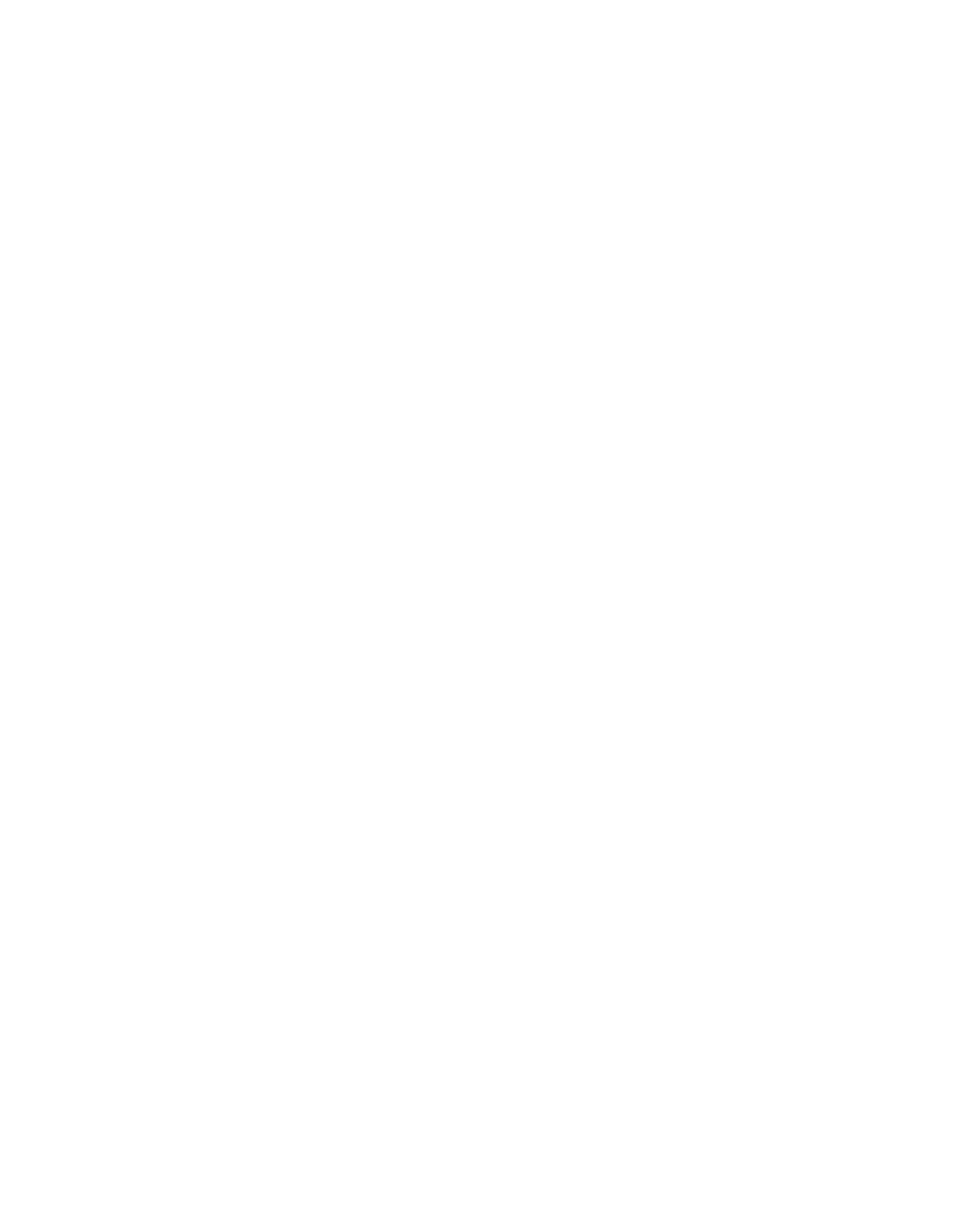### Chapter 4

### Explicit Alice string solutions

In the preceding chapter we considered a simple non-abelian gauge theory. We showed, using topological arguments, that the theory contains an Alice string. In this chapter we construct explicit solutions for the simplest string in this model. In itself of interest, this information will also be helpful to gain more insight into the theory's unusual electromagnetic properties.

The procedure followed in this chapter is general and rather straightforward. First, we construct a simple expression for the fields at spatial infinity. This expression must satisfy the energy constraints, in order that the string energy is finite. With the help of this expression and some symmetry considerations, we construct an ansatz for the string solution. Substituting the ansatz in the Euler-Lagrange field equations, we arrive at the field equations for the ansatz. These allow us to determine the asymptotic behaviour of the fields at the origin and at infinity. As we do not know how to solve the equations analytically, we study them numerically and thus obtain numerical solutions which are regular everywhere.

The first two sections of this chapter rely on an article by Shankar (1976) about  $SO(3)$  monopoles. In the course of a general survey, Shankar constructs an ansatz for an Alice string<sup>1</sup>, though without being aware of the string's peculiar electromagnetic properties. (Note the dates: Shankar's article was published six years before Schwarz's (1982) seminal article on Alice strings.) To our knowledge, so far no one has studied the exact regular solutions for the Alice string.

#### 4.1 The fields at infinity

The simple model we use has, as will be recalled, gauge group  $SO(3)$  and a Higgs field  $\Phi$  that transforms as the 5-dimensional irreducible representation of  $SO(3)$ . We express the Higgs field as a real symmetric traceless  $3 \times 3$  matrix,  $\Phi^{ab}$ . The

<sup>&</sup>lt;sup>1</sup>As a historical note, we mention that the correct ansatz was communicated to him by F.A. Bais (private communication), who also pointed out the sign ambiguity for the charge.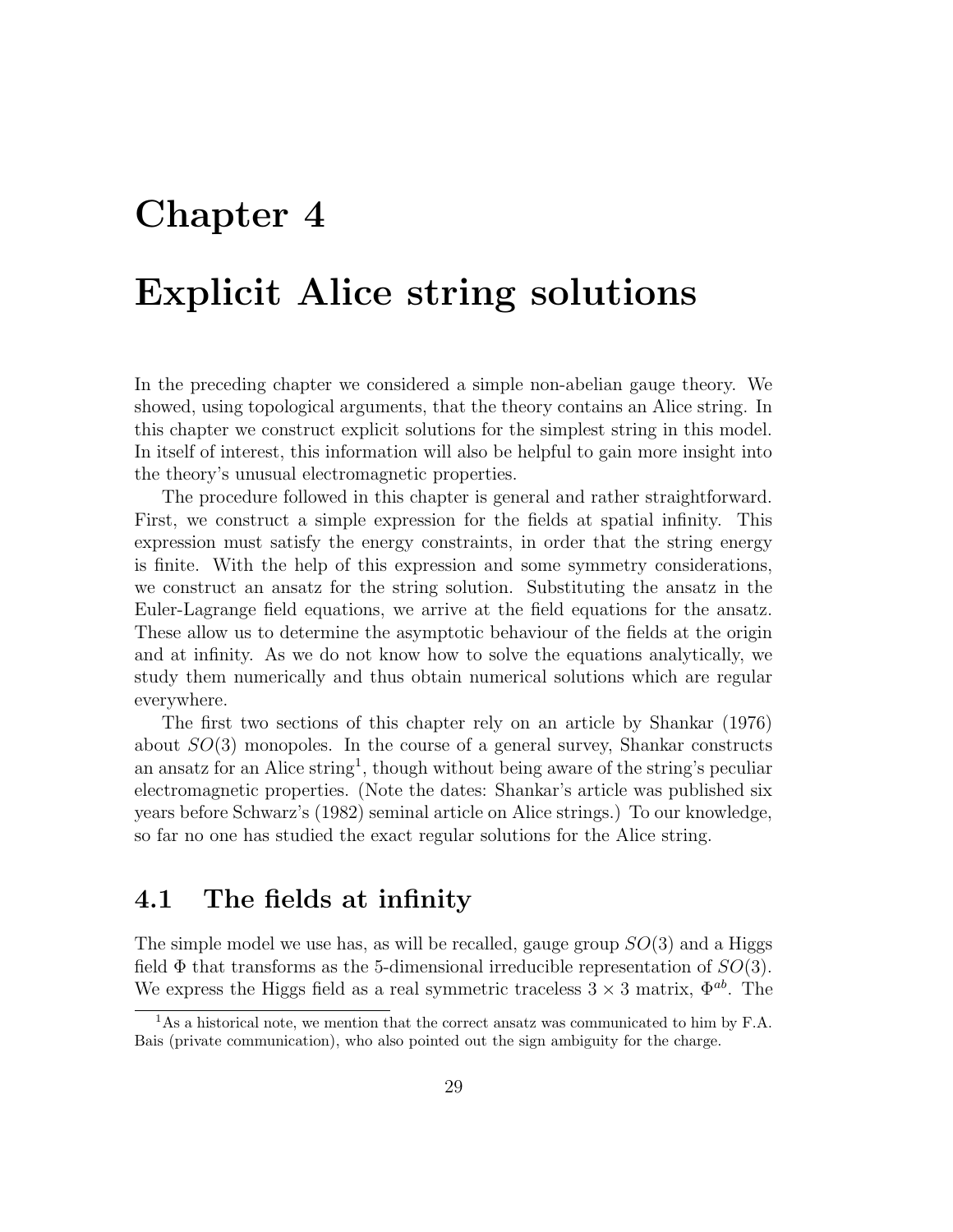lagrangian density is:

$$
\mathcal{L} = \frac{1}{8} \text{Tr}(F_{\mu\nu}F^{\mu\nu}) + \frac{1}{4} \text{Tr}(D_{\mu}\Phi D^{\mu}\Phi) - V(\Phi), \tag{4.1.1}
$$

where

$$
F_{\mu\nu} = \partial_{\mu}A_{\nu} - \partial_{\nu}A_{\mu} - e[A_{\mu}, A_{\nu}],
$$
  
\n
$$
A_{\mu} = A_{\mu}^{a}T^{a},
$$
  
\n
$$
D_{\mu}\Phi = \partial_{\mu}\Phi - e[A_{\mu}^{a}T^{a}, \Phi].
$$

The  $3 \times 3$  generators  $T_{ij}^a = \varepsilon_{aij}$  are normalized such that  $\text{Tr}(T^a T^b) = -2\delta_{ab}$ . (The term representing the kinetic energy of the Higgs field has factor 1/4 instead of the usual 1/2 because, the field being a symmetric matrix, tracing doubles the contribution of every field component.) Since in this chapter we look for static solutions, the energy is  $(cf. (2.1.15))$ 

$$
E = \int \left( \frac{1}{2} (\vec{E^a} \cdot \vec{E^a} + \vec{B^a} \cdot \vec{B^a}) + \frac{1}{4} \text{Tr}(D_i \Phi D_i \Phi) + V(\Phi) \right) dx^3, \tag{4.1.2}
$$

with the usual definitions of the electric and magnetic fields:  $E_i^a = F_{0i}^a$  and  $B_i^a = \varepsilon_{ijk} F_{jk}^a.$ 

The requirement that the string energy is finite imposes conditions on the asymptotic field configuration. Far from the core the Higgs field  $\Phi$  must in every direction approach a vacuum value to minimize the potential term. Also, the covariant derivative of the Higgs field must vanish sufficiently fast at infinity. We first consider the potential term.

The most general, renormalizable potential is:

$$
V = -\frac{1}{2}\mu^2 \text{ Tr } \Phi^2 - \frac{1}{3}\gamma \text{ Tr } \Phi^3 + \frac{1}{4}\lambda (\text{Tr } \Phi^2)^2,
$$
 (4.1.3)

since  $\text{Tr }\Phi^4$  and  $\det(\Phi)$  can be expressed in these three terms (Georgi and Glashow, 1972). Now suppose the field has a vacuum expectation value  $\Phi_0$ . By choosing a suitable gauge we can take  $\Phi_0$  to be diagonal:

$$
\Phi_0 = \begin{pmatrix} a & 0 & 0 \\ 0 & b & 0 \\ 0 & 0 & -(a+b) \end{pmatrix} . \tag{4.1.4}
$$

In order that  $\Phi_0$  is an extremum, we must have

$$
\left. \frac{\partial V(\Phi)}{\partial \Phi} \right|_{\Phi = \Phi_0} = 0. \tag{4.1.5}
$$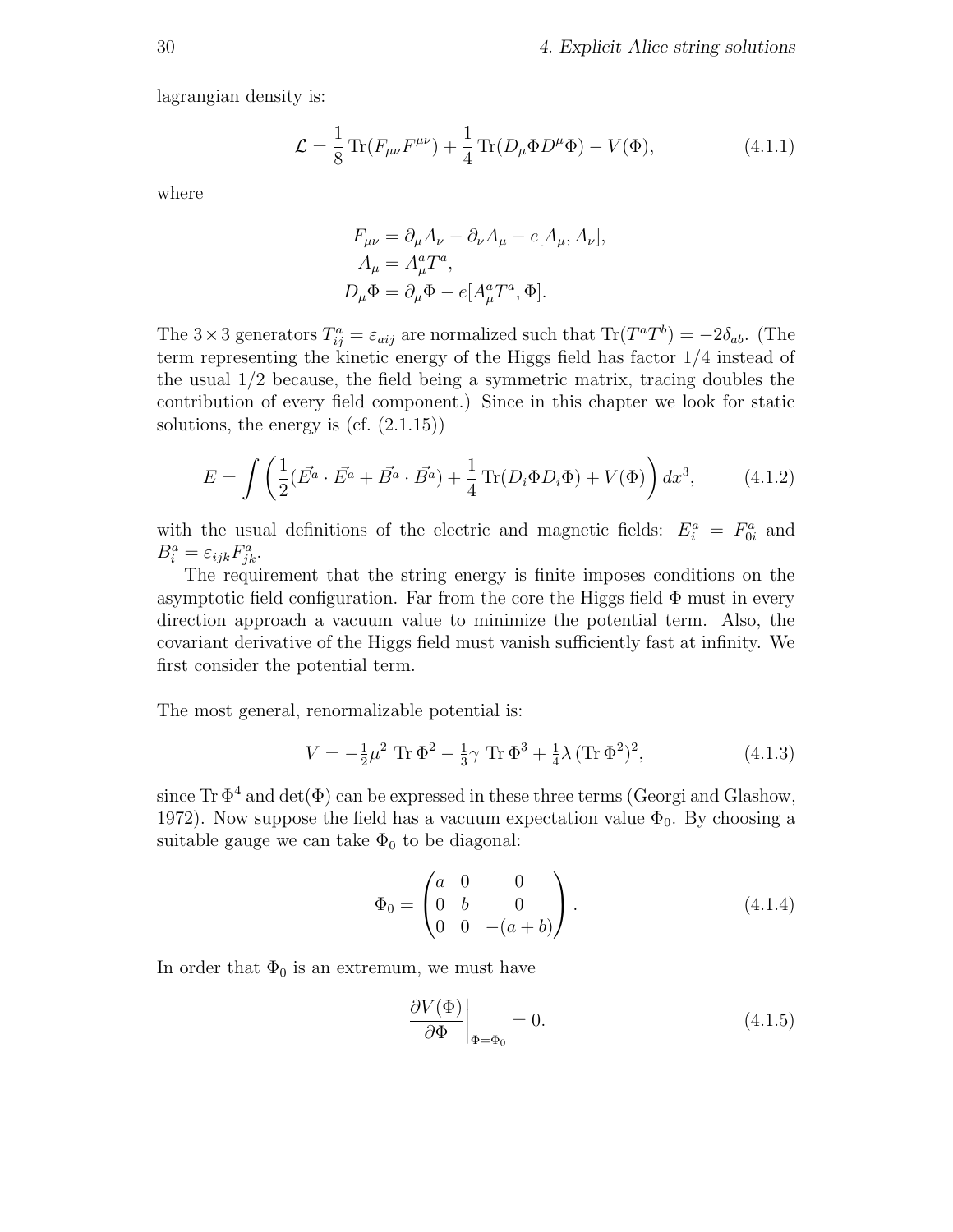This condition yields two equations

$$
\frac{\partial V}{\partial a} = 0 = [-\mu^2 - \gamma b + 2\lambda(a^2 + ab + b^2)](2a + b), \qquad (4.1.6a)
$$

$$
\frac{\partial V}{\partial b} = 0 = [-\mu^2 - \gamma a + 2\lambda(a^2 + ab + b^2)](2b + a). \tag{4.1.6b}
$$

So, either  $(2a + b) = 0$ , or  $(2b + a) = 0$ , or  $a = b$ . Choosing  $a = b$  gives:

$$
\Phi_0 = \begin{pmatrix} a & 0 & 0 \\ 0 & a & 0 \\ 0 & 0 & -2a \end{pmatrix}, \tag{4.1.7}
$$

where

$$
a = b = \frac{\gamma \pm \sqrt{\gamma^2 + 24\mu^2 \lambda}}{12\lambda}.
$$
 (4.1.8)

It can easily be checked that  $\Phi_0$  is a minimum and not a maximum of the potential.

The ground state  $\Phi_0$  is invariant under rotations about the  $T_3$ -axis, and invariant under rotations by 180 $\degree$  about axes that lie in the  $T_1T_2$ -plane. So, the unbroken subgroup is<sup>1</sup>  $H = U(1) \rtimes \mathbb{Z}_2$ , in accordance with our analysis in section 3.1. The other two options,  $(2a + b) = 0$  and  $(2b + a) = 0$ , single out  $T_1$ , respectively  $T_2$  as rotation axis. These are completely equivalent.

It is possible to express the Higgs field as the symmetric product of two isovectors  $\vec{\phi}_1$  and  $\vec{\phi}_2$ 

$$
\Phi^{ab} = \phi_1^a \phi_2^b + \phi_2^a \phi_1^b - \frac{2}{3} \delta^{ab} (\vec{\phi_1} \cdot \vec{\phi_2}). \tag{4.1.9}
$$

Under gauge transformations, the two fields transform as:

$$
\vec{\phi_1} \to S\vec{\phi_1},\tag{4.1.10a}
$$

$$
\vec{\phi_2} \to S\vec{\phi_2},\tag{4.1.10b}
$$

with  $S \in SO(3)$ . This notation will turn out to be useful for later purposes, but it can also be used to make the aforesaid even more clear.

The transformation equations (4.1.10) plainly show that in general the field  $\Phi$  has no axis of invariance; if you rotate around  $\vec{\phi_1}$  you affect  $\vec{\phi_2}$  and vice versa. There is a  $O(2)$  symmetry only if  $\vec{\phi_1}$  and  $\vec{\phi_2}$  are (anti-)parallel. Of course, this is exactly what happens

$$
\vec{\phi}_1 = \vec{\phi}_2 = \sqrt{3a} \begin{pmatrix} 0 \\ 0 \\ 1 \end{pmatrix} . \tag{4.1.11}
$$

<sup>&</sup>lt;sup>1</sup>That is, for at least a range of parameters of  $V(\Phi)$ . For example, equations (4.1.6) imply that  $\gamma$  cannot taken to be zero. See also condition (4.3.14) on page 37.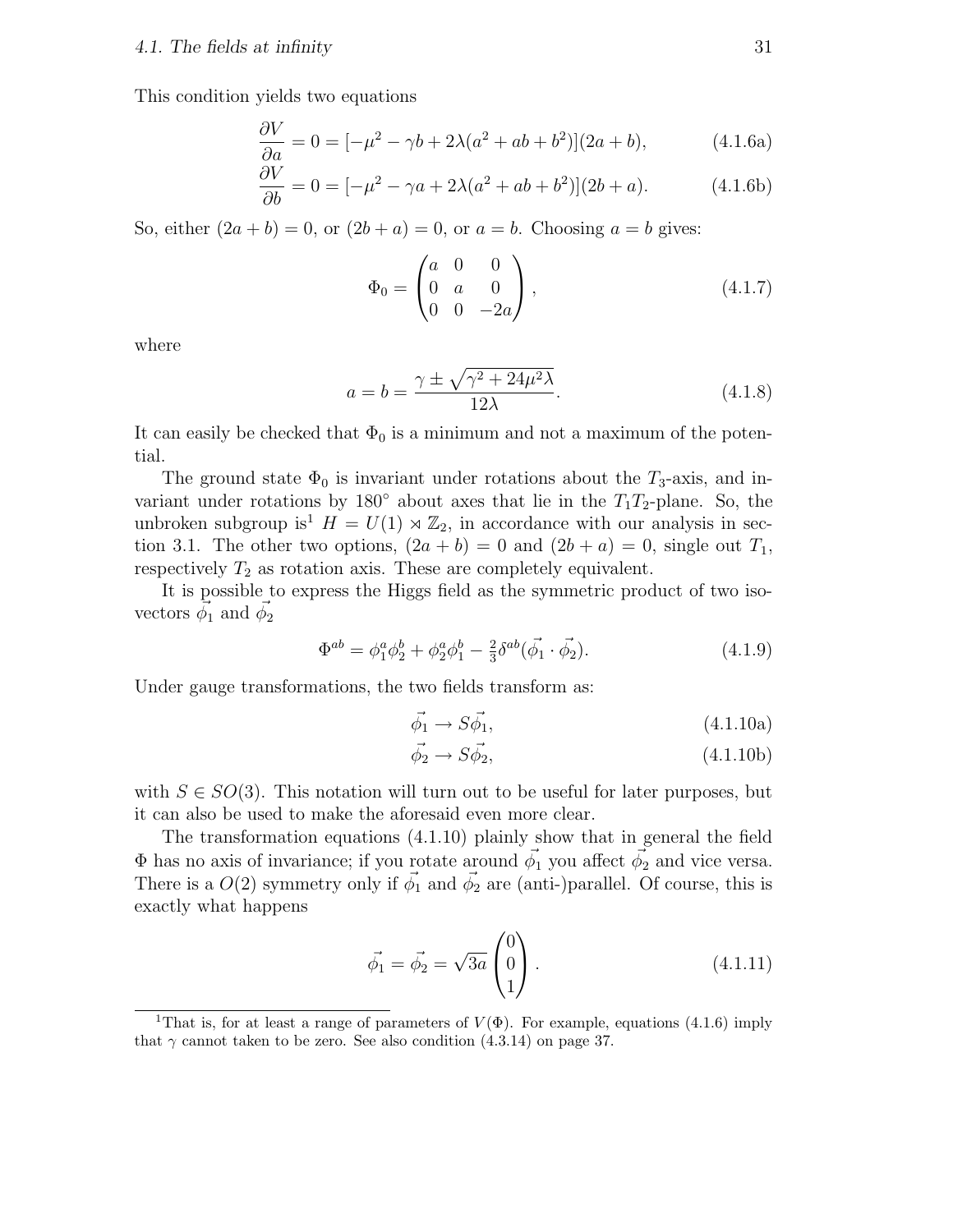Rotations about the  $T_3$ -axis leave  $\phi_1$  and  $\phi_2$  invariant. Rotations by 180 $\degree$  about axes that lie in the  $T_1T_2$ -plane change the sign of both  $\phi_1$  and  $\phi_2$ , but leave the Higgs field invariant since since the Higgs field is the product of the two iso-vectors.

For a field configuration to have finite energy, the fields must at spatial infinity satisfy the equation

$$
D_{\mu}\Phi = 0.\tag{4.1.12}
$$

The general solution to this equation is

$$
\Phi(x_1) = [P e^{e \int_{x_0}^{x_1} A_\mu dx^\mu}] \Phi(x_0) [P e^{-e \int_{x_0}^{x_1} A_\mu dx^\mu}], \qquad (4.1.13)
$$

where the integral is along an arbitrary path from  $x_0$  to  $x_1$  and path ordered by P. Thus the field at point  $x_1$  is dependent on the field at point  $x_0$ .

Since we are interested in string solutions, we impose cylindrical symmetry. Equation (4.1.12) then reduces to

$$
D_{\theta} \Phi = 0, \tag{4.1.14}
$$

because one can always choose a gauge in which  $A_r = 0$ . Thus, at spatial infinity the Higgs field rotates as

$$
\Phi(\theta) = S(\theta)\Phi(0)S(\theta)^{-1},\tag{4.1.15}
$$

with

$$
S(\theta) = \exp\left[e \int_0^{\theta} r A_{\theta} d\theta\right],
$$
\n(4.1.16)

which follows from (4.1.13) if we take  $\theta_0 = 0$ .

The asymptotic field configuration (4.1.15) is associated with a topologically stable string if  $S(2\pi)$  is an element of  $H_d$ . A simple and convenient choice is:  $S(2\pi) = \exp(T_1\theta/2)$ . Thus, the asymptotic form of a string configuration is

$$
\Phi = e^{T_1 \theta/2} \Phi_0 e^{-T_1 \theta/2}, \qquad (4.1.17a)
$$

$$
A_{\theta} = \frac{1}{2er} T_1.
$$
\n(4.1.17b)

This configuration carries a  $\mathbb{Z}_2$  magnetic flux

$$
\Phi_B = \int B ds = \int A_\theta r d\theta = \frac{\pi}{e} T_1.
$$
\n(4.1.18)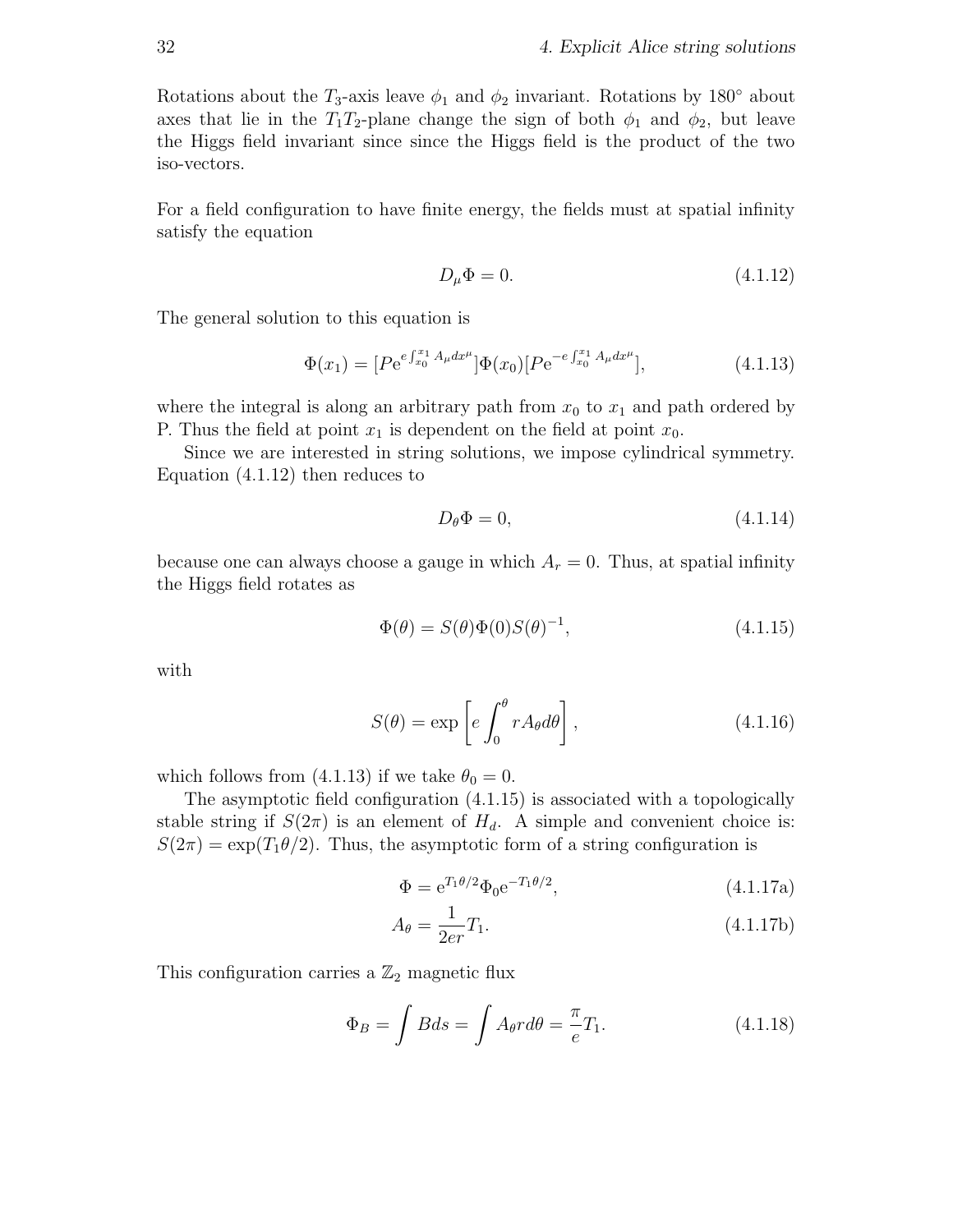#### 4.2 The ansatz

The next step in our investigation is to find an ansatz that satisfies the field equations. As a first guess, one might just take the fields at infinity (4.1.17) and multiply each field with a function depending on r. This yields an ansatz which is practically equivalent to the ansatz for the Nielsen-Olesen vortex (see section 2.4). But if we substitute this ansatz in the field equations, we get stuck with three inconsistent equations. Apparently, the Alice string structure is essentially more complicated than the Nielsen-Olesen vortex structure. (Schwarz's (1982) statement to the contrary is mistaken.)

Considering that the Higgs field is matrix-valued and has, in diagonal form, two independent components (4.1.4), the obvious next try would be to multiply these components each with a different function of r. Thus we get the following ansatz,

$$
\Phi = e^{T_1 \theta/2} \begin{pmatrix} m'(r) & 0 & 0 \\ 0 & q'(r) & 0 \\ 0 & 0 & -m'(r) - q'(r) \end{pmatrix} e^{-T_1 \theta/2}, \qquad (4.2.1a)
$$

$$
A_{\theta} = \frac{\alpha(r)}{2er} T_1.
$$
\n(4.2.1b)

This ansatz does indeed yield three consistent differential equations. Further analysis shows it to be the desired ansatz.

This trial and error method to produce the ansatz might not satisfy the reader. The method seems arbitrary and gives us hardly an understanding of why the ansatz must have the form it has. Therefore we will now sketch a more general constructive procedure to generate the appropriate ansatz. The procedure and its application to the present case are described in respectively Bais (1980) and Shankar (1976).

We are looking then for the simplest ansatz with the proper topology. To find this ansatz, we impose a set of symmetries that will strongly simplify the form of the ansatz while making it still possible to get the proper topology. Since the solution should be static and cylindrically symmetric, we may impose invariance under

- 1. t- and z-translations;
- 2. rotations around the z-axis,  $R(\theta) = \exp[\theta(J_z \frac{1}{2})]$  $\frac{1}{2}T_1$ )];
- 3. parity,  $P = P_s \exp(\pi T_3)$ , where  $P_s$  operates in coordinate space  $(\theta \rightarrow$  $-\theta$ ,  $z \rightarrow -z$ ).

It can easily be checked that the asymptotic form of the fields (4.1.17) has, at least, these symmetries.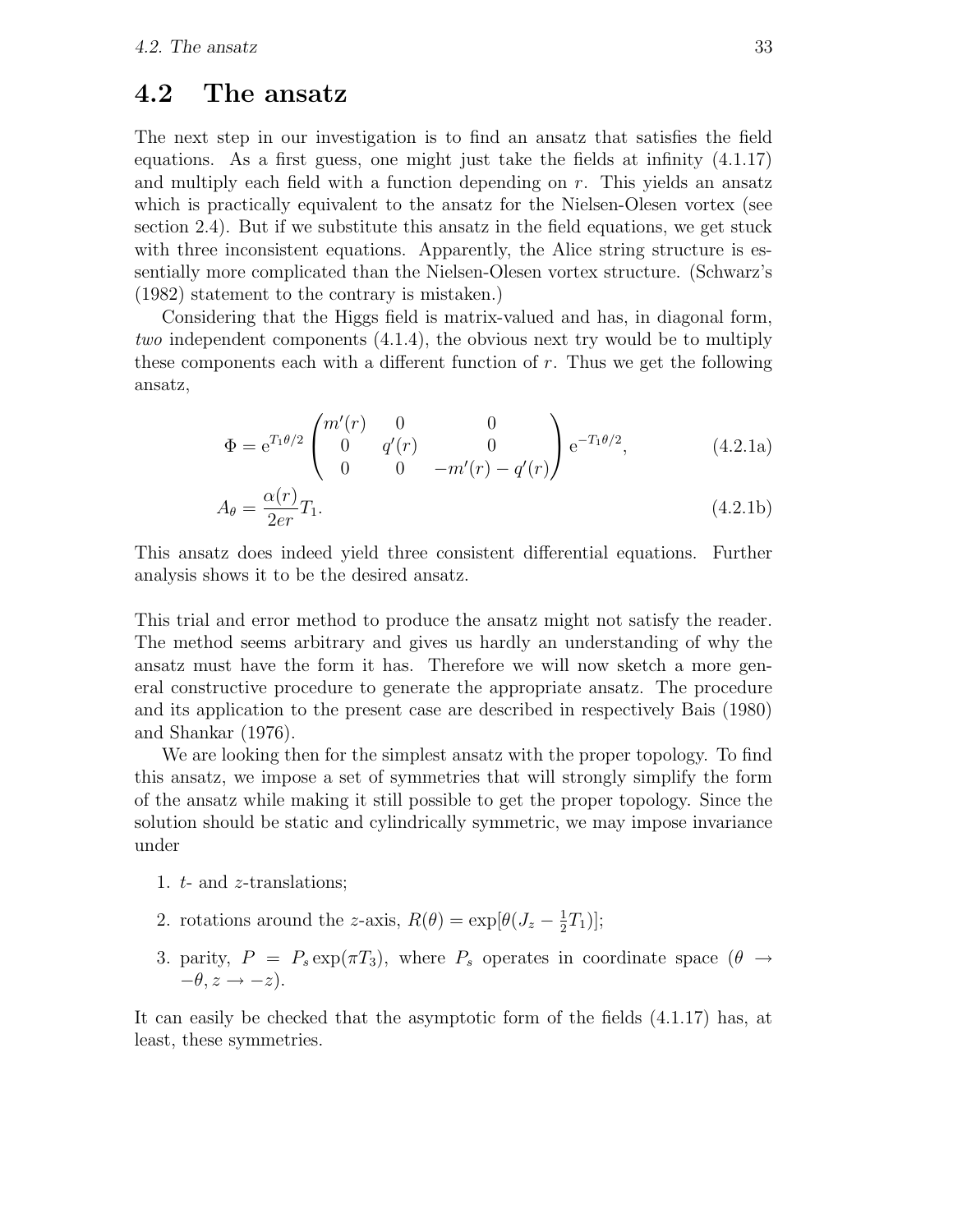Imposing symmetry (1) leaves us with  $\Phi^{ab}$ ,  $A_r^a$ ,  $A_\theta^b$ ,  $(a, b = 1, 2, 3)$ , which may be functions of r and  $\theta$ . If we take  $\theta = 2\pi$  in  $R(\theta) = \exp[\theta (J_z - \frac{1}{2}T_1)]$ , we see that  $x_1 \rightarrow x_1, x_2 \rightarrow -x_2$  and  $x_3 \rightarrow -x_3$  in isospace. This implies that  $\Phi^{12}$ ,  $\Phi^{13}$ ,  $A_\theta^2$ ,  $A_\theta^3$ are zero. Invariance under  $R(\theta)$  for all  $\theta$  demands that  $A_r^1$  and  $A_\theta^1$  are functions only of r. Parity forces  $A_r^1$  to be zero. So we can parameterize

$$
A_{\theta}^{1} = (1/2er)\alpha(r). \tag{4.2.2}
$$

Now consider the remaining  $\Phi^{11}$ ,  $\Phi^{23}$ ,  $\Phi^{22}$  and  $\Phi^{33}$ . We change the cartesian indices  $\hat{x}_2$  and  $\hat{x}_3$  for those of  $\hat{x}_\pm = (\hat{x}_2 \pm i\hat{x}_3)/\sqrt{2}$ . The latter transform simpler under  $R(\theta)$ :

$$
e^{-T_1\theta/2}\hat{x}_{\pm}e^{T_1\theta/2} = \pm i e^{\mp i\theta/2}\hat{x}_{\pm}.
$$

Invariance under  $R(\theta)$  then requires

$$
\Phi^{11}(r,\theta) = m(r),
$$
  

$$
\Phi^{++}(r,\theta) = \frac{3}{2}e^{-i\theta}q(r),
$$
  

$$
\Phi^{--}(r,\theta) = \frac{3}{2}e^{i\theta}q^*(r).
$$

The factor  $\frac{3}{2}$  is there for convenience. The trace condition gives us  $2\Phi^{+-}+\Phi^{11}=0$ . Under  $P, \Phi^{++}(r, \theta) \rightarrow \Phi^{--}(r, -\theta) = \frac{3}{2}$  $\frac{3}{2}q^*(r)e^{-i\theta}$ ; so  $q = q^*$ . Returning to cartesian components we have

$$
\Phi = \begin{pmatrix} m & 0 & 0 \\ 0 & -\frac{1}{2}m + \frac{3}{2}q\cos\theta & \frac{3}{2}q\sin\theta \\ 0 & \frac{3}{2}q\sin\theta & -\frac{1}{2}m - \frac{3}{2}q\cos\theta \end{pmatrix}.
$$

Finally then, the complete ansatz is<sup>1</sup>

$$
\Phi = m(r)\Phi_1 + q(r)e^{T_1\theta/2}\Phi_2 e^{-T_1\theta/2},\tag{4.2.3a}
$$

$$
A_{\theta} = \frac{\alpha(r)}{2er} T_1,\tag{4.2.3b}
$$

where

$$
\Phi_1 = \begin{pmatrix} 1 & 0 & 0 \\ 0 & -\frac{1}{2} & 0 \\ 0 & 0 & -\frac{1}{2} \end{pmatrix}, \qquad \Phi_2 = \begin{pmatrix} 0 & 0 & 0 \\ 0 & \frac{3}{2} & 0 \\ 0 & 0 & -\frac{3}{2} \end{pmatrix}.
$$
 (4.2.3c)

<sup>&</sup>lt;sup>1</sup>The parameterization differs slightly from  $(4.2.1)$ . The present parameterization is more convenient. It turns out that  $\Phi$  has a non-zero part at the origin; this non-zero part is completely captured by  $m(r)$ .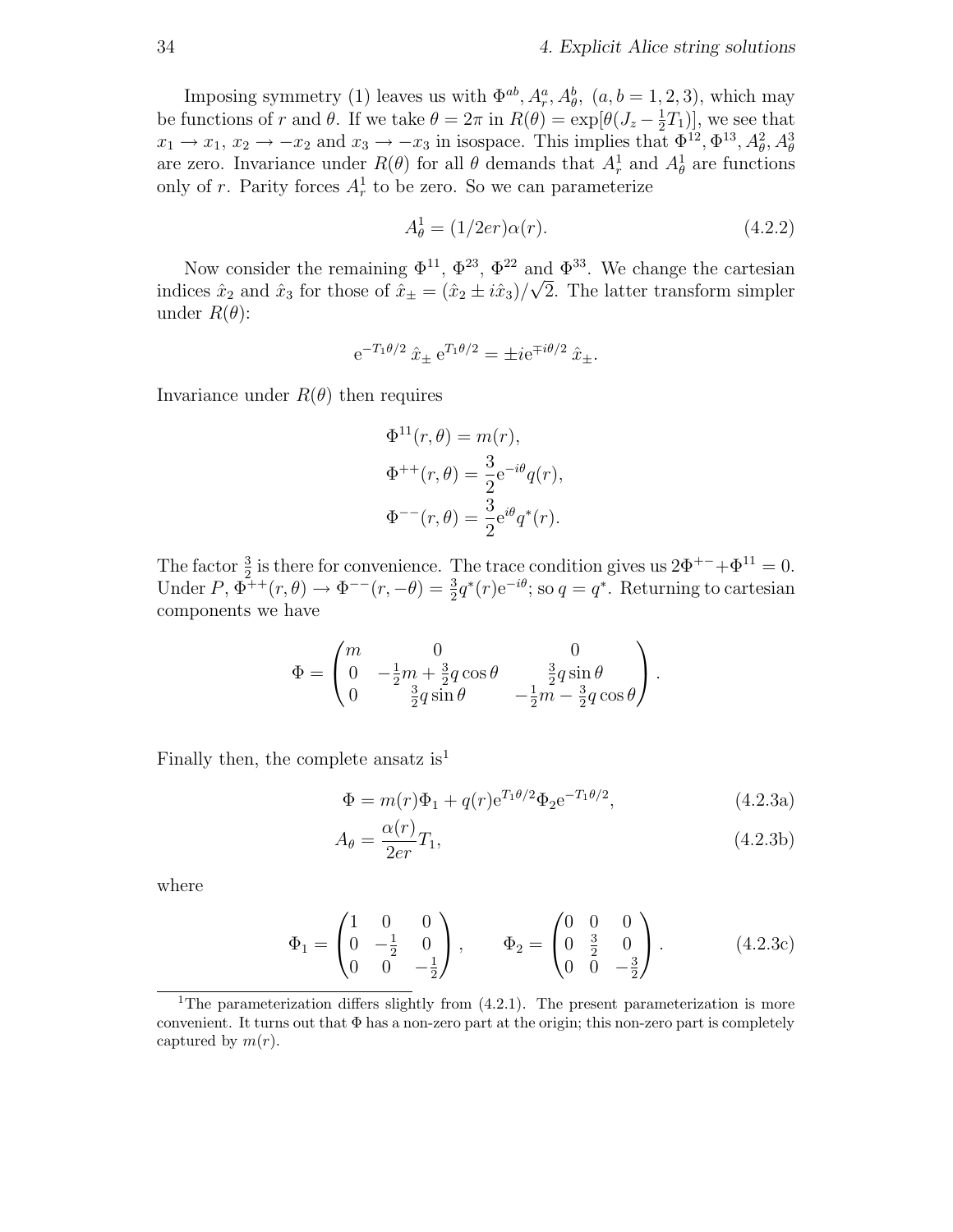The field equations corresponding to lagrangian (4.1.1) are:

for 
$$
a = 1, 2
$$
 
$$
D^{\mu}D_{\mu}\Phi^{aa} - D^{\mu}D_{\mu}\Phi^{33} = -2\left(\frac{\partial V}{\partial \Phi^{aa}} - \frac{\partial V}{\partial \Phi^{33}}\right), \qquad (4.2.4a)
$$

for 
$$
a \neq b
$$
 
$$
D^{\mu}D_{\mu}\Phi^{ab} = -2\frac{\partial V}{\partial \Phi^{ab}}, \qquad (4.2.4b)
$$

$$
D^{\mu}F_{\mu\nu} = -e((D_{\nu}\Phi)T^{c}\Phi)T^{c}.
$$
\n(4.2.4c)

Substituting the ansatz, we get the following system of coupled nonlinear ordinary differential equations

$$
\frac{d^2\alpha}{dr^2} - \frac{1}{r}\frac{d\alpha}{dr} = 9e^2q^2(\alpha - 1),\tag{4.2.5a}
$$

$$
\frac{d^2q}{dr^2} + \frac{1}{r}\frac{dq}{dr} = \frac{(\alpha - 1)^2q}{r^2} - 2\mu^2 q + 2mq\gamma + \lambda(9q^2 + 3m^2)q,\tag{4.2.5b}
$$

$$
\frac{d^2m}{dr^2} + \frac{1}{r}\frac{dm}{dr} = -2\mu^2m + \gamma(3q^2 - m^2) + \lambda(9q^2 + 3m^2)m.
$$
 (4.2.5c)

It is convenient to rescale the fields and the r-coordinate,

$$
q \to \frac{\sqrt{\lambda}}{\mu} q, \qquad m \to \frac{\sqrt{\lambda}}{\mu} m, \qquad A_{\mu} \to \frac{\sqrt{\lambda}}{\mu} A_{\mu}, \qquad r \to \frac{e\mu}{\sqrt{\lambda}} r, \tag{4.2.6}
$$

thereby making these quantities dimensionless. We define two new parameters

$$
\xi = \frac{\lambda}{e^2}, \qquad \chi = \frac{\gamma \sqrt{\lambda}}{\mu e^2}.
$$
\n(4.2.7)

Finally, the set of dimensionless equations is

$$
\frac{d^2\alpha}{dr^2} - \frac{1}{r}\frac{d\alpha}{dr} = 9q^2(\alpha - 1),\tag{4.2.8a}
$$

$$
\frac{d^2q}{dr^2} + \frac{1}{r}\frac{dq}{dr} = \frac{(\alpha - 1)^2q}{r^2} + \xi(9q^2 + 3m^2 - 2)q + 2\chi mq,\tag{4.2.8b}
$$

$$
\frac{d^2m}{dr^2} + \frac{1}{r}\frac{dm}{dr} = \xi(9q^2 + 3m^2 - 2)m + \chi(3q^2 - m^2).
$$
 (4.2.8c)

These equations agree with those Shankar arrived at by extremizing the energy. Analytic solutions are not known. We can however numerically solve these equations as will be discussed in section 4.4.

Comparing (4.2.8) with the equations for a Nielsen-Olesen vortex (2.4.14), we find that although the form of the equations is more or less similar, the Alice string structure is significantly different due to an extra component  $m$ , which, as will be shown in the next sections, turns out to be non-zero at the origin.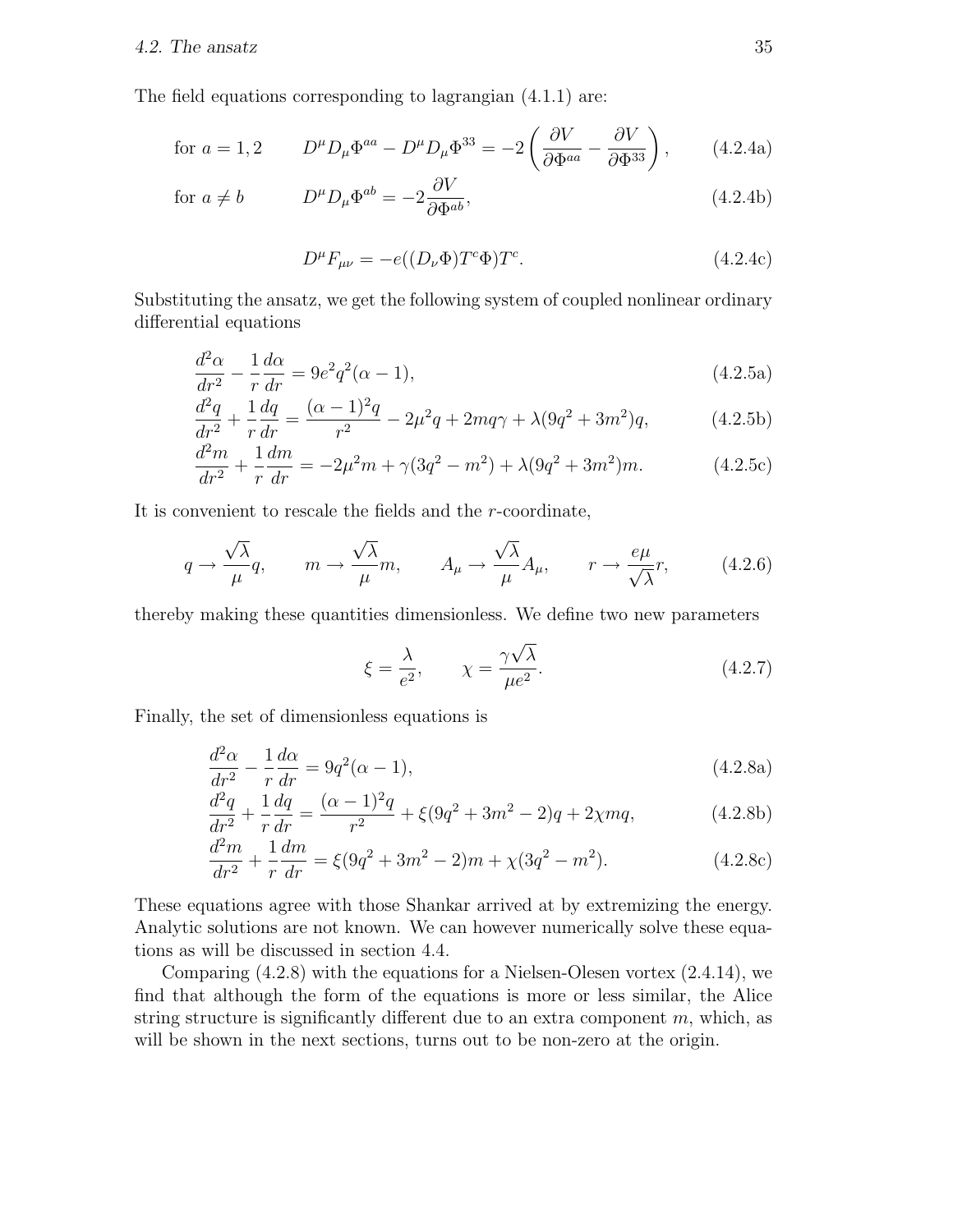#### 4.3 The asymptotic behaviour of the fields

We now determine the asymptotics of the fields. Let us first consider the behaviour of the fields close to the origin.

To ensure regularity at the origin, the fields  $\alpha$  and q must smoothly go to zero as r vanishes; but m need not go to zero, since the m-term of the ansatz has no  $\theta$  dependence (4.2.3a). So

$$
\alpha \to 0, \qquad q \to 0, \qquad m \to c_3, \tag{4.3.1}
$$

for  $r \to 0$ . Using the trial functions:

$$
\alpha = c_1 r^{n_1},\tag{4.3.2}
$$

$$
q = c_2 r^{n_2}, \t\t(4.3.3)
$$

$$
m = c_3,\tag{4.3.4}
$$

we find that near the origin the fields are, to leading order,

$$
\alpha \approx c_1 r^2,\tag{4.3.5a}
$$

$$
q \approx c_2 r,\tag{4.3.5b}
$$

$$
m \approx c_3. \tag{4.3.5c}
$$

For large  $r$  the Higgs and gauge fields must approach the topological stable form (4.1.17). Therefore, the boundary conditions for  $r \to \infty$  are:

$$
\alpha \to 1, \qquad q \to a, \qquad m \to a,\tag{4.3.6}
$$

where  $a$  is the rescaled constant  $(4.1.8)$ :

$$
a_{\pm} = \frac{-\chi \pm \sqrt{\chi^2 + 24\xi^2}}{12\xi}.
$$
 (4.3.7)

To obtain the rate by which the fields approach their asymptotic values, we use the ansatz

$$
\alpha \to 1 + \delta \alpha, \tag{4.3.8a}
$$

$$
q \to a + \delta q,\tag{4.3.8b}
$$

$$
m \to a + \delta m. \tag{4.3.8c}
$$

We keep only lowest order terms in  $\delta q$  and  $\delta m$ , but all terms in  $\delta \alpha$ . The resulting equations are

$$
\delta \alpha'' - \frac{1}{r} \delta \alpha' = 9a^2 \delta \alpha, \tag{4.3.9a}
$$

$$
\delta q'' + \frac{1}{r} \delta q' = \frac{a\delta\alpha^2}{r^2} + (\xi(30a^2 - 2) + 2\chi a)\delta q + (6\xi a^2 + 2\chi a)\delta m, \qquad (4.3.9b)
$$

$$
\delta m'' + \frac{1}{r} \delta m' = (18\xi a^2 + 6\chi a)\delta q + (\xi(18a^2 - 2) - 2\chi a)\delta m.
$$
 (4.3.9c)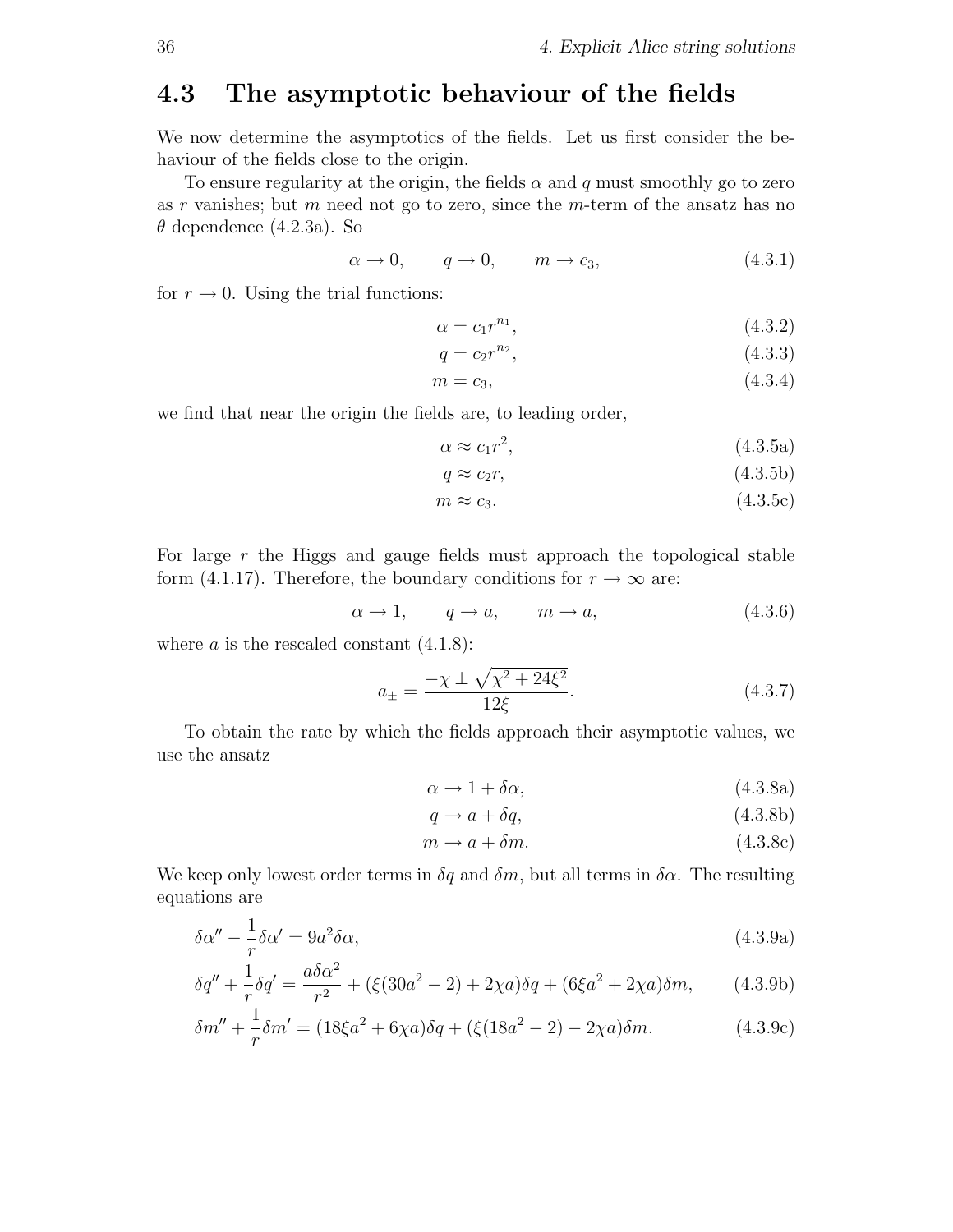Substituting the trial function

$$
\delta \alpha = e^{-\rho r} r^{\sigma} (c_1^{\alpha} + r^{-1} c_2^{\alpha}), \qquad (4.3.10)
$$

in (4.3.9a) and equating the coefficients of  $e^{-\rho r}r^{\sigma}$  and  $e^{-\rho r}r^{\sigma-1}$  to zero, we obtain

$$
\delta \alpha \approx c_1^{\alpha} e^{-3ar} r^{1/2},\tag{4.3.11}
$$

where  $c_1^{\alpha}$  and  $c_2^{\alpha}$  are constants.

To obtain the asymptotic form of  $\delta q$  and  $\delta m$ , we proceed in a similar way. Using the trial functions

$$
\delta q = e^{-\rho r} r^{\sigma} (c_1^q + r^{-1} c_2^q), \qquad (4.3.12a)
$$

$$
\delta m = e^{-\rho r} r^{\sigma} (c_1^m + r^{-1} c_2^m), \tag{4.3.12b}
$$

we obtain the particular and the homogeneous solutions of (4.3.9b) and (4.3.9c). The calculation is more subtle than the previous one and we therefore amplify on relevant parts of the calculation.

Let us first consider only the homogeneous equations. Substituting  $(4.3.12)$ into (4.3.9b) and (4.3.9c) and equating the coefficients of  $e^{-\rho r}r^{\sigma}$  to zero, yields:

$$
\rho^2 c_1^q = (\xi(30a^2 - 2) + 2\chi a)c_1^q + (6\xi a^2 + 2\chi a)c_1^m,
$$
  

$$
\rho^2 c_1^m = (18\xi a^2 + 6\chi a)c_1^q + (\xi(18a^2 - 2) - 2\chi a)c_1^m.
$$

These equations have two solutions for  $\rho^2$ ,

$$
\rho_{\pm}^2 = 2\xi(12a^2 - 1) \pm 4a(3\xi a + \chi).
$$

Substituting  $a_{\pm}$  (4.3.7), we find

$$
\rho_{+}(a_{\pm})^{2} = 4\xi + \frac{\chi^{2}}{6\xi} \mp \frac{\chi\sqrt{\chi^{2} + 24\xi^{2}}}{6\xi},
$$
\n(4.3.13a)

$$
\rho_{-}(a_{\pm})^2 = \frac{\chi^2}{2\xi} \mp \frac{\chi\sqrt{\chi^2 + 24\xi^2}}{2\xi}.
$$
\n(4.3.13b)

Since  $\rho^2$  is invariant under the transformation

$$
a_- \to -a_+, \qquad \chi \to -\chi, \qquad \xi \to \xi,
$$

we can confine ourselves to  $a_+$ . In order that the field q and m fall off exponentially, both  $\rho^2_+$  and  $\rho^2_-$  must be positive. A little functional analysis shows this condition to be fulfilled if

$$
\chi < 0 \qquad \text{and} \qquad \xi > 0. \tag{4.3.14}
$$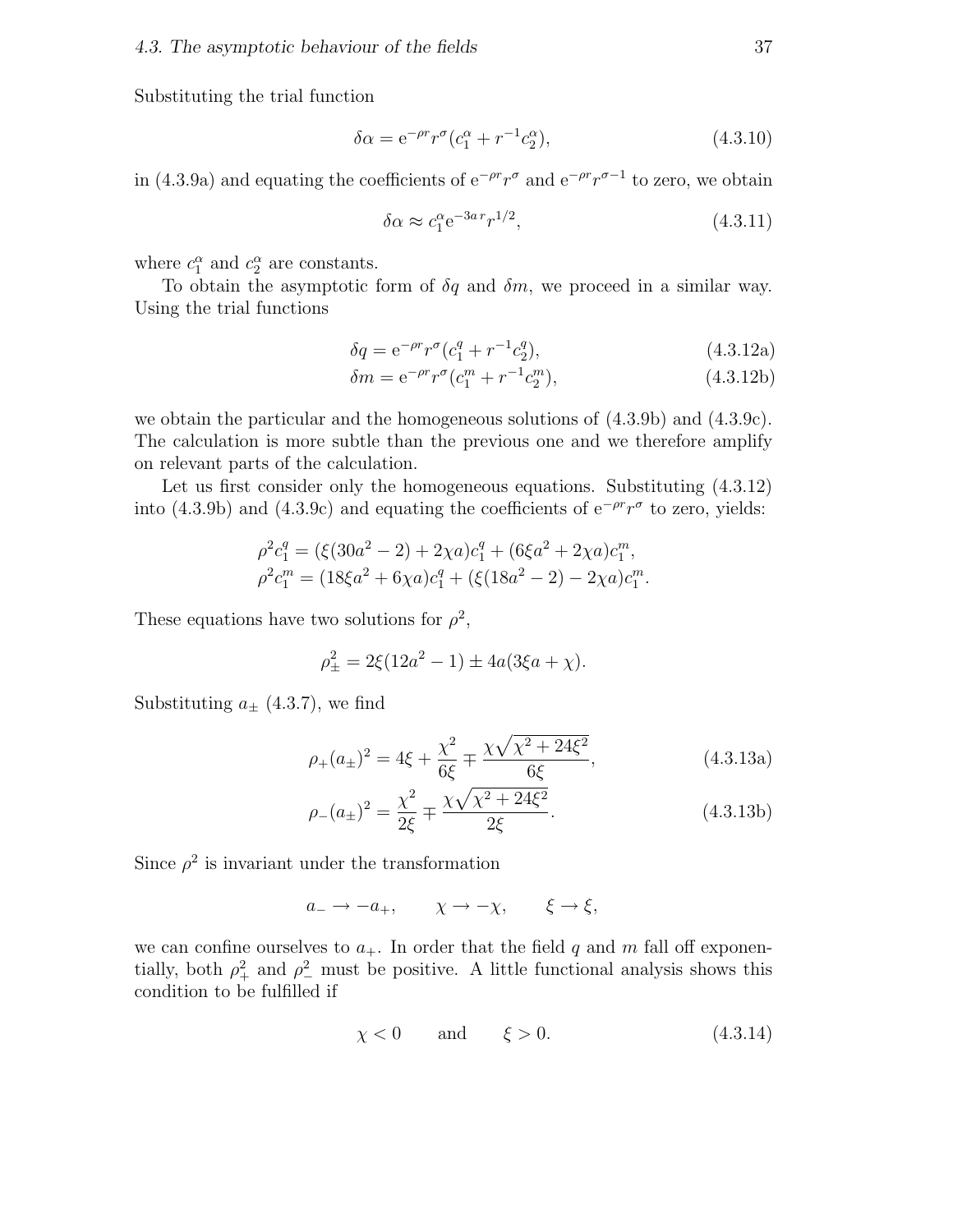The asymptotic behaviour is governed by the lower value of  $\gamma_+$  and  $\gamma_-$ . So the exponent is:

$$
\rho = \begin{cases} \sqrt{\rho_{-}^{2}} & \text{if } \chi > -\sqrt{3}\xi, \\ \sqrt{\rho_{+}^{2}} & \text{if } \chi < -\sqrt{3}\xi. \end{cases}
$$
(4.3.15)

We can now, without much effort, determine the factor  $\sigma$  and the particular solution. Putting everything together, we finally get:

$$
\delta q \approx \delta q_h + \delta q_p = \frac{c_1^q e^{-\rho r}}{\sqrt{r}} + c_h^q(\chi, \xi) \frac{(c_1^\alpha)^2 e^{-6ar}}{r},\tag{4.3.16a}
$$

$$
\delta m \approx \delta m_h + \delta m_p = \frac{c_2^m e^{-\rho r}}{\sqrt{r}} + c_h^m(\chi, \xi) \frac{(c_1^\alpha)^2 e^{-6ar}}{r},\tag{4.3.16b}
$$

where  $c_h^q$  $h_h^q$  and  $c_h^m$  are complicated functions of  $\xi$  and  $\chi$ .

#### 4.4 Numerical solutions

We want to find solutions to the differential equations (4.2.8) that satisfy the boundary conditions at zero (4.3.1) and at infinity (4.3.6). This kind of problem is known as a two point boundary value problem. It can be solved by using a relaxation method. In this method the differential equations are replaced by finite-difference equations on a mesh of points that covers the range of interest. Then starting with a trial function consisting of values for the dependent variables at each mesh point, all the values are iteratively adjusted so as to bring them into successively closer agreement with the finite-difference equations, and simultaneously, with the boundary conditions. If the trial function was not too far off, the result will relax to the true solution. (A detailed treatment of this technique can be found in Press et al. (1992).)

We consider the solution we obtained where we have set  $\xi = 1$  and  $\chi = -1$ . Figure 4.1 shows a plot of the functions  $\alpha(r)$ ,  $q(r)$  and  $m(r)$ .

This string solution features a  $T_1$  magnetic field along the z-axis,

$$
B_z = \frac{1}{2} \frac{\partial}{\partial r} \left(\frac{\alpha}{r}\right) T_1. \tag{4.4.1}
$$

The *r*-dependence of this field is plotted in figure 4.2.

The energy of the solution is obtained by substituting the ansatz  $(4.2.3)$  in the generic energy functional (2.1.15). Thus we find that the energy per unit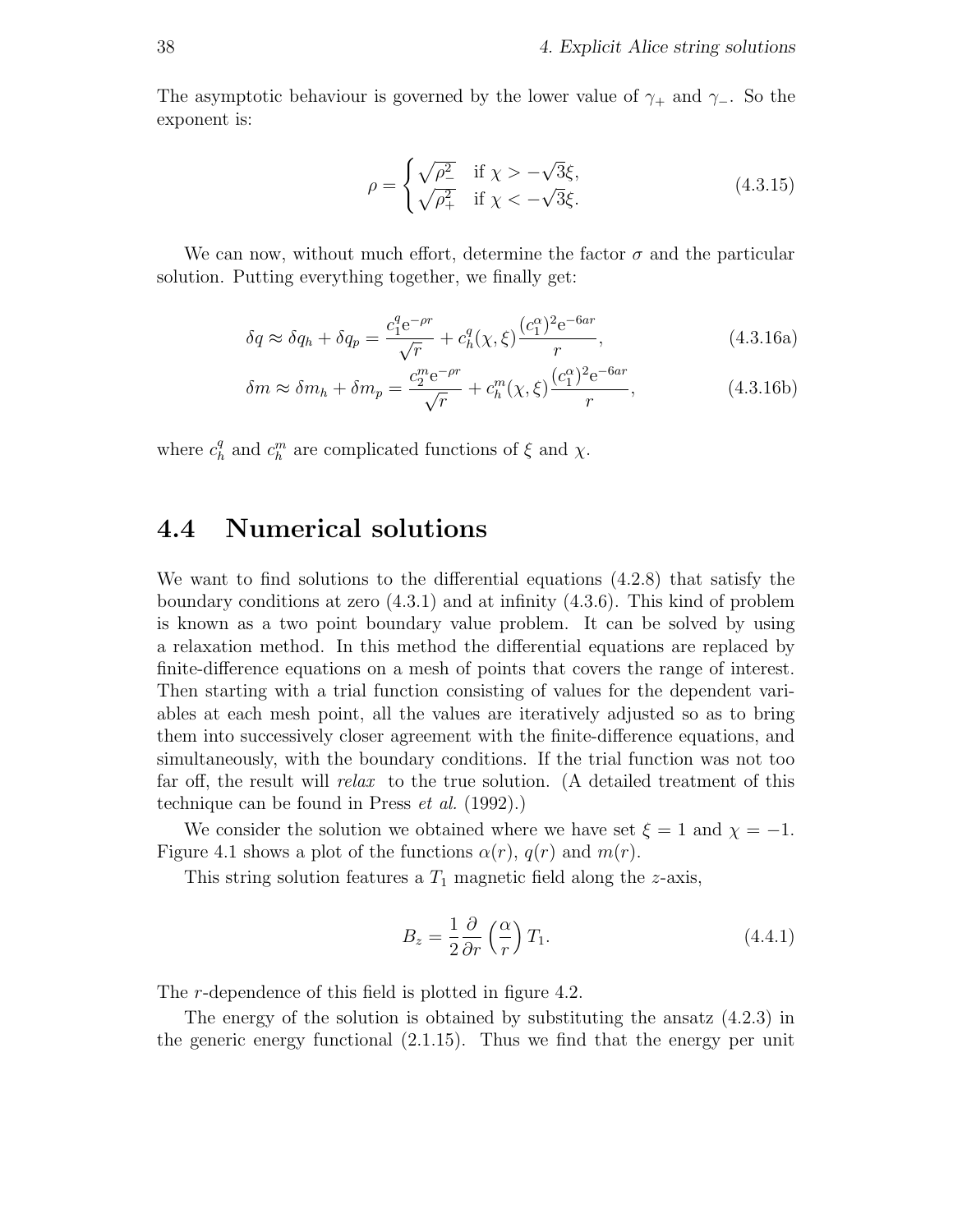

Figure 4.1: Functions  $\alpha(r)$ ,  $q(r)$  and  $m(r)$  for the cylindrically symmetric string solution, with  $\xi = 1$  and  $\chi = -1$ .

length of string equals

$$
E = 2\pi \int \left\{ \frac{1}{8r^2} \left( \frac{d\alpha}{dr} \right)^2 + \frac{9q^2}{8r^2} (\alpha - 1)^2 + \frac{3}{8} \left( \frac{dm}{dr} \right)^2 + \frac{9}{8} \left( \frac{dq}{dr} \right)^2 + \frac{1}{4} \xi \left[ -(3m^2 + 9q^2) + \frac{1}{4} (3m^2 + 9q^2)^2 \right] + \frac{1}{4} \chi (9mq^2 - m^3) + V_c(a) \right\} r dr
$$
  
=  $2\pi \int \rho_E(r) r dr,$  (4.4.2)

where we have added the constant

$$
V_c(a) = \xi(3a^2 - 9a^4) - 2\chi a^3,
$$
\n(4.4.3)

to the potential so that its minimum value is zero. Figure 4.3 shows the energy density of the solution. The energy per unit length of string is finite. Of course, the total energy of an infinitely long string is infinite. But, based on the straightline strings, one can construct closed strings that have finite energy. Such Alice loops are only approximate solutions of the field lagrangian and they will collapse after a certain time since the topological argument only ensures local stability of the string.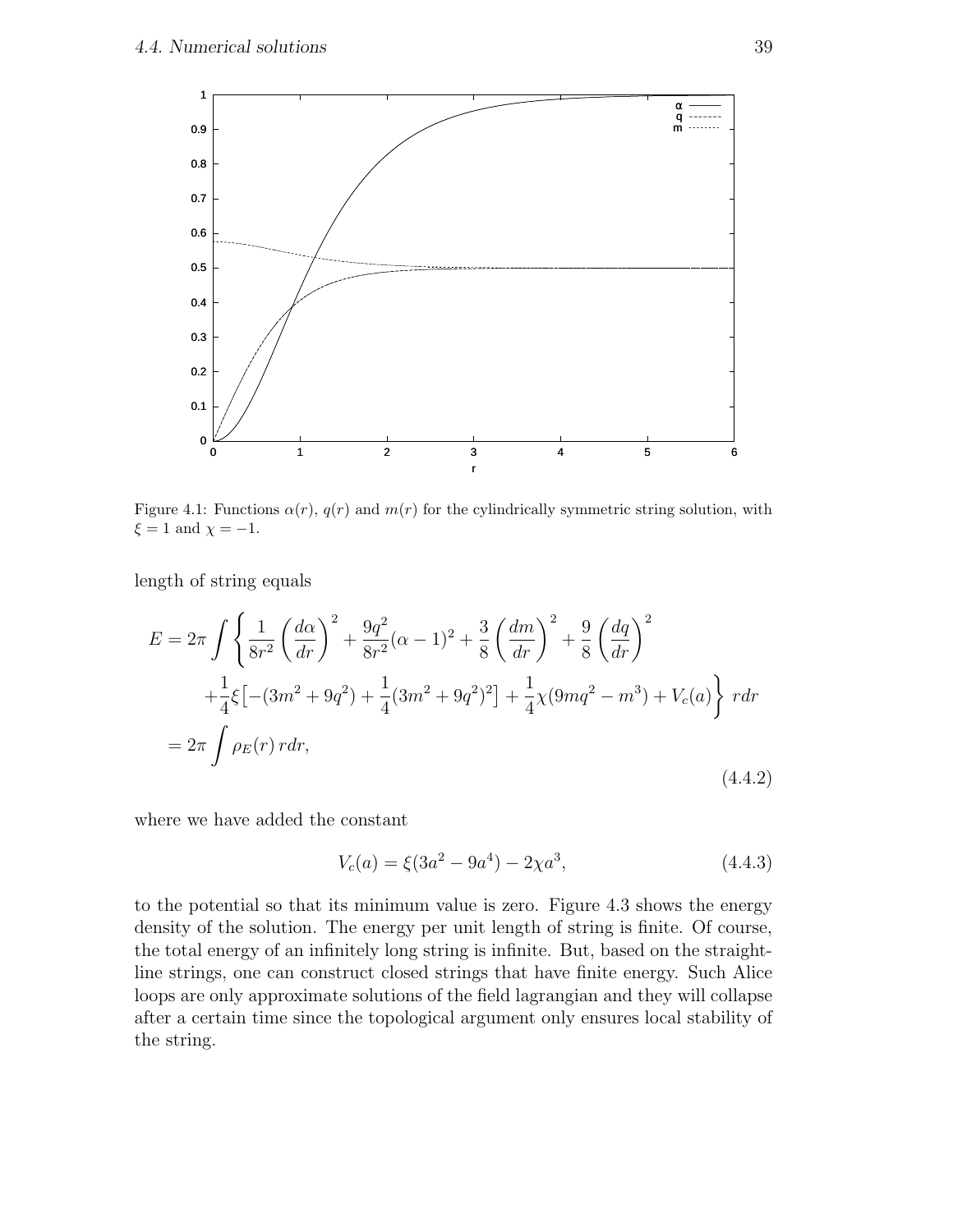

Figure 4.2: The magnetic field,  $B_z$ , for the string solutions with  $\xi = 1$  and  $\chi = -1$ .

The figures illustrate that the string solution is well-localized, in spite of the fact that we do have an unbroken  $U(1)$  symmetry. However, the  $\mathbb{Z}_2$  flux is not associated with the unbroken generator  $T_3$ , but with a generator orthogonal to  $T_3$ , the broken generator  $T_1$ . The  $A<sup>1</sup>$  field is therefore massive and dies off exponentially.

In contrast with the Nielsen-Olesen vortex, the Alice string does not have a zero Higgs field at the origin. The value of  $m(0)$  is not to be chosen at will, but appears to be enforced by the choice of the boundary values at infinity, implying that it is a function of the two parameters  $\xi$  and  $\chi$ . We did not succeed in finding the explicit functional dependence.

Since the Higgs field is non-zero at the origin, the full  $SO(3)$  symmetry is not restored in the string core. Taking the form

$$
\Phi(r=0) = \frac{m}{2} \begin{pmatrix} 2 & 0 & 0 \\ 0 & -1 & 0 \\ 0 & 0 & -1 \end{pmatrix}, \qquad (4.4.4)
$$

the field at the origin is invariant under rotations about the  $T_1$  axis and under rotations by 180 $\degree$  about axes that lie in the  $T_2T_3$ -plane. Thus the residual symmetry group for  $r = 0$  is  $U(1) \rtimes \mathbb{Z}_2$ . For  $r \to \infty$ , the residual symmetry is also  $U(1) \rtimes \mathbb{Z}_2$ , but it is composed of different generators. For intermediate values of r, only a  $\mathbb{Z}_2$  symmetry remains.

The fact that the Higgs field is non-zero at the origin suggests that the Alice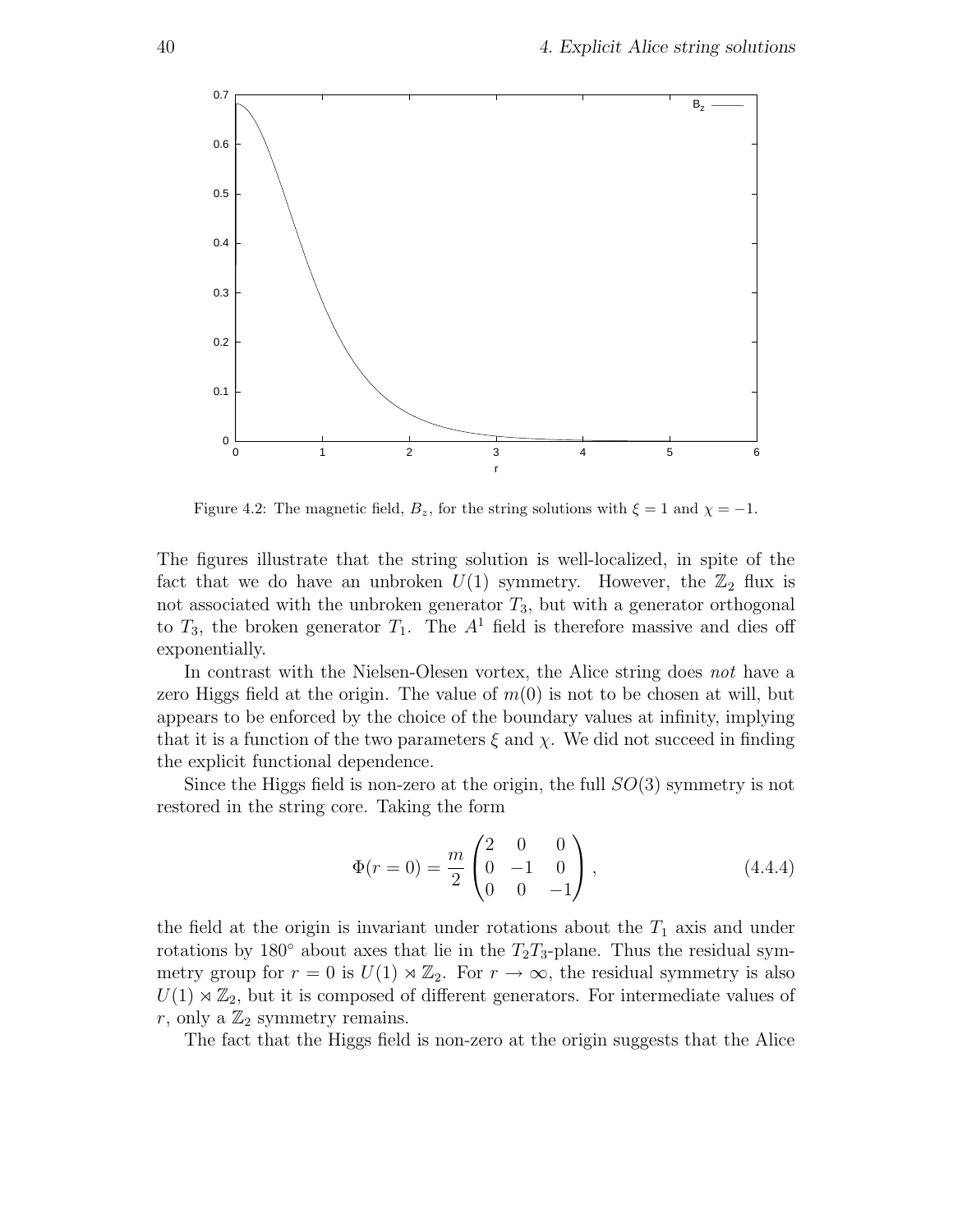

Figure 4.3: The energy density  $\rho_E$  for the string solutions with  $\xi = 1$  and  $\chi = -1$ .

string can be turned into an electric superconductor, and indeed, we have been able to construct a superconducting Alice string solution. We present this solution in chapter 6, but to stress the importance of it, we first discuss, in the next chapter, the standard physical interpretation of charged Alice strings.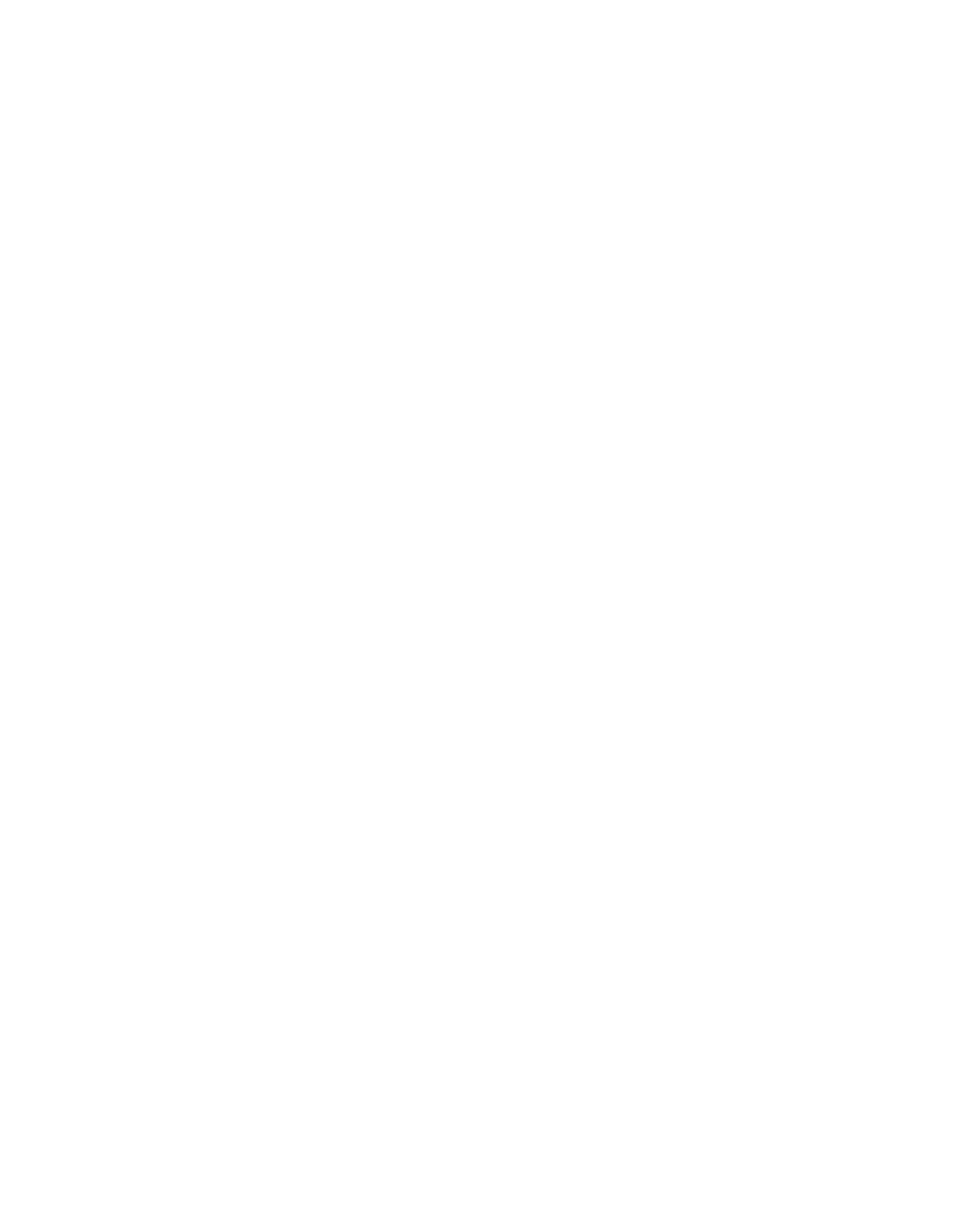## Chapter 5

# Alice strings and non-localized charge

Let us consider an experiment similar to the one described in section 3.2. We take two charges of equal charge  $q$  and a closed loop of Alice string. The two charges are brought together and found to attract each other. If we now carry one of the charges through the Alice loop, it flips sign, and after reuniting the two charges, they repel. If we assume that the total charge is conserved, a puzzle presents itself: what happened to the 2q units of charge we seem to have lost?

The standard view contends that the missing charge cannot be transferred to the string itself, nor to a sheet spanned by the string loop. Nevertheless, charge is left behind. The loop has acquired a long-range electric field from which its charge can be inferred, but the source of this charge cannot be localized. This new type of ghostly, non-localizable charge, only noticeable by its long-range electric field, has been called "Cheshire charge" (Carroll, 1865).

In this chapter we spell out the arguments that lead to this view. Two important papers discussing Cheshire charge are Alford et al. (1991), who coined the term 'Cheshire charge', and Preskill and Krauss (1990). An especially clear and entertaining overview can be found in Preskill (1993). The following discussion is based on these three papers.

Although we do not deny the possibility of Cheshire charge, we do think that Cheshire charge does not exhaust the possible ways in which an Alice string can be charged. In the next chapter we will argue that under certain circumstances charge can also be localized on the string.

#### 5.1 The electric field

Cheshire charge owes its existence to the peculiar boundary conditions of the electric field in the presence of an Alice loop. Let us therefore first analyse the characteristics of the electric field.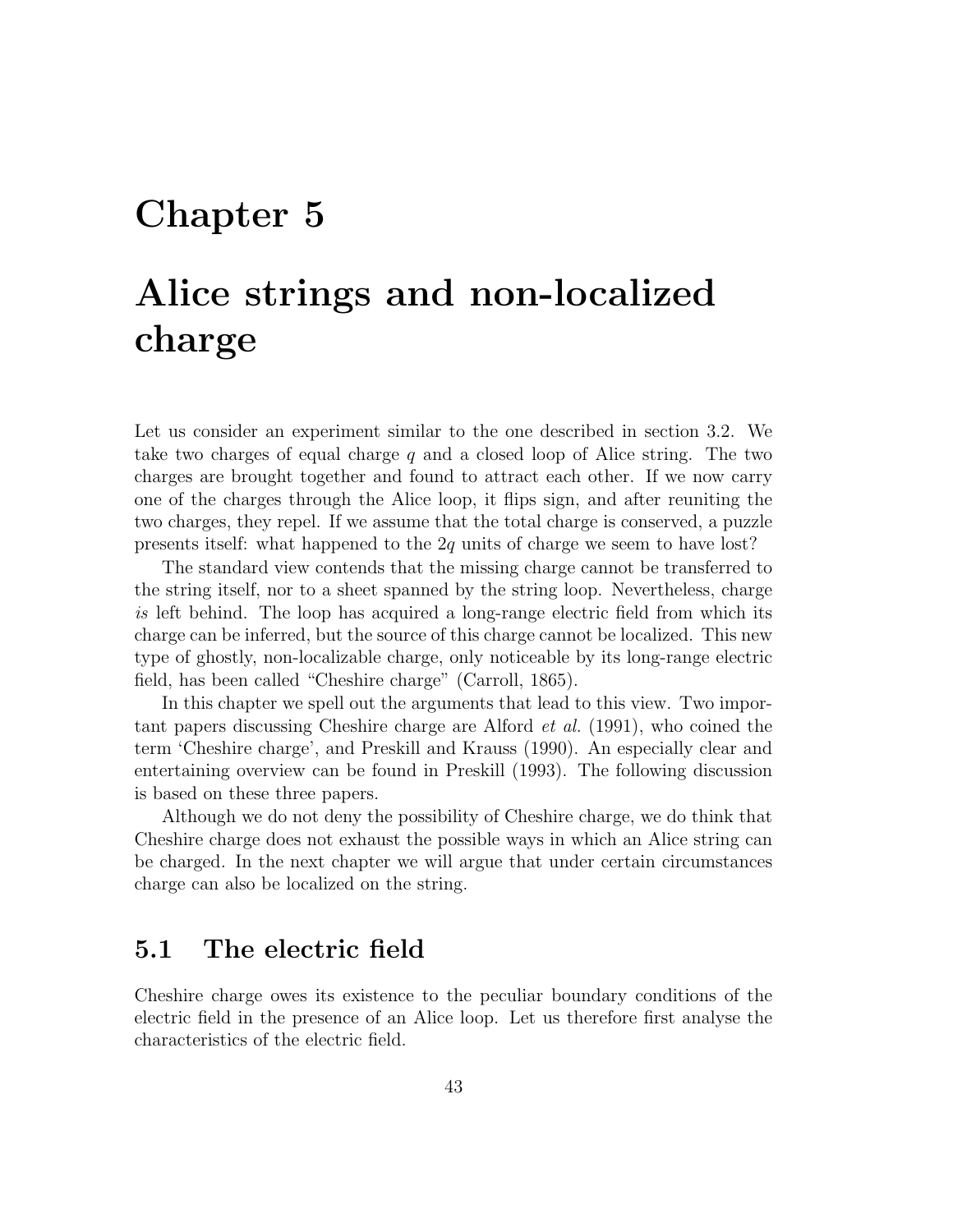We can define the electric field at a point  $x$  by measuring the force that acts on a positive test charge located at  $x$ . To make this definition work, we obviously need a procedure to ascertain the sign of the test charge. A simple procedure is the following.

We take an arbitrary charge and call it positive by convention. This charge is for calibration and we will always keeps it at the same place. With the help of this calibration charge, we can establish the sign of any test charge by simply taking it to the calibration charge and seeing whether the test charge is attracted or repelled.

First suppose there are no Alice loops present, only charged particles. Then, when we want to know the electric field at  $x$ , we can pick a test charge, verify its sign, then move it to  $x$  and measure the force it experiences there. This way the electric field is defined unambiguously. In effect, the procedure fixes the gauge such that the charge operator Q points in the same direction everywhere (cf. figure 3.2).

However, if Alice loops are present, the procedure will fail. The result of calibrating a test charge is now ambiguous, since it depends on how many times the charge winds through a loop before it arrives at the calibration charge. Thus we cannot consistently fix the sign of the electric field everywhere.

Of course, if we take care that a test charge keeps out of the way of the Alice loops, the electric field can still be determined unambiguously in the area beyond the Alice loops. But we can extend this area to the whole space in the following way. We take a sheath, stretch it tightly across the string loop and demand that no test charge is to cross the sheath when it is sent out to measure the electric field. As long as the test charge does not pass the sheath we can be sure of its sign. With this procedure, the sign of the electric field is unambiguously defined, at the cost though of introducing unusual boundary conditions at the sheath. If the positive test charge were to go through the sheath, it would become a negative test charge. (After all, after taking it to the calibration charge in order to compare it, the test charge has in effect once circled the string.) But the sheath is just an artifact and not physically observable; so if the test charge passes the sheath, the force on the charge must not abruptly change. It follows that as the charge of the particle changes sign at the sheath, the electric field we measure must also change sign at the sheath. Summing up, we have fixed the sign of the electric field on the whole space by introducing a sheath at which the electric field changes sign and the charge of a particle flips.

We can restate the above in more abstract terms. In the presence of an Alice loop, the charge operator  $Q$  is necessarily double valued. No gauge transformation can remove this double-valuedness. But we can make a singular gauge transformation such that Q points in the same direction everywhere at the cost of introducing a discontinuity, or a branch cut, on a surface bounded by the string loop. At the cut, the electromagnetic field changes sign and the charge of a charged particle flips. As a result, we have picked out a single sheet of the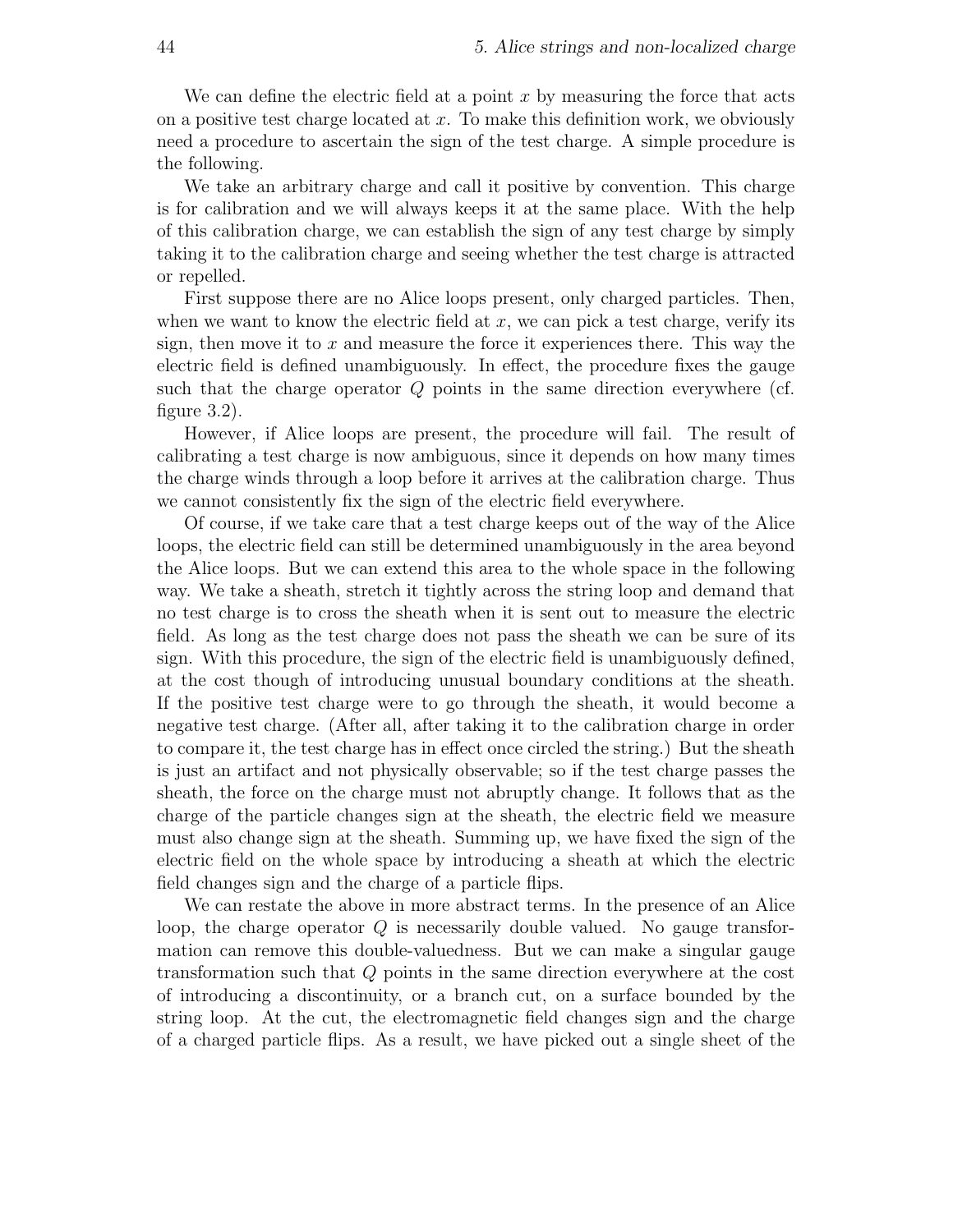two-valued operator Q, joined to the second sheet at a branch cut. The branch cut is just a gauge artifact and its location is therefore arbitrary. The cut is not physically observable; by convention we have decreed that a charge changes sign at the cut, but in reality, we cannot pinpoint where the change in sign takes place.

### 5.2 Cheshire charge

Let us now return to the gedanken experiment discussed in the introduction of this chapter. We suppose we have a region that contains a closed string and two point charges, such that the total charge is zero as measured on a distant boundary. The two point charges are united and found to be equal, but opposite in sign:  $+q$  and  $-q$ . The charge inside the surface  $\Sigma$  that encloses the string loop is zero. This state of affairs is shown in figure 5.1a. Now, we take the particle with charge  $+q$  through the loop while leaving the other behind. When the charges are reunited, both have charge  $-q$  (see figure 5.1b). If we hold on to charge conservation, the total charge as measured on the distant boundary cannot have changed and we must assume 2q units of charge have been deposited inside Σ.

It is natural to think that the  $2q$  charge has been transferred to the string core. But this does not seem to be possible, because it is thought that an unclosed Alice string has no charged excitations (see below). Moreover, it is unclear by which mechanism a particle could transmit charge to the string core. Yet, charge conservation requires that the string loop does carry a charge. So, apparently, the point particle is able to excite a charged state of the string loop without really transferring any charge to the string core. It is the two-valuedness of the electric field which makes this possible.

The charge transfer process is sketched in figure 5.2. The figure shows one branch of the two-valued electric field of a point charge  $q$  for a sequence of positions of the charge. The total electric charge as measured at a far boundary is assumed to be  $q$ . The initial electric field of the particle in the vicinity of a string loop is shown in 5.2a. When the charge reaches the cut, it disappears behind the cut just as its image charge  $-q$  on the second sheet emerges from behind the cut (figure 5.2c and 5.2d). The electric flux emanating from the image charge returns to the second sheet through the cut, while the flux emanating from the original positive charge (now on the second sheet) returns to the first sheet through the cut. After the charge has passed the cut, an observer on a closed surface that encloses the Alice loop, but not the point charge, measures electric flux  $4\pi q$  through the surface and infers that  $2q$  units of charge are inside. The cut seems to have acquired this charge  $2q$  (figure 5.2f). But in fact this charge is not localized anywhere. The branch cut that appears to be the source has no invariant significance. We can move the cut without really changing the physics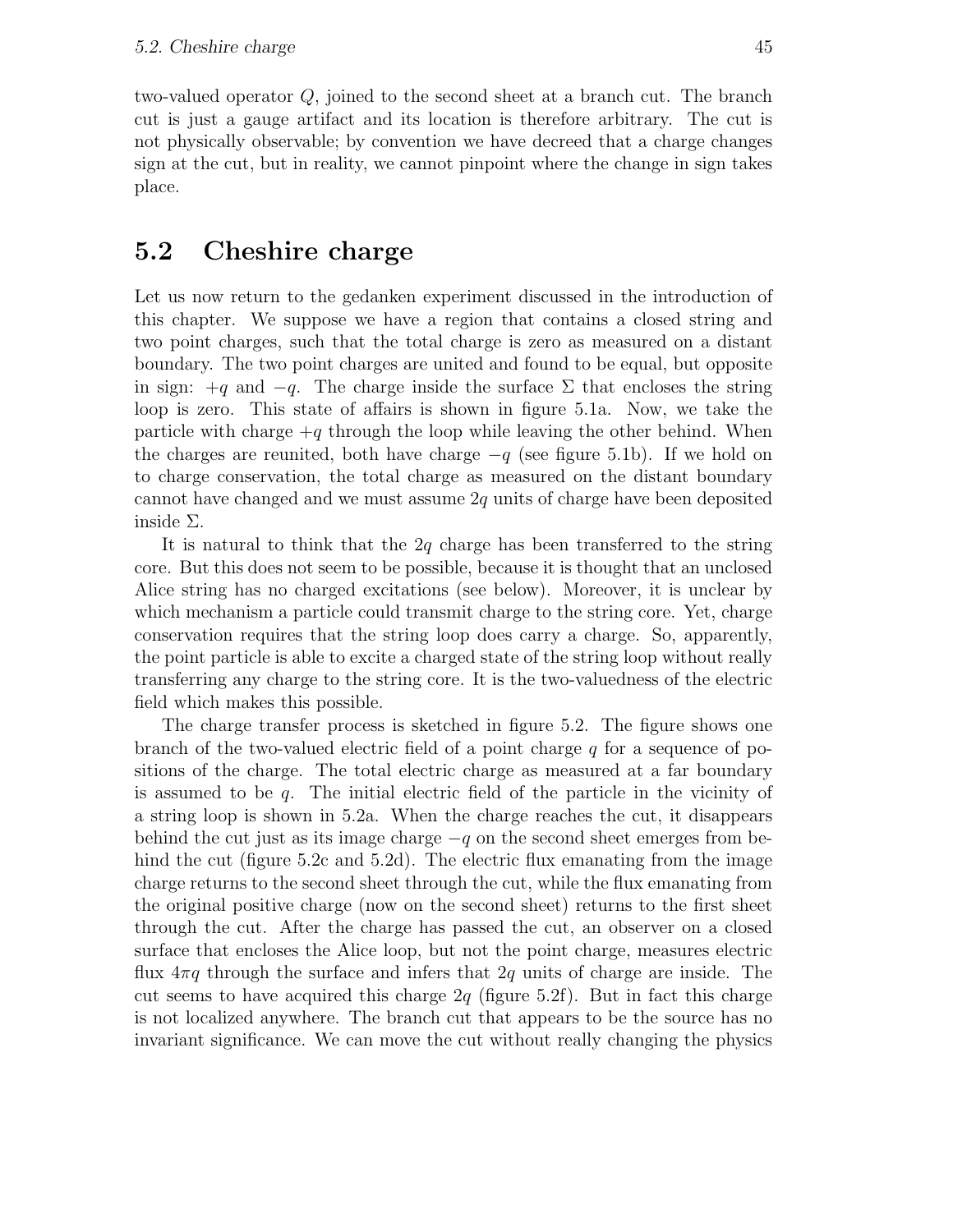

Figure 5.1: A region contains two charged particles and a string loop, of which only a cross section is shown. Initially, the particles have charge q and  $-q$ . The particle with charge  $+q$ travels through the string loop. On returning, the sign of its charge has changed and  $2q$  units of charge have been deposited inside  $\Sigma.$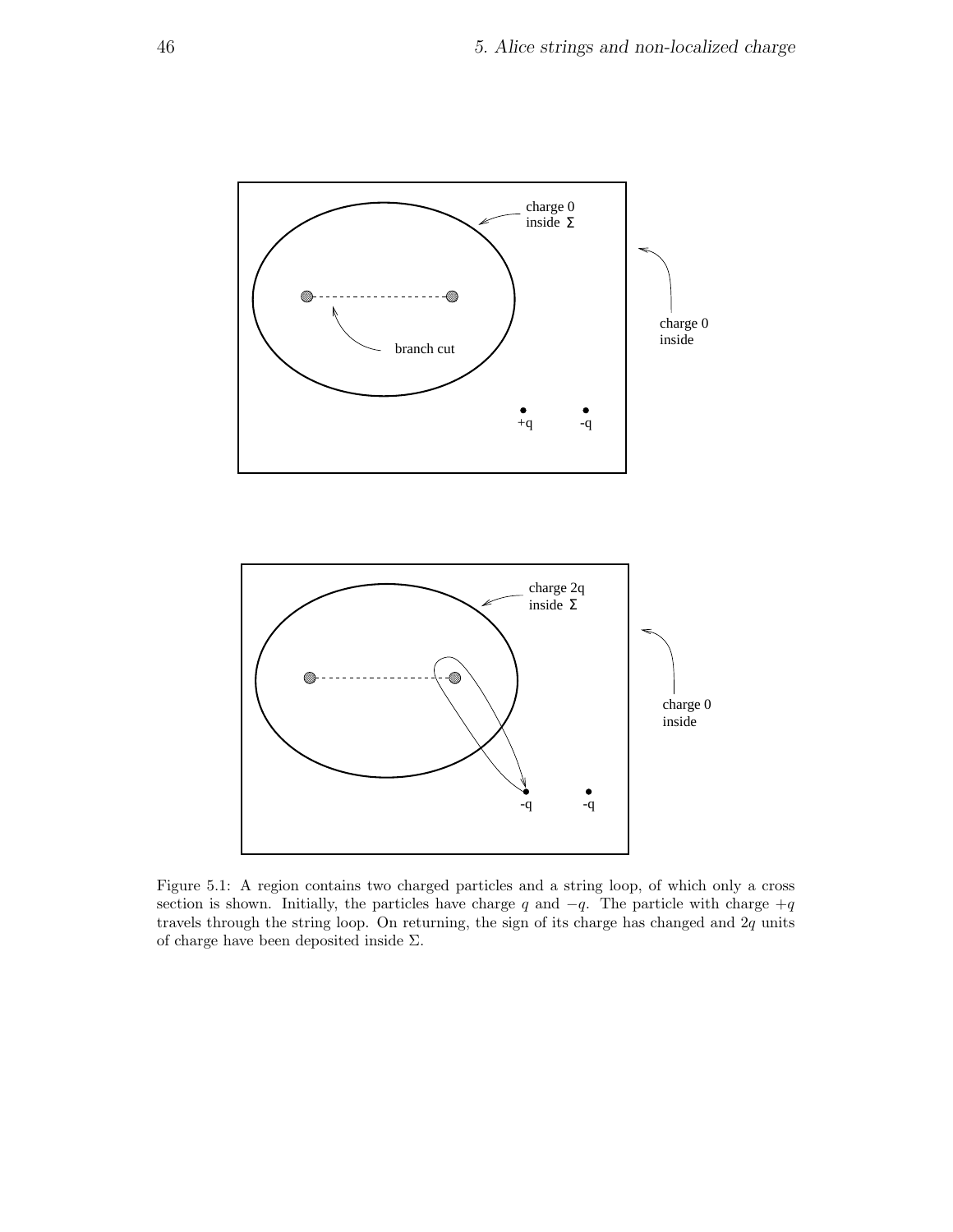of the process. Consequently, the loop carries a charge that is not localizable. Such unlocalized charge has been named "Cheshire charge".

Let us try to make the above discussion a bit more precise. For this purpose, we rehash the arguments as given in Alford *et al.* (1991). First we analyze the electric field in the presence of a charged particle and a single, unclosed Alice string.

The  $U(1)$  electric field  $E_i$  is defined in terms of the  $SO(3)$  gauge field  $F_{0i}$ ,

$$
F_{0i}(\boldsymbol{r}) = E_i(\boldsymbol{r}) S_3(\boldsymbol{r}). \qquad (5.2.1)
$$

Since  $S_3$  is a double-valued function of  $\theta$ ,  $E_i$  must also be a double-valued function in order that the gauge field  $F_{0i}$  is single valued.<sup>1</sup>

Aligning the string along the z-axis, we can project the first sheet of the double cover onto the the xy-plane. This enables us to depict  $E_i$  as a singlevalued function with a branch cut. We will project the  $\theta \in [3\pi, 4\pi)$  segment of  $E_i$  onto the half-space  $y < 0$ , and the  $\theta \in [0, \pi)$  segment onto  $y > 0$ , with a branch cut along the  $y = 0, x < 0$  plane.

Placing a charge  $+q$  at  $x = R$ ,  $y = z = 0$ , we can now show that the electric field on the first sheet is the same as the one that would be obtained for single-valued  $E_i$  with conducting plate boundary conditions at the branch cut (figure 5.3). The full  $E_i(\theta)$  (suppressing the r and z dependence) is defined over  $\theta \in [0, 4\pi)$ . It obeys the source-free Gauss' law,

$$
\partial_i E_i = 0,\tag{5.2.2}
$$

which follows from the lagrangian  $(4.1.1)$ , and the boundary condition

$$
E_i(\theta) = -E_i(\theta + 2\pi). \tag{5.2.3}
$$

We place a charge  $+q$  at  $x = R$  in physical space. This implies imposing point charge boundary conditions for a charge  $+q$  at  $(r, \theta, z) = (R, 0, 0)$  and a charge  $-q$  at  $(R, 2\pi, 0)$ . The configuration is symmetric under reflection in the  $y = 0$ plane, i.e. under the transformation  $\theta \to 4\pi - \theta$ , and so we must have

$$
E_{x,z}(\theta) = -E_{x,z}(4\pi - \theta), \qquad E_y(\theta) = E_y(4\pi - \theta). \tag{5.2.4}
$$

Applying these conditions at  $\theta = \pi, 3\pi$ , we find

$$
E_x(\pi) = E_z(\pi) = E_x(3\pi) = E_z(3\pi) = 0, \qquad E_y(\pi) = -E_y(3\pi). \tag{5.2.5}
$$

This is exactly the "no parallel electric field" boundary condition for a conducting plate at the the branch cut, where we jump from  $\theta = \pi$  to  $\theta = 3\pi$ .

<sup>&</sup>lt;sup>1</sup>According to Alford *et al.*. No reasons are given why the gauge fields  $F^a_{\mu\nu}$  must be single valued.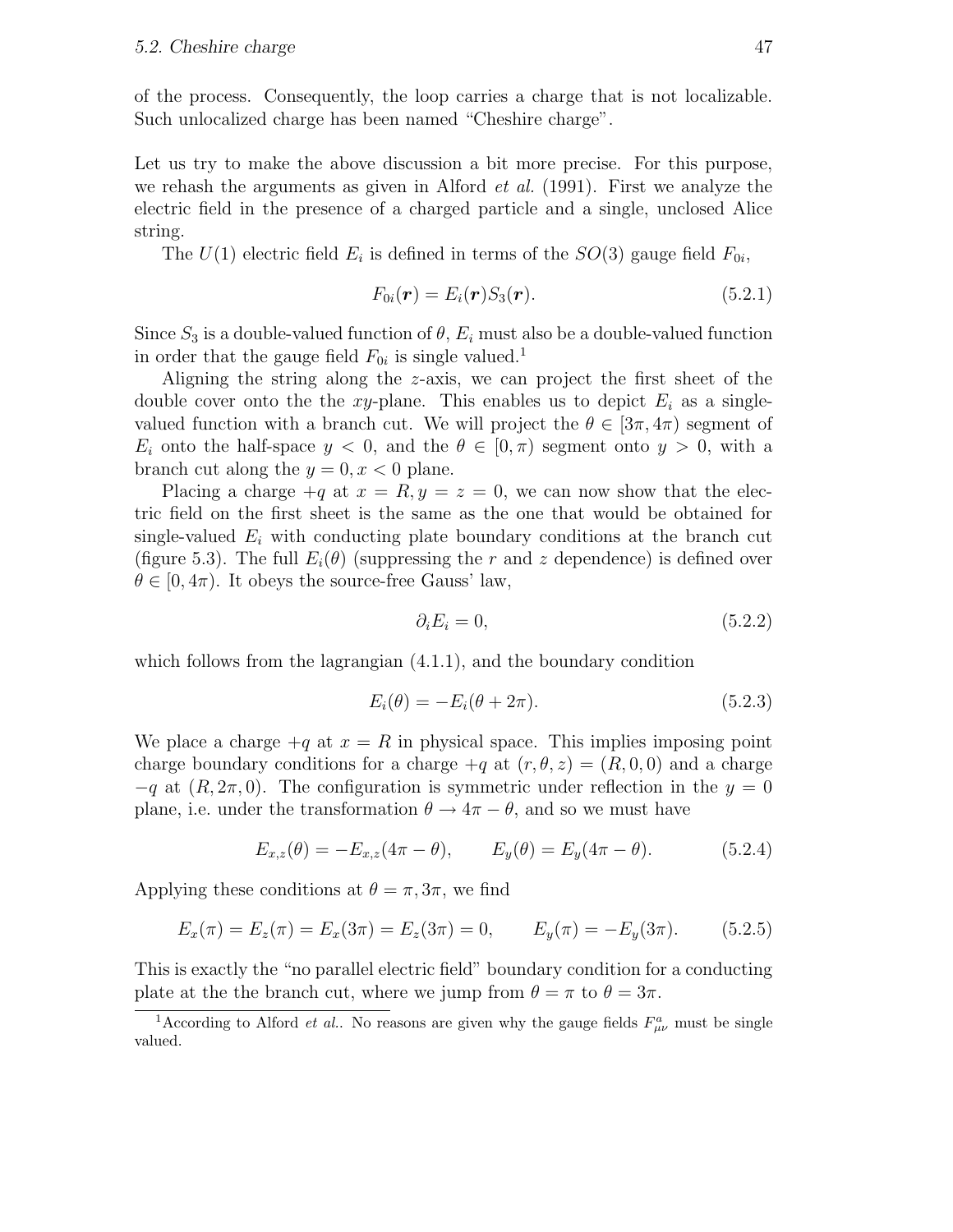

Figure 5.2: One branch of the electric field of a point charge in the vicinity of a string loop, for a sequence of positions of the point charge.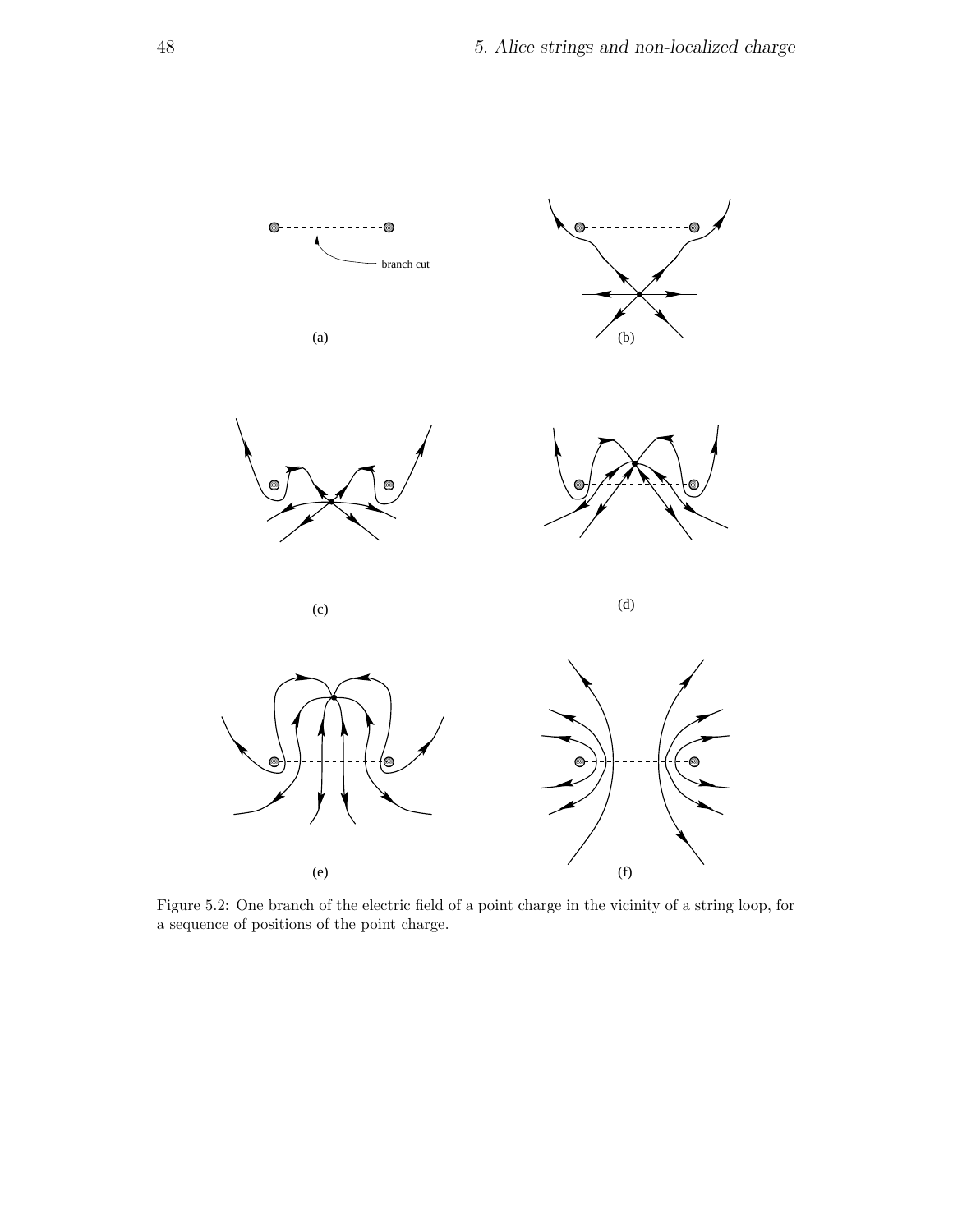

Figure 5.3: Electric field of a point charge in the presence of an Alice string. The string is aligned along the z-axis. Shown is the first sheet ( $\theta = 0$  to  $\pi$  and  $3\pi$  to  $4\pi$ ), with a branch cut on the negative  $x$ -axis.

The charge is attracted to the string, analogous to a charge that is a attracted to a conducting plate. A charge near a conducting plate induces an opposite charge on the plate, attracting the original charge. Although there is not any such induced charge at the branch cut, the electric field is the same. The energy of the field will be decreased if the charge moves closer to the string, so the charge is really attracted to the string.

Let us now consider a string loop carrying Cheshire charge. We represent the loop by two strings, one at  $(x, y) = (0, 0)$  and another at  $(D, 0)$ , and let the plane joining the two strings be the branch cut. The electric field  $E_i$  must change sign on circling one string, but is single valued on circling both strings. For this reason, a single string cannot have a charged mode, but a system of two strings can. (This is a consequence of the above mentioned constraint that demands the gauge field  $F^a_{\mu\nu}$  to be single valued. At this point, we cannot explain this. We return to it in the next chapter.)

Far from the strings, this charged mode manifests itself as a radial electric field,

$$
E_i(r,\theta) = Q/r.
$$
\n<sup>(5.2.6)</sup>

We cannot localize the source of this field. A surface enclosing no strings contains no net charge because there is no source. Surfaces enclosing a single string have no meaning because on them  $E_i$  is double-valued.

We can calculate  $E_i(x, y)$  to obtain more information. It can be shown, by reflection symmetry in the  $x$ - and  $y$ -axes, that the branch cut is equivalent to a conducting plate with charge Q (figure 5.4). Solving the electrostatic equation (5.2.2) with this boundary condition shows that, in the limit that the string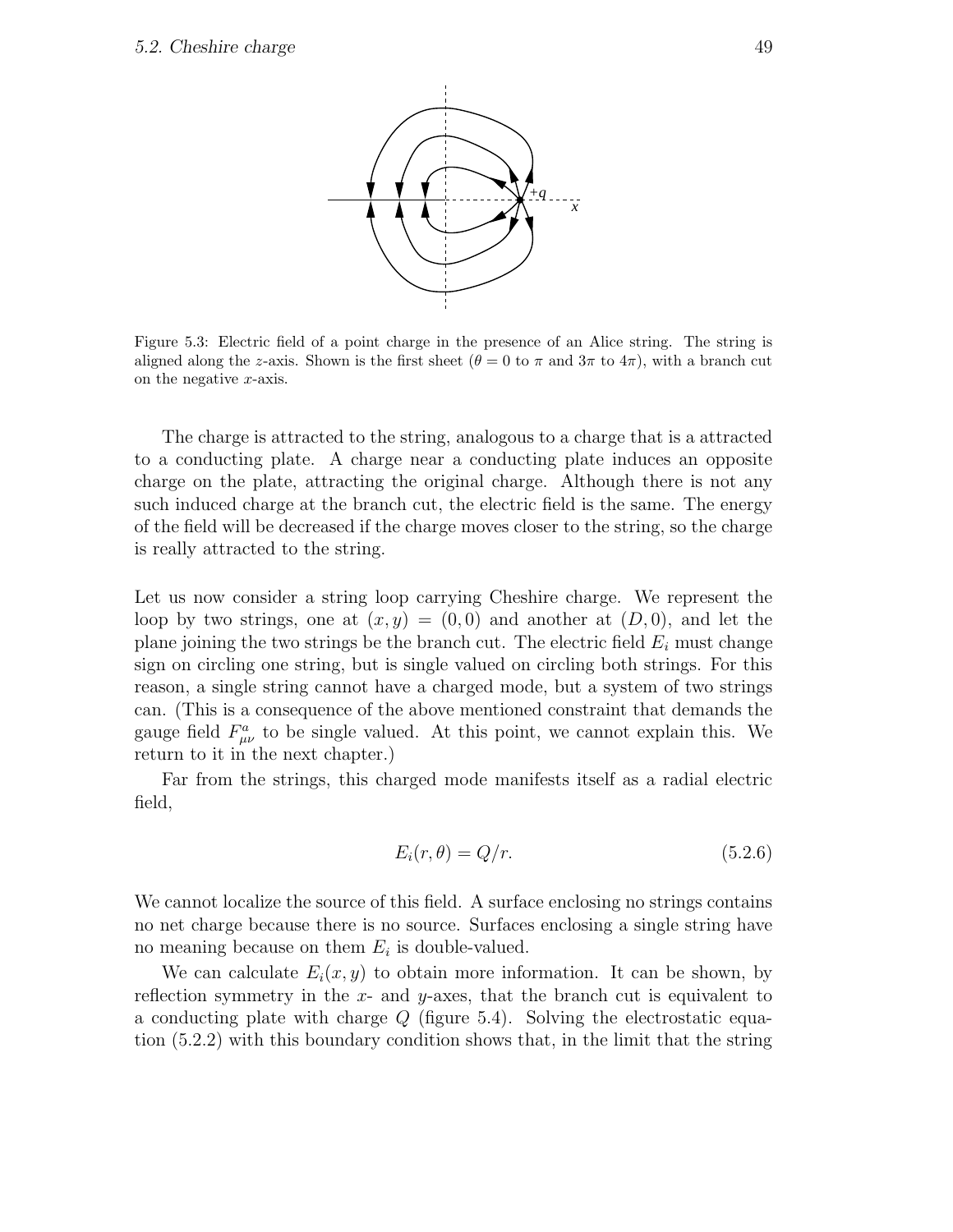

Figure 5.4: Electric field of a charged mode on an Alice string pair, first sheet.

separation  $D$  is much greater than the core size,

$$
E_y(x,0) = q/\sqrt{x(D-x)}, \quad \text{for } 0 < x < D \tag{5.2.7}
$$

If we take one string to infinity  $(D \to \infty)$  the electric field a fixed distance x from the other decreases towards zero, confirming that there is no charge localized near that string.

To conclude this chapter, we like to point out that charge quantisation (which necessary holds in this theory) forbids the electric field lines to cross the core of an Alice string. Hence, an Alice loop is able to acquire Cheshire charge by trapping electric flux.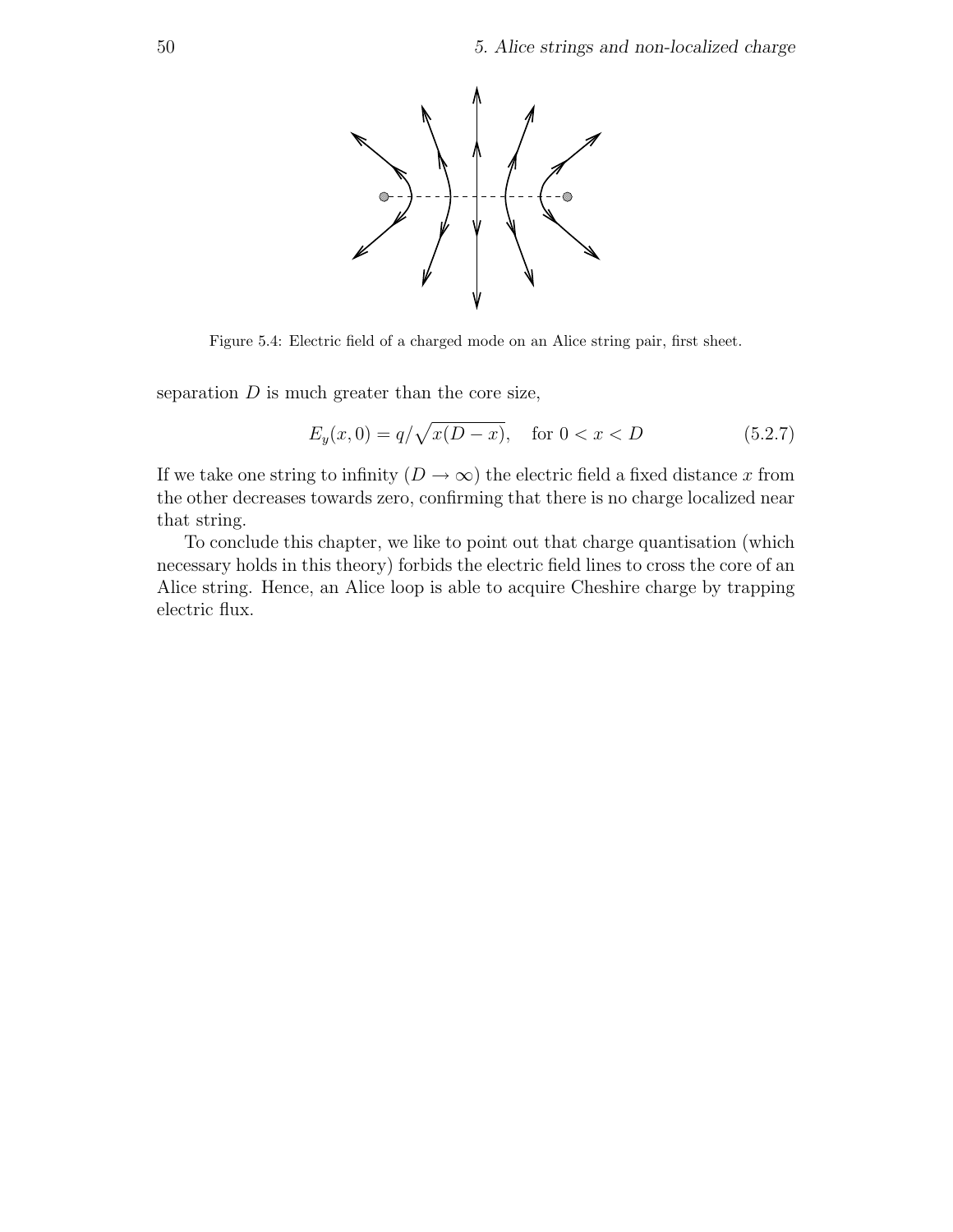## Chapter 6

# Alice strings carrying electric charge

As we saw, an Alice loop can carry Cheshire charge by trapping electric flux. The flux lines cannot cross the string and flow away since that would break charge conservation and quantisation. This type of flux confinement reminds one of the Meissner effect; it suggests that the electric flux is kept together by a magnetic superconducting current flowing through the string. This view is supported by the fact that in the present model a magnetic monopole can be smoothly deformed to a magnetically charged Alice loop (as was explained in chapter 3). So at least, a magnetically charged Alice loop does not meet a topological obstruction. From a magnetically charged Alice loop, it is a natural step to a magnetic superconducting loop. Indeed, it is commonly thought that if all components of the order parameter vanish at the core of a string and the non-abelian symmetry is fully restored there, the core will be turned into a magnetic superconductor. Thus by applying the appropriate boundary conditions, we might expect to find a magnetic superconducting Alice string.

In chapter 3 we noted that when a magnetic monopole is pulled through an Alice loop, magnetic charge is transferred to the loop region. Where can this charge go? Possibly, it could take the form of magnetic Cheshire charge, i.e. the loop could acquire a long-range magnetic field, without there being a localized source of magnetic charge on the loop or in its direct vicinity. In line with our suggestion about electric Cheshire charge, we could conceive magnetic Cheshire charge as an electric superconducting current that has trapped magnetic flux.

However, as we argued above, an Alice loop can also have magnetic charge localized at its core. So we are lead to conclude that an Alice loop can carry magnetic charge in two distinct ways: as magnetic Cheshire charge, with a tangential magnetic field generated by an electric supercurrent; or as magnetic charge localized at its core, producing a radial magnetic field.

Extending this line of thought, we expect there to be two similar alternatives for an Alice loop carrying electric charge: the loop could have electric Cheshire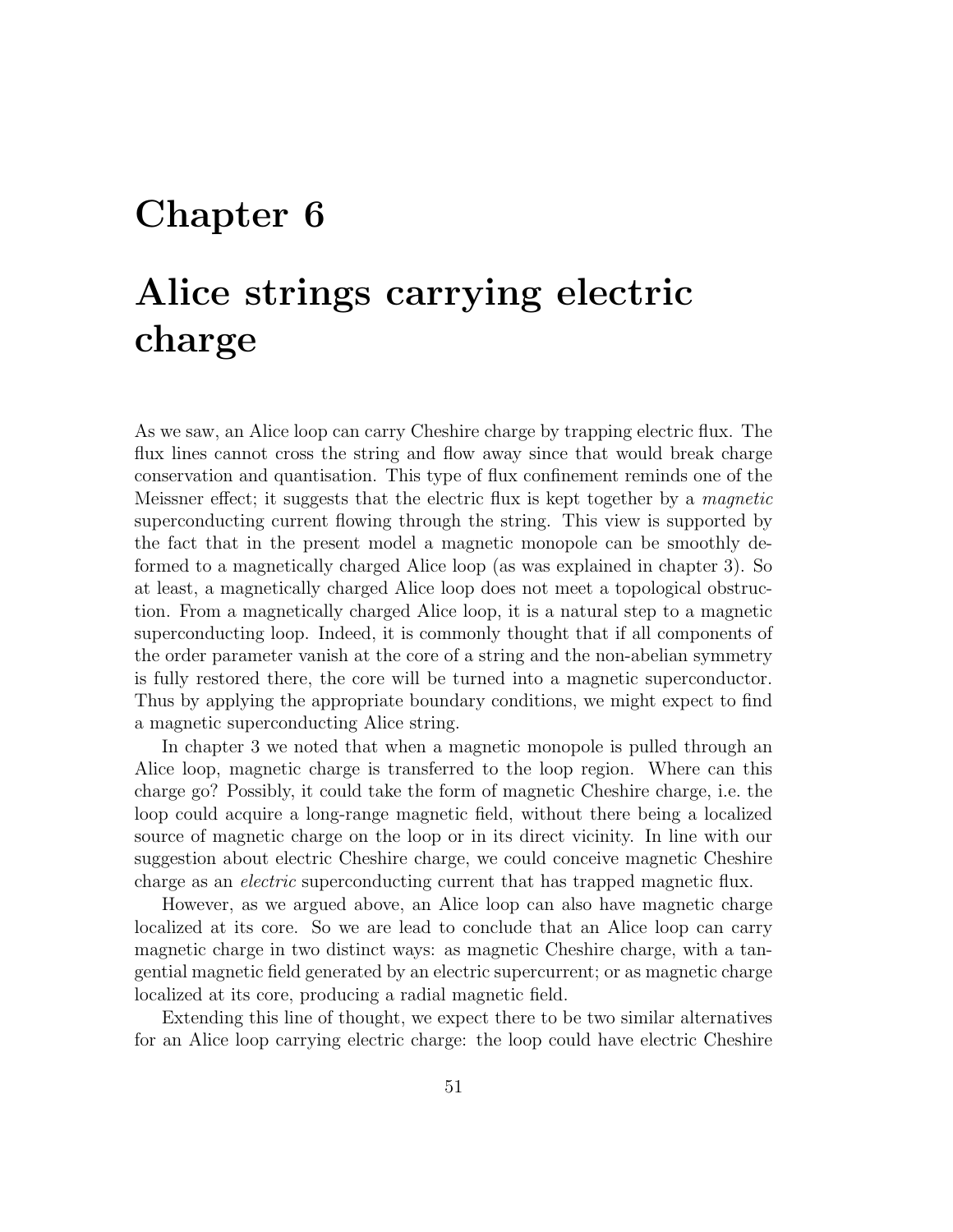charge, with a tangential electric field generated by a magnetic supercurrent; or the loop could have electric charge localized at its core, producing a radial electric field.

If correct, this view would mean that in the original  $SO(3)$  model broken down to an effective unbroken  $U(1)$ , the electric-magnetic dual symmetry (say the analogon of the Olive-Montonen symmetry) is a priori not broken by the Alice string, but may be broken by either an electric or magnetic charge excitation of the string core. We are suggesting that there are two alternative ways to achieve this, which are each others dual image. The  $\mathbb{Z}_2$  flux itself has no  $U(1)$  electric or magnetic content and it is by imposing suitable boundary conditions that we may obtain either  $U(1)$  electric or  $U(1)$  magnetic excitations of the string.

In this chapter and the next one we provide evidence in support of this view. The present chapter deals with Alice strings carrying electric charge. Specifically, we show that an Alice string can support localized electric charge and electric current if the appropriate boundary conditions are imposed. We use a general ansatz (section 6.1) and derive reduced field equations for string solutions with either localized electric charge, electric current, or both (section 6.2). We determine the behaviour of these solutions for large and small  $r$  (section 6.3) analytically, and for intermediate values by numerical calculations (section 6.4). Finally, we examine the gauge invariant physical characteristics of the solutions, showing them to be consistent (section 6.5).

In the next chapter we subsequently explore the possibility of an Alice string carrying magnetic charge.

#### 6.1 The ansatz

Generally speaking, a string can be turned into a superconductor if electromagnetic gauge invariance is broken inside the string (Witten, 1985; Everett, 1988). This also applies to the Alice string. The Alice string solution discussed in chapter 4 takes the form

$$
\Phi = m(r)\Phi_1 + q(r)e^{T_1\theta/2}\Phi_2 e^{-T_1\theta/2},\tag{4.2.3a}
$$

$$
A_{\theta} = \frac{\alpha(r)}{2er} T_1.
$$
\n(4.2.3b)

Far from the core, the Higgs field is invariant under rotations generated by the charge operator  $S_3(\theta)$ , while at  $r=0$ , it is invariant under rotations generated by  $T_1$ . A  $S_3(\theta)$  transformation would rotate the core condensate, but leave the Higgs field at large distance invariant. To construct charged excitations, we let the condensate undergo a  $S_3$  rotation in the z and t directions in such a way that the resulting configuration is still a solution to the field equations. This can be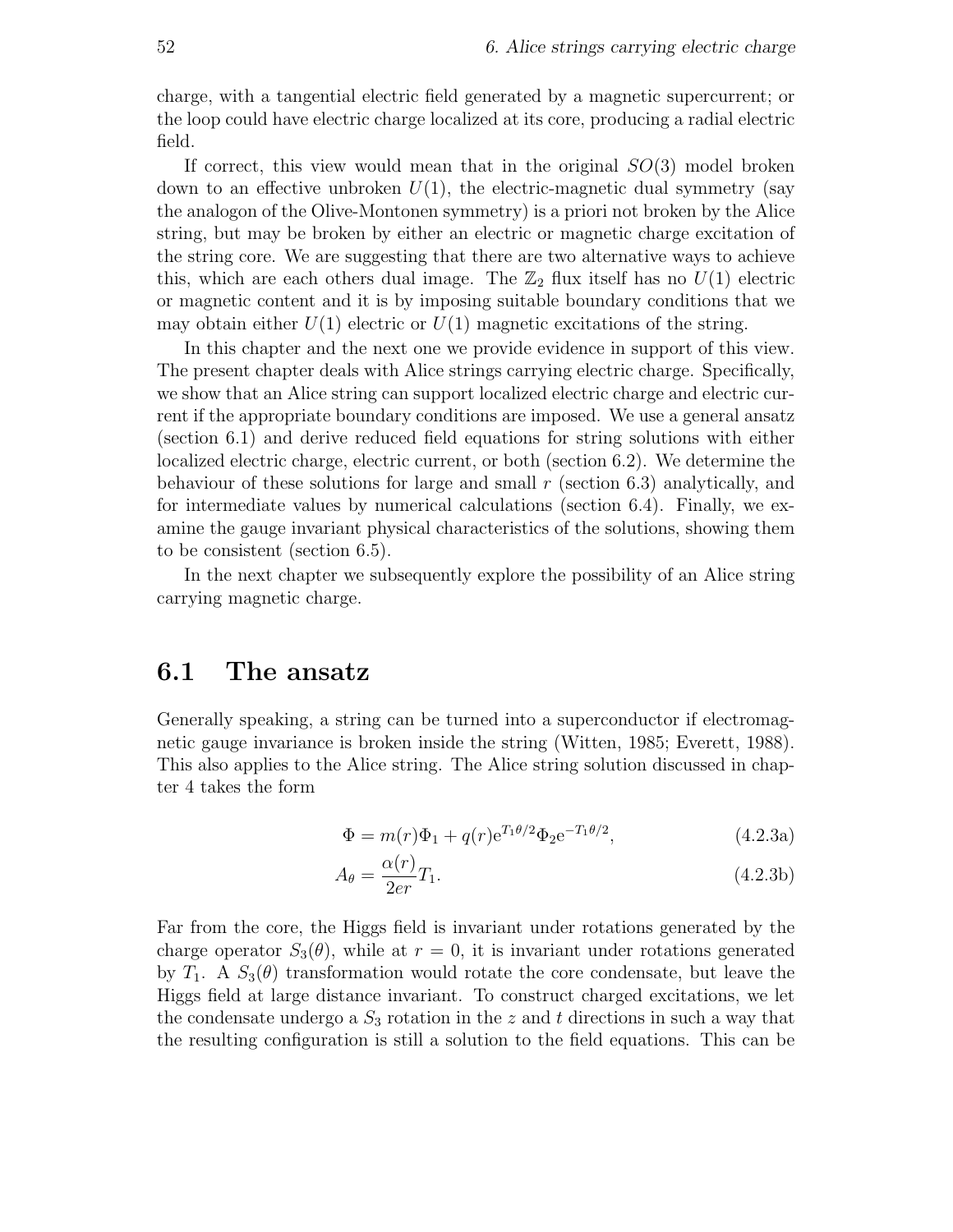effected by making the "truncated gauge transformation"

$$
\Phi = S\overline{\Phi}S^{-1},\tag{6.1.1}
$$

$$
A_{\mu} = S\overline{A_{\mu}}S^{-1} + \delta_{\mu}^{i} \frac{1}{e} \partial_{i} S S^{-1}, \qquad (6.1.2)
$$

where  $\overline{\Phi}$  and  $\overline{A_\mu}$  are the fields of the unperturbed string;  $S = S(\mathbf{x}, t) \in G$ , but tending to an element of  $H$  at infinity; and the index i varies over  $x$  and  $y$ . Though (6.1.1)-(6.1.2) looks like a gauge transformation, it is not, but rather represents a true physical excitation of the system:  $A_0$  and  $A_z$  remain zero while  $A_x$  and  $A_y$  are transformed. Applying a true gauge transformation  $S^{-1}$ , we get the alternative expressions

$$
\Phi = \overline{\Phi},\tag{6.1.3}
$$

$$
A_{\mu} = \overline{A_{\mu}} - \delta_{\mu}^{\alpha} \frac{1}{e} S^{-1} \partial_{\alpha} S, \qquad (6.1.4)
$$

where  $\alpha$  ranges over z and t.

We assume that the transformation  $S$  is of the form (Alford *et al.*, 1991)

$$
S = \exp(\eta(z, t)s(r, \theta)),\tag{6.1.5}
$$

where  $s(r, \theta)$  is Lie algebra-valued. With this choice for S, the field  $A_{\alpha}$  may be rewritten exactly as

$$
A_{\alpha} = -\frac{1}{e}S^{-1}\partial_{\alpha}S = -\frac{1}{e}s\partial_{\alpha}\eta.
$$
 (6.1.6)

The complete ansatz for a electrically-charged string then takes the form

$$
\Phi = m(r)\Phi_1 + q(r)e^{T_1\theta/2}\Phi_2 e^{-T_1\theta/2},\tag{6.1.7a}
$$

$$
A_{\theta} = \frac{\alpha(r)}{2er} T_1,\tag{6.1.7b}
$$

$$
A_{\alpha} = -\frac{1}{e}s\partial_{\alpha}\eta,\tag{6.1.7c}
$$

which is just the ansatz for the bare string supplemented with a  $A_z$  and a  $A_0$  component for the gauge fields. The  $A_z$  and  $A_0$  components are expected to generate a tangential magnetic field (corresponding to an electric current running along the string) and a radial electric field (corresponding to an electrically charged string).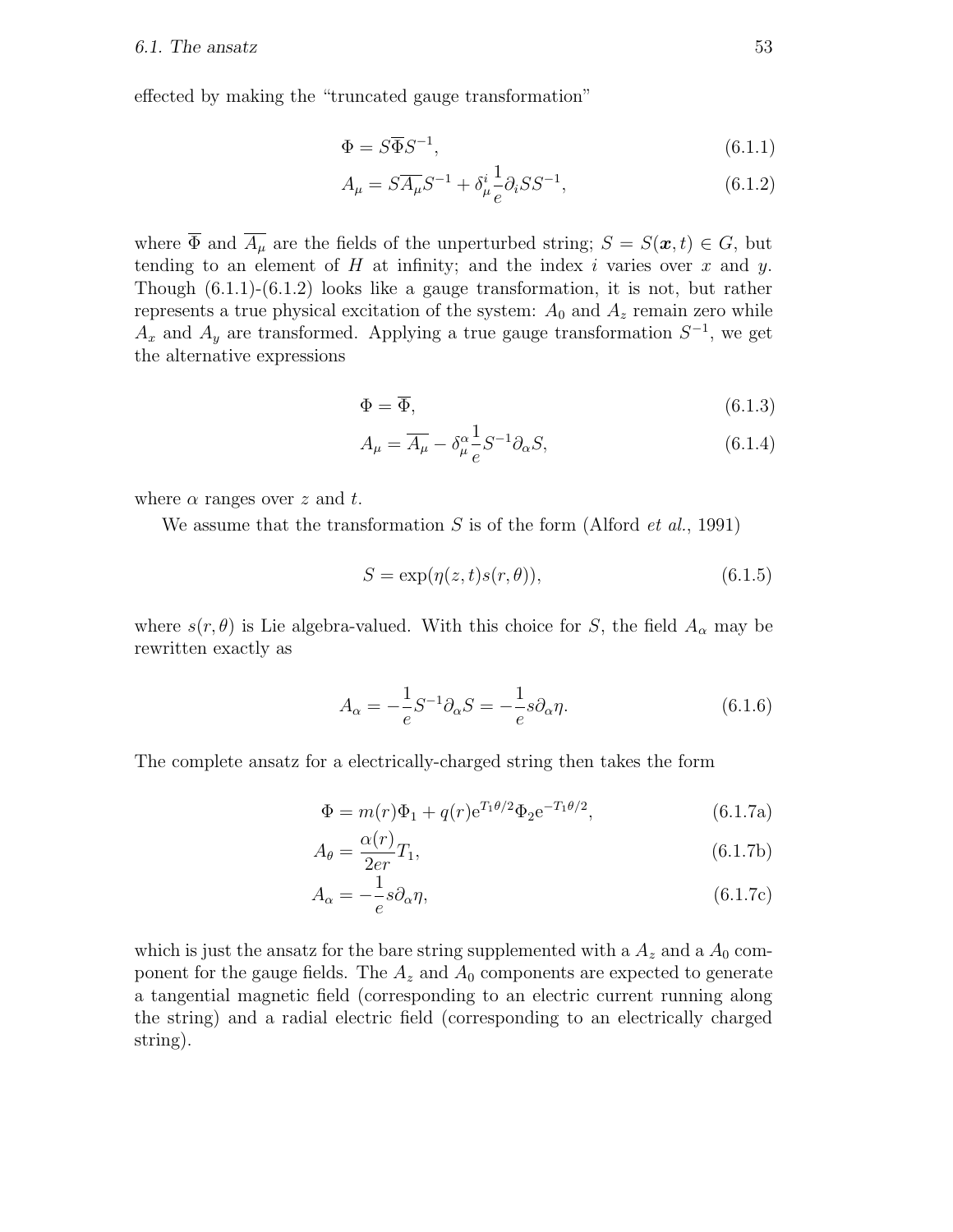#### 6.2 Reduction of the field equations

The next step in our construction is to substitute the ansatz (6.1.7) in the field equations

for 
$$
a = 1, 2
$$
 
$$
D^{\mu}D_{\mu}\Phi^{aa} - D^{\mu}D_{\mu}\Phi^{33} = -2\left(\frac{\partial V}{\partial \Phi^{aa}} - \frac{\partial V}{\partial \Phi^{33}}\right), \qquad (4.2.4a)
$$

$$
\text{for } a \neq b \qquad D^{\mu} D_{\mu} \Phi^{ab} = -2 \frac{\partial V}{\partial \Phi^{ab}}, \qquad (4.2.4b)
$$

$$
D^{\mu}F_{\mu\nu} = -e((D_{\mu}\Phi)T^{c}\Phi)T^{c}.
$$
\n(4.2.4c)

We analyse these equations one by one. Consider first (4.2.4c) for  $\nu = \alpha$ 

$$
D^i D_i A_\alpha = e^2 \operatorname{Tr}([A_\alpha, \Phi] T^c \Phi) T^c \tag{6.2.2}
$$

Substituting (6.1.7c) and dividing out the common factor  $\partial_{\alpha} \eta/e$  yields

$$
D^i D_i s = e^2 \operatorname{Tr}([s, \Phi] T^c \Phi) T^c \tag{6.2.3}
$$

To proceed further, it is advantageous to expand s in a conveniently chosen local basis. This basis is formed by the generators  $S_a$  obtained by parallel transporting  $T_a$  in the background of the pure  $\mathbb{Z}_2$  flux

$$
S_a(\theta) = U(\theta) T_a U(\theta)^{-1} = e^{T_1 \theta/2} T_a e^{-T_1 \theta/2}.
$$
 (6.2.4)

Note that the generators  $S_2(\theta)$  and  $S_3(\theta)$  are double valued. The generator  $S_3(\theta)$ is the charge operator  $Q(\theta)$  used before (see chapter 3, particularly page 24). We may now write s as

$$
s = p_a(r, \theta) S_a(\theta). \tag{6.2.5}
$$

Substituting this in (6.2.3) yields three partial differential equations for the functions  $p_a(r, \theta)$ 

$$
\frac{1}{r}\frac{\partial}{\partial r}\left(r\frac{\partial p_1}{\partial r}\right) + \frac{1}{r^2}\frac{\partial^2 p_1}{\partial \theta^2} = 9e^2q^2p_1,\tag{6.2.6}
$$

$$
\frac{1}{r}\frac{\partial}{\partial r}\left(r\frac{\partial p_2}{\partial r}\right) + \frac{1}{r^2}\frac{\partial^2 p_2}{\partial \theta^2} - \frac{p_2}{4r^2}(1-\alpha)^2 - \frac{1}{r^2}\frac{\partial p_3}{\partial \theta}(1-\alpha) = \frac{9}{4}e^2(m+q)^2 p_2,\tag{6.2.7}
$$

$$
\frac{1}{r}\frac{\partial}{\partial r}\left(r\frac{\partial p_3}{\partial r}\right) + \frac{1}{r^2}\frac{\partial^2 p_3}{\partial \theta^2} - \frac{p_3}{4r^2}(1-\alpha)^2 + \frac{1}{r^2}\frac{\partial p_2}{\partial \theta}(1-\alpha) = \frac{9}{4}e^2(m-q)^2p_3.
$$
\n(6.2.8)

Next consider (4.2.4c) for  $\nu = r$ , which gives

$$
\partial^{\alpha}\partial_{\alpha}\eta \partial_{r}s + \partial^{a}\eta \partial_{\alpha}\eta[s,\partial_{r}s] = 0. \qquad (6.2.9)
$$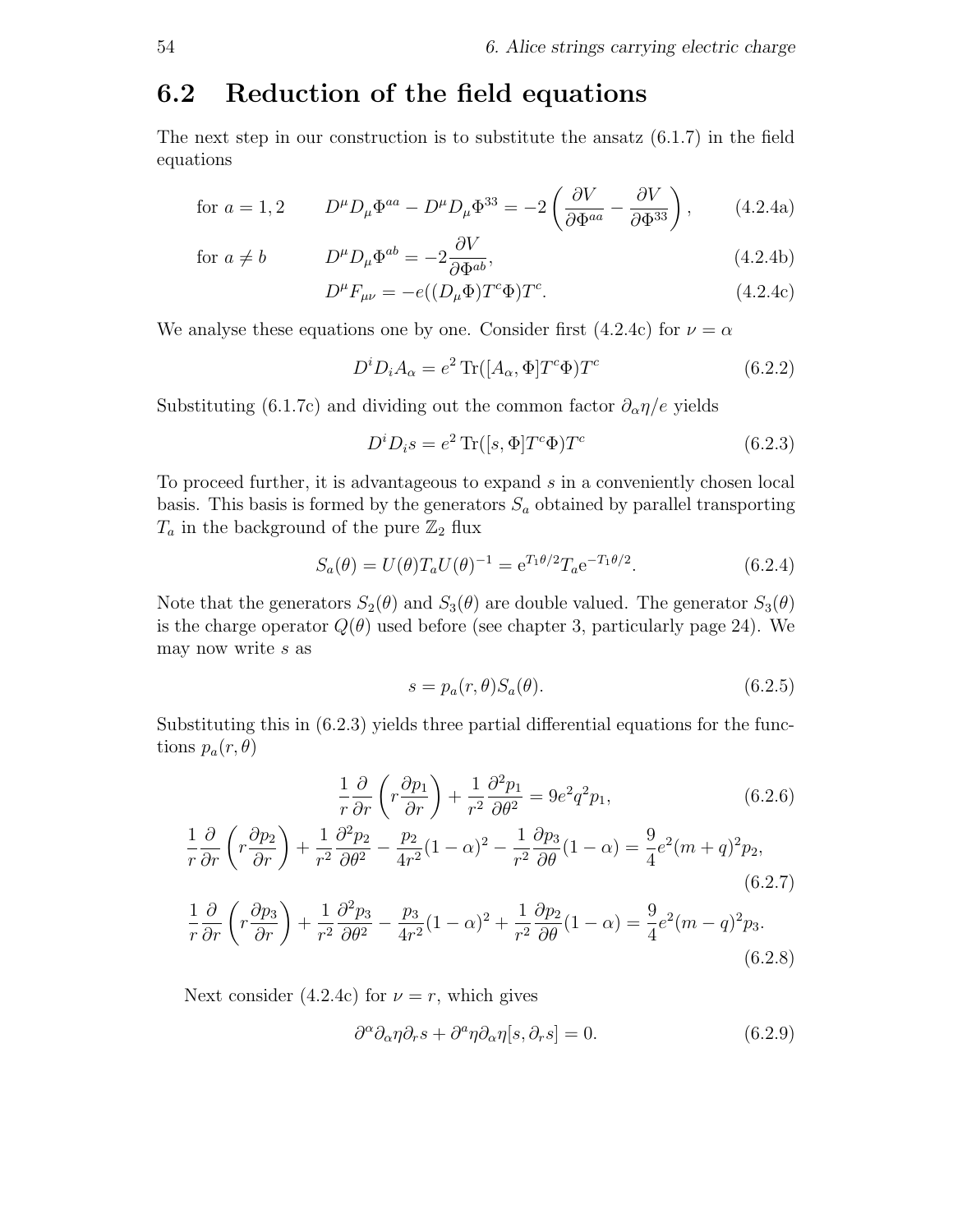Substituting the expanded  $s(6.2.5)$  results in the following three equations

$$
\partial^{\alpha}\partial_{\alpha}\eta \frac{\partial p_1}{\partial r} + \partial^{\alpha}\eta \partial_{\alpha}\eta \left(p_2 \frac{\partial p_3}{\partial r} - p_3 \frac{\partial p_2}{\partial r}\right) = 0, \qquad (6.2.10)
$$

$$
\partial^{\alpha}\partial_{\alpha}\eta \frac{\partial p_2}{\partial r} + \partial^{\alpha}\eta \partial_{\alpha}\eta \left(p_3 \frac{\partial p_1}{\partial r} - p_1 \frac{\partial p_3}{\partial r}\right) = 0, \qquad (6.2.11)
$$

$$
\partial^{\alpha}\partial_{\alpha}\eta \frac{\partial p_3}{\partial r} + \partial^{\alpha}\eta \partial_{\alpha}\eta \left(p_1 \frac{\partial p_2}{\partial r} - p_2 \frac{\partial p_1}{\partial r}\right) = 0. \tag{6.2.12}
$$

And finally, for (4.2.4c) with  $\nu = \theta$  we obtain similarly

$$
\partial^{\alpha}\partial_{\alpha}\eta \frac{\partial p_{1}}{\partial \theta} + \partial^{\alpha}\eta \partial_{\alpha}\eta \left( p_{2} \frac{\partial p_{3}}{\partial \theta} - p_{3} \frac{\partial p_{2}}{\partial \theta} + \frac{p_{2}^{2} + p_{3}^{2}}{2} (1 - \alpha) \right) +
$$
  

$$
r \frac{d}{dr} \left( \frac{1}{2r} \frac{d\alpha}{dr} \right) = e^{2} \frac{9q^{2}}{2} (\alpha - 1),
$$
 (6.2.13)

$$
\partial^{\alpha}\partial_{\alpha}\eta \left(\frac{p_2}{\partial \theta} + \frac{p_3}{2}(\alpha - 1)\right) + \partial^{\alpha}\eta \partial_{\alpha}\eta \left(p_3 \frac{\partial p_1}{\partial \theta} - p_1 \frac{\partial p_3}{\partial \theta} - \frac{p_1 p_2}{2}(1 - \alpha)\right) = 0,
$$
\n
$$
\left(\frac{p_3}{\partial \theta} - \frac{p_2}{2}(\alpha - 1)\right) + \partial^{\alpha}\eta \partial_{\alpha}\eta \left(p_1 \frac{\partial p_2}{\partial \theta} - p_2 \frac{\partial p_1}{\partial \theta} - \frac{p_1 p_3}{2}(1 - \alpha)\right) = 0.
$$
\n
$$
(6.2.15)
$$

The remaining two equations, (4.2.4b) and (4.2.4c), yield respectively,

$$
\frac{d^2q}{dr^2} + \frac{1}{r}\frac{dq}{dr} = \partial^{\alpha}\eta \partial_{\alpha}\eta \left(4p_1^2q + (m+q)p_2^2 + (q-m)p_3^2\right) \n+ \frac{q(\alpha-1)^2}{r^2} - 2\mu^2q + 2mq\gamma + \lambda(9q^2 + 3m^2)q,
$$
\n(6.2.16)

$$
\frac{d^2m}{dr^2} + \frac{1}{r}\frac{dm}{dr} = \partial^{\alpha}\eta\partial_{\alpha}\eta \left(4p_1^2q + 4(m+q)p_2^2 - 2(q-m)p_3^2\right) \n-2\mu^2m + \gamma(3q^2 - m^2) + \lambda(9q^2 + 3m^2)m.
$$
\n(6.2.17)

So, by substituting the ansatz (6.1.7), we arrive at eleven partial differential equations for the seven functions  $\alpha$ , q, m,  $\eta$  and  $p_a$ . Although these equations look complicated they can be solved by making three reasonable assumptions.

- 1. For  $\eta$  we will consider three cases
	- $\eta = c_z z$ , implying that  $\partial^{\alpha} \partial_{\alpha} \eta = 0$  and  $\partial^{\alpha} \eta \partial_{\alpha} \eta = -c_z^2$ ;
	- $\eta = c_t t$ , implying that  $\partial^{\alpha} \partial_{\alpha} \eta = 0$  and  $\partial^{\alpha} \eta \partial_{\alpha} \eta = c_t^2$ ;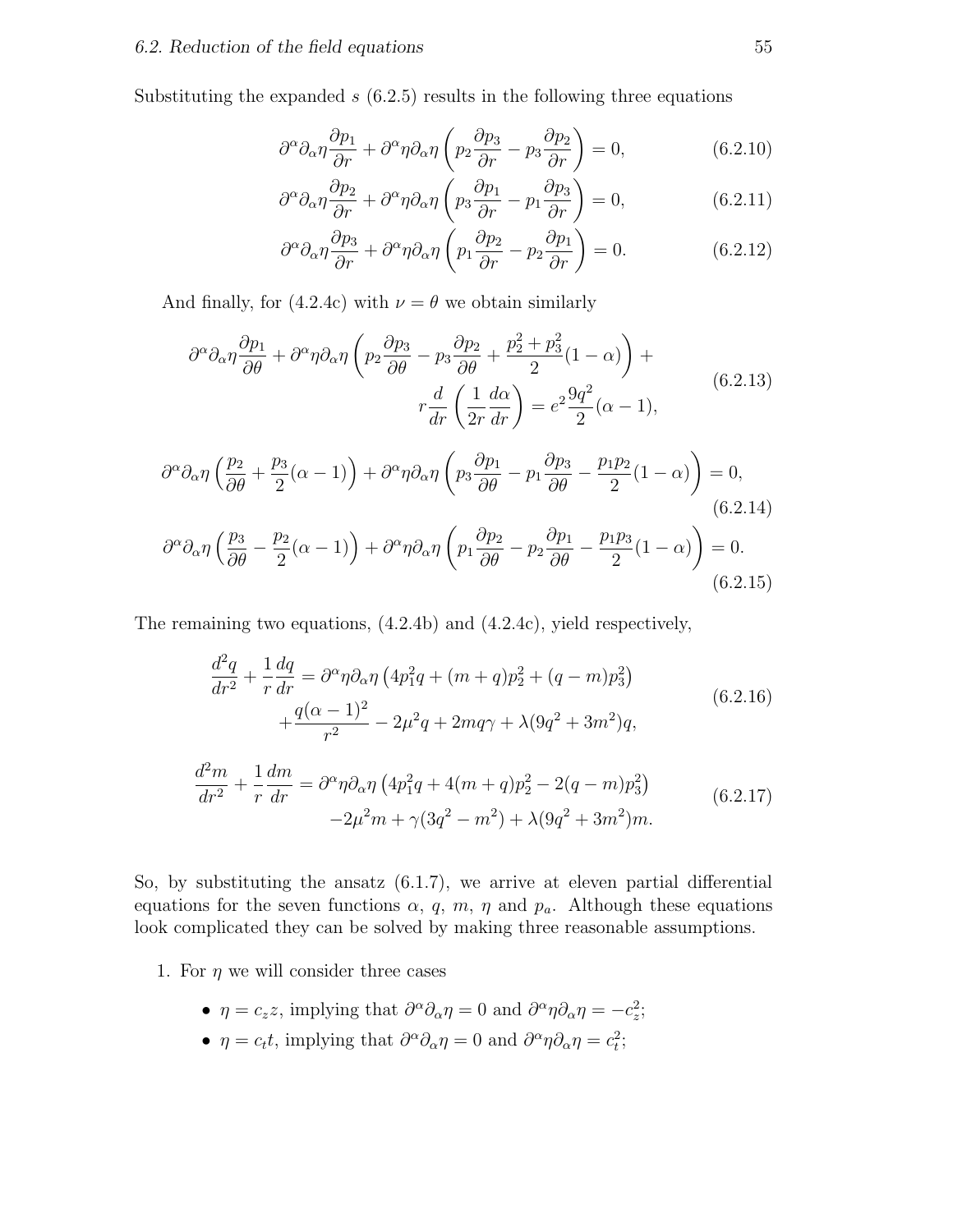•  $\eta \propto f((z \pm t)/\lambda)$ , implying that  $\partial^{\alpha}\partial_{\alpha}\eta = \partial^{\alpha}\eta\partial_{\alpha}\eta = 0$ ;

where  $c_z$ ,  $c_t$  and  $\lambda$  are constants. We can cover all three cases by setting

$$
\partial^{\alpha}\partial_{\alpha}\eta = 0, \qquad (6.2.18)
$$

$$
\partial^{\alpha} \eta \partial_{\alpha} \eta = c_{\eta},\tag{6.2.19}
$$

with  $c_{\eta}$  a constant that can be either negative, positive or zero.

- 2. We can with impunity set  $p_1$  to zero.
- 3. We let  $p_3$  be a function of r only. This allows us to set  $p_2$  to zero.

With these three assumptions the equations (6.2.6, 6.2.7, 6.2.10-6.2.12, 6.2.14, 6.2.15) are trivially satisfied which shows that the assumptions are consistent with the field equations. The remaining four equations take the form

$$
\frac{d^2\alpha}{dr^2} - \frac{1}{r}\frac{d\alpha}{dr} = c_\eta p_3^2(\alpha - 1) + 9e^2 q^2(\alpha - 1),\tag{6.2.20a}
$$
\n
$$
\frac{d^2a}{dr^2} - 1\frac{da}{d\alpha} = c_\eta p_3^2(\alpha - 1) + 9e^2 q^2(\alpha - 1),
$$

$$
\frac{d^2q}{dr^2} + \frac{1}{r}\frac{dq}{dr} = c_{\eta}(q-m)p_3^2 + \frac{q(\alpha-1)^2}{r^2} - 2\mu^2q + 2mq\gamma + \lambda(9q^2 + 3m^2)q,
$$
\n(6.2.20b)

$$
\frac{d^2m}{dr^2} + \frac{1}{r}\frac{dm}{dr} = -2c_{\eta}(q-m)p_3^2 - 2\mu^2m + \gamma(3q^2 - m^2) + \lambda(9q^2 + 3m^2)m,
$$
\n(6.2.20c)

$$
\frac{d^2p_3}{dr^2} + \frac{1}{r}\frac{dp_3}{dr} = \frac{p_3}{4r^2}(1-\alpha)^2 + \frac{9}{4}e^2(m-q)^2p_3.
$$
\n(6.2.20d)

At this point it is convenient to rescale the fields and the r-coordinate (like we did in chapter 4, eq.  $(4.2.6)$ ,

$$
q \to \frac{\sqrt{\lambda}}{\mu} q, \qquad m \to \frac{\sqrt{\lambda}}{\mu} m, \qquad A_{\mu} \to \frac{\sqrt{\lambda}}{\mu} A_{\mu}, \qquad r \to \frac{e\mu}{\sqrt{\lambda}} r, \qquad c_{\eta} \to \frac{\lambda}{e^2 \mu^2} c_{\eta},
$$
\n(6.2.21)

thereby making these quantities dimensionless. We define two new parameters:

$$
\xi = \frac{\lambda}{e^2}, \qquad \chi = \frac{\gamma \sqrt{\lambda}}{\mu e^2}.
$$
\n(6.2.22)

Finally then, we arrive at the dimensionless equations

$$
\frac{d^2\alpha}{dr^2} - \frac{1}{r}\frac{d\alpha}{dr} = c_{\eta}p_3^2(\alpha - 1) + 9q^2(\alpha - 1),\tag{6.2.23a}
$$

$$
\frac{d^2q}{dr^2} + \frac{1}{r}\frac{dq}{dr} = c_\eta(q-m)p_3^2 + \frac{q(\alpha-1)^2}{r^2} + \xi(9q^2+3m^2-2)q + 2\chi mq, \tag{6.2.23b}
$$

$$
\frac{d^2m}{dr^2} + \frac{1}{r}\frac{dm}{dr} = -2c_\eta(q-m)p_3^2 + \xi(9q^2+3m^2-2)m + \chi(3q^2-m^2), \quad (6.2.23c)
$$

$$
\frac{d^2p_3}{dr^2} + \frac{1}{r}\frac{dp_3}{dr} = \frac{p_3}{4r^2}(1-\alpha)^2 + \frac{9}{4}(m-q)^2p_3.
$$
\n(6.2.23d)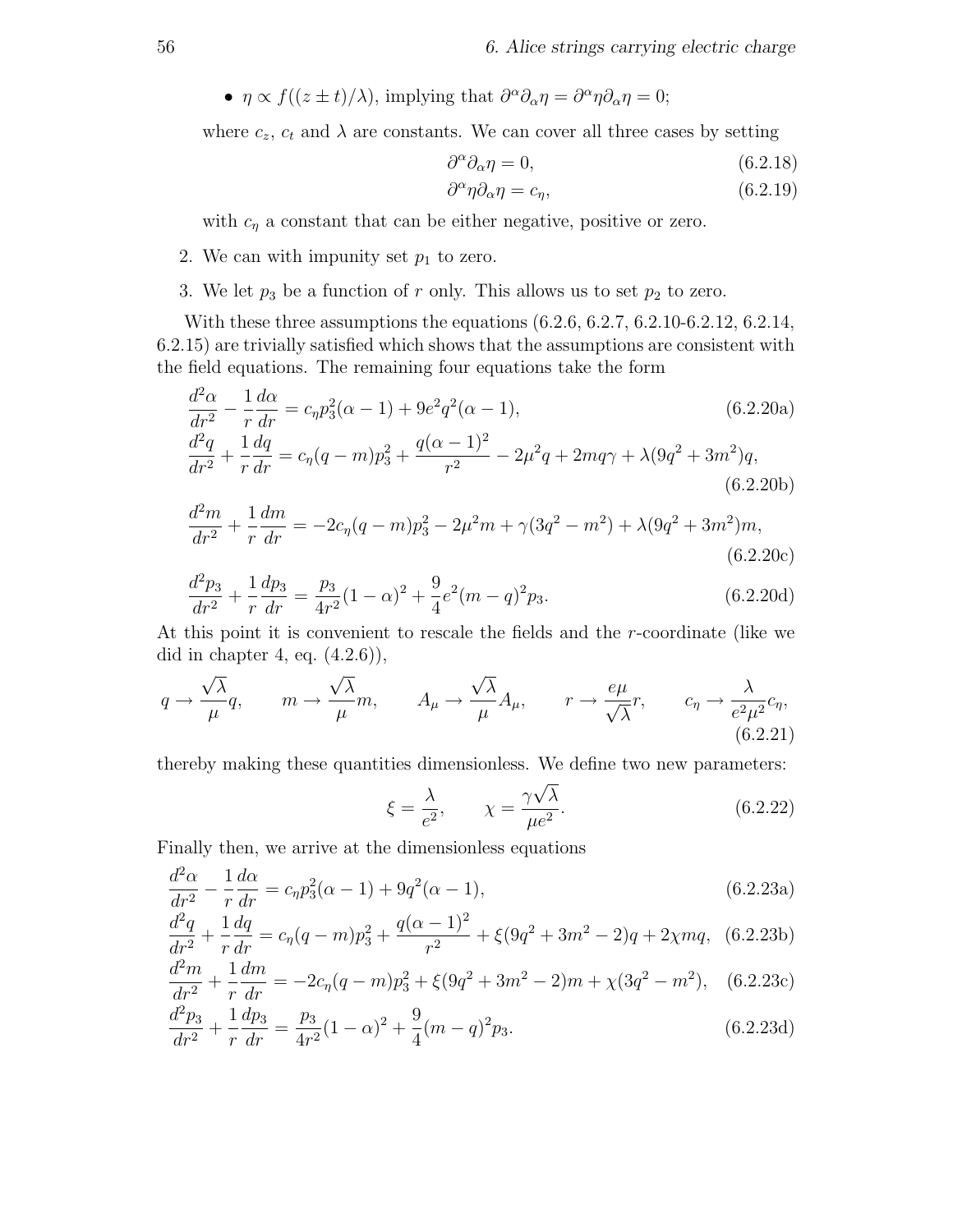Note that if  $\eta \propto f((z \pm t)/\lambda)$ ,  $c_{\eta} = 0$ , then the equations for  $\alpha$ , q and m are reduced to the equations for the bare string (4.2.8), solved in chapter 4. So, for this solution the  $T_1$  flux and the Higgs field  $\Phi$  are unaffected by the added  $A_0$ and  $A_z$  gauge component and only the equation for  $p_3$  remains to be solved.

For the solutions where  $\eta = c_z z$  or  $\eta = c_t t$ ,  $c_{\eta} \neq 0$  and the three functions  $\alpha$ , q, m are dependent on  $p_3$ . Thus, in the interior of the string the  $T_1$  flux and the Higgs field  $\Phi$  must change in order to support a long-range  $A_0$  or  $A_z$  gauge component.

#### 6.3 The asymptotic behaviour of the fields

As a first step in explicitly solving the differential equations for  $\alpha$ , q, m and  $p_3$  (6.2.23), we determine the asymptotic behaviour of these four functions. There are two basic configurations to consider: the one where  $c_n = 0$  and those where  $c_{\eta} \neq 0$ . We start with the former.

If  $c_{\eta} = 0$ , the equations for  $\alpha$ , q and m are reduced to the equations for the bare string (4.2.8). These equations were solved in chapter 4 and so here we need only to look at the equation for  $p_3$ . For  $r \to \infty$ , this equation takes the form

$$
\frac{1}{r}\frac{\partial}{\partial r}\left(r\frac{\partial p_3}{\partial r}\right) = 0,\tag{6.3.1}
$$

if we assume that  $\alpha$ , q and m fall off faster than  $p_3$ . This assumption is justified by the solution of (6.3.1)

$$
p_3 = c_1^{p_3} \log r + c_2^{p_3}.\tag{6.3.2}
$$

This shows that  $p_3$  has the right asymptotics; since

$$
F_{\alpha r}^3 \propto \partial_{\alpha} \eta \frac{\partial p_3}{\partial r} \propto \partial_{\alpha} \eta \frac{c_1^{p_3}}{r},\tag{6.3.3}
$$

this configuration has the radial electric field and tangential magnetic field that goes with an electric charge and current carrying string.

For  $A_{\alpha} \propto p_3 S_3(\theta)$  to be regular,  $p_3$  must approach zero as  $r \to 0$ . Substituting the asymptotic terms of  $\alpha$ , q and m for small r (4.3.5) in (6.2.23d), we find that

$$
p_3 \approx c_4 r^{1/2} \tag{6.3.4}
$$

as  $r \to 0$ .

For the configurations where  $c_{\eta} \neq 0$ , the differential equations are completely coupled, thus affecting the asymptotics of  $\alpha$ , q and m. First, consider the behaviour of the functions near the origin. To ensure regularity, the functions  $\alpha$ , q and  $p_3$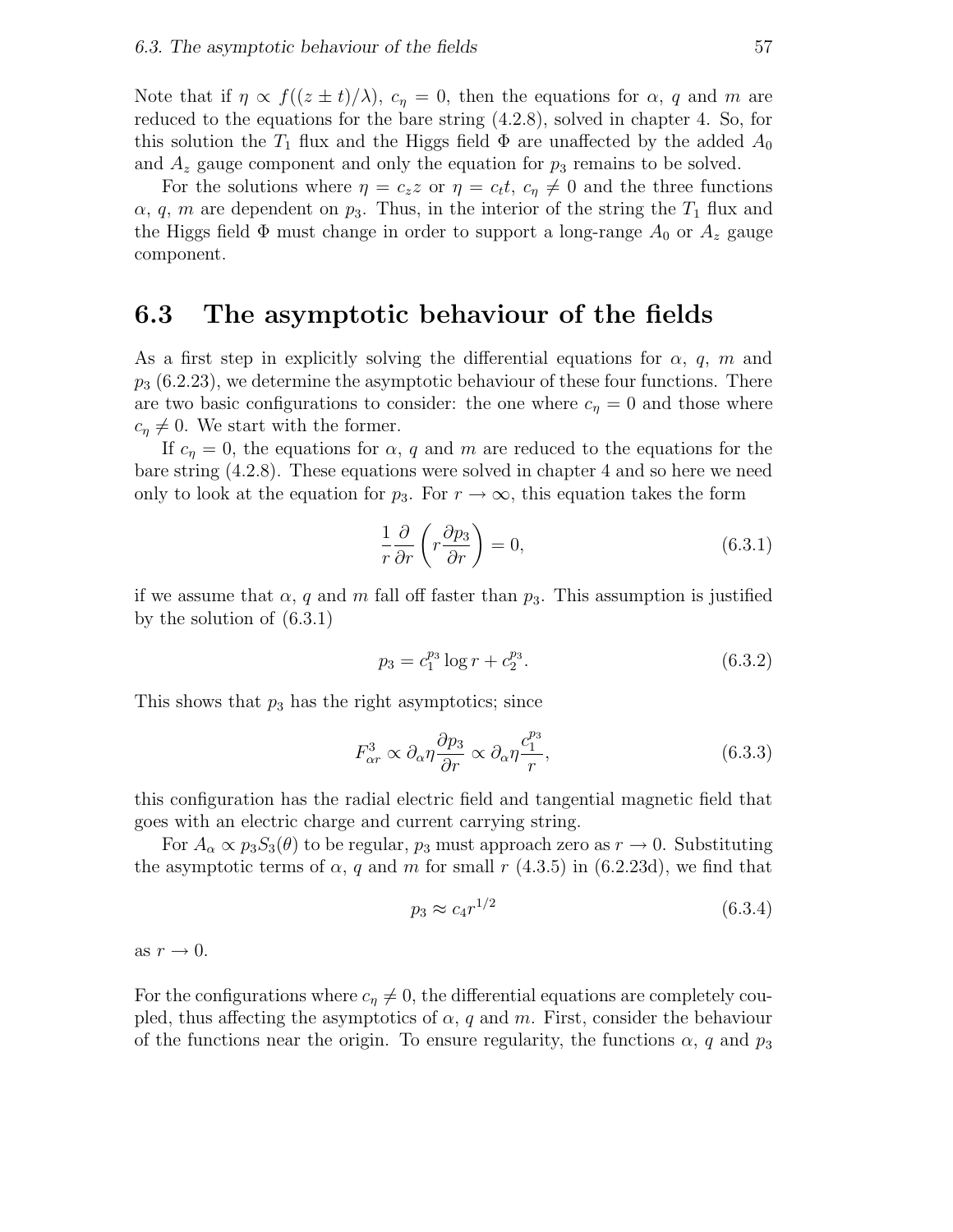must go smoothly to zero as  $r$  vanishes; the function  $m$  need not go to zero, since the m-term of the ansatz has no  $\theta$  dependence. Assuming the functions develop at the core as,

$$
\alpha = c_1 r^{n_1},\tag{6.3.5}
$$

$$
q = c_2 r^{n_2},\tag{6.3.6}
$$

$$
m = c_3 r^{n_3},\tag{6.3.7}
$$

$$
p_3 = c_4 r^{n_4},\tag{6.3.8}
$$

we find by substitution that

$$
\alpha \approx c_1 r^2,\tag{6.3.9}
$$

$$
q \approx c_2 r^3,\tag{6.3.10}
$$

$$
m \approx c_3,\tag{6.3.11}
$$

$$
p_3 \approx c_4 r^{1/2}.\tag{6.3.12}
$$

For large r the functions  $\alpha$ , q and m must approach the the topological stable form (4.1.17) and so tend to the boundary values

$$
\alpha \to 1, \qquad q \to a, \qquad m \to a. \tag{6.3.13}
$$

(The charge or current carrying string is of course still an Alice string.) Assuming  $\alpha$ , q and m fall of faster than  $p_3$ , we again find that  $p_3$  evolves as the logarithm of r

$$
p_3 \approx c_1^{p_3} + c_2^{p_3} \log r. \tag{6.3.14}
$$

These field configurations have a long-range electromagnetic field

$$
F_{\alpha r}^{3} \propto \partial_{\alpha} \eta \frac{\partial p_{3}}{\partial r} \propto \partial_{\alpha} \eta \frac{c_{1}^{p_{3}}}{r}.
$$
 (6.3.15)

For  $\eta = c_z z$ , the string configuration only carries an electric current that generates a long-range tangential magnetic field,  $F_{zr}^3 \propto c_z \frac{c_1^{p_3}}{r}$ . For  $\eta = c_t t$ , the string configuration only carries an electric charge and a long-range radial electric field,  $F_{zr}^3 \propto c_z \frac{c_1^{p_3}}{r}.$ 

To obtain the asymptotic equations for  $\alpha$ , q and m, we substitute

$$
\alpha \to 1 + \delta \alpha, \tag{6.3.16a}
$$

$$
q \to a + \delta q,\tag{6.3.16b}
$$

 $m \rightarrow a + \delta m,$  (6.3.16c)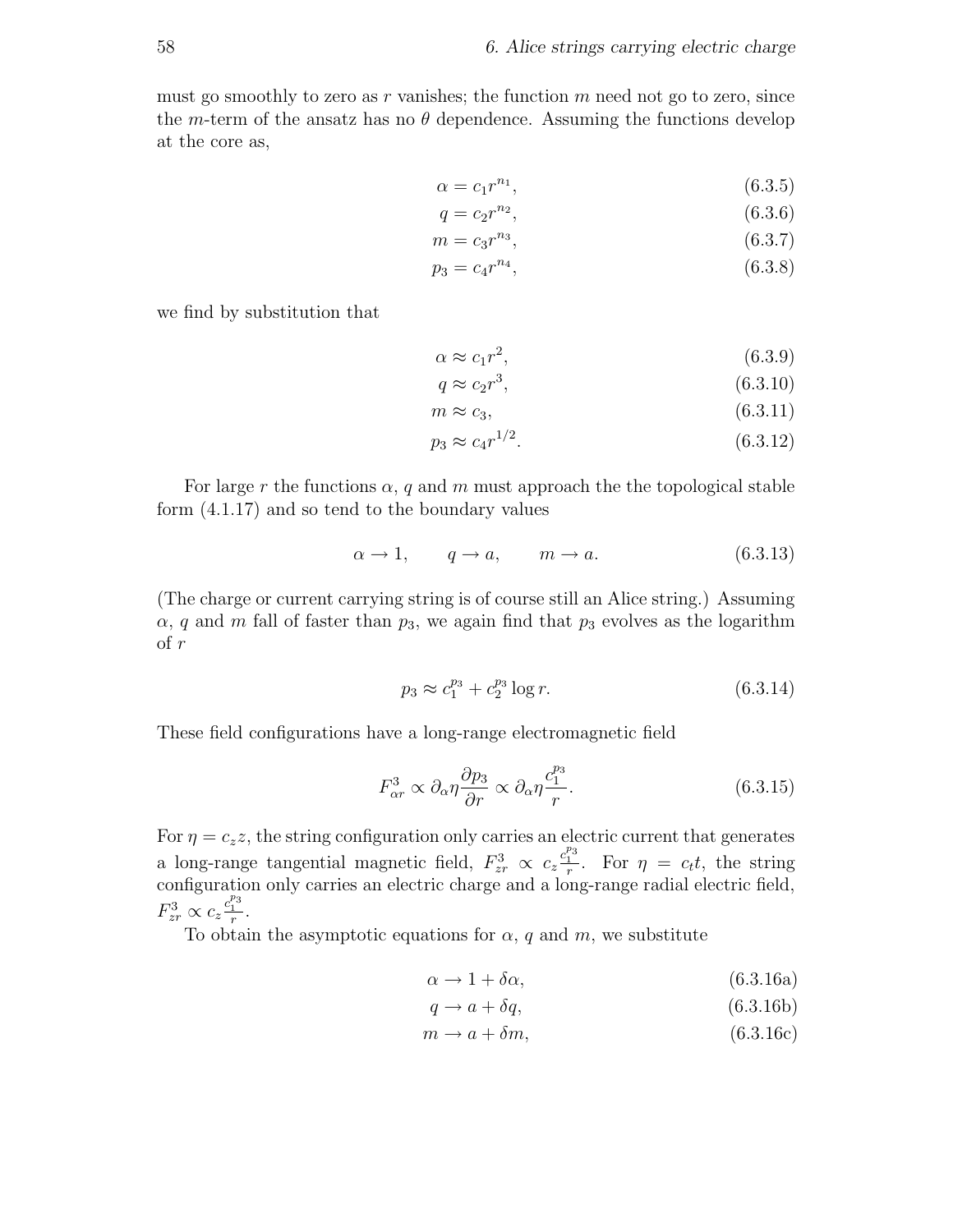in (6.2.23a)-(6.2.23c) and keep only the highest order terms

$$
\delta \alpha'' - \frac{1}{r} \delta \alpha'' = c_{\eta} (c_2^{\mathfrak{B}^3})^2 \delta \alpha \log^2 r,
$$
\n(6.3.17a)

$$
\delta q'' + \frac{1}{r} \delta q' = c_{\eta} (c_2^{p_3})^2 (\delta q - \delta m) \log^2 r,
$$
 (6.3.17b)

$$
\delta m'' + \frac{1}{r} \delta m' = -2c_{\eta} (c_2^{p_3})^2 (\delta q - \delta m) \log^2 r.
$$
 (6.3.17c)

As yet, we have not explicitly solved these equations.

### 6.4 Numerical solutions

To obtain solutions for finite r, we must solve the four differential equations  $(6.2.23)$ numerically. This can be achieved by solving the boundary value problem with a relaxation technique. (See section 4.4 for a short description of this technique.)

Again, the discussion of the results is divided into two parts. First we consider the field configurations for which  $c<sub>n</sub> = 0$ , and then the configurations for which  $c_n \neq 0.$ 

For  $c_n = 0$  the differential equations for  $\alpha$ , q and m can be solved independently of the equation for  $p_3$ . Their solutions were discussed in section 4.4. Knowing these solutions, we can solve the new function  $p_3$  without difficulty. Figure 6.1 shows a solution for  $\xi = 1$ ,  $\chi = -1$ , and  $c_{\eta} = 0$ .

We obtain the energy of this solution by substituting the ansatz  $(6.1.7)$  in the generic energy functional (2.1.15). Isolating the part of the energy contributed by  $p_3$ , the extra energy per unit length of the string is

$$
\Delta E = E_{tot} - E_{bare}
$$
  
=  $2\pi \int \frac{1}{2} \left[ (\partial_0 \eta)^2 + (\partial_z \eta)^2 \right] \left[ \left( \frac{\partial p_3}{\partial r} \right)^2 + \frac{1}{r^2} \left( p_3 \frac{\alpha - 1}{2} \right)^2 + \frac{9}{4} \left( m - q \right)^2 p_3^2 \right] r dr$   
=  $2\pi \int \rho_{\Delta E}(r) r dr,$  (6.4.1)

where  $E_{bare}$  is the energy of the "bare string" per unit length of the string (4.4.2). In figure 6.2 we have plotted the energy density multiplied by the factor  $r$ , for convenience's sake assuming that  $\partial_0 \eta = \partial_z \eta = 1$ . Note that although the energy density  $\rho_{\Delta E}(r)$  diverges at the origin,

$$
\rho_{\Delta E(r)} \to r^{-1} \qquad \text{for } r \to 0,
$$
\n(6.4.2)

the energy contribution at the core is nevertheless finite because of the volume factor rdr. The energy does however logarithmically diverge as r goes to infinity.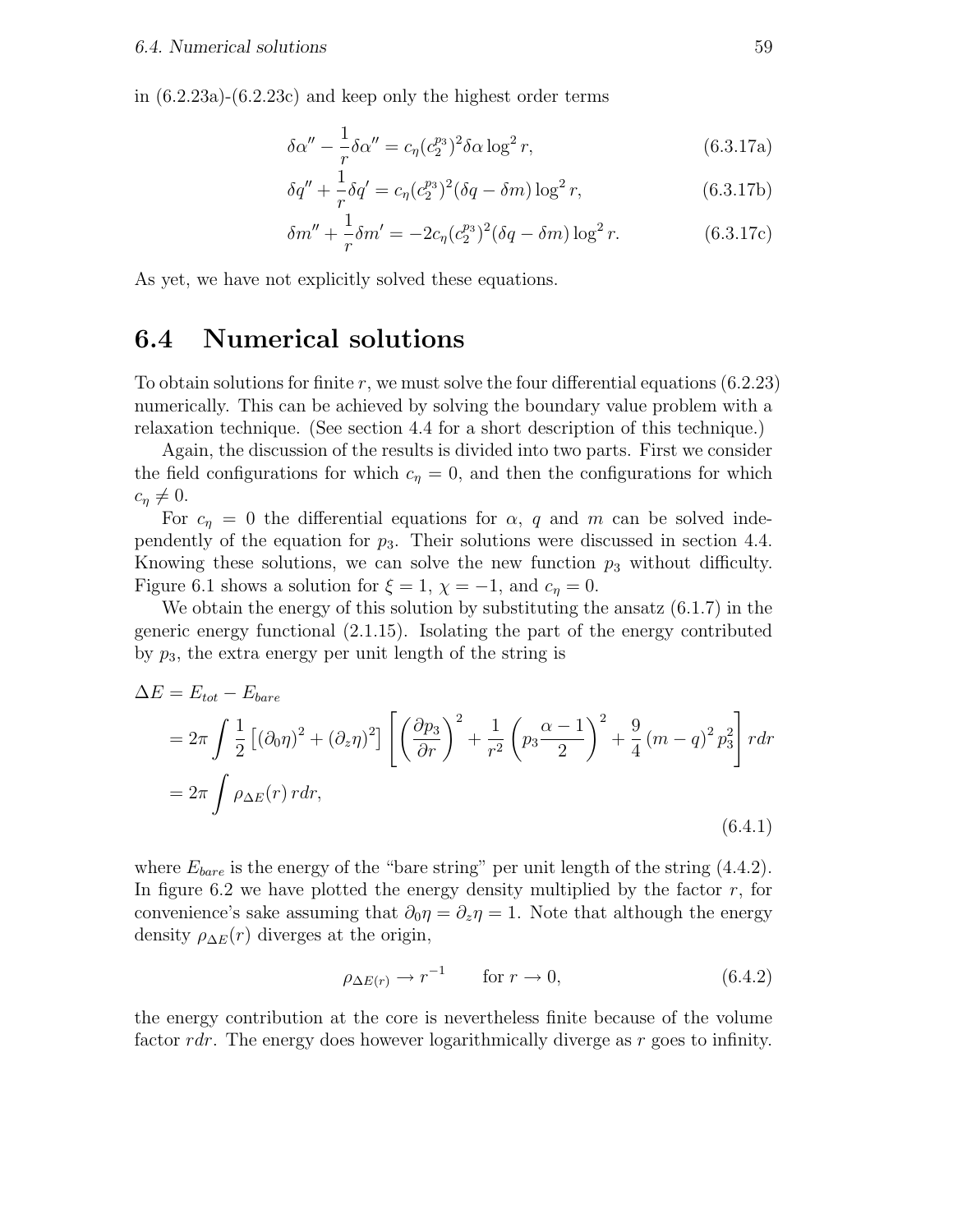

Figure 6.1: Functions  $\alpha(r)$ ,  $q(r)$ ,  $m(r)$  and  $p_3$  for the string solution carrying electric charge and current, with  $\xi = 1$ ,  $\chi = -1$ , and  $c_{\eta} = 0$ .

This is obviously a consequence of the string being infinitely long and so it is an artifact that need not worry us.

We have arrived at explicit solutions that carry localizable electric charge and current. All the fields are regular and the energy density is finite everywhere. Still, an important question remains to be settled: are the solutions physically consistent in spite of the double-valuedness of some of the gauge fields? In the next section, this question will be answered in the affirmative.

The numerical program unfortunately failed to find solutions for configurations with  $c_{\eta} \neq 0$ . Several explanations are possible: the numerical program is not sophisticated enough; we used trial functions that are too far off from the "right solutions"; the program or the differential equations contain errors; or of course, solutions of the form (6.1.7) with  $c<sub>\eta</sub> \neq 0$  simply do not exist. Further investigation is needed to sort this out. Therefore, we stop at this point and focus on the solution with  $c_n = 0$  in the remainder of this chapter.

### 6.5 The gauge-invariant characteristics

In this section we look at the gauge invariant characteristics of the new charged string solutions. These characteristics help us uncover the physical content of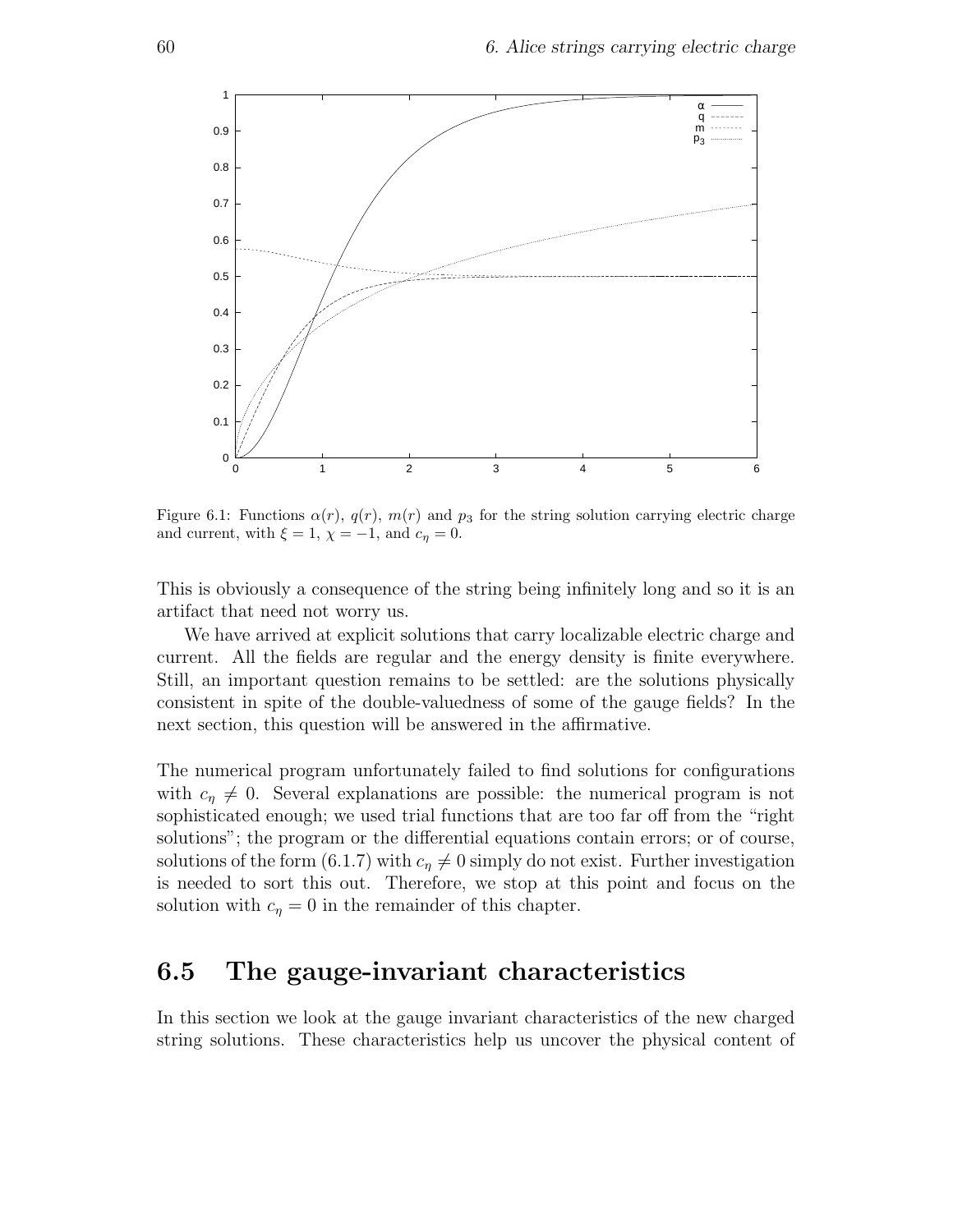

Figure 6.2: The energy density multiplied by  $r$ ,  $r\rho_{\Delta E}$ , for the string solution carrying electric charge and current, with  $\xi = 1$ ,  $\chi = -1$ ,  $c_{\eta} = 0$ , and  $\partial_0 \eta = \partial_z \eta = 1$ .

the solutions, since naturally, physically measurable quantities must always be gauge-invariant.

To construct gauge-invariant quantities we need to properly combine the Higgs field with the gauge fields. 't Hooft has done this for a  $SU(2)$ -gauge theory, defining the gauge-invariant electromagnetic field as (cf. section 2.5)

$$
\mathcal{F}_{\mu\nu} = \frac{\phi^a}{\|\phi\|} F^a_{\mu\nu} + \frac{1}{e\|\phi\|^3} \varepsilon_{abc} \phi^a (D_\mu \phi^b) (D_\nu \phi^c), \tag{6.5.1}
$$

This definition was devised for a Higgs field in the three dimension representation of  $SU(2)$ . Although our model contains a five dimensional Higgs field, we can make use of 't Hooft's formula, since the five dimensional Higgs field is expressible as the symmetric product of two three dimensional iso-vectors (see page 31):

$$
\Phi^{ab} = \phi_1^a \phi_2^b + \phi_2^a \phi_1^b - \frac{2}{3} \delta^{ab} (\phi_1 \cdot \phi_2).
$$
 (6.5.2)

The two iso-vectors  $\phi_1$  and  $\phi_1$  transform under a gauge transformation  $S \in \mathbb{R}$  $SO(3)$  as

$$
\phi_1 \to S\phi_1,\tag{6.5.3a}
$$

$$
\phi_2 \to S\phi_2. \tag{6.5.3b}
$$

So, by splitting up the Higgs field  $\Phi$  in two iso-vectors  $\phi_1$  and  $\phi_2$  we can exploit 't Hooft's formula (6.5.1) to obtain two gauge-invariant fields.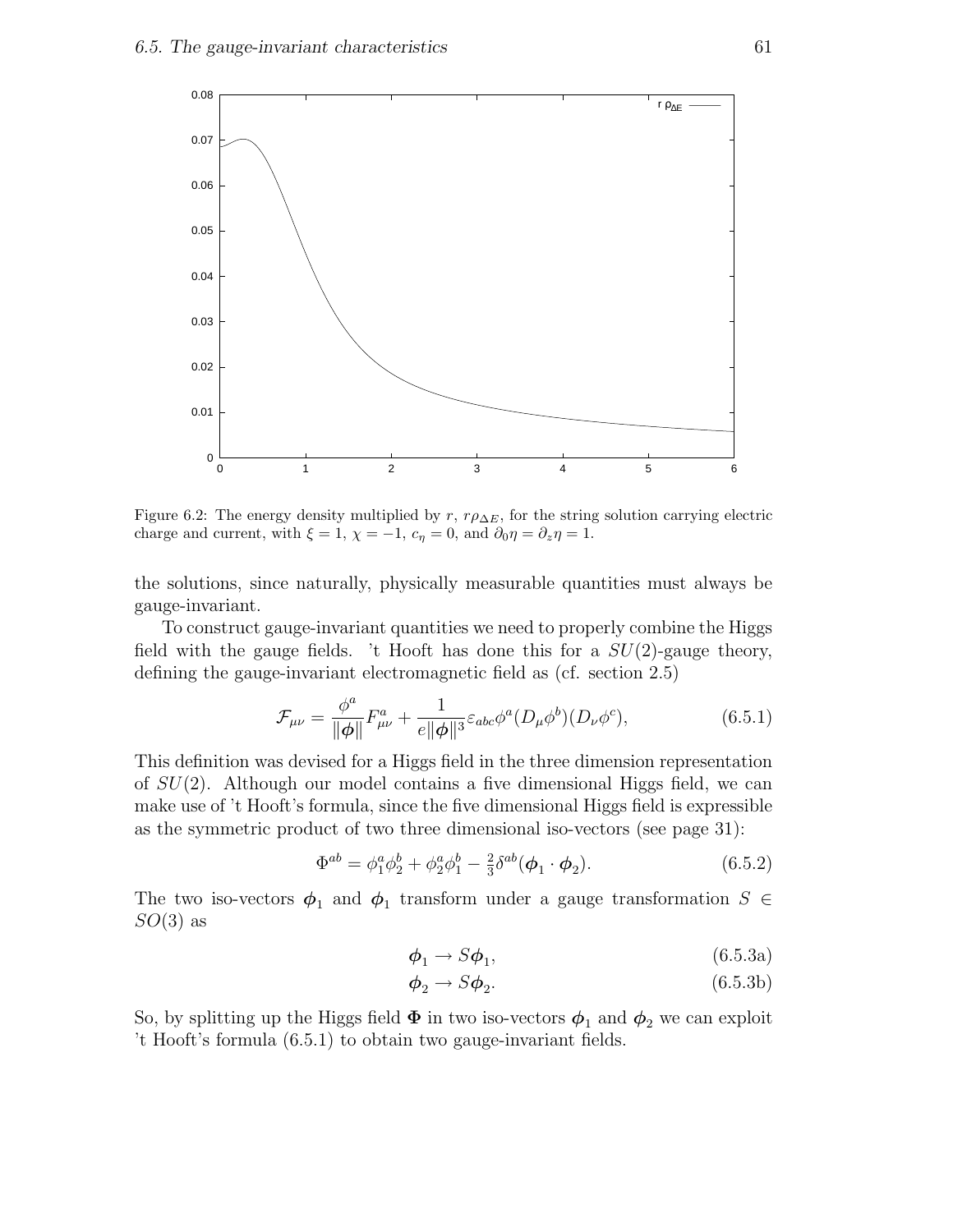According to the ansatz (6.1.7), the Higgs field takes the form

$$
\Phi = e^{\theta T_1/2} \begin{pmatrix} m & 0 & 0 \\ 0 & -\frac{1}{2}m + \frac{3}{2}q & 0 \\ 0 & 0 & -\frac{1}{2}m - \frac{3}{2}q \end{pmatrix} e^{-\theta T_1/2}, \tag{6.5.4}
$$

which is equivalently expressed as

$$
\phi_1 = e^{\theta T_1/2} \frac{\sqrt{3}}{2} \begin{pmatrix} \sqrt{m-q} \\ 0 \\ \sqrt{2q} \end{pmatrix},
$$
\n(6.5.5a)

$$
\phi_2 = e^{\theta T_1/2} \frac{\sqrt{3}}{2} \begin{pmatrix} \sqrt{m-q} \\ 0 \\ -\sqrt{2q} \end{pmatrix}
$$
 (6.5.5b)

The two iso-vectors are anti-parallel at  $r \to \infty$ , defining the unbroken  $T_3$ -component and parallel at the origin, where  $T_1$  is unbroken. In between these two extremes, the alignment is disrupted and only the  $\mathbb{Z}_2$  symmetry remains.

Instead of directly using  $\phi_1$  and  $\phi_2$ , it is more convenient to define the gaugeinvariant fields with respect to the following linear combinations of  $\phi_1$  and  $\phi_2$ 

$$
\varphi_1 = \phi_1 + \phi_2 \propto e^{\theta T_1/2} \begin{pmatrix} 1 \\ 0 \\ 0 \end{pmatrix} = \begin{pmatrix} 1 \\ 0 \\ 0 \end{pmatrix}, \qquad (6.5.6a)
$$

$$
\varphi_2 = \phi_1 - \phi_2 \propto e^{\theta T_1/2} \begin{pmatrix} 0 \\ 0 \\ 1 \end{pmatrix}, \qquad (6.5.6b)
$$

Inserting the ansatz (6.1.7) and iso-vector  $\varphi_1$  respectively iso-vector  $\varphi_2$  in the formula (6.5.1), we finally obtain two gauge invariant fields,

$$
\mathcal{F}_{r\theta}^{1} = \frac{1}{2} \frac{\partial}{\partial r} \left( \frac{\alpha}{r} \right),\tag{6.5.7}
$$

$$
\mathcal{F}_{\alpha r}^2 = \partial_{\alpha} \eta \frac{\partial p_3}{\partial r}.
$$
\n(6.5.8)

The field  $\mathcal{F}^1$  contains the  $T_1$  magnetic flux flowing along the string in the z-direction. The field  $\mathcal{F}^2$  contains the long-range electromagnetic field associated with the charge generator  $S_3$ . Clearly, both these fields are single valued, just as it should. We are lead to conclude that our solutions are indeed physically acceptable.

For the field configuration with  $c_{\eta} = 0$ , we have plotted the field  $\mathcal{F}^2$ , assuming for convenience's sake that  $\partial_{\alpha} \eta = 1$  (figure 6.3). The field  $\mathcal{F}^2$  diverges at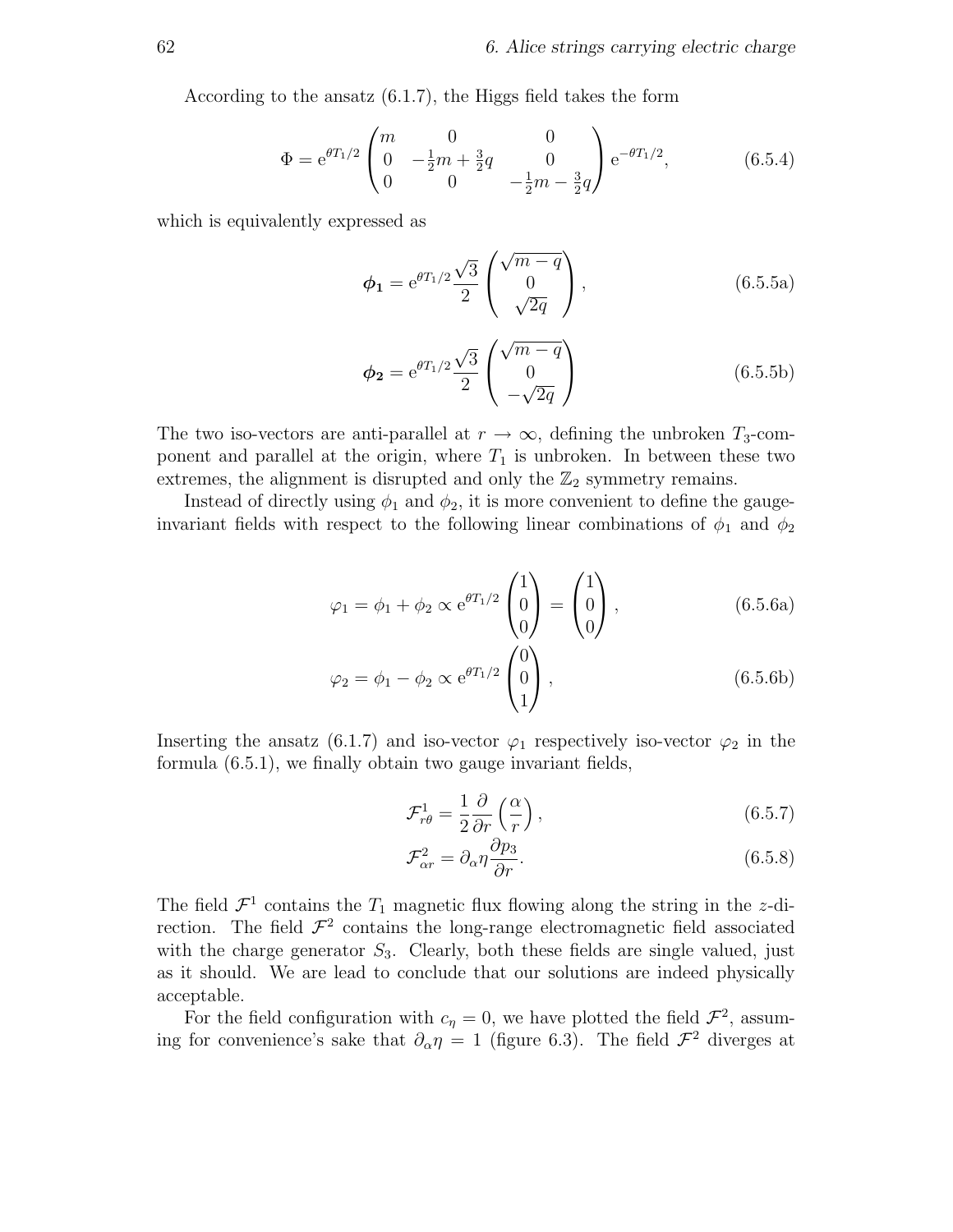

Figure 6.3: The gauge invariant field  $\mathcal{F}_{\alpha r}^2$  for the string solutions with  $\xi = 1, \chi = -1$  and  $c_{\eta}=0.$ 

the origin, but fortunately this behaviour is innocent as it is caused by the normalization factor  $\|\varphi\|$  going to zero there. The quantity  $\varphi^a F^a_{\mu\nu}$  assumes a finite, non-zero value at  $r = 0$ .

The orientation of the fields  $\mathcal{F}_{0r}^2$ , the electric radial field, and  $\mathcal{F}_{zr}^2$ , the magnetic tangential field, is sketched in figure 6.4.

To conclude this chapter, we note that the expressions  $(6.1.1)$ ,  $(6.1.2)$ ,  $(6.1.5)$ were adopted from Alford, Benson, Coleman, March-Russel, and Wilczek (1991). In their article, Alford *et al.* apply the transformation to a general class of nonabelian strings. They find solutions that correspond to zero modes of non-abelian strings. A pair of Alice strings has charged zero modes, but, they contend, a single Alice string does *not* have charged zero modes. Their argument is deceptively simple. The gauge fields  $A_\mu$  (or equivalently, the fields  $F_{\mu\nu}$ ) must be single valued, it is assumed, and this condition restricts the set of possible boundary conditions and thus precludes a single charged string solution. The premise, the single valuedness of the gauge fields, is not further explained, and indeed, one might question the necessity of this requirement. What must be single valued are of course the gauge-invariant quantities. The solutions presented above have gauge fields that are double valued; nonetheless their gauge-invariant quantities are single valued.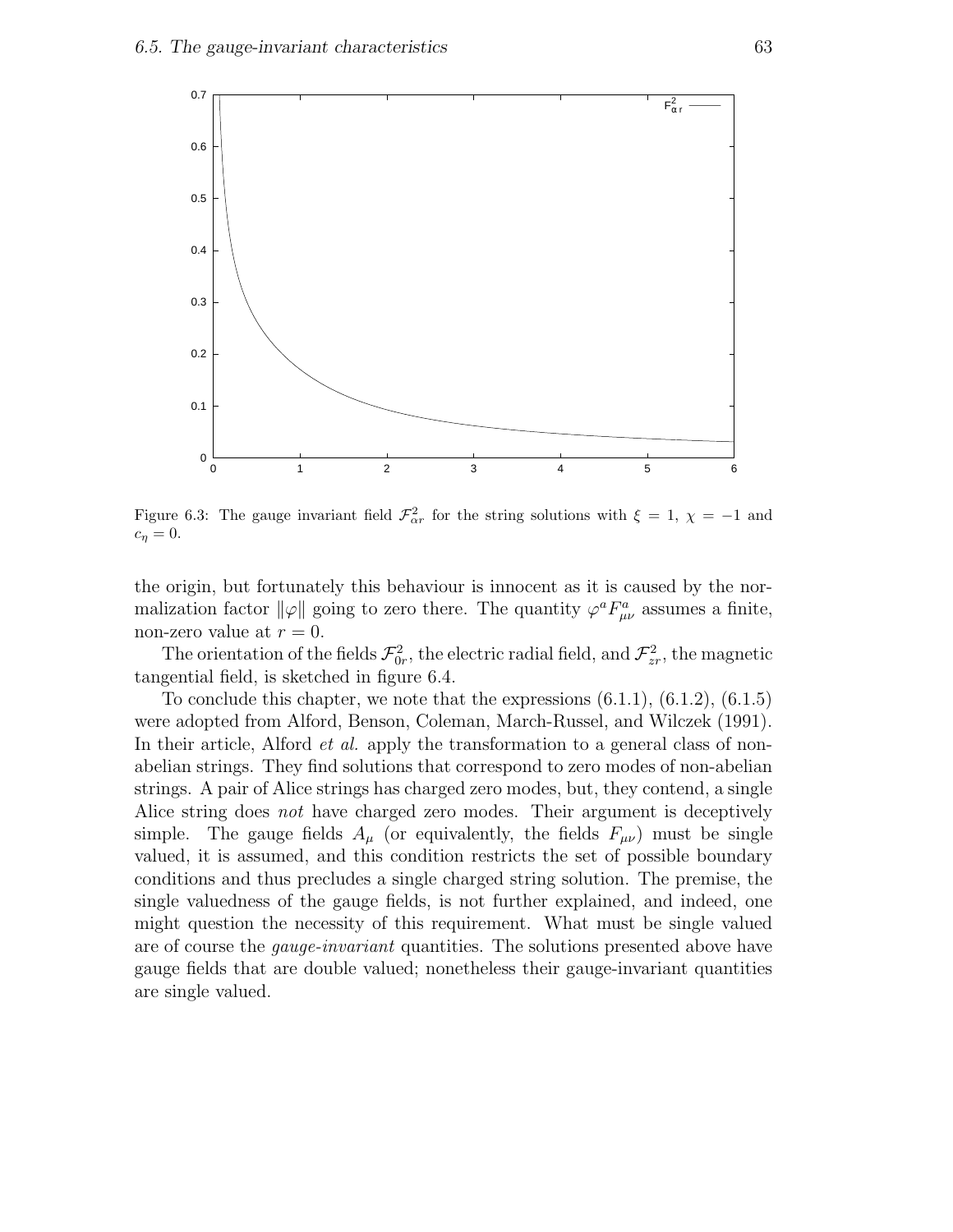

Figure 6.4: The gauge invariant electric- and magnetic fields of an Alice string that carries electric charge and current.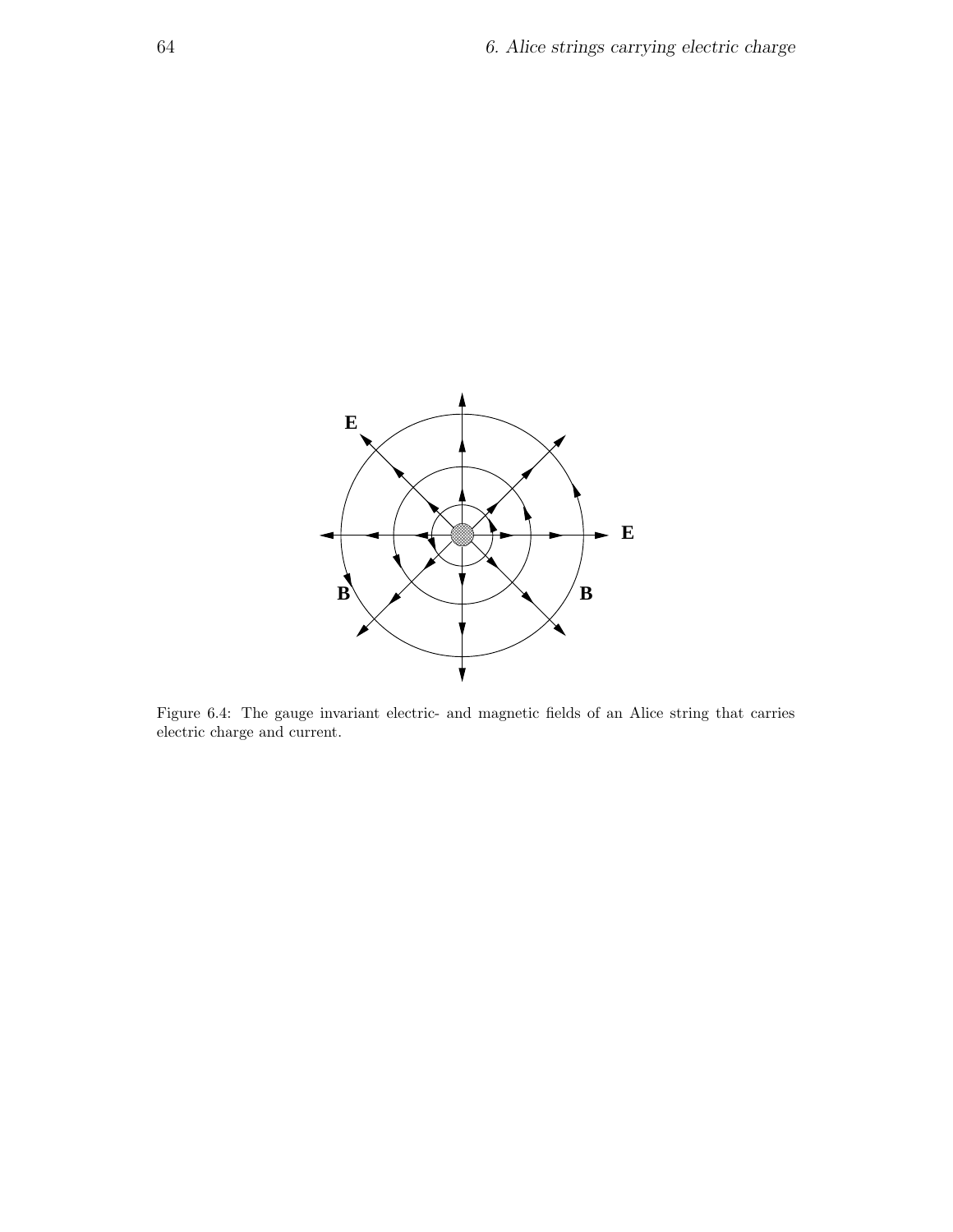## Chapter 7

# Magnetically charged Alice strings

Alice strings can carry magnetic charge. If a magnetic monopole goes through an Alice loop, the monopole is turned into an anti-monopole and magnetic charge is transferred to the loop. In this chapter we discuss Alice strings that carry magnetic charge.

In the first section we define the magnetic charge carried by a string loop using a closed surface bounded to an arbitrary basepoint. In general, the surface can be bounded in many topologically inequivalent ways and the enclosed magnetic charge depends on this choice.

If a monopole goes through an Alice loop, the surfaces enclosing the monopole and the loop are deformed to new, topologically inequivalent surfaces. Thus we find that the charges of the loop and monopole have been changed by this process. We analyse this in section two.

In the third section, we present an ansatz for a string solution that carries magnetic charge and magnetic current.

The first two sections are based on Bucher *et al.* (1992).

## 7.1 A topological definition of magnetic charge

An Alice string carries a magnetic  $Z_2$  flux flowing along the string. This flux, we recall, is defined by a closed path  $C$  that starts and ends at a basepoint  $x_0$  and encircles the string exactly once (see figure 7.1),

$$
h(C, x_0) = P \exp \left( \int_{(C, x_0)} A_i \, dx^i \right) \tag{7.1.1}
$$

The flux h takes values in  $H_d(x_0)$ , the component of the stabilizor group of  $\Phi$  at  $x_0$  that is not connected to the identity. (Cf. chapter 3.) The value of the flux h depends, among other things, on the course of the path  $C$ . If we continuously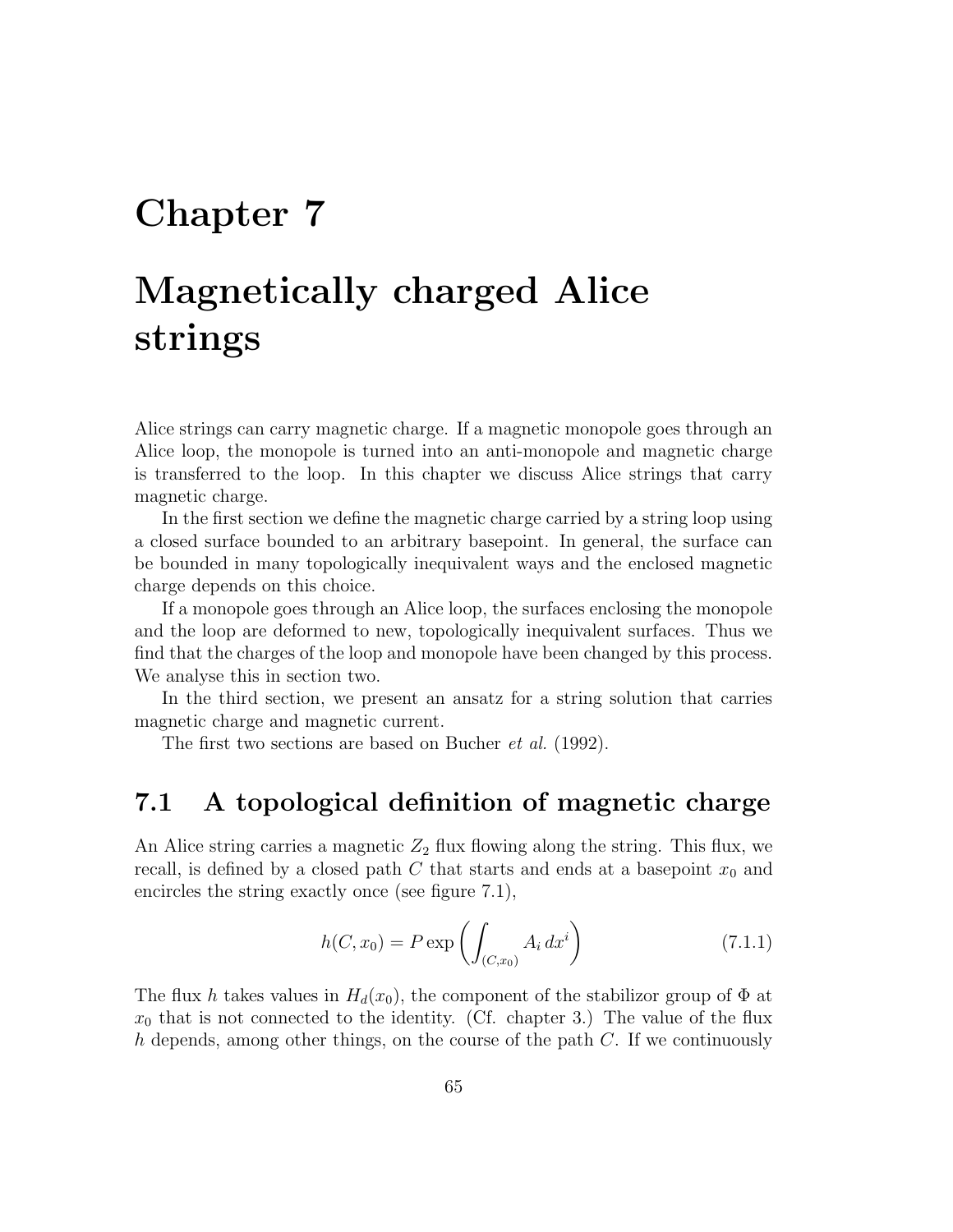

Figure 7.1: Two closed loops  $C$  and  $C'$  that each once encircle the loop of string  $L$ .

deform the path C to C', the associated flux continuously varies in  $H_d(x_0)$  from  $h(C, x_0)$  to  $h(C', x_0)$ .

Consider the family of closed paths based at  $x_0$ ,  $\{C_\phi | 0 \le \phi < 2\pi\}$  (figure 7.2). As the parameter  $\phi$  goes from 0 to  $2\pi$ , the paths sweep out a degenerate torus enclosing the loop. Each path  $C_{\phi}$  is associated with an element  $h(C_{\phi}, x_0)$  of  $H_d(x_0)$ . In this way, from the family of paths, we obtain a closed path in  $H_d$ . The precise course of this path depends on many things  $-$  e.g., the sequence of paths  $C_{\phi}$  we choose, the gauge in which we are working —, but it depends on them continuously and therefore the homotopy class associated with the path in  $H_d$  is invariant. Thus the homotopy group  $\pi_1(H_d)$  defines a topological charge of the string that is different from its  $\mathbb{Z}_2$  flux. Since  $\pi_1(H_d) = \mathbb{Z}$  this topological charge takes integer values.

Furthermore, the family  $\{C_{\phi}C_{\phi=0}^{-1}\}$  is equivalent to the family of paths  $\{C_{\phi}^{\prime}\}$ shown in figure 7.3, that sweeps over the surface of a sphere. The sequence  ${C<sub>\phi</sub>}$ traces out a path in H, or  $H_c$  if we assume no path  $C'_\phi$  crosses a string loop or monopole. Lubkin (1963) showed that the associated element of  $\pi_1(H)$  represents the value of the topological magnetic charge inside the two-sphere<sup>1</sup> Since there is a natural mapping from a path in  $H_d(x_0)$  to a path in  $H_c(x_0)$ ,

$$
h(C_{\phi}, x_0) \to h(C_{\phi}, x_0) \ h^{-1}(C_{\phi=0}, x_0), \qquad 0 \le \phi < 2\pi,\tag{7.1.2}
$$

we can conclude that the element of  $\pi_1(H_d) \cong \pi_1(H_c)$  is the same as the magnetic charge on the string loop.

More generally, in the presence of string loops and monopoles, we can define the magnetic charge inside any region R whose boundary  $\partial R$  is homeomorphic to  $S^2$ . The surface  $\partial R$  is associated with a closed path in  $H_c$  and so with a homotopy element of  $\pi_1[H_c]$  that represents the magnetic charge within R. Continuously deforming the surface  $\partial R$  will change the path in  $H_d$  but not its associated

<sup>1</sup>A clear exposition of Lubkin's construction can be found in Coleman (1983).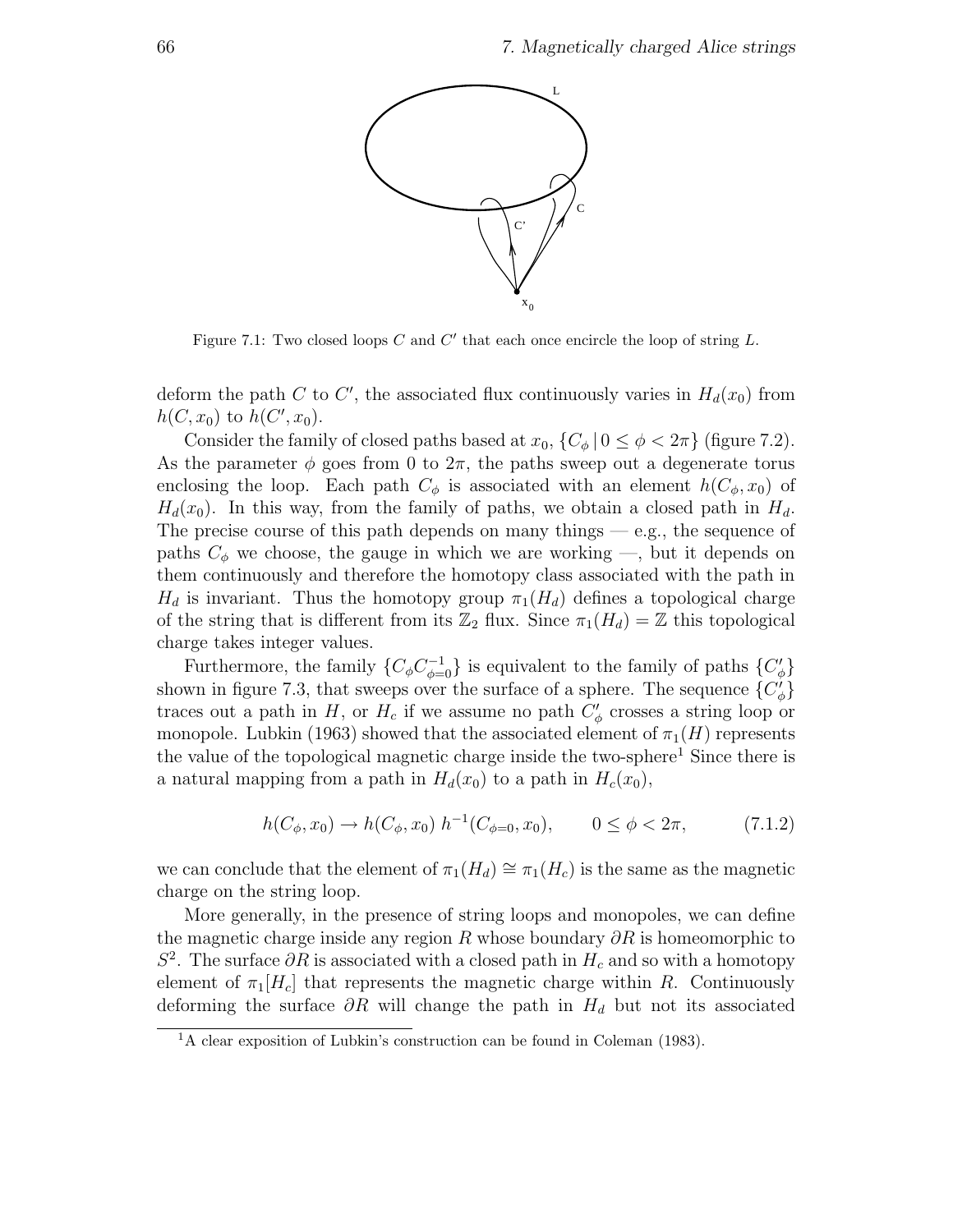

Figure 7.2: The family of closed paths  $\{C_{\phi} | 0 \leq \phi < 2\pi\}$  sweeps out a degenerate torus that encloses the string loop L.



Figure 7.3: A family of loops  $C_d$  $\sigma'_{\phi}$  that sweeps over the surface of a sphere. The loops  $C'_{0}$  and  $C_{2\pi}^{\prime}$  are degenerate.

homotopy element. Thus there is a homomorphism

$$
h^{(1)} : \pi_2[\mathcal{M}, x_0] \to \pi_1[H_c(x_0)], \tag{7.1.3}
$$

where  $M$  denotes the manifold that is obtained when all string loops and monopoles are removed from  $\mathbb{R}^3$ .

In the presence of Alice loops, it is important to specify a base point when defining the magnetic charge within a surface. A surface can be based in topologically inequivalent ways and the sign of the enclosed magnetic charge is dependent on this. The following will make this clear.

Consider the situation sketched in figure 7.4a, where we have an Alice loop L and a free surface  $\bar{\Sigma}$  that is homeomorphic to  $S^2$ . The surface can be attached to a basepoint  $x_0$  in many topologically inequivalent ways, two of which are illustrated in figure 7.4b and 7.4c.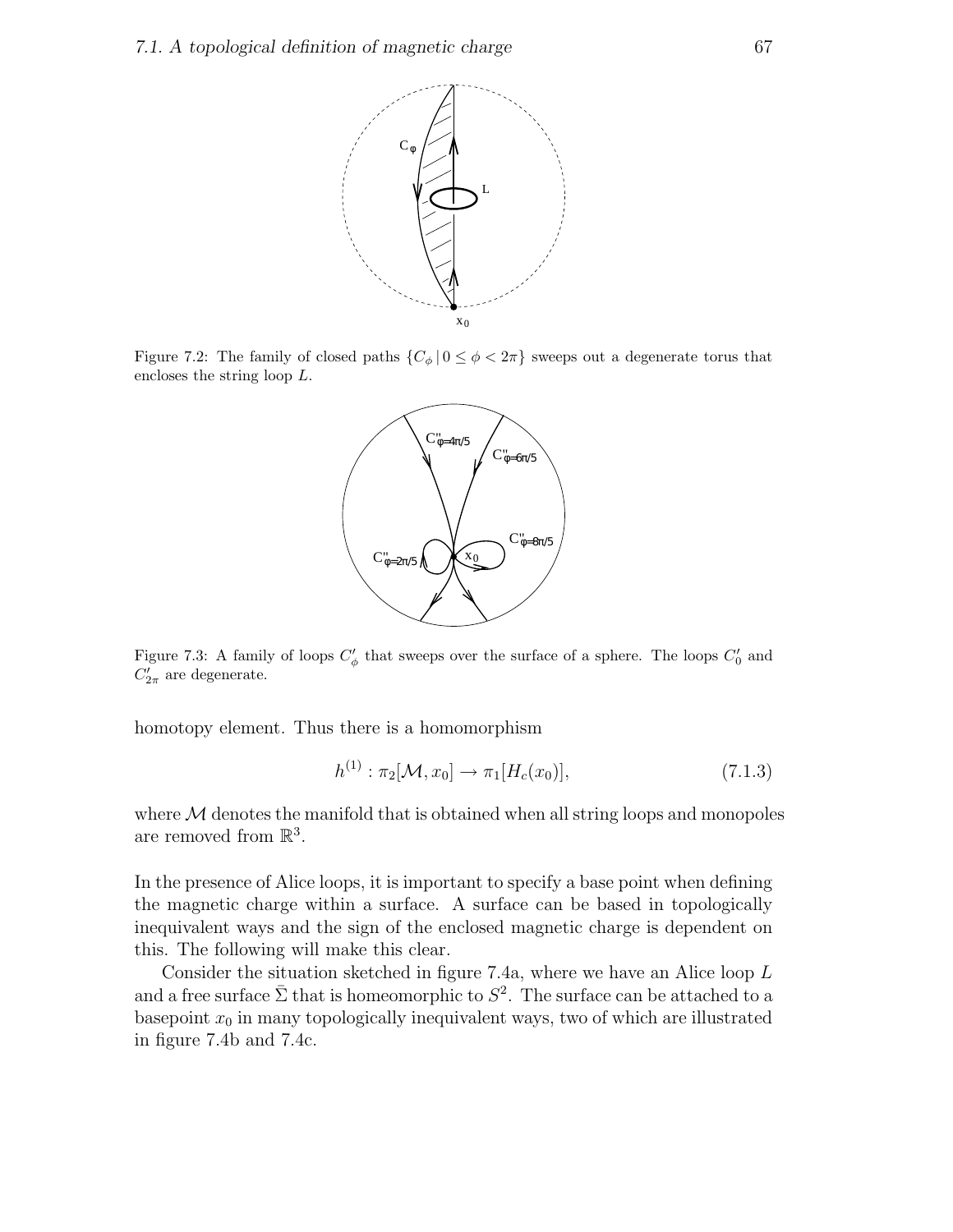

Figure 7.4: The free surface  $\bar{\Sigma}$  in (a) can be threaded to the basepoint  $x_0$  in inequivalent ways, two of which are illustrated in (b) and (c). The surface (c) can be deformed to (d), which differs from (b) by the degenerate tube  $\beta$  that begins and ends at the base point and goes once through the string loop L.

We can construct a correspondence between the two surfaces  $\Sigma$  and  $\Sigma'$  by means of a closed path  $\beta$  (figure 7.4d). The surface  $\Sigma'$  can be deformed into a "degenerate tube"  $\beta$ , joined to the surface  $\Sigma$ . Thus the surfaces  $\Sigma$  and  $\Sigma'$  "differ" by the closed path  $\beta$ , or more generally, by an homotopy element of  $\pi_1[\mathcal{M}, x_0]$ . Let us make this statement a bit more precise.

A surface based at  $x_0$  can be defined by a mapping  $\Sigma(u, v)$  of the unit square into  $\mathcal{M}$ ,

$$
\Sigma(u, v) \to \mathcal{M} \qquad 0 \le u, v \le 1,
$$
\n<sup>(7.1.4)</sup>

subject to the restriction that  $\Sigma$  takes the entire circumference of the square into the basepoint  $x_0$ ,

$$
\Sigma(0, v) = \Sigma(1, v) = \Sigma(u, 0) = \Sigma(u, 1) = x_0.
$$
\n(7.1.5)

Thus the surface is represented by closing up the border of the square. A closed path based at  $x_0$  can be defined as a mapping  $\beta(t)$  of the unit interval into  $\mathcal{M}$ ,

$$
\beta(t) \to \mathcal{M} \qquad 0 \le t \le 1,\tag{7.1.6}
$$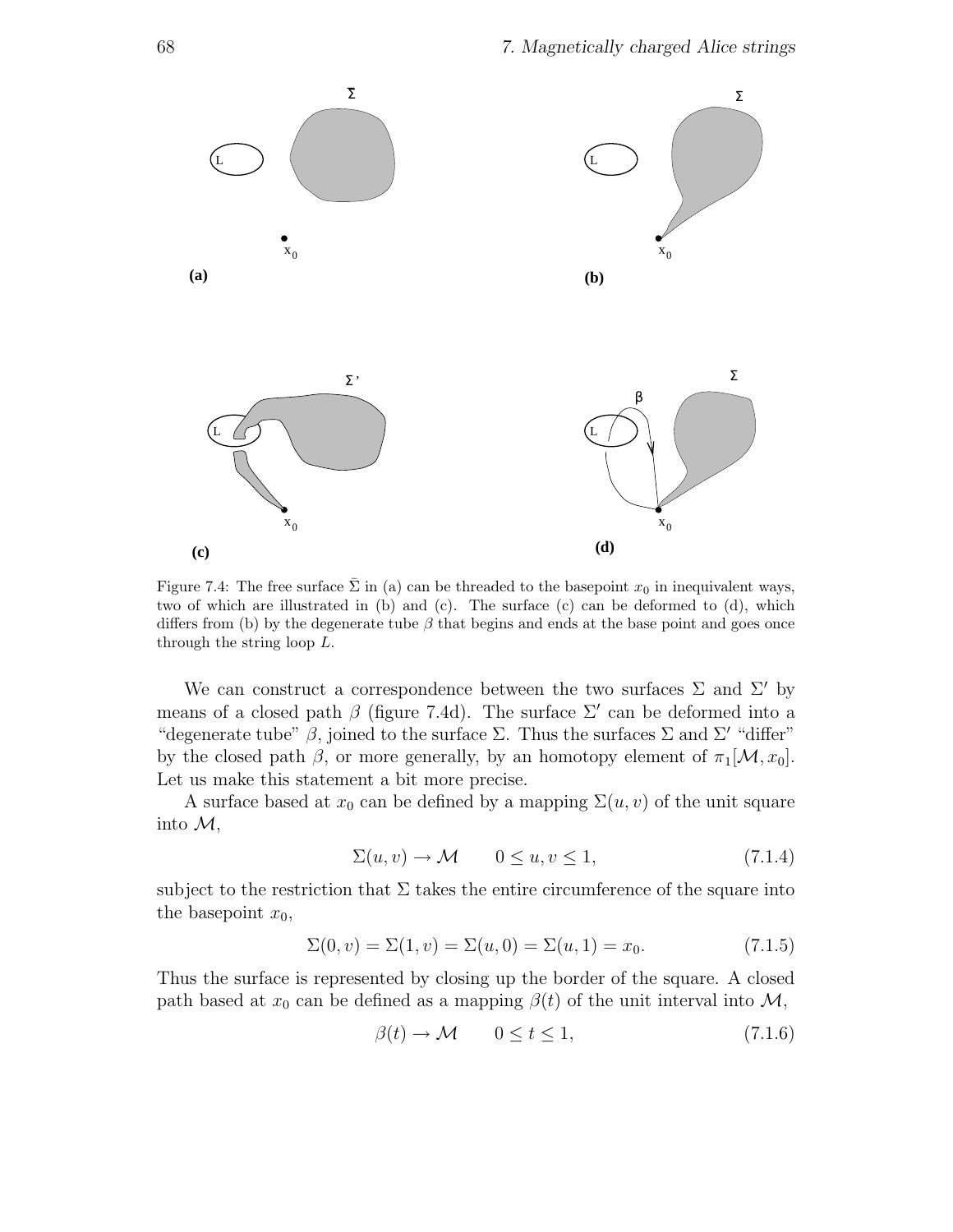with the constraint

$$
\beta(0) = \beta(1) = x_0. \tag{7.1.7}
$$

To define a mapping which takes  $\Sigma$  to a new surface  $\Sigma'$  by adding the path  $\beta$  to Σ

$$
\tau_{\beta} : \Sigma \to \Sigma', \tag{7.1.8}
$$

we can make the following construction (see figure 7.5). We take the the unit square in the  $u - v$  plane and inscribe in it a square half as big at its center. On the inner square we define  $\tau_\beta(\Sigma)$  to act precisely as  $\Sigma$  acts on its entire square, so that  $\tau_\beta(\Sigma)$  takes the inner square into exactly the same surface as  $\Sigma$  takes its entire square into. We divide the remaining part of the square between the inner and outer circumferences into a sequence of square circumferences growing continuously from the outer to the inner one, as t goes from 0 to 1. We let  $\tau_\beta(\Sigma)$ take the circumference parametrized by t into the single point  $\beta(t)$ .

Clearly, if  $\Sigma_1$  and  $\Sigma_2$  are in the same homotopy class of  $\pi_2(\mathcal{M}, x_0)$ , then  $\tau_\beta(\Sigma_1)$ and  $\tau_\beta(\Sigma_2)$  will be in the same homotopy class of  $\pi_2(\mathcal{M}, x_0)$ . In addition, if  $\beta_1$ and  $\beta_2$  are homotopic, then  $\tau_{\beta_1}(\Sigma_1)$  and  $\tau_{\beta_2}(\Sigma)$  will be in the same homotopy class of  $\pi_2(\mathcal{M}, x_0)$ . Thus the mapping  $\tau$  defines a homomorphism

$$
\tau : \pi_1[\mathcal{M}, x_0] \to \text{Aut}(\pi_2[\mathcal{M}, x_0]), \tag{7.1.9}
$$

that takes homotopy classes of closed paths to mappings of  $\pi_2[\mathcal{M}, x_0]$  onto itself, so called automorphisms of  $\pi_2[\mathcal{M}, x_0]$ .

Changing the threading of a free surface to the basepoint modifies the magnetic charge enclosed by the surface. Recall that we defined the magnetic charge within a surface by a family of closed paths  $\{C_{\phi}\}\$  that sweeps over the surface. After adding a closed path  $\beta$  to a surface, the sequence of closed paths  $\{C_{\phi}'\}$ defining the new surface can be related to the first sequence by

$$
C'_{\phi} = \beta \circ C_{\phi} \circ \beta^{-1},\tag{7.1.10}
$$

i.e., a path  $C'_{\phi}$  first completes the path  $\beta$ , then  $C_{\phi}$ , and finally returns to its starting point via  $\beta^{-1}$ .

A closed path in M that starts and ends at  $x_0$  is associated with an element of the group  $H(x_0)$  by the equation (7.1.1). If we smoothly deform the path, the group element smoothly varies, but it will remain in the same connected component of the group. This implies that equation (7.1.1) defines a homomorphism

$$
h^{(2)} : \pi_1[\mathcal{M}, x_0] \to \pi_0[H(x_0)]. \tag{7.1.11}
$$

The paths  $C_{\phi}$  and  $C_{\phi}'$  can each be mapped to an element of  $H_c(x_0)$ . From (7.1.10) it follows that

$$
h^{(2)}(C'_{\phi}) = h^{(2)}(\beta)h^{(2)}(C_{\phi})h^{(2)}(\beta)^{-1}.
$$
\n(7.1.12)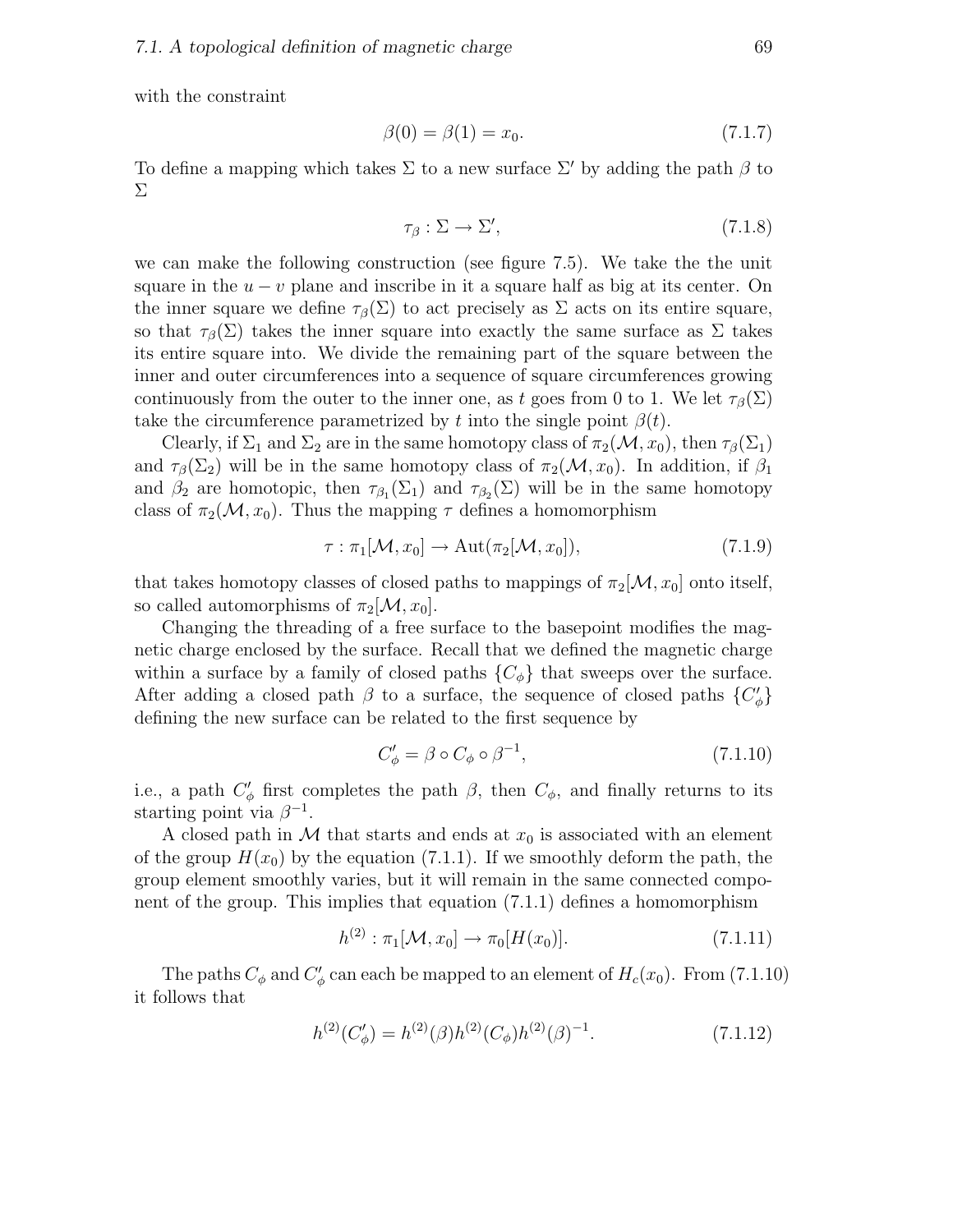

Figure 7.5: The shaded square in the lower right represents a surface  $\Sigma$  in M based at  $x_0$ . The entire circumference of the square is taken into the basepoint  $x<sub>0</sub>$ . The square in the upper left represents the surface  $\tau_{\beta}(\Sigma)$ . The inner part of that square is just the shaded square, scaled down in size. It is surrounded by a sequence of square circumferences which expand outward to fill the rest of the square. Each circumference is taken into a single point along the path β, the innermost going into the ending-point and the outermost into the starting-point of β. Since the path  $\beta$  starts and ends at  $x_0$ , the new surface  $\tau_\beta(\Sigma)$  is again based at  $x_0$ .

The sequences  $\{C_{\phi}\}\$ and  $\{C'_{\phi}\}\$ are each associated with a closed path in  $H_c$  defining the magnetic charges enclosed by the surfaces  $\Sigma$  and  $\Sigma'$ , respectively (7.1.3). Equation (7.1.12) shows that the charges are related according to

$$
h^{(1)}(\Sigma') = h^{(2)}(\beta)h^{(1)}(\Sigma)h^{(2)}(\beta)^{-1}.
$$
\n(7.1.13)

Thus  $h^{(1)}(\Sigma')$  is the closed path in  $H_c$  that is obtained when  $h^{(2)}(\beta)$  acts on the closed path  $h^{(1)}(\Sigma)$  by conjugation.

Consider again figure 7.4. The path  $\beta$  once encircles a string loop and so  $h^{(2)}(\beta) \in H_d$ . Since  $h^{(1)}(\Sigma)$  is a path in  $H_c$ , equation (7.1.13) effectively says that the magnetic charges enclosed by  $\Sigma$  and  $\Sigma'$  differ by sign.

The preceding observations show that the sign of the magnetic charge enclosed within a surface is ambiguous, depending on how we have chosen to connect the surface to the basepoint. Still, we can keep track of the transfer of magnetic charge as long as we keep the basepoint fixed. In the next section we study a simple process of charge transfer.

#### 7.2 Magnetic charge transfer

We study a simple process of magnetic charge transfer. We take an Alice loop and a magnetic monopole, and we carry the monopole through the loop. By this process, the magnetic charge of the monopole changes sign and magnetic charge is transferred to the loop.

The initial situation is depicted in figure 7.6a. The surface  $a_1$  encloses the loop L and the surface  $a_2$  encloses the monopole M. Both surfaces are based at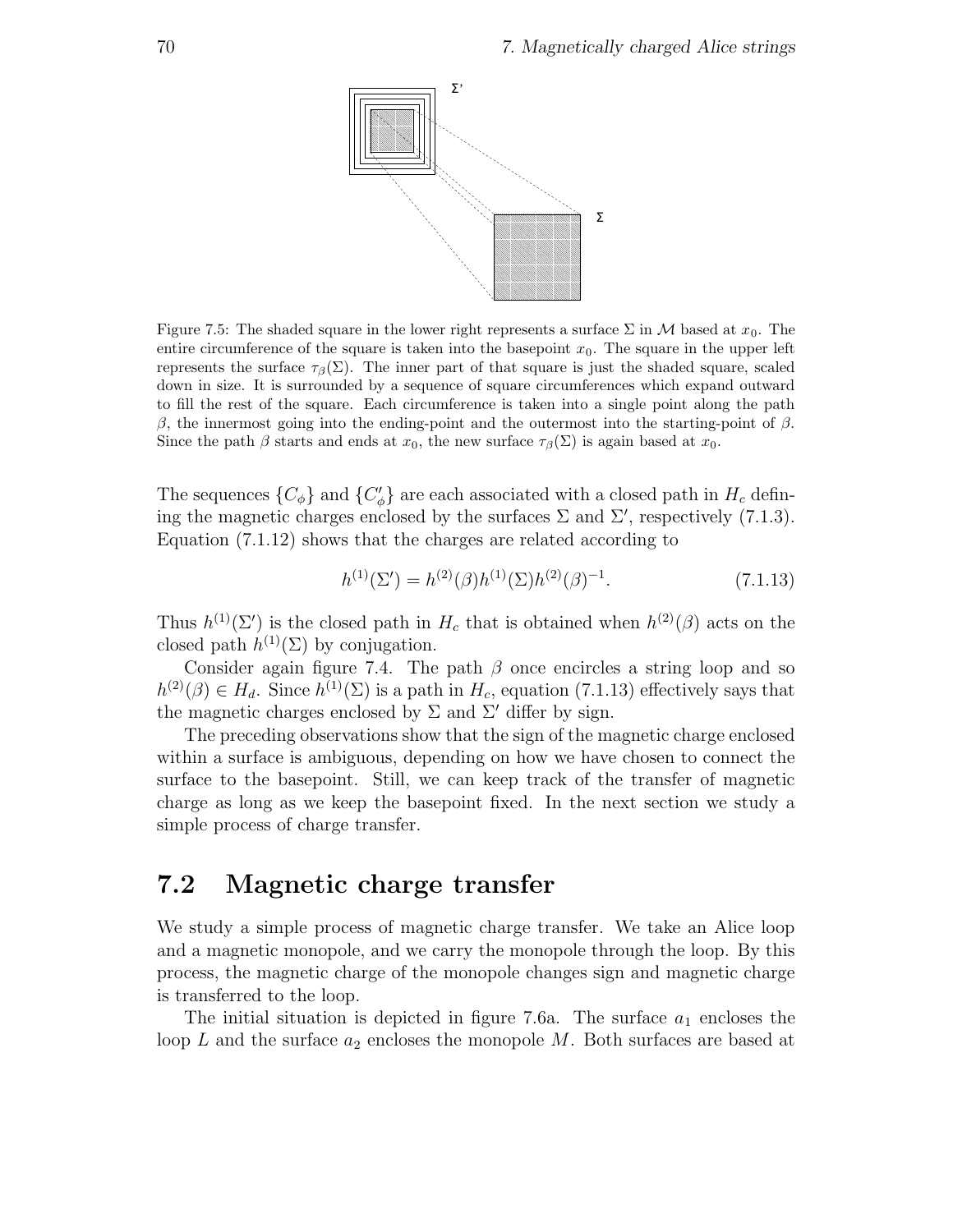

Figure 7.6: The magnetic flux of the string loops  $L_1$  and  $L_2$  is defined in terms of the paths  $\beta_1$ and  $\beta_2$  shown in (a), and the magnetic charges of the loops are defined in terms of the surfaces  $a_1$  and  $a_2$ ; the paths and surfaces are based at the point  $x_0$ . When  $L_2$  goes through  $L_1$  as in (b), the surface  $a'_1$  shown in (c) is dragged to  $a_1$  and the surface  $a'_2$  shown in (d) is dragged to  $a_2$ . The arrows on the surfaces indicate outward-pointing normals.

 $x_0$ . The path  $\beta$  begins and ends at  $x_0$  and encircles the loop. At present, the magnetic charge of the loop is given by  $h^{(1)}(a_1)$  and the magnetic charge of the monopole is given by  $h^{(1)}(a_2)$  (using the homomorphism  $(7.1.3)$ ).

We carry the monopole  $M$  through the loop  $L$  along the path shown in 7.6b. What are the magnetic charges of the loop and the monopole at the end of this process? To determine this, consider the surfaces  $a'_1$  and  $a'_2$  in 7.6c-d. (The surface  $a'_1$  is composed of an outer surface enclosing the loop and monopole, and and an inner surface equal to  $a_2'$ <sup>-1</sup>.) During the process, these surfaces are dragged back to  $a_1$  and  $a_2$  respectively, if the surfaces are deformed so that no surface ever touches the string loop or monopole. Therefore, the magnetic charge enclosed by  $a_1$  after the process is the same as magnetic charge enclosed by  $a'_1$  before the process. Similarly, the magnetic charge enclosed by  $a_2$  after the process is the same as the magnetic charge enclosed by  $a'_2$  before the process. So, to determine the magnetic charges of the loop and monopole after the process, we only need to determine the magnetic charges enclosed by  $a'_1$  and  $a'_2$  before the process.

First consider the surface  $a'_2$ . Deforming  $a'_2$  to the degenerate tube  $\beta$  plus the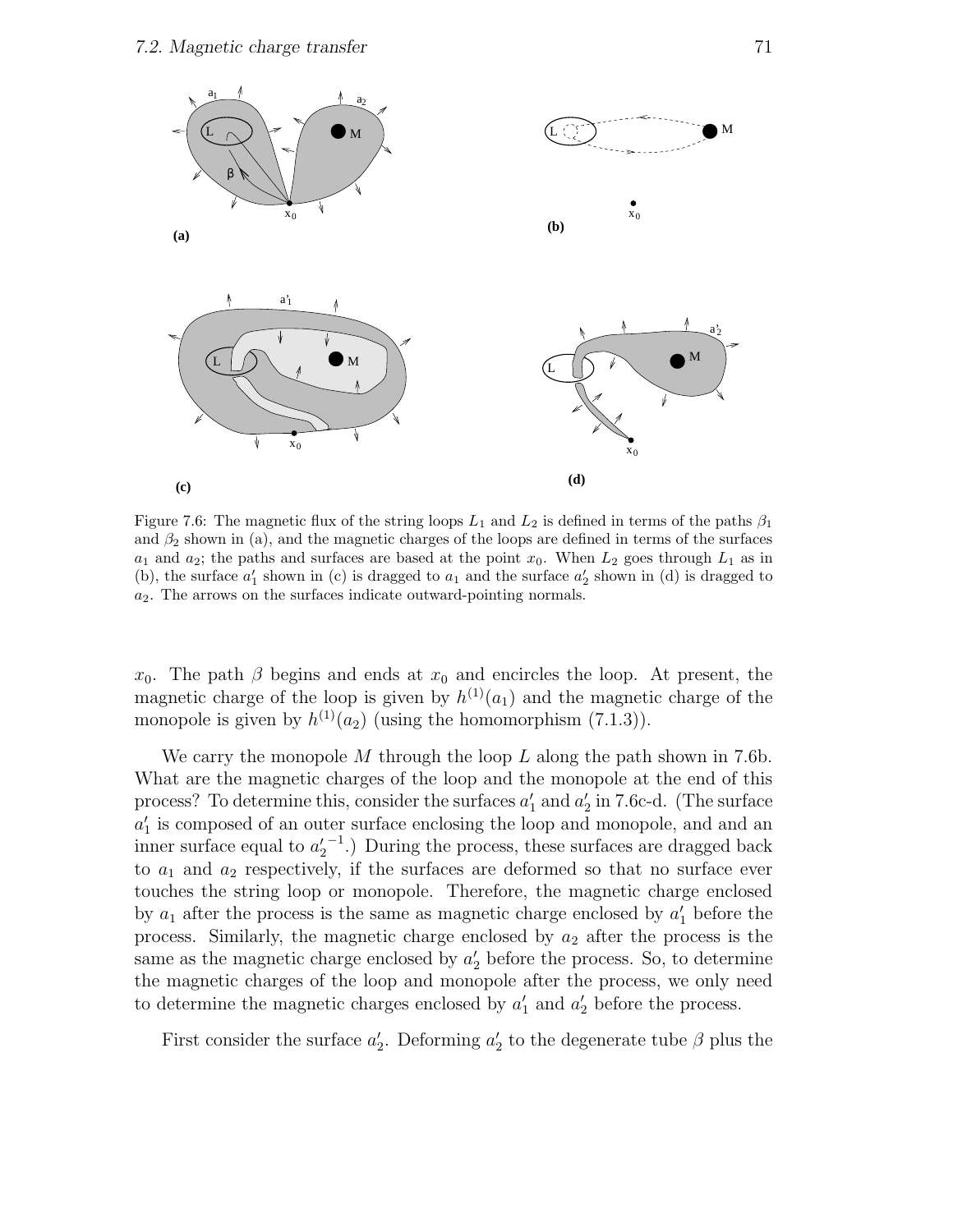surface  $a_2$ , as depicted in figure 7.7a, shows that  $a'_2$  can be expressed as

$$
a_2' = \tau_\beta(a_2) \tag{7.2.1}
$$

where  $t_\beta$  is the automorphism of  $\pi_2[\mathcal{M}, x_0]$ , (7.1.8).

Figure 7.7b shows that surface  $a'_1$  can be expressed as the sum of two surfaces. The first surface, the outer surface, is  $a_1 \circ a_2$ , the surface that encloses both the loop and the monopole. The second surface, the inner surface, is  $(a'_2)^{-1}$ , the same as  $a'_2$  except with the opposite orientation. So we can write  $a'_1$  as

$$
a'_1 = a_1 \circ a_2 \circ (a'_2)^{-1}.
$$
 (7.2.2)

We can apply (7.1.13) to find the magnetic charges enclosed by  $a'_1$  and  $a'_2$ . For the latter we obtain

$$
h^{(1)}(a'_2) = h^{(2)}(\beta_1)h^{(1)}(a_2)h^{(2)}(\beta_1)^{-1},
$$
\n(7.2.3)

and for  $a'_1$ 

$$
h^{(1)}(a'_1) = h^{(1)}(a_1 \circ a_2)h^{(1)}(a'_2{}^{-1}).
$$
\n(7.2.4)

Combining these results, we find the magnetic charges enclosed by  $a_2$  and  $a_1$  after the transfer process

$$
h^{(1)'}(a_2) \equiv h^{(1)}(a'_2) = -h^{(1)}(a_2),\tag{7.2.5}
$$

since  $h^{(2)}(\beta_1) \in H_d$ , and

$$
h^{(1)'}(a_1) \equiv h^{(1)}(a'_1) = h^{(1)}(a_1)h^{(1)}(a_2)h^{(1)}(a_2), \tag{7.2.6}
$$

since  $h^{(1)}(a'_2)^{-1} = [h^{(1)}(a'_2)]^{-1} = -h^{(1)}(a'_2) = h^{(1)}(a_2).$ 

If the magnetic charge on the string loop is initially  $m_1$  and the charge of the monopole  $m_2$ , then the equations (7.2.5) and (7.2.6) tell us that after the monopole has gone through the loop, the magnetic charge of the loop has become  $m_1 + 2m_2$ , and the charge of the monopole has become  $-m_2$ . As expected, the overall magnetic charge is conserved.



Figure 7.7: Deformations of the surfaces shown in figure 7.4c-d. In (a) the surface  $a'_2$  has been deformed to the degenerate tube  $\beta$  plus the surface  $a_2$ . In (b) the surface  $a_1$  has been deformed to the surface  $a_1 \circ a_2$  that encloses both loops, plus the inverse of  $a'_2$  (i.e.,  $a'_2$  with the orientation reversed); the surface  $(a'_2)^{-1}$  is the sum of the degenerate tube  $(\tilde{\beta})^{-1}$  and the surface  $(a_2)^{-1}$ .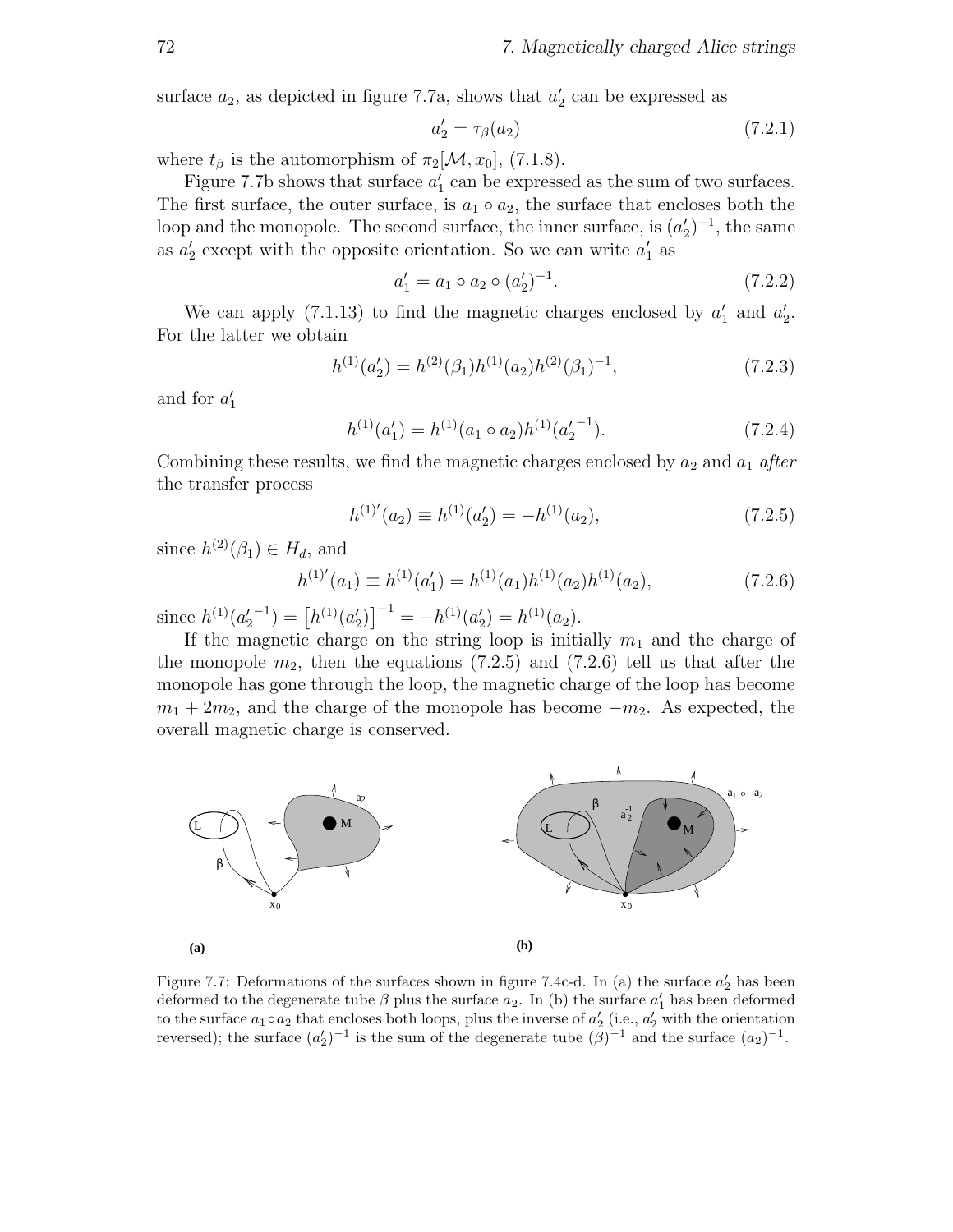#### 7.3 An ansatz for a magnetically charged string

We now turn to the construction of solutions for a magnetically charged Alice string. We only treat the first step: the generation of an ansatz.

The following considerations can help us find an ansatz. First, recall the ansatz for a "bare" string derived in chapter 4,

$$
\Phi = m(r)\Phi_1 + q(r)e^{T_1\theta/2}\Phi_2 e^{-T_1\theta/2},\tag{4.2.3a}
$$

$$
A_{\theta} = \frac{\alpha(r)}{2er} T_1. \tag{4.2.3b}
$$

This string carries a  $\mathbb{Z}_2$  flux

$$
h = P \exp\left(\oint_C A_\theta(r = \infty) r d\theta\right) = \exp(T_1 \pi),\tag{7.3.1}
$$

which is an element of  $H_d$ . The path C is a circle "at infinity" in the xy-plane for a particular value of z. For the "bare" string, it does not matter which z we take; the flux  $h$  is independent of  $z$ .

In the first section of this chapter we showed that a string is magnetically charged if its flux h traces out a closed path in  $H_d$ . Hence, to turn the "bare" string into a magnetically charged string, we must modify the ansatz (4.2.3) such that  $h$  becomes a periodic function of  $z$ .

The space  $H_d$  consists of rotations by 180 $\degree$  about axes in the  $T_1T_2$ -plane (see chapter 3). We can parametrise it as

$$
H_d = \left\{ \exp[(e^{T_3 z} T_1 e^{-T_3 z}) \pi] \, | \, 0 \le z \le 2\pi \right\} \tag{7.3.2}
$$

since the conjugation of  $T_1$  by  $e^{T_3z}$  rotates  $T_1$  about the  $T_3$  axis by a phase z. Hence, to obtain a string with a flux that twists along the  $z$  axis, we can take the bare string ansatz and substitute  $T_1$  with a generator  $R_1(z)$ ,

$$
R_1(z) = e^{T_3 \zeta(z)} T_1 e^{-T_3 \zeta(z)}, \tag{7.3.3}
$$

which is  $T_1$  rotated about  $T_3$  by a phase  $\zeta(z)$ . (Note that  $\exp\left(e^{T_3\zeta(z)}T_1e^{-T_3\zeta(z)}\right)=$  $e^{T_3\zeta(z)}e^{T_1}e^{-T_3\zeta(z)}$ .) This yields the ansatz

$$
\Phi = e^{R_1(z)\theta/2} \left[ m(r,z)\Phi_1 + q(r,z)\Phi_2 \right] e^{-R_1(z)\theta/2},\tag{7.3.4}
$$

$$
A_{\theta} = \frac{\alpha(r, z)}{2er} R_1(z). \tag{7.3.5}
$$

Note that by simply replacing the  $z$  dependence for a t dependence, we obtain an ansatz for a string that carries a magnetic current.

Let us consider the boundary conditions that go with this ansatz. For  $r \to \infty$ , the boundary values for  $\alpha$ , q and m are unchanged,

$$
\alpha \to 1, \qquad q \to a, \qquad m \to a. \tag{7.3.6}
$$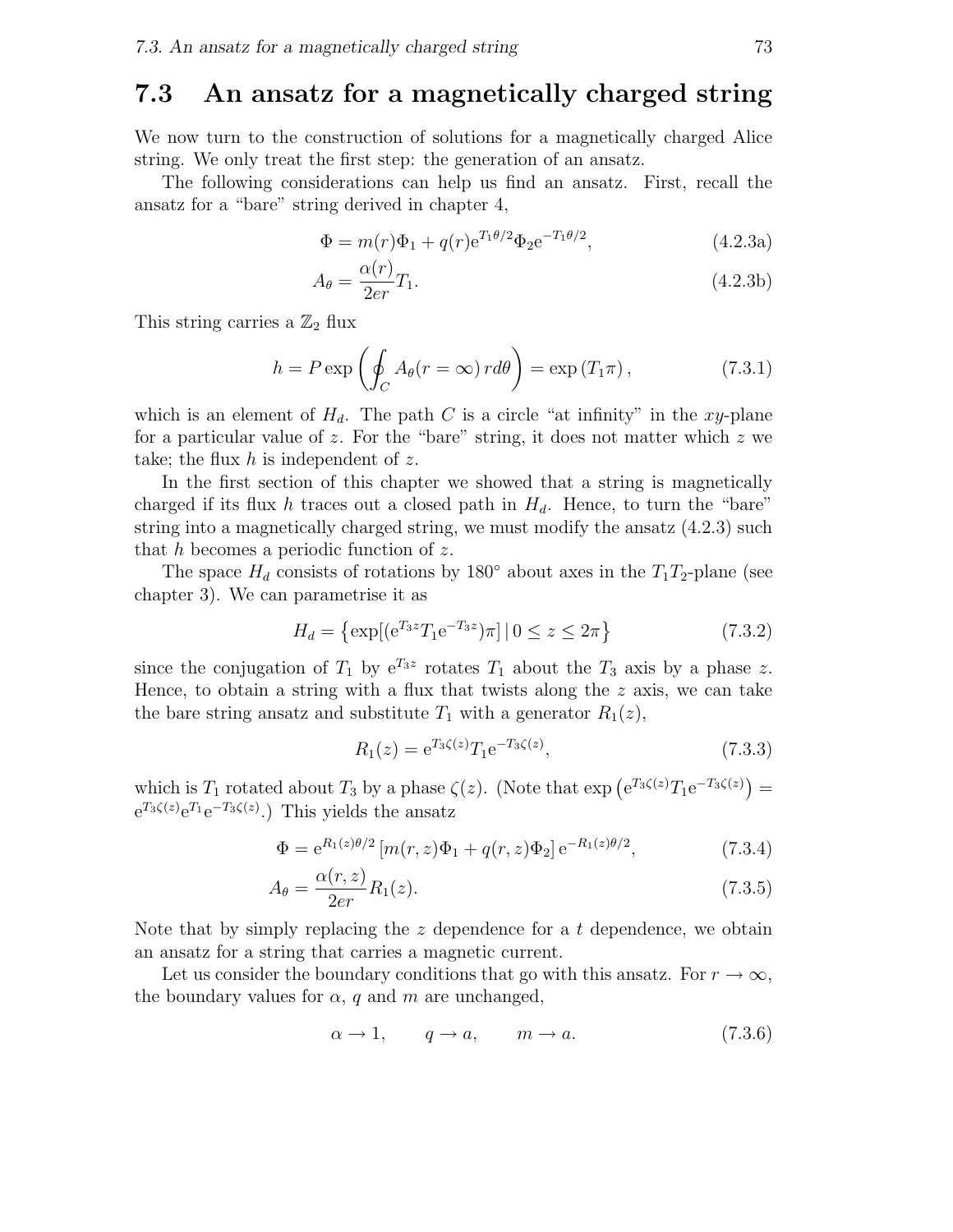For  $r \to 0$  we must have

$$
\alpha \to 0, \qquad q \to 0, \qquad m \to 0. \tag{7.3.7}
$$

In constrast with the solutions for a pure and an electrically charged string, the function  $m$  must go to zero for a magnetically charged string since it is combined with terms that depend on  $\theta$  (7.3.4). So for this ansatz the order parameter vanishes at the core of the string and the SO(3) symmetry is fully restored there. This property is the hallmark of a defect carrying magnetic charge.

The ansatz features a gauge field

$$
F_{z\theta} = \frac{1}{2er} \frac{\partial \alpha}{\partial z} R_1(z) - \frac{\alpha}{2er} \frac{d\zeta}{dz} e^{T_3 \zeta} T_2 e^{-T_3 \zeta}.
$$
 (7.3.8)

Since the charge generator is

$$
Q = e^{R_1(z)\theta/2} T_3 e^{-R_1(z)\theta/2}, \tag{7.3.9}
$$

we find that the longe range gauge-invariant field is

$$
\mathcal{F}_{z\theta} = \frac{1}{2er} \frac{d\zeta}{dz} \sin(\theta/2)
$$
\n(7.3.10)

which however is double-valued. The double-valuedness leads one to suspect that the ansatz is not correct. This suspicion is confirmed if we substitute the ansatz in the energy functional and derive differential equations for  $\alpha$ , q, m and  $\zeta$  by extremizing the energy. The equations we obtain are long and complicated and more seriously, contain numerous unpleasant terms that are dependent on  $\theta$ .

At this moment, we don't know how to correct the ansatz. Nevertheless, the above observations show that this is an interesting topic for further research.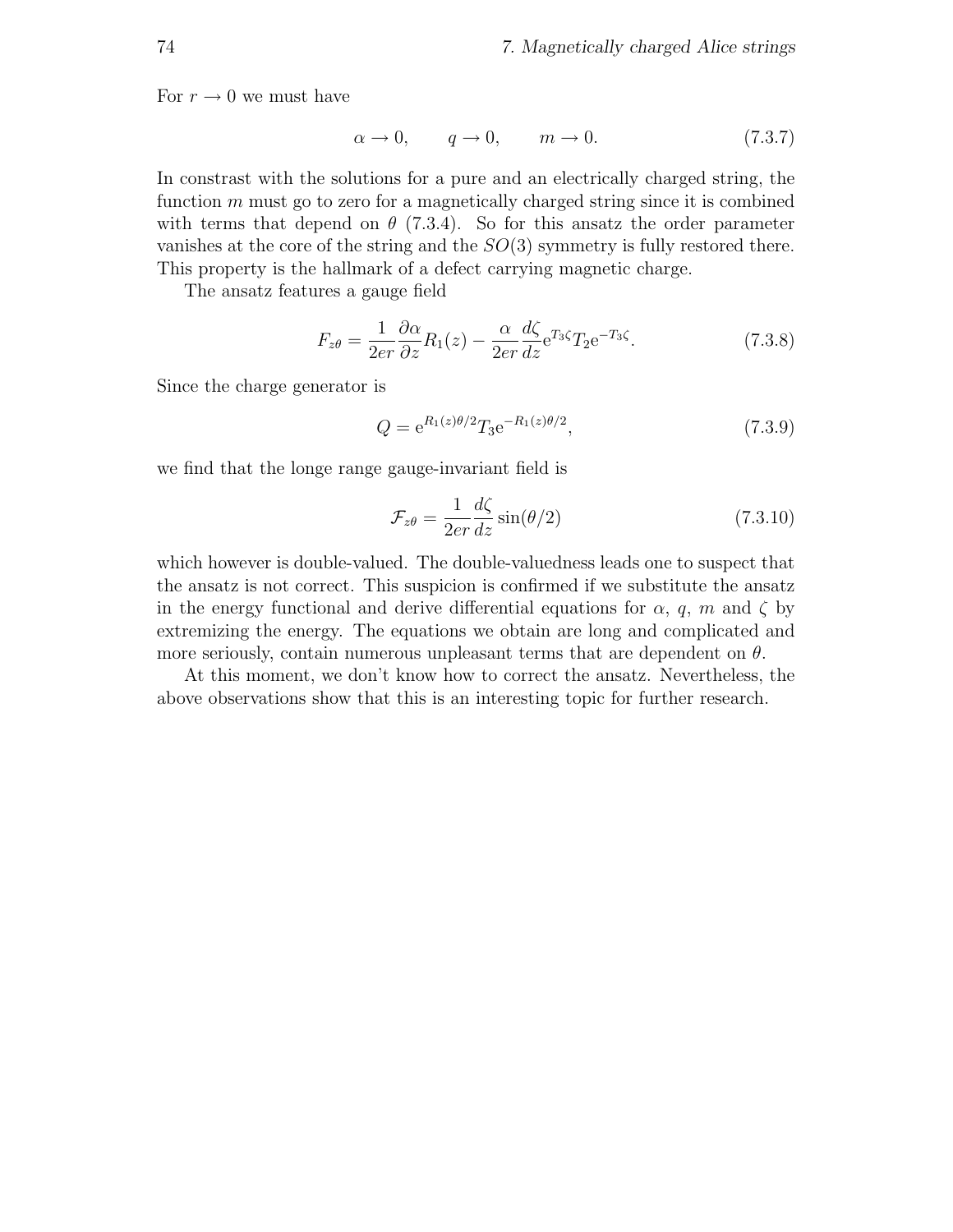## Chapter 8

### Conclusion

In the preceding chapters we have given a detailed account of Alice electrodynamics. We focussed on a simple Alice model with a  $SO(3)$  symmetry spontaneously broken to  $U(1) \rtimes \mathbb{Z}_2$ . We discussed the properties of the topological defects of this model, Alice strings and magnetic monopoles.

We saw that loops of Alice string can carry charge. The standard interpretation of a charged Alice loop is that the loop carries unlocalized Cheshire charge: it has a long range electric (or magnetic) field from which its charge can be inferred, but the charge cannot be localized, neither on the string core nor in its vicinity.

We have presented a new view on charged Alice strings. We propose that the electric-magnetic dual symmetry is a priori not broken by the Alice string, but may be broken by either an electric or magnetic charge excitation of the string core. We suggest that there are two alternative ways to achieve this, which are each others dual image. On the one hand, an Alice string can carry electric charge, either as Cheshire charge produced by a magnetic supercurrent on the string, or as electric charge localized at the string core. On the other hand, an Alice string can carry magnetic charge, either as Cheshire charge produced by an electric supercurrent, or as magnetic charge localized at the string core.

We have constructed explicit solutions for Alice strings that support this view. We first presented a solution for a "pure" Alice string. We found that the Higgs field is combined of two functions, not one. In addition, it turned out that the Higgs field is non-zero at the origin, leading to an unbroken  $U(1)\rtimes\mathbb{Z}_2$  symmetry at the origin, but the unbroken generator here is  $T_1$  instead of  $T_3$  at spatial infinity. This fact allows the Alice string to be turned into an electric superconductor.

We have constructed explicit solutions for an Alice string with localized electric charge and current. The existence of this solution shows that in spite of what has been commonly thought, Alice strings can carry electric charge localized at its core. The electric current produces a tangential magnetic field around the loop. However, this configuration does not correspond to a magnetic cheshire charge.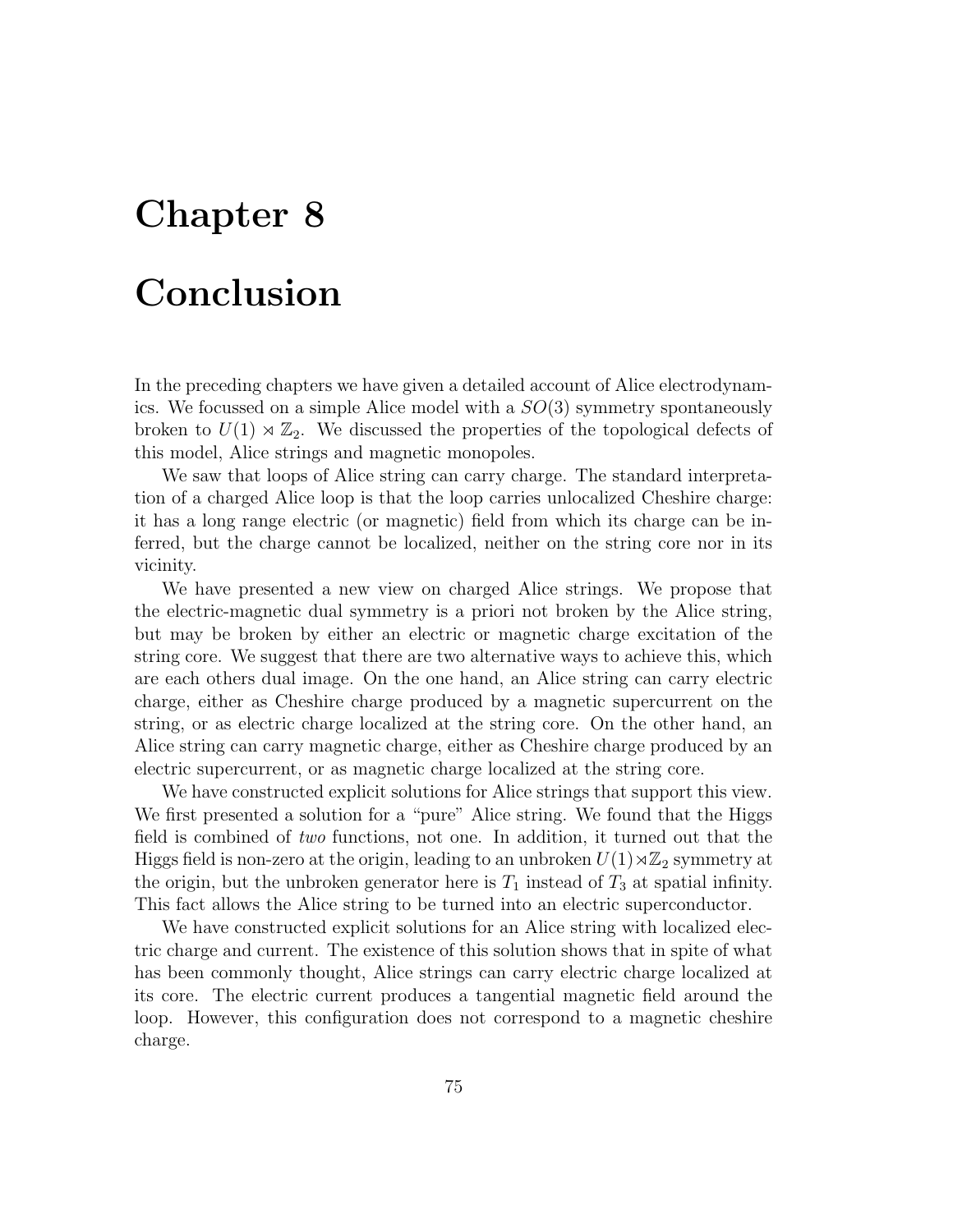Finally, we have constructed an ansatz for an Alice string with magnetic charge and current. Although basically it has the correct form, it does not correspond with a consistent solution.

These results are important. They show that the current view on Alice electrodynamics is incomplete and they strongly support the new view we propose. But the results are not conclusive and further research is needed to complete the picture.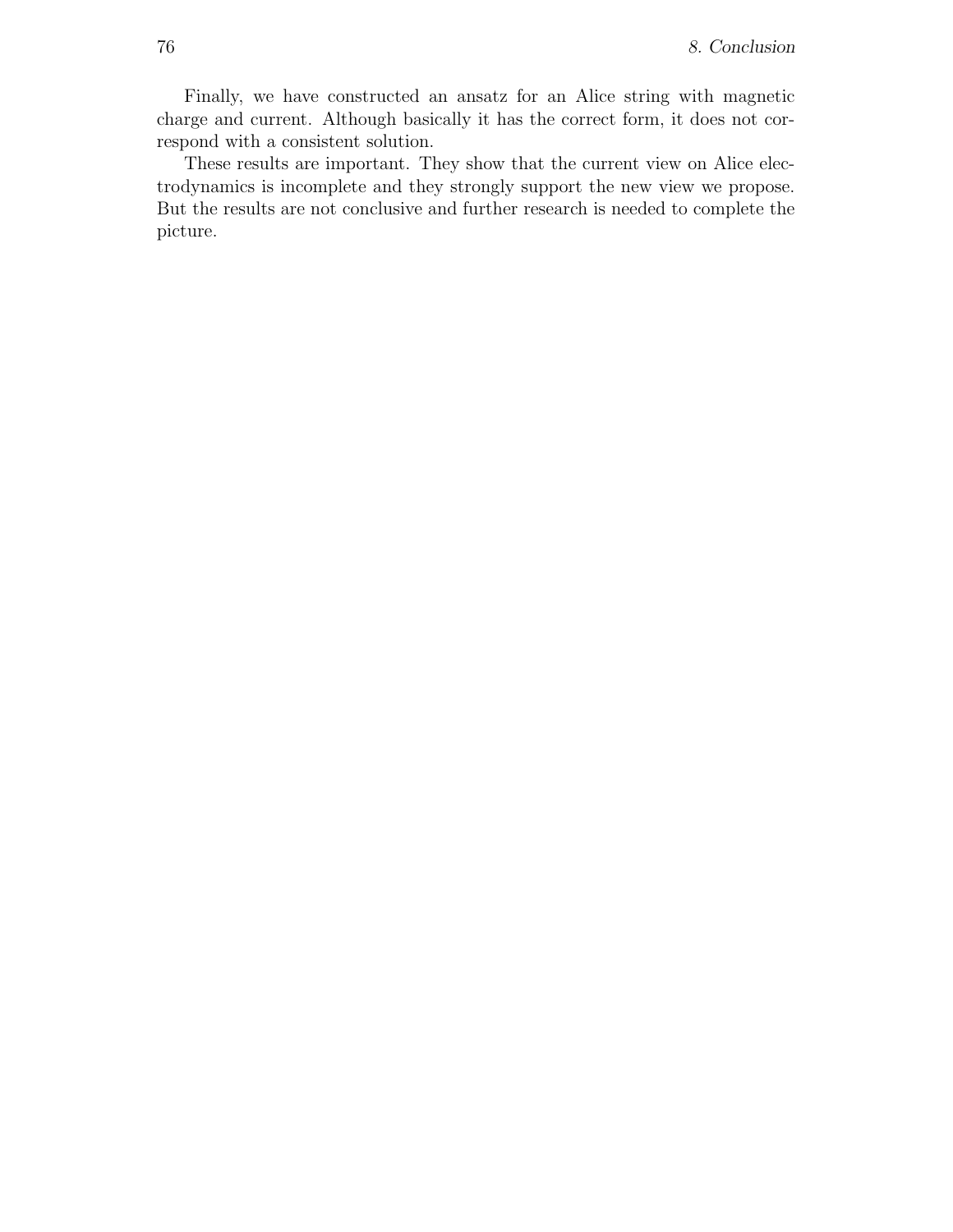# Bibliography

- Alford, Mark, Katherine Benson, Sidney Coleman, John March-Russel, and Frank Wilczek [1991], 'Zero modes of non-abelian vortices,' Nucl. Phys., **B349**, 414– 438.
- Bais, F. A. [1980], 'Flux metamorphosis,' Nucl. Phys., B170, 32–43.
- Bais, F.A. [1981], 'The topology of monopoles crossing a phase boundary,' Phys. Lett., **98 B**, 437–440.
- Bucher, Martin and Alfred S. Goldhaber [1994], 'SO(10) cosmic strings and  $SU(3)_{color}$  cheshire charge,' Phys. Rev., D49, 4167-4181.
- Bucher, Martin, Hoi-Kwong Lo, and John Preskill [1992], 'Topological approach to Alice electrodynamics,' Nucl. Phys., B386, 3–26.
- Carroll, Lewis [1865], Alice's adventures in Wonderland (Macmillan, London).
- Carroll, Lewis [1871], Through the looking glass, and what Alice found there (Macmillan, London).
- Coleman, Sidney [1983], 'The magnetic monopole fifty years later,' in The Unity of the Fundamental Interactions, Antonino Zichichi, ed., pp. 21–117 (Plenum Press, New York and London).
- Coleman, Sidney [1985], 'Classical lumps and their quantum descendants,' in Aspects of symmetry (Cambridge University Press).
- Everett, Allen E. [1988], 'New mechanism for superconductivity in cosmic strings,' Phys. Rev. Lett., 61, 1807–1810.
- Georgi, Howard and Sheldon L. Glashow [1972], 'Spontaneously broken gauge symmetry and elementary particle masses,' Phys. Rev., D6, 2977–2982.
- 't Hooft, G. [1974], 'Magnetic monopoles in unified gauge models,' Nucl. Phys., B79, 276.
- Lubkin, Elihu [1963], 'Geometric definition of gauge invariance,' Ann. Phys., 23, 233–283.